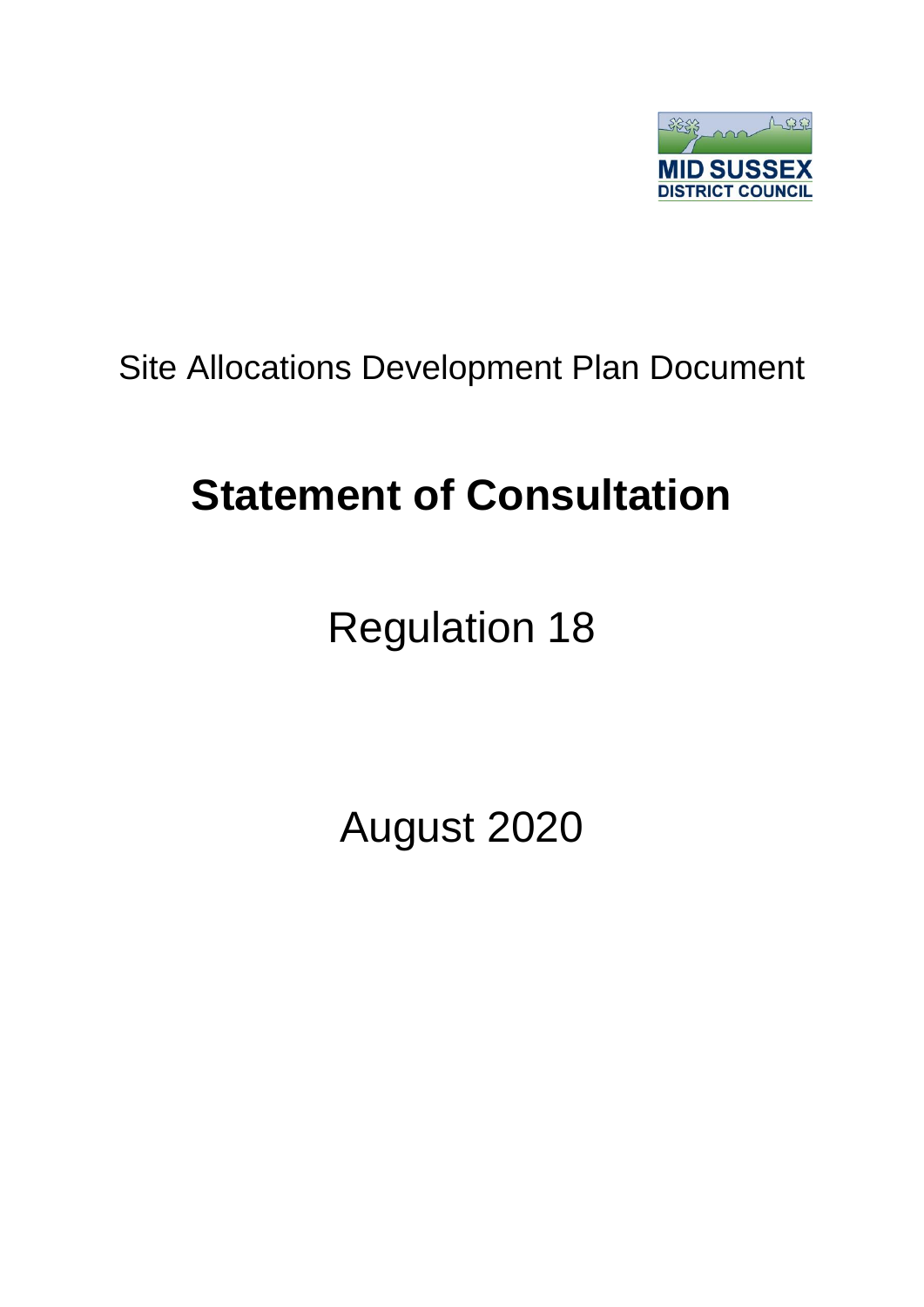## **Contents**

| 1.0        |                                                                               |                                                                                  |
|------------|-------------------------------------------------------------------------------|----------------------------------------------------------------------------------|
| 2.0        |                                                                               | When was the consultation for the draft Site Allocations DPD (Regulation 18)?  2 |
| 3.0        |                                                                               | Which bodies and persons were invited to make representations?3                  |
| 4.0        |                                                                               | How those bodies and persons were invited to make representations?3              |
| 5.0        | Summary of the main issues raised by those representations and how those main |                                                                                  |
| 6.0        |                                                                               |                                                                                  |
| Appendix 1 |                                                                               |                                                                                  |
| Appendix 2 |                                                                               |                                                                                  |
| Appendix 3 |                                                                               | How the requirements of the Community Involvement Plan have been met 16          |
| Appendix 4 |                                                                               |                                                                                  |
| Appendix 5 |                                                                               |                                                                                  |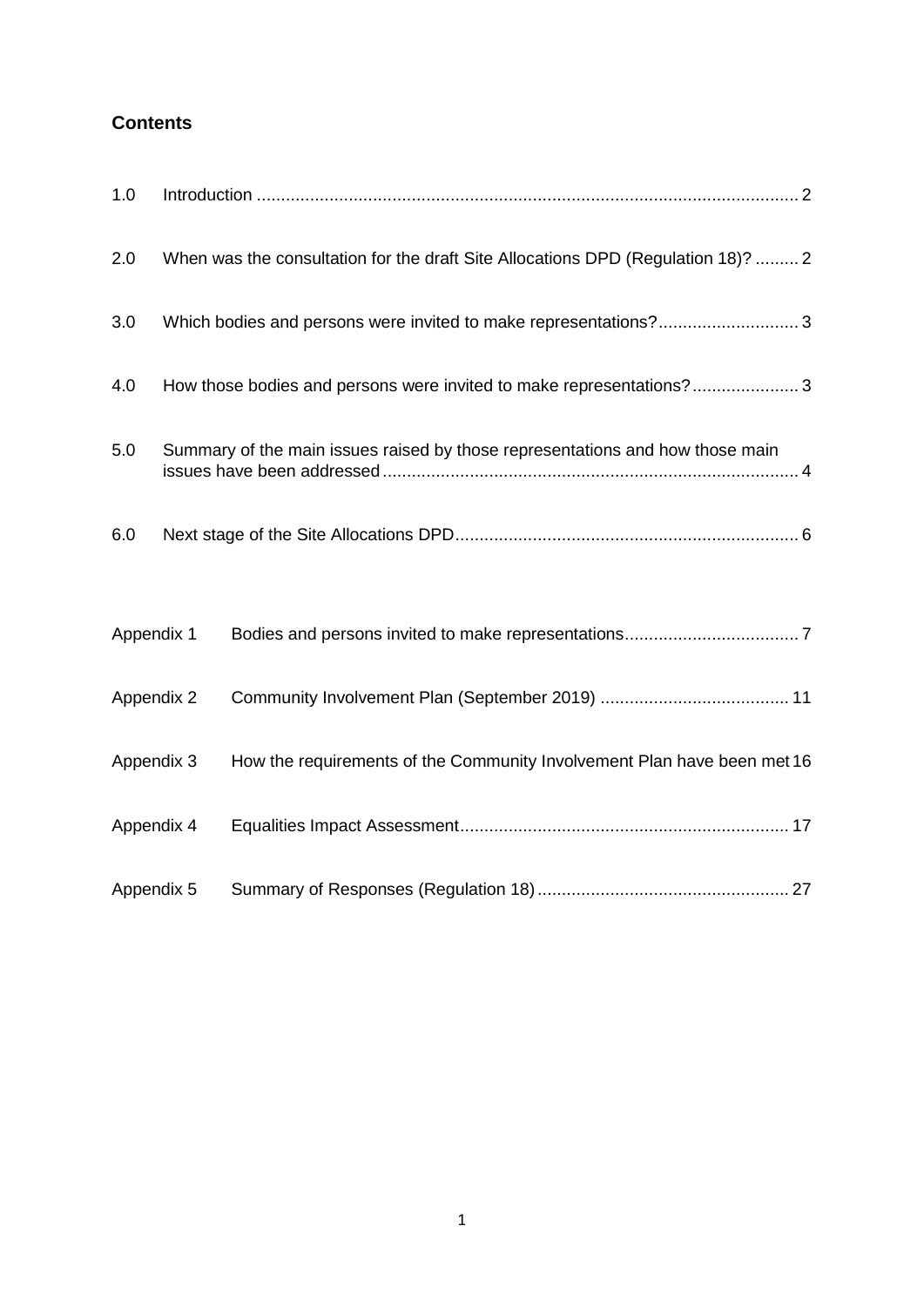#### <span id="page-2-0"></span>**1.0 Introduction**

- 1.1 The District Plan 2014-2031, adopted in March 2018, sets out a commitment for Mid Sussex District Council (the 'Council') to prepare a Site Allocations Development Plan Document (DPD). The Site Allocations DPD has four main aims:
	- (i) To allocate sufficient housing sites to address the residual necessary to meet the identified housing requirement for the district up to 2031 in accordance with the Spatial Strategy set out in the District Plan;
	- (ii) To allocate sufficient employment land to meet the residual need and in line with policy requirements set out in District Plan Policy DP1: Sustainable Economic Development;
	- (iii) To allocate a site for a Science and Technology Park west of Burgess Hill in line with policy requirements set out in District Plan Policy DP1: Sustainable Economic Development, and
	- (iv) To set out additional Strategic Policies necessary to deliver sustainable development.
- 1.2 Following consultation on the draft Site Allocations DPD between October to November 2019, the Site Allocations DPD has now reached the 'proposed submission' stage of the plan-making process.
- 1.3 Regulation 19 of The Town and Country Planning (Local Planning) (England) Regulations 2012 requires the publication of the proposed submission documents and a statement of representations procedure prior to the Submission of the Site Allocations DPD for Examination.
- 1.4 One of the proposed submission documents is a statement that sets outs:
	- (i) Which bodies and persons were invited to make representations under Regulation 18,
	- (ii) How those bodies and persons were invited to make such representations,
	- (iii) A summary of the main issues raised by those representations, and
	- (iv) How those main issues have been addressed in the [Site Allocations DPD].
- 1.5 This Statement of Consultation for Regulation 18 shows how these requirements have been met.

#### <span id="page-2-1"></span>**2.0 When was the consultation for the draft Site Allocations DPD (Regulation 18)?**

2.1 The draft Site Allocations DPD was considered by the Scrutiny Committee for Housing, Planning and Economic Growth on the 11<sup>th</sup> September 2019. The Scrutiny Committee recommended to Council that the draft Site Allocations DPD should be subject to a six-week public consultation. Council approved the draft Site Allocations DPD for public consultation at its meeting on the 25<sup>th</sup> September 2019.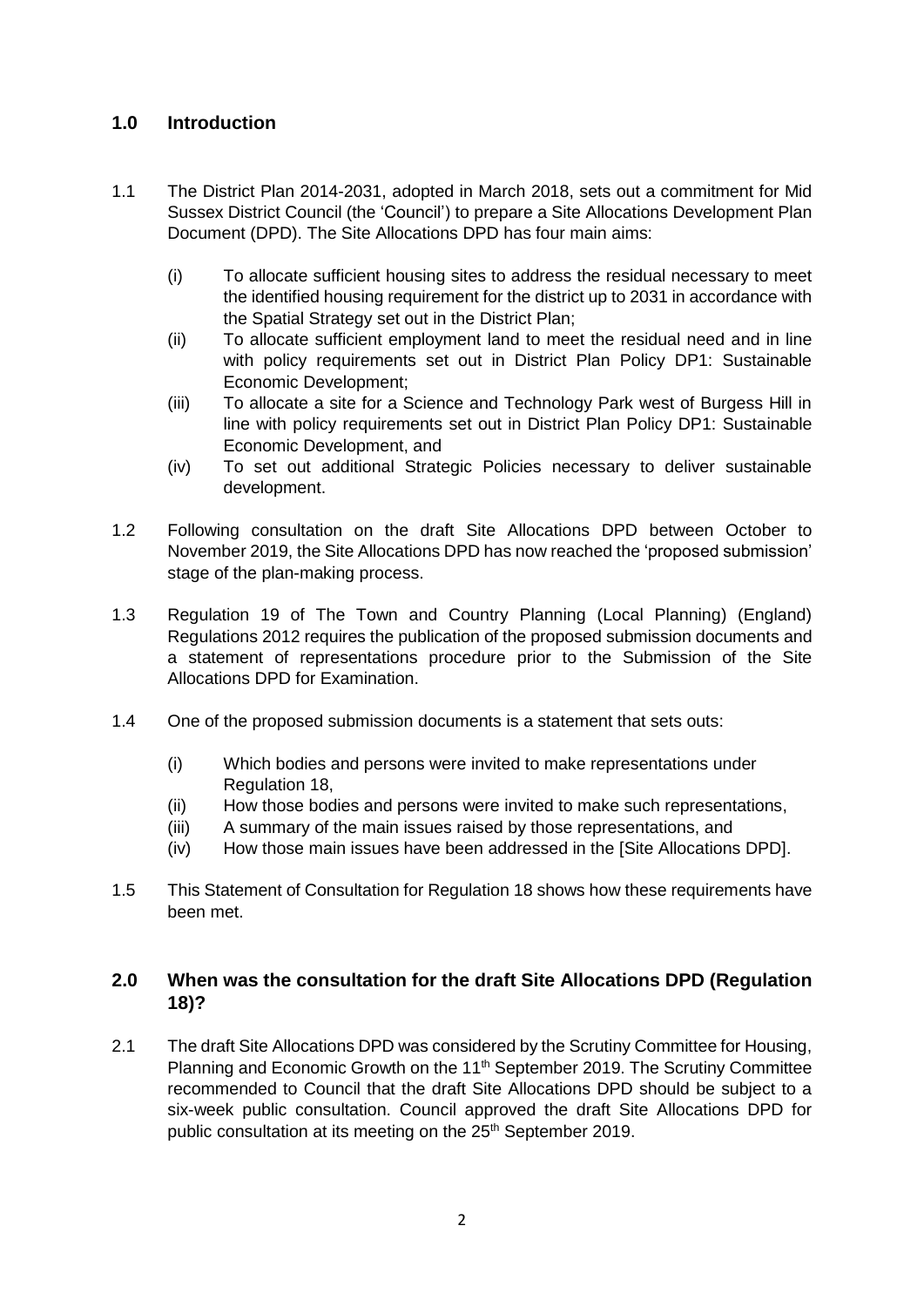- 2.2 The Council carried out a public consultation for the draft Site Allocations DPD for six weeks from the 9<sup>th</sup> October to the 20<sup>th</sup> November 2019.
- 2.3 Alongside the draft Site Allocations DPD, the following documents were published for consultation:
	- Sustainability Appraisal (and Non-Technical Summary)
	- Habitats Regulations Assessment (and Non-Technical Summary)
	- Policies Maps
- 2.4 Supporting background documents were also made available to view on the website.

#### <span id="page-3-0"></span>**3.0 Which bodies and persons were invited to make representations?**

- 3.1 Appendix 1 lists the bodies and persons invited to make representations at the Regulation 18 stage.
- 3.2 The following bodies and persons were directly contacted:
	- 77 statutory consultees (78 contacts)
	- 54 Members of Mid Sussex District Council (Councillors)
	- 159 organisations (207 contacts)
	- 164 individuals
- 3.3 Those not directly notified of the draft Site Allocations DPD were also able to submit a representation during the consultation.

#### <span id="page-3-1"></span>**4.0 How those bodies and persons were invited to make representations?**

- 4.1 The Community Involvement Plan sets out how those bodies and persons were invited to make representations under Regulation 18. The Community Involvement Plan (September 2019) is set out in Appendix 2.
- 4.2 A table demonstrating how the requirements of the Community Involvement Plan were met is set out in Appendix 3.
- 4.3 The documents were made available on a dedicated section of the Council's website<sup>1</sup>.
- 4.4 The documents were also made available at the following deposit points:
	- Burgess Hill Help Point

**.** 

- East Grinstead Help Point
- Haywards Heath Help Point
- Libraries Burgess Hill, East Grinstead, Hassocks, Haywards Heath and **Hurstpierpoint**
- 4.5 A total of 503 subscribers to the Mid Sussex Planning Policy e-mail update were notified of the draft Site Allocations DPD consultation by e-mail. This list consists of

<sup>1</sup> <https://www.midsussex.gov.uk/planning-building/development-plan-documents/>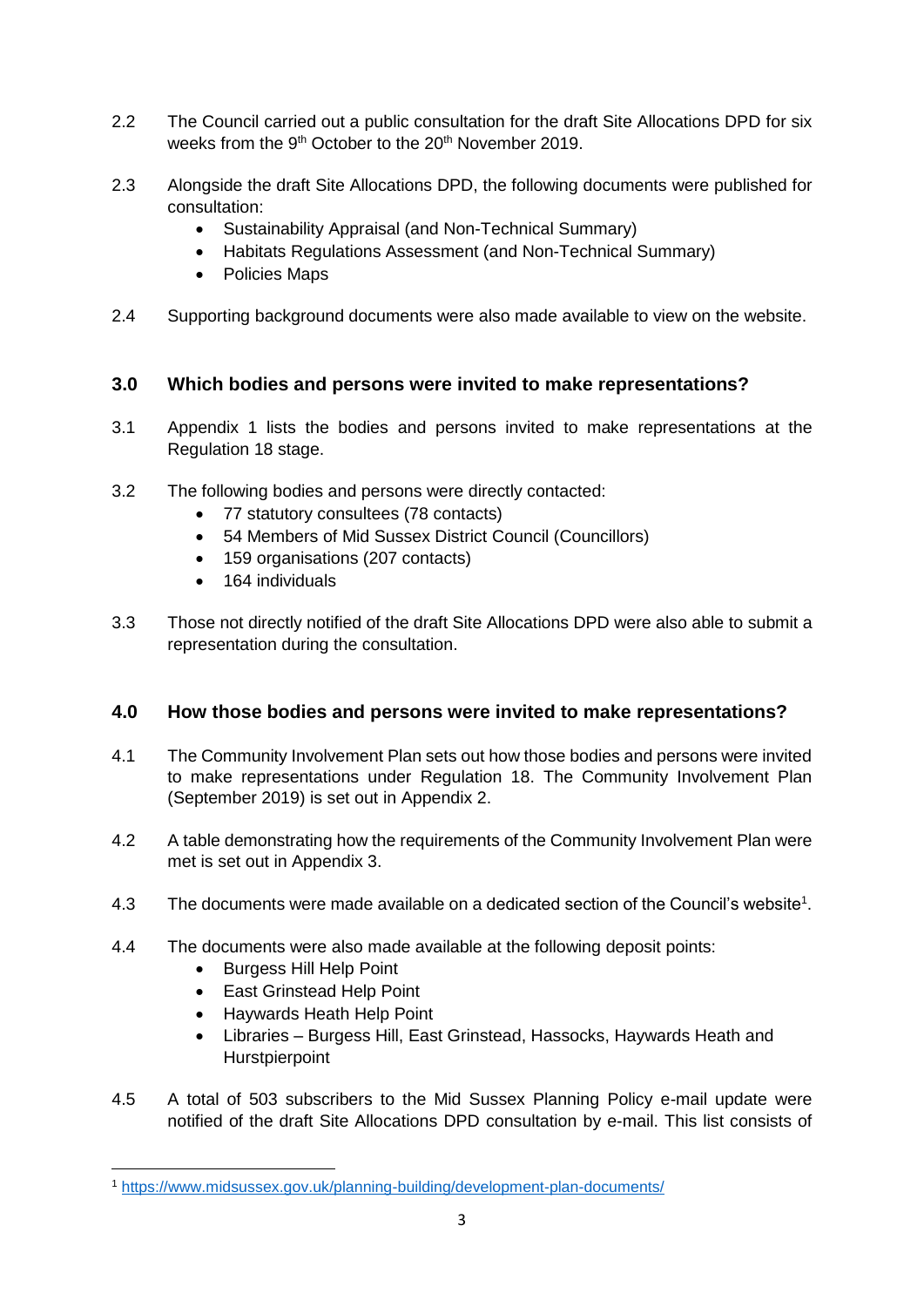individuals, organisations, Members of Mid Sussex District Council (Councillors) and specific consultation bodies that have provided an e-mail address.

- 4.6 Representations could be made in writing by:
	- Post
	- E-form
	- E-form in Microsoft Word format
	- E-mail to [LDFconsultation@midsussex.gov.uk](mailto:LDFconsultation@midsussex.gov.uk)
- 4.7 Letters and hard copies of the consultation documents were sent to each Member of Mid Sussex District Council and each MP serving any part of Mid Sussex district. Town and Parish Councils also received a letter and hard copies of the consultation documents.
- 4.8 Exhibition boards presenting a summary of the key points of the Site Allocations DPD and the consultation were displayed in the District Council's reception and libraries:

| Location                            | <b>Dates of Display</b>                                    |  |
|-------------------------------------|------------------------------------------------------------|--|
| <b>Burgess Hill Library</b>         | 10 <sup>th</sup> October - 8 <sup>th</sup> November 2019   |  |
| <b>East Grinstead Library</b>       | $4th$ November – $8th$ November 2019                       |  |
| <b>Hassocks Library</b>             | 10 <sup>th</sup> October - 20 <sup>th</sup> November 2019  |  |
| Haywards Heath Library              | 10 <sup>th</sup> October - 1 <sup>st</sup> November 2019   |  |
| <b>Hurstpierpoint Library</b>       | 11 <sup>th</sup> November - 20 <sup>th</sup> November 2019 |  |
| Mid Sussex District Council Offices | 10 <sup>th</sup> October – 20 <sup>th</sup> November 2019  |  |

#### <span id="page-4-0"></span>**5.0 Summary of the main issues raised by those representations and how those main issues have been addressed**

5.1 Just over 1,300 respondents made 2,124 individual comments on the document and supporting evidence (including the Sustainability Appraisal and Habitats Regulations Assessment).

#### 5.2 Of the comments received:

- 115 were in support
- 90 were neutral
- 1,919 were objections, predominantly from residents to the proposed sites.
- 5.3 In terms of the respondents:
	- 19 were from Town and Parish Councils. Every Town and Parish Council within the district responded aside from Balcombe, Lindfield, Lindfield Rural and Twineham and those within the South Downs National Park. Additionally, comments were received from Ditchling and Wivelsfield Parish Councils within neighbouring Lewes District.
	- 8 responses were received from neighbouring authorities, including West Sussex and East Sussex County Councils, Horsham, Lewes, Tandridge and Wealden.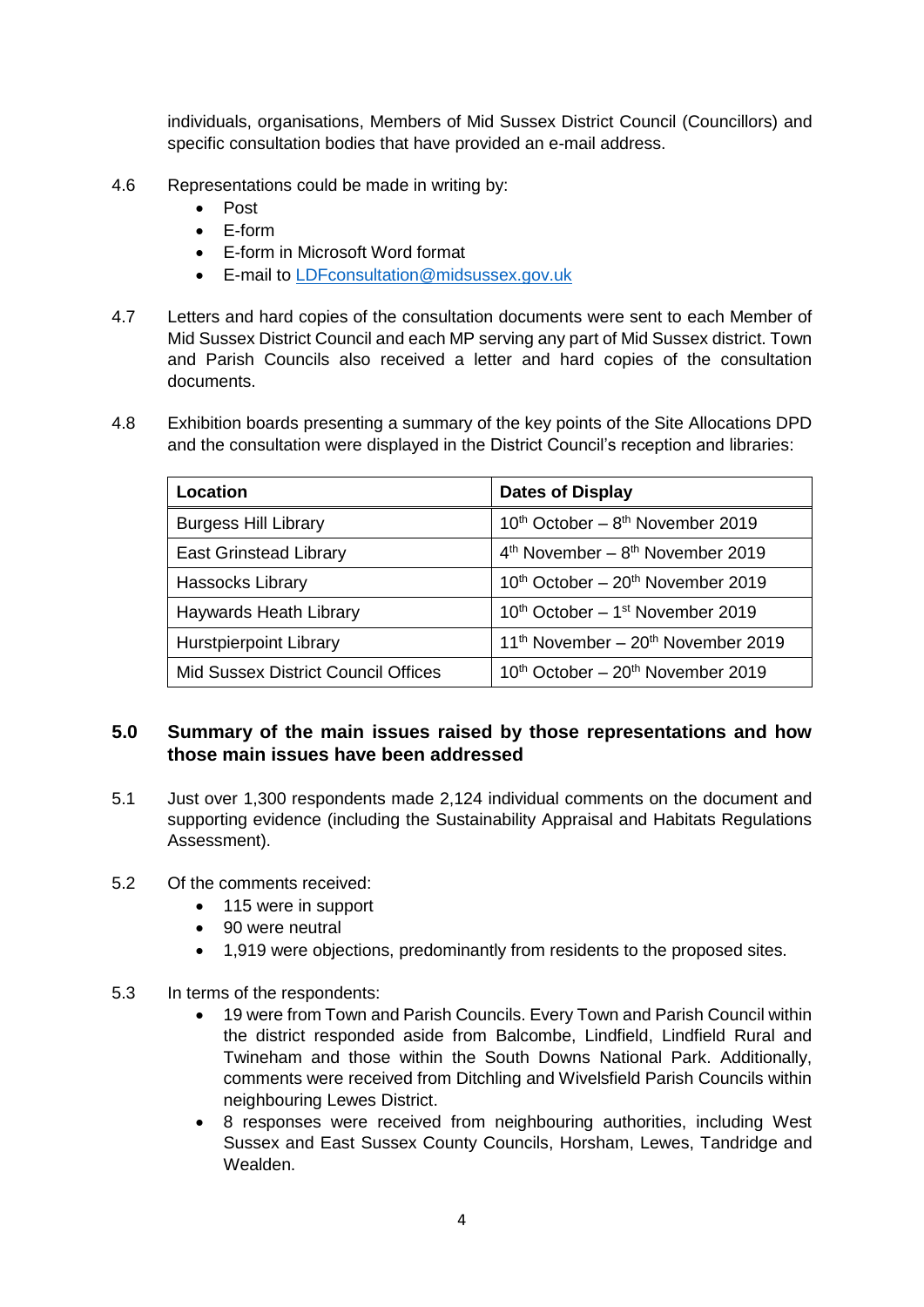- 12 responses were received from 'Specific Consultation Bodies', including Natural England, Historic England and infrastructure providers.
- 88 responses were submitted by site promoters who have their sites allocated in the DPD, or those promoting alternative (omission) sites.
- 30 were received from organisations, local interest groups, and developers.
- Approximately 1,200 were from individuals.
- 5.4 All representations made at the Regulation 18 consultation stage were considered by Councillors at the following meetings of the Scrutiny Committee for Housing, Planning and Economic Growth and Council. Copies of the reports considered at these meetings are available on the Council's website.

| <b>Meeting</b>                                                                   | <b>Date</b>                   | <b>Subject of Meeting</b>                                                                 |
|----------------------------------------------------------------------------------|-------------------------------|-------------------------------------------------------------------------------------------|
| <b>Scrutiny Committee for</b><br>Housing, Planning and<br><b>Economic Growth</b> | 22 <sup>nd</sup> January 2020 | Response to draft Site<br><b>Allocations DPD</b><br><b>Consultation (Regulation</b><br>18 |
| <b>Scrutiny Committee for</b><br>Housing, Planning and<br><b>Economic Growth</b> | 11 <sup>th</sup> March 2020   | Site Allocations DPD -<br><b>Regulation 19</b>                                            |
| Council                                                                          | 22 <sup>nd</sup> July 2020    | Site Allocations DPD -<br><b>Submission Draft</b><br>(Regulation 19)                      |

- 5.5 Appendix 5 summarises the broad themes and issues arising from the consultation responses, by site and policy within the draft Site Allocations DPD. A more detailed schedule which includes each response received is available in the background paper 'Draft Site Allocations DPD – Regulation 18 Consultation Report' published on the Council's website<sup>2</sup>.
- 5.6 The listed actions to address the objections have been taken into account for the Regulation 19 version of the Site Allocations DPD. The changes are reflected within the submission draft (Regulation 19) Site Allocations DPD. This can be summarised as follows:
	- **Amendments to policy wording** to add clarity or additional requirements to site policies, following comments received during consultation.
	- **Assessment of newly submitted housing and employment sites** during consultation, 20 new housing sites and 8 new employment sites were submitted to the Council for consideration. These have been assessed using the same site selection process as all previous sites and corresponding updates have been made to Site Selection Papers 3 & 4. Following this assessment none of the additional sites submitted was concluded to be suitable for inclusion in the Site Allocations DPD.

**.** 

<sup>2</sup> <https://www.midsussex.gov.uk/planning-building/development-plan-documents/>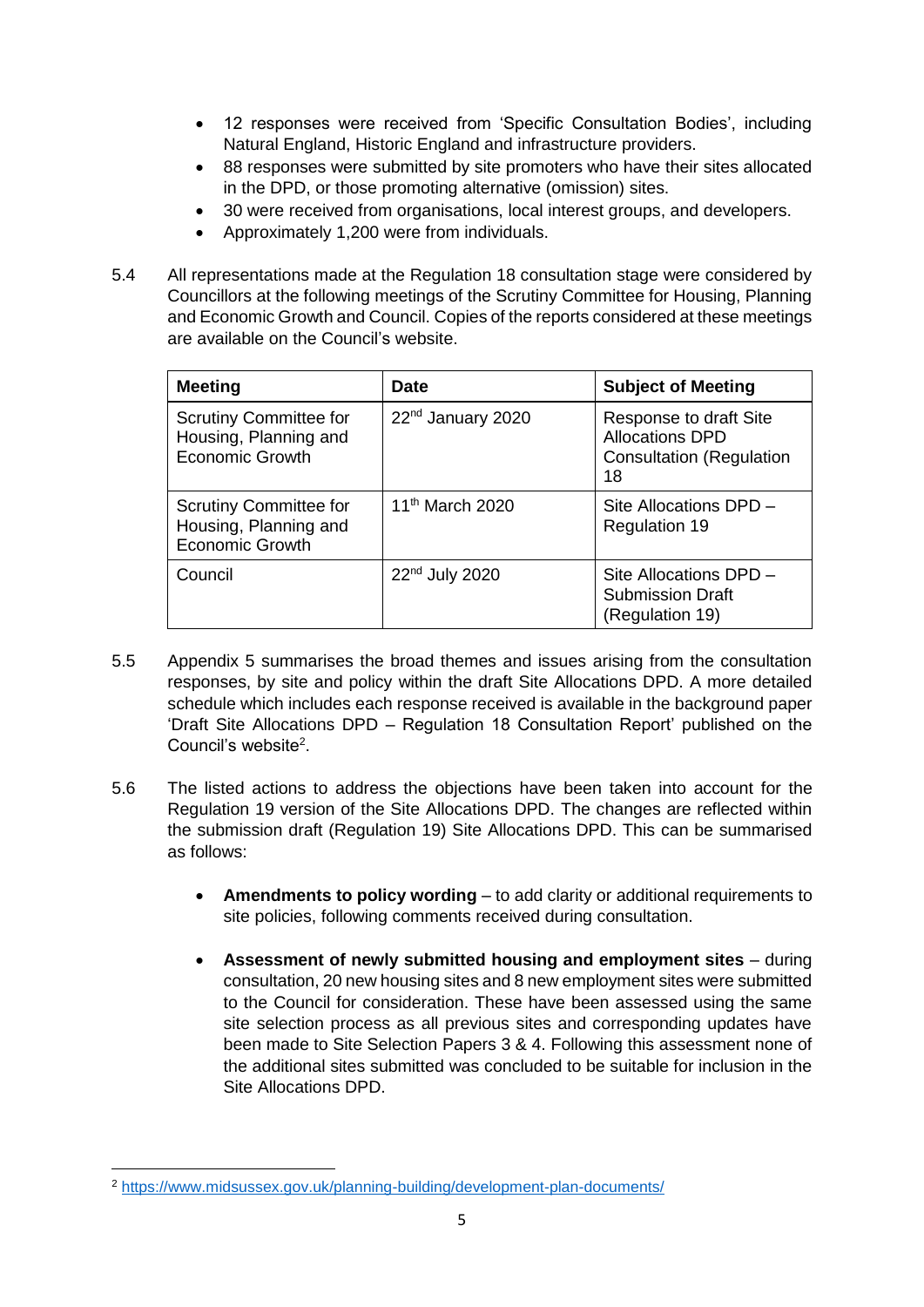- **Assessment of 'Omission Sites'** during the consultation, 58 site promoters objected on the grounds that their sites, previously assessed through the Site Selection process, had not been selected for allocation and included in the Regulation 18 Site Allocations DPD. Most responses provided additional evidence in support of their proposals. Although factual errors have been corrected and sites re-assessed this work has not resulted in a change to the submission draft Site Allocations DPD. Therefore, none of the 58 Omission Sites is proposed for inclusion in the submission draft Site Allocations DPD.
- **High Weald AONB: 'Major' Impact Assessment** In their response to the Regulation 18 consultation, Natural England and the High Weald AONB Unit required the Council to carry out an assessment to determine whether any of the proposed sites within the AONB could be defined as 'major' development, in accordance with para 172 of the NPPF. The 11<sup>th</sup> March Scrutiny Committee report details the findings of this assessment. Only the proposed allocation SA25: Selsfield Road, Ardingly (100 dwellings), was considered to be major development. An alternative proposal for 70 dwellings was re-assessed and this was not considered to be major. The yield for this site has therefore been reduced. The High Weald AONB Unit and Natural England have indicated that the revised allocation would significantly reduce the impact of the proposed development on the AONB and are happy with this approach.
- **Transport** The Scrutiny Committee report of the 11<sup>th</sup> March details the updated transport evidence that accompanies the submission draft Site Allocations DPD to address comments made during consultation. This includes a revised Strategic Transport Assessment (February 2020), prepared by transport consultants SYSTRA and in close co-operation with West Sussex County Council and Highways England given their technical expertise and responsibilities.

#### <span id="page-6-0"></span>**6.0 Next stage of the Site Allocations DPD**

- 6.1 The submission draft Site Allocations DPD was approved for public consultation at a meeting of Council on the 22<sup>nd</sup> July 2020. The Regulation 19 public consultation will be for eight weeks between the 3<sup>rd</sup> August and the 28<sup>th</sup> September 2020.
- 6.2 Following the public consultation, the submission draft Site Allocations DPD will be submitted to the Secretary of State for Examination.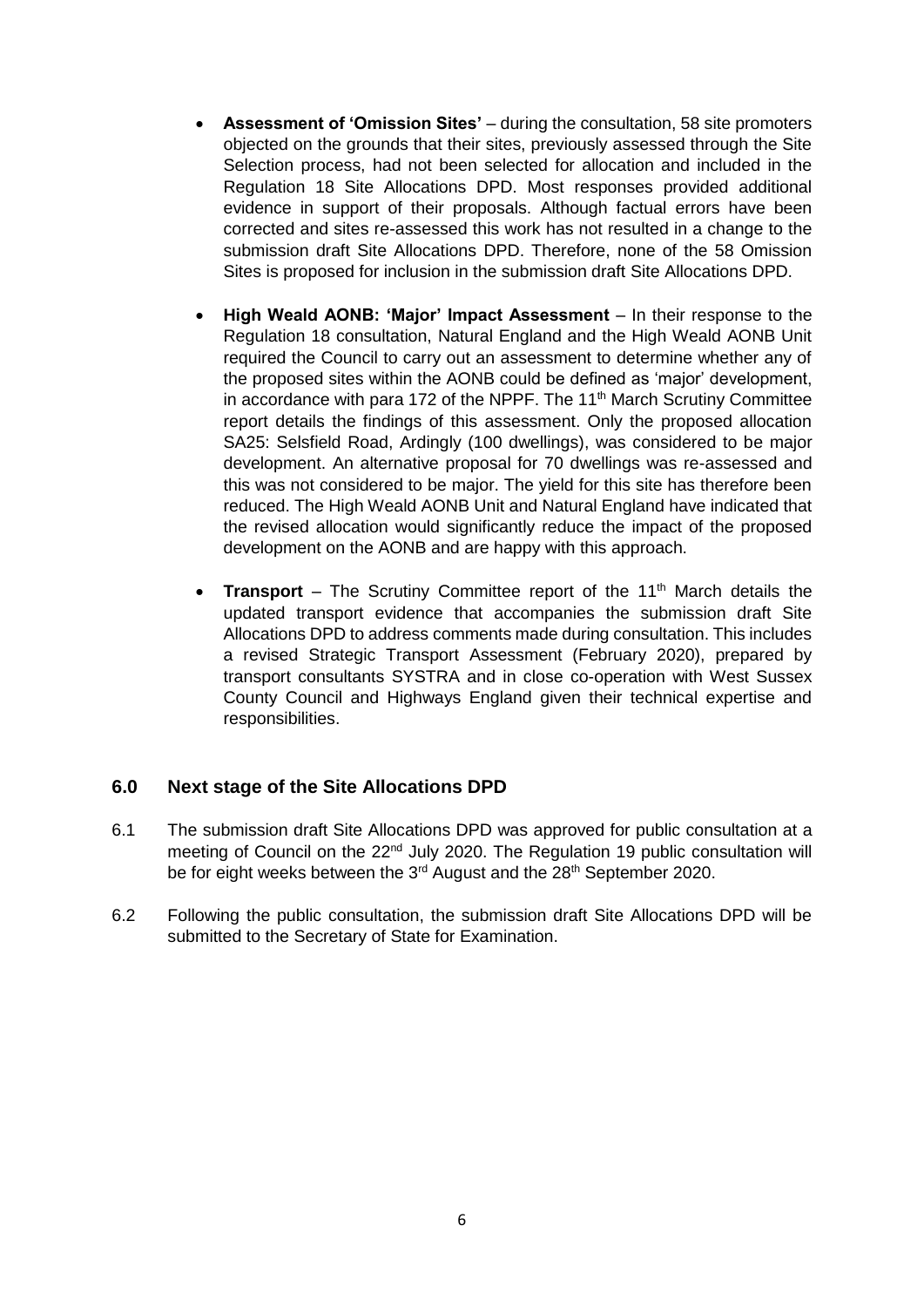## <span id="page-7-0"></span>**Appendix 1 Bodies and persons invited to make representations**

## **Statutory Consultees**

| <b>Adur and Worthing Councils</b>     |
|---------------------------------------|
| <b>Albourne Parish Council</b>        |
| Ansty and Staplefield Parish Council  |
| <b>Ardingly Parish Council</b>        |
| <b>Arun District Council</b>          |
| <b>Ashurst Wood Village Council</b>   |
| <b>Avison Young</b>                   |
| <b>Balcombe Parish Council</b>        |
| <b>Bolney Parish Council</b>          |
| <b>Brighton and Hove City Council</b> |
| <b>British Telecom</b>                |
| <b>BT Plc</b>                         |
| <b>Burgess Hill Town Council</b>      |
| <b>Burstow Parish Council</b>         |
| <b>Chailey Parish Council</b>         |
| Coast 2 Capital                       |
| <b>Colgate Parish Council</b>         |
| <b>Cowfold Parish Council</b>         |
| <b>Crawley Borough Council</b>        |
| <b>Cuckfield Parish Council</b>       |
| <b>Danehill Parish Council</b>        |
| <b>Ditchling Parish Council</b>       |
| <b>Dormansland Parish Council</b>     |
| <b>East Grinstead Town Council</b>    |
| <b>East Sussex County Council</b>     |
| ЕE                                    |
| EMF Enquiries - Vodafone and O2       |
| <b>Environment Agency</b>             |
| <b>Felbridge Parish Council</b>       |
| <b>Fletching Parish Council</b>       |
| <b>Forest Row Parish Council</b>      |

| <b>Fulking Parish Council</b><br><b>Hassocks Parish Council</b><br><b>Haywards Heath Town Council</b><br><b>Highways England</b><br><b>Historic England</b><br>Homes and Communities Agency<br><b>Horsham and Mid Sussex CCG</b><br><b>Horsham District Council</b><br><b>Horsted Keynes Parish Council</b><br>Hurstpierpoint & Sayers Common Parish<br>Council<br><b>Lewes District Council</b><br><b>Lindfield Parish Council</b><br><b>Lindfield Rural Parish Council</b><br>Lower Beeding Parish Council<br><b>Mobile Operators Association</b><br><b>National Grid</b><br>Natural England<br>Natural England<br>Network Rail (Kent, Sussex, Wessex)<br><b>Newtimber Parish Council</b><br><b>NHS Horsham and Mid Sussex</b><br>Poynings Parish Council<br><b>Pyecombe Parish Council</b><br>Savills (UK) Limited (Thames Water)<br><b>Shermanbury Parish Council</b><br>Slaugham Parish Council<br>South Downs National Park Authority<br>South East Water<br>Southern Gas Network<br>Southern Water<br><b>Surrey County Council</b> |  |
|-------------------------------------------------------------------------------------------------------------------------------------------------------------------------------------------------------------------------------------------------------------------------------------------------------------------------------------------------------------------------------------------------------------------------------------------------------------------------------------------------------------------------------------------------------------------------------------------------------------------------------------------------------------------------------------------------------------------------------------------------------------------------------------------------------------------------------------------------------------------------------------------------------------------------------------------------------------------------------------------------------------------------------------------|--|
|                                                                                                                                                                                                                                                                                                                                                                                                                                                                                                                                                                                                                                                                                                                                                                                                                                                                                                                                                                                                                                           |  |
|                                                                                                                                                                                                                                                                                                                                                                                                                                                                                                                                                                                                                                                                                                                                                                                                                                                                                                                                                                                                                                           |  |
|                                                                                                                                                                                                                                                                                                                                                                                                                                                                                                                                                                                                                                                                                                                                                                                                                                                                                                                                                                                                                                           |  |
|                                                                                                                                                                                                                                                                                                                                                                                                                                                                                                                                                                                                                                                                                                                                                                                                                                                                                                                                                                                                                                           |  |
|                                                                                                                                                                                                                                                                                                                                                                                                                                                                                                                                                                                                                                                                                                                                                                                                                                                                                                                                                                                                                                           |  |
|                                                                                                                                                                                                                                                                                                                                                                                                                                                                                                                                                                                                                                                                                                                                                                                                                                                                                                                                                                                                                                           |  |
|                                                                                                                                                                                                                                                                                                                                                                                                                                                                                                                                                                                                                                                                                                                                                                                                                                                                                                                                                                                                                                           |  |
|                                                                                                                                                                                                                                                                                                                                                                                                                                                                                                                                                                                                                                                                                                                                                                                                                                                                                                                                                                                                                                           |  |
|                                                                                                                                                                                                                                                                                                                                                                                                                                                                                                                                                                                                                                                                                                                                                                                                                                                                                                                                                                                                                                           |  |
|                                                                                                                                                                                                                                                                                                                                                                                                                                                                                                                                                                                                                                                                                                                                                                                                                                                                                                                                                                                                                                           |  |
|                                                                                                                                                                                                                                                                                                                                                                                                                                                                                                                                                                                                                                                                                                                                                                                                                                                                                                                                                                                                                                           |  |
|                                                                                                                                                                                                                                                                                                                                                                                                                                                                                                                                                                                                                                                                                                                                                                                                                                                                                                                                                                                                                                           |  |
|                                                                                                                                                                                                                                                                                                                                                                                                                                                                                                                                                                                                                                                                                                                                                                                                                                                                                                                                                                                                                                           |  |
|                                                                                                                                                                                                                                                                                                                                                                                                                                                                                                                                                                                                                                                                                                                                                                                                                                                                                                                                                                                                                                           |  |
|                                                                                                                                                                                                                                                                                                                                                                                                                                                                                                                                                                                                                                                                                                                                                                                                                                                                                                                                                                                                                                           |  |
|                                                                                                                                                                                                                                                                                                                                                                                                                                                                                                                                                                                                                                                                                                                                                                                                                                                                                                                                                                                                                                           |  |
|                                                                                                                                                                                                                                                                                                                                                                                                                                                                                                                                                                                                                                                                                                                                                                                                                                                                                                                                                                                                                                           |  |
|                                                                                                                                                                                                                                                                                                                                                                                                                                                                                                                                                                                                                                                                                                                                                                                                                                                                                                                                                                                                                                           |  |
|                                                                                                                                                                                                                                                                                                                                                                                                                                                                                                                                                                                                                                                                                                                                                                                                                                                                                                                                                                                                                                           |  |
|                                                                                                                                                                                                                                                                                                                                                                                                                                                                                                                                                                                                                                                                                                                                                                                                                                                                                                                                                                                                                                           |  |
|                                                                                                                                                                                                                                                                                                                                                                                                                                                                                                                                                                                                                                                                                                                                                                                                                                                                                                                                                                                                                                           |  |
|                                                                                                                                                                                                                                                                                                                                                                                                                                                                                                                                                                                                                                                                                                                                                                                                                                                                                                                                                                                                                                           |  |
|                                                                                                                                                                                                                                                                                                                                                                                                                                                                                                                                                                                                                                                                                                                                                                                                                                                                                                                                                                                                                                           |  |
|                                                                                                                                                                                                                                                                                                                                                                                                                                                                                                                                                                                                                                                                                                                                                                                                                                                                                                                                                                                                                                           |  |
|                                                                                                                                                                                                                                                                                                                                                                                                                                                                                                                                                                                                                                                                                                                                                                                                                                                                                                                                                                                                                                           |  |
|                                                                                                                                                                                                                                                                                                                                                                                                                                                                                                                                                                                                                                                                                                                                                                                                                                                                                                                                                                                                                                           |  |
|                                                                                                                                                                                                                                                                                                                                                                                                                                                                                                                                                                                                                                                                                                                                                                                                                                                                                                                                                                                                                                           |  |
|                                                                                                                                                                                                                                                                                                                                                                                                                                                                                                                                                                                                                                                                                                                                                                                                                                                                                                                                                                                                                                           |  |
|                                                                                                                                                                                                                                                                                                                                                                                                                                                                                                                                                                                                                                                                                                                                                                                                                                                                                                                                                                                                                                           |  |
|                                                                                                                                                                                                                                                                                                                                                                                                                                                                                                                                                                                                                                                                                                                                                                                                                                                                                                                                                                                                                                           |  |
|                                                                                                                                                                                                                                                                                                                                                                                                                                                                                                                                                                                                                                                                                                                                                                                                                                                                                                                                                                                                                                           |  |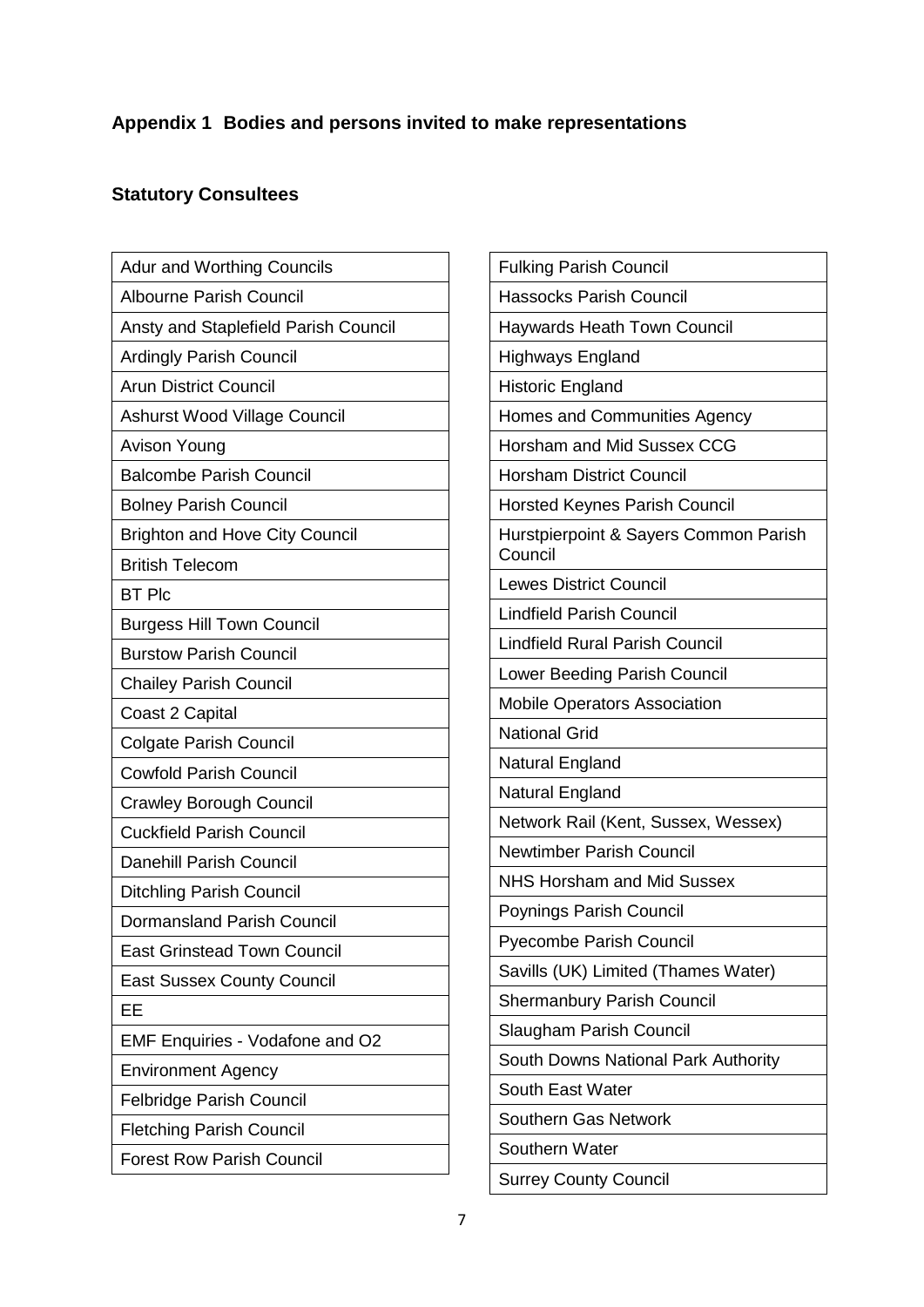## Sussex Police

Sussex Police

Sutton and East Surrey Water

Tandridge District Council

Three

Turners Hill Parish Council

Twineham Parish Council

UK Power Networks

## **Organisations**

| 1952                                                    |
|---------------------------------------------------------|
| AB Planning & Development Limited                       |
| <b>Action in rural Sussex</b>                           |
| <b>Agri-Matters</b>                                     |
| <b>Albourne Parish Council</b>                          |
| <b>Analytica Business Solutions</b>                     |
| <b>ARUN Land &amp; New Homes</b>                        |
| <b>ASP</b>                                              |
| <b>Avison Young</b>                                     |
| <b>Balcombe Estate</b>                                  |
| <b>Balcombe Parish Council &amp; Balcombe</b><br>Estate |
| <b>Barton Willmore</b>                                  |
| <b>Batcheller Monkhouse</b>                             |
| <b>Beacon Planning</b>                                  |
| Berkeley Homes (Southern) Ltd                           |
| <b>Blue Cedar Homes</b>                                 |
| <b>Boakes Land Projects Ltd</b>                         |
| <b>Boyer</b>                                            |
| <b>British Horse Society</b>                            |
| Brown & Co                                              |
| <b>Burgess Hill Business Park Association</b>           |
| <b>Burgess Hill Town Council</b>                        |
| <b>Burgess Hill U3A</b>                                 |
| <b>CALA Homes</b>                                       |

Upper Beeding Parish Council

Wealden District Council

West Hoathly Parish Council

West Sussex County Council

Wivelsfield Parish Council

Woodmancote Parish Council

Worth Parish Council

| Campaign to Protect Rural England -<br><b>Sussex Branch</b> |
|-------------------------------------------------------------|
| <b>Carter Jonas</b>                                         |
| <b>Catesby Estates</b>                                      |
| <b>CBRE</b>                                                 |
| <b>Chilmark Consulting Ltd</b>                              |
| <b>Chris Carey Associates Ltd</b>                           |
| <b>Church Lands</b>                                         |
| <b>Clarion Housing Group</b>                                |
| <b>Clifford Dann LLP</b>                                    |
| <b>Countryside Properties</b>                               |
| <b>Courtley Planning Consultants Ltd</b>                    |
| <b>Crawley Down Monday Club</b>                             |
| <b>Crest Nicholson</b>                                      |
| <b>Croudace Homes</b>                                       |
| <b>Cuckfield Parish Council</b>                             |
| DevAssist                                                   |
| <b>Devine Homes</b>                                         |
| DevPlan                                                     |
| <b>DHA Planning</b>                                         |
| Dixon Searle Partnership Ltd                                |
| <b>DMH Stallard</b>                                         |
| Domus                                                       |
| Dowsett Mayew                                               |
| <b>DPDS Consulting Group</b>                                |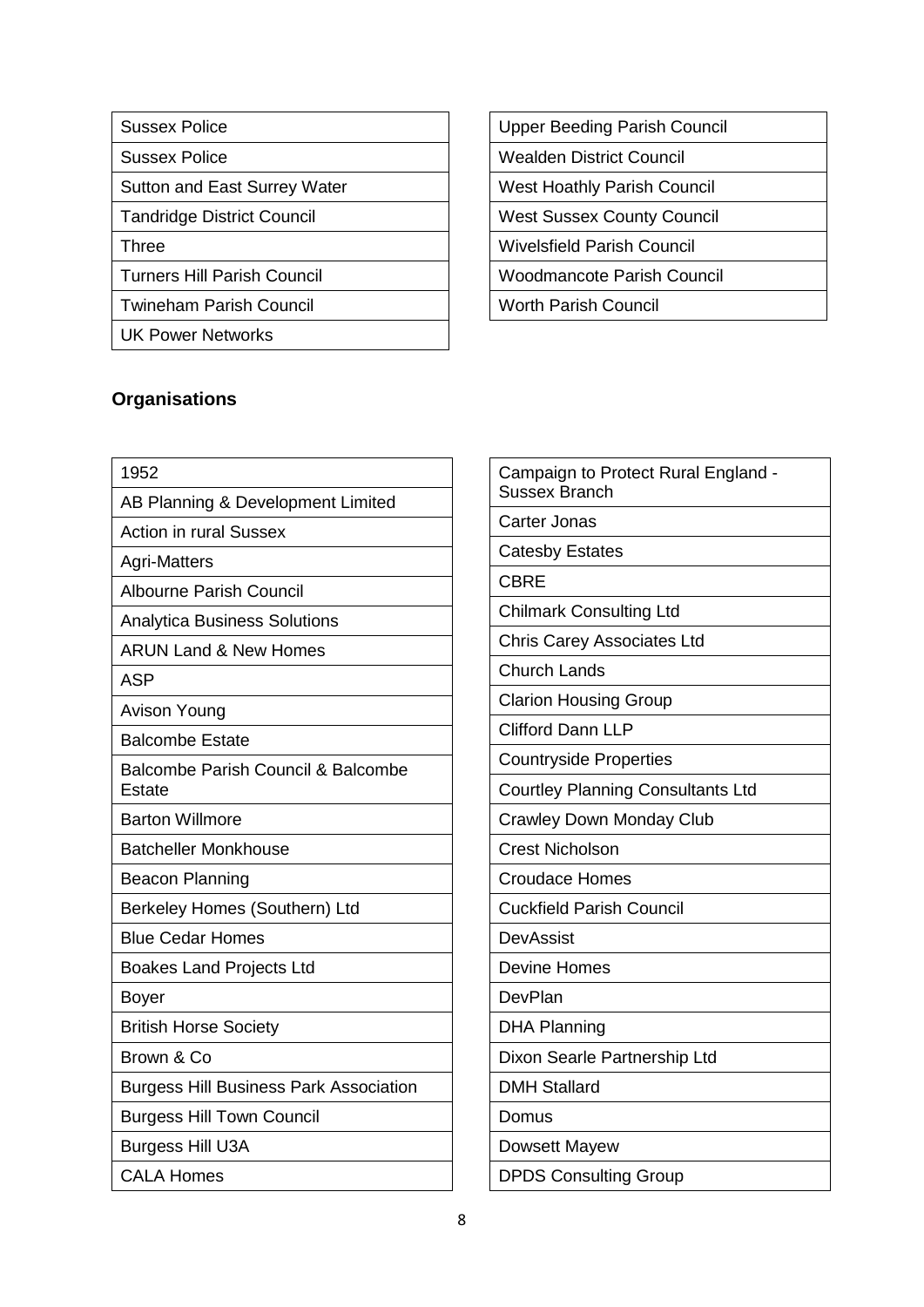| <b>Emery Planning</b>                                  | <b>Mellish Homes Ltd</b>                      |  |
|--------------------------------------------------------|-----------------------------------------------|--|
| Enplan UK Ltd                                          | Mid Sussex Alliance of Local Councils         |  |
| <b>Fluid Design Group</b>                              | <b>Mid Sussex District Council</b>            |  |
| Friends of Burgess Hill Green Circle<br><b>Network</b> | Mid Sussex District Council - Land<br>Charges |  |
| <b>Fulking Parish Council</b>                          | Millwood Designer Homes                       |  |
| <b>Future Planning and Development</b>                 | My Neighbourhood Plan                         |  |
| <b>Gatwick Airport Limited</b>                         | <b>National Grid</b>                          |  |
| <b>Gatwick Airport Ltd</b>                             | <b>National Trust</b>                         |  |
| <b>GL Hearn</b>                                        | <b>Nexus Planning</b>                         |  |
| Gladman                                                | <b>Notcutts Limited</b>                       |  |
| <b>Glenbeigh Developments Ltd</b>                      | <b>Obsidian Strategic</b>                     |  |
| <b>Hallam Land Management</b>                          | <b>OSP Architecture</b>                       |  |
| <b>Hassocks and Hurst Lib Dems</b>                     | Parker Dann                                   |  |
| Hastings Borough Council                               | <b>Paul Newman Property Consultants</b>       |  |
| Haywards Heath Golf Club Ltd                           | Limited                                       |  |
| <b>Haywards Heath Society</b>                          | <b>Peacock and Smith Limited</b>              |  |
| Henry Adams LLP                                        | Pegasus Group                                 |  |
| High Weald AONB Partnership                            | <b>Philip Andrews Architects</b>              |  |
| Hill & Company (Sussex) Limited                        | Philip Woodhams                               |  |
| Home Group                                             | Plan4Localism                                 |  |
| <b>Horsted Keynes Parish Council</b>                   | planning and housing consultancy              |  |
| Hume Planning Consultancy Ltd                          | planning works ltd                            |  |
| Hurstpierpoint and Sayers Common PC                    | <b>Planware Limited</b>                       |  |
| <b>IDE Planning</b>                                    | PowerHaus Consultancy Ltd                     |  |
| IQ Planning Consultants                                | <b>Priceholme Almshouses</b>                  |  |
| Jackson Planning Ltd                                   | <b>Prospective Planning</b>                   |  |
| <b>Judith Ashton Associates</b>                        | <b>PRP</b>                                    |  |
| <b>Kember Loudon Williams</b>                          | Rackham Planning                              |  |
| Kitewood                                               | <b>Reside Developments Ltd</b>                |  |
| Lewis & Co Planning                                    | rg-p Ltd                                      |  |
| Lichfields                                             | RH & RW Clutton                               |  |
| <b>Lindfield Parish Council</b>                        | <b>Robinson Escott Planning</b>               |  |
| LocatED                                                | Rodway Planning Consultancy Limited           |  |
| Martin Lacey Buckley Limited                           | <b>Rubix Planning Limited</b>                 |  |
| <b>MCC</b>                                             | Rydon                                         |  |
|                                                        | <b>Rymack Ltd</b>                             |  |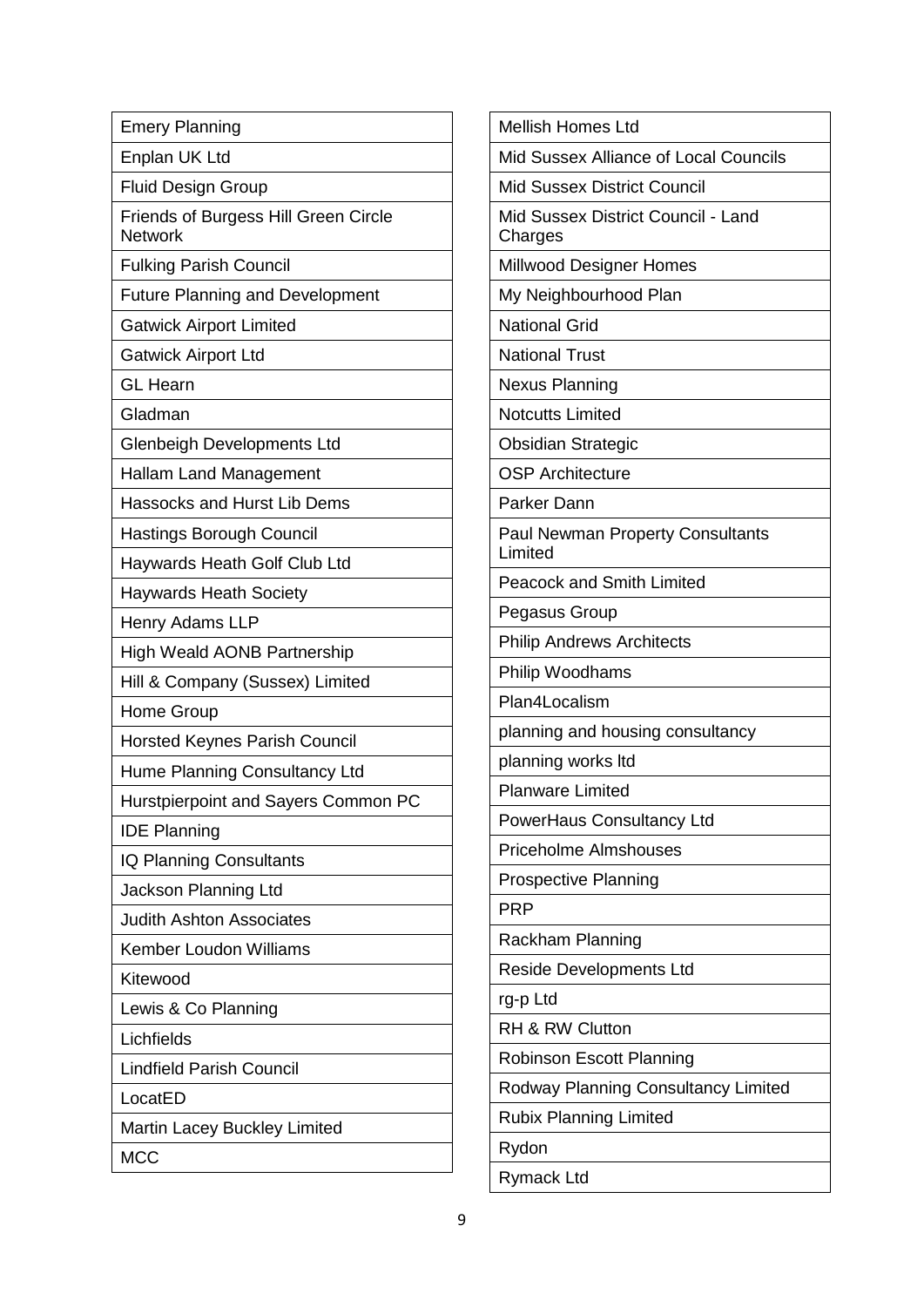| Sapiency                                                               |
|------------------------------------------------------------------------|
| <b>Savills</b>                                                         |
| <b>SHW</b>                                                             |
| <b>Signature Horsted Limited</b>                                       |
| South Downs Society                                                    |
| <b>Speer Dade Planning Consultants</b>                                 |
| Sport England                                                          |
| <b>Spruce Town Planning Ltd</b>                                        |
| <b>SSA Planning Limited</b>                                            |
| <b>St Modwen</b>                                                       |
| <b>Strutt and Parker</b>                                               |
| <b>Sunley Estates</b>                                                  |
| <b>Sussex Chamber of Commerce</b>                                      |
| <b>Sussex Wildlife Trust</b>                                           |
| <b>Sustain Design</b>                                                  |
| <b>TCPS</b>                                                            |
| <b>Terence O'Rourke</b>                                                |
| Tesni                                                                  |
| <b>Tetlow King Planning</b>                                            |
| <b>Thakeham Homes</b>                                                  |
| <b>The Greenfield Guardians</b>                                        |
| <b>Theatres Trust</b>                                                  |
| <b>Theobalds Road Residents Association</b>                            |
| Tim North & Associates Limited                                         |
| <b>Tim Raikes FRICS</b>                                                |
| <b>Tobias School of Art</b>                                            |
| Turners Hill Parish Council Neighbourhood<br><b>Planning Committee</b> |
| <b>Twentieth Century Society</b>                                       |
| <b>Twineham Parish Council</b>                                         |
| Urban Edge Environmental Consulting                                    |
| Urbanissta                                                             |
| <b>Vail Williams</b>                                                   |
| <b>Vanderbilt Homes</b>                                                |
| <b>Wates Developments Limited</b>                                      |
| <b>Welbeck Land</b>                                                    |

| <b>West Sussex County Council</b> |
|-----------------------------------|
|-----------------------------------|

West Sussex Libraries

Woodland Trust

Woolf Bond

Worth Parish Council

WYG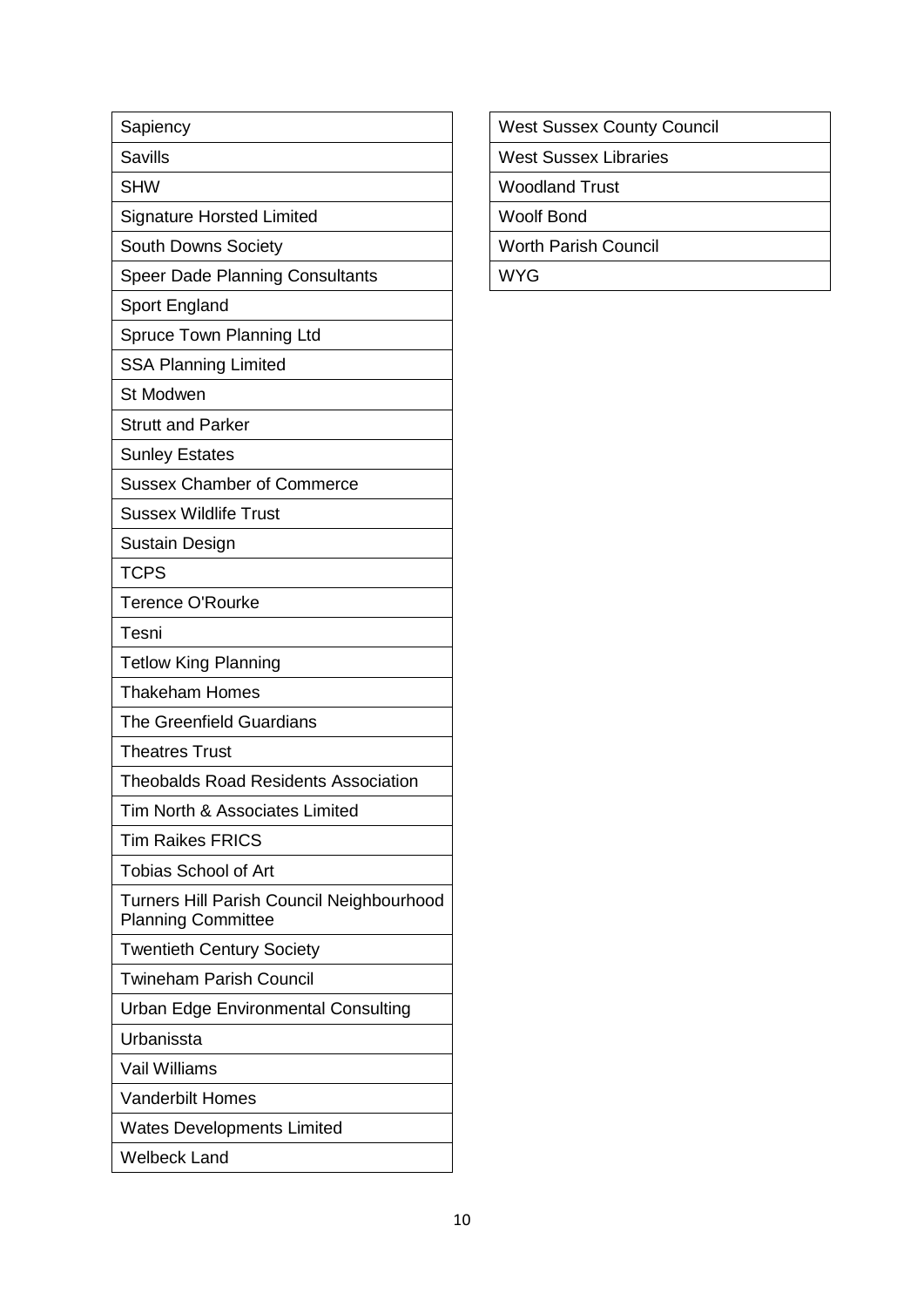## <span id="page-11-0"></span>**Community Involvement Plan – September 2019**

**For the:**

- **Draft Mid Sussex Site Allocations Development Plan Document (Regulation 18) and the accompanying**
	- **Sustainability Appraisal**
	- **Habitats Regulations Assessment**
	- **Equalities Impact Assessment**

## **1. Background**

The Site Allocations DPD is a daughter document to the Mid Sussex District Plan, which was adopted in March 2018. The District Plan sets out a vision for how Mid Sussex wants to evolve and a delivery strategy for how that will be achieved, covering the period up to 2031. The District Plan sets out the district's housing and employment requirements. Whilst the majority of this requirement has already been planned for, there is still a residual need that must be found – the role of the Site Allocations DPD is to allocate sufficient housing, employment and other sites in order to ensure the need identified in the District Plan is met.

The purpose of this Community Involvement Plan is to set out:

- Who is involved in the production and consultation of the Site Allocations DPD;
- Why people are being involved in the process;
- When and how people will be able to get involved and influence the Site Allocations DPD; and
- How the results of community involvement will be used.

This Community Involvement Plan has been written in accordance with the adopted Mid Sussex District Council Statement of Community Involvement (SCI) (2019)<sup>1</sup>.

## **2. Who is to be involved?**

#### **Early engagement**

In the SCI, the Council commits to 'front load' consultation activity, to identify potential issues and options. This work has assisted in the formulation of policies, and has informed and updated the evidence base. Early engagement with stakeholders has been sough from the very start of the process of producing the Site Allocations DPD, including:

- Oversight of the DPD's preparation has been led by elected Councillors through the Site Allocations Document Members Working Group.<sup>2</sup>
- Town and Parish Councils have been briefed and consulted in relation to the Strategic Housing and Employment Land Availability Assessment (SHELAA) and methodology for the site selection.

**<sup>.</sup>** <sup>1</sup> See [www.midsussex.gov.uk/sci.](http://www.midsussex.gov.uk/sci)

<sup>&</sup>lt;sup>2</sup> See the Terms of Reference in Site Selection Paper 1 (Appendix 1) for more information about the Working Group, available at: [https://www.midsussex.gov.uk/planning-building/development-plan](https://www.midsussex.gov.uk/planning-building/development-plan-documents/#topic-site-allocations-document)[documents/#topic-site-allocations-document](https://www.midsussex.gov.uk/planning-building/development-plan-documents/#topic-site-allocations-document)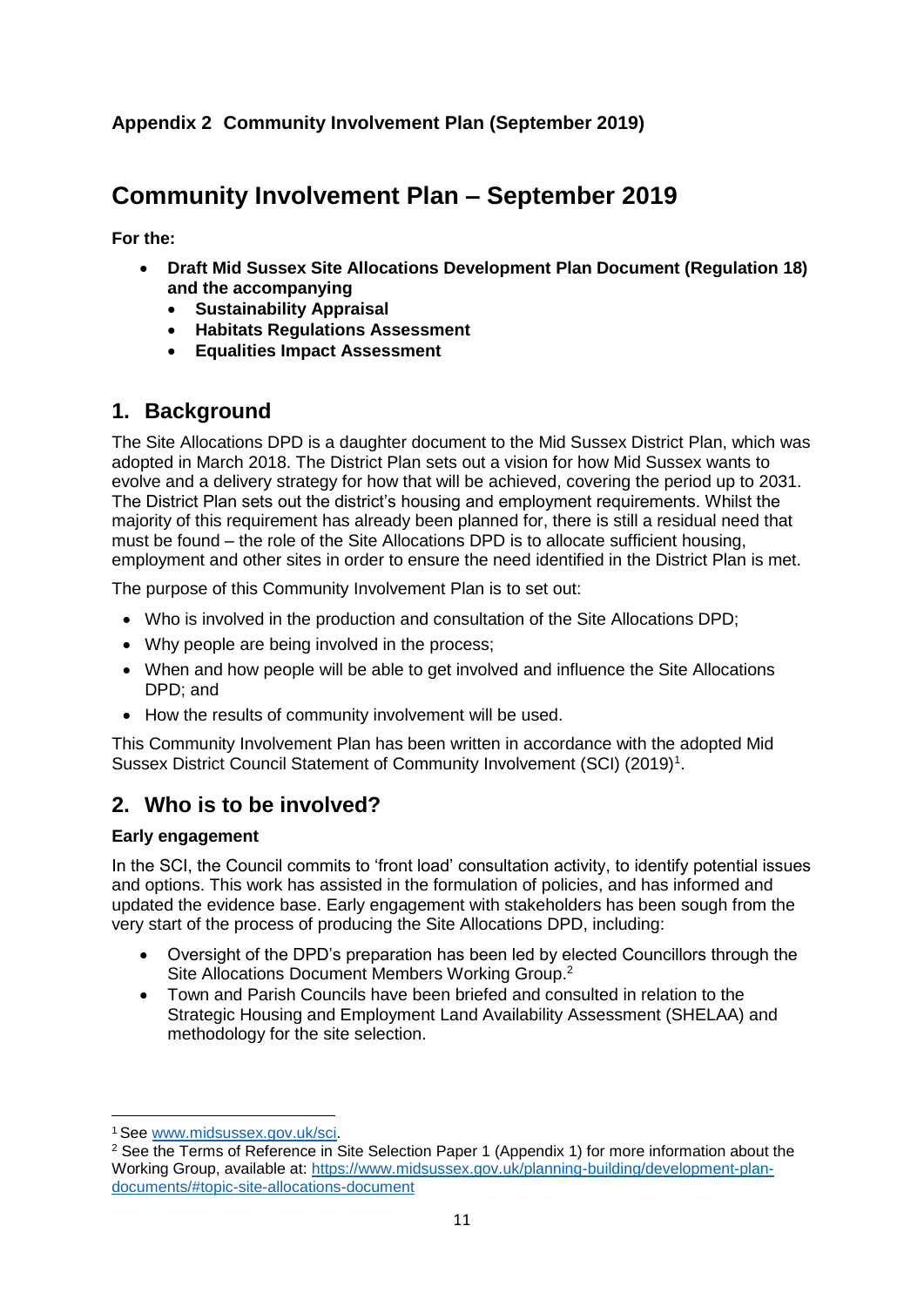- A Developers Liaison Group, which includes representatives from across the development industry, was also established and consulted in relation to the SHELAA and methodology for site selection.
- Neighbouring Local Authorities and County Authorities; as a result, the District Council has been able to enter into Statements of Common Ground (SoCGs) with neighbouring authorities.
- External organisations, such as the High Weald AONB Unit. It is the Council's intention to invite relevant public bodies to enter into SoCGs.
- Consulting other statutory consultees, such as Historic England, the Environment Agency and Natural England.

SoCGs prepared for the Site Allocations Document provide an update on agreement's made in relation to the District Plan, and focus on the issues arising from the allocation of sites. Further information about early engagement during the preparation of the Site Allocation Document, and details of SoCGs will be included in a Duty to Cooperate Statement to accompany the DPD, and will be made available on the Council's website.<sup>3</sup>

#### **Including everyone**

The Equality Impacts Assessment (EqIA) that accompanies the DPD considers the needs of people classified as having 'protected characteristics'<sup>4</sup>. This assessment concludes that there are a number of future actions to ensure that everyone has the opportunity to engage with the consultation, and particularly in terms of removing barriers to the involvement of protected groups.

In terms of consultation, the Council must continue to promote consultation exercises that are inclusive of all, including liaison with representative organisations and monitoring of consultation. This consideration includes things like making documents available on the website, which is equipped with 'BrowseAloud' to make the website more accessible.

There is further analysis of the actions that will be taken to ensure that everyone has the opportunity to engage with the consultation included within the EqIA which accompanies the Site Allocations DPD.<sup>5</sup>

#### **Who will be contacted?**

A number of groups will be directly contacted and asked for their comments. These are:

- District Councillors:
- Town and Parish Councils;
- Specific consultation bodies'/'general consultation bodies' (statutory consultees) as set out in legislation<sup>6</sup>. These include West Sussex County Council, adjoining local planning authorities, service providers and government agencies such as the Environment Agency and Natural England, and the South Downs National Park Authority<sup>7</sup>;
- Other organisations, groups or individuals that may have an interest in the Site Allocations DPD. These include members of the Mid Sussex Partnership, voluntary services' associations, residents' associations, housing associations, business groups and associations, environmental, countryside and conservation groups, youth and elderly persons' groups and the development industry;

**<sup>.</sup>** <sup>3</sup> Available at: [https://www.midsussex.gov.uk/planning-building/development-plan-documents/#topic](https://www.midsussex.gov.uk/planning-building/development-plan-documents/#topic-site-allocations-document)[site-allocations-document](https://www.midsussex.gov.uk/planning-building/development-plan-documents/#topic-site-allocations-document) 

 $4\overline{4}$  As defined by the Equality Act 2010

<sup>5</sup> Available at: [https://www.midsussex.gov.uk/planning-building/development-plan-documents/#topic](https://www.midsussex.gov.uk/planning-building/development-plan-documents/#topic-site-allocations-document)[site-allocations-document](https://www.midsussex.gov.uk/planning-building/development-plan-documents/#topic-site-allocations-document) 

 $6$  The Town and Country Planning (Local Planning) (England) Regulations 2012 (as amended)

<sup>7</sup> Details of these groups are set out in a list of 'key contacts' available at [www.midsussex.gov.uk/sci.](http://www.midsussex.gov.uk/sci)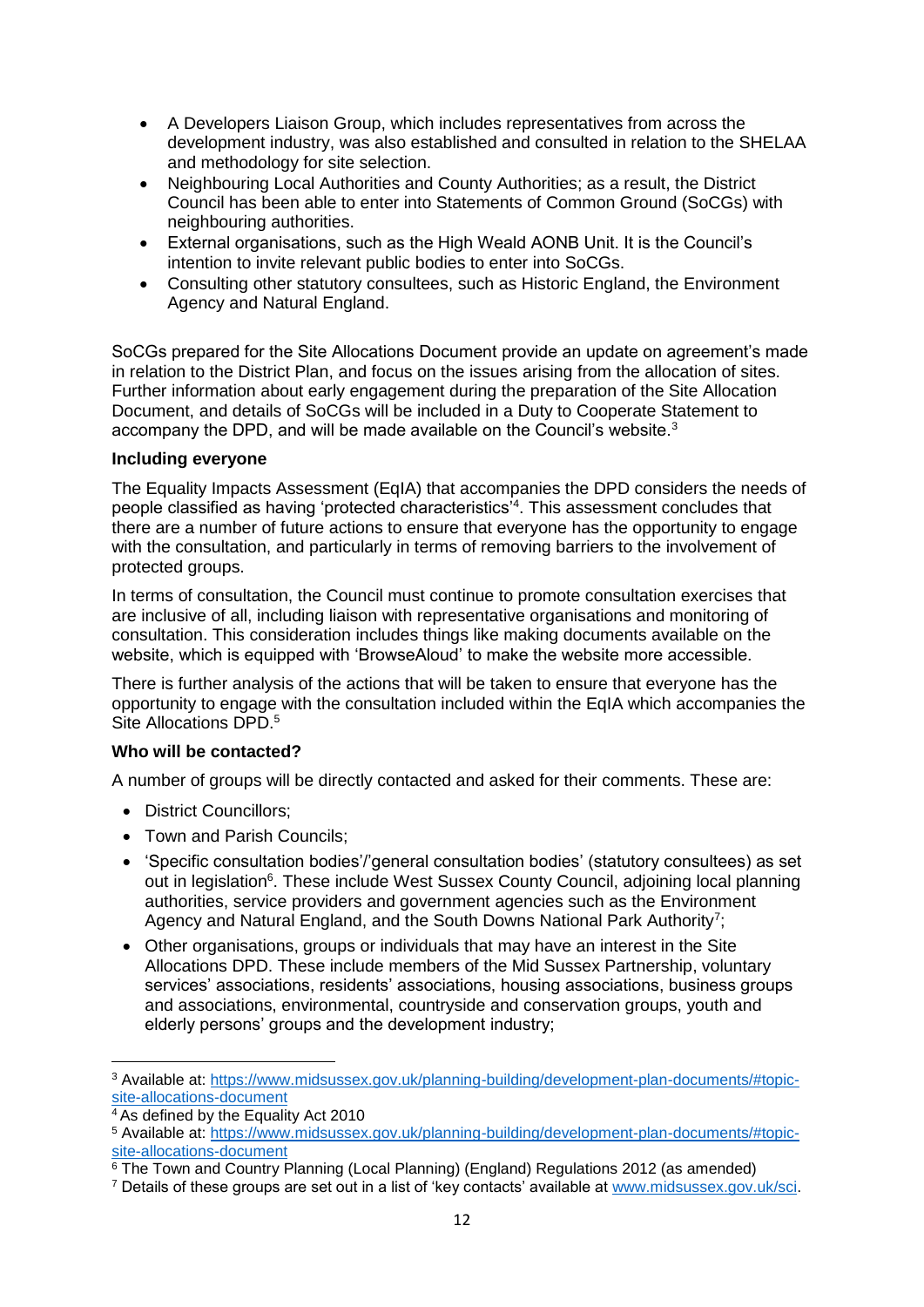- Representatives of those groups highlighted as requiring targeted consultation by the EqIA;
- Subscribers to the Planning Policy e-mail alerts service<sup>8</sup>; and
- Internal consultees at the District Council.

Elected District Councillors have a key role to play in forming the Site Allocations DPD and will be fully involved in the process through:

- The Site Allocations Document Members Working Group;
- The Scrutiny Committee for Housing, Planning and Economic Growth (any District Councillor can attend and request to speak);
- Council (consists of all District Councillors); and
- Councillors will be directly informed and can respond during the public consultation period.

## **3. Why are people being involved?**

We are asking for people's views on the Site Allocations DPD through a formal consultation period. It is important to seek input from the wider public, as the Plan will allocate sites for development in the district and include planning policies that will have an impact upon both the existing and future communities of Mid Sussex.

Responses to the consultation will provide a valuable source of information which will inform the final policies. All representation received through the consultation will be carefully reviewed by officers. A consultation report summarising the issues raised by consultation and how these comments have been used will be published on the Council's website and will be considered by the Council before the next stage in the plan-making process.

In order to make the consultation more meaningful, it is important that people understand the context within which the DPD has been drafted and that certain aspects of the Plan may not be able to be changed as a result of consultation:

- At this time comments can only be made on the Site Allocations DPD draft plan (Regulation 18), and the accompanying Sustainability Appraisal, Habitats Regulations Assessment, and EqIA.
- The Site Allocations DPD has been written in line with Government planning policy and guidance, set out in the National Planning Policy Framework (2019) and Planning Practice Guidance.
- The Site Allocations DPD has been written in accordance with legislation and regulations<sup>9</sup>.
- The Site Allocations DPD has been informed by the results of the accompanying Sustainability Appraisal. This shows which options have been considered for its strategy and policies and why the options chosen are preferred over those rejected.
- The Site Allocations DPD has been informed by background evidence. The background evidence (and any updates) will be made available to view on the Council's website.

**.** 

<sup>&</sup>lt;sup>8</sup> To receive news and updates on policy documents being prepared please sign up to our email alerts at [https://www.midsussex.gov.uk/planning-building/consultation-monitoring/#topic-planning-policy](https://www.midsussex.gov.uk/planning-building/consultation-monitoring/#topic-planning-policy-email-alerts)[email-alerts](https://www.midsussex.gov.uk/planning-building/consultation-monitoring/#topic-planning-policy-email-alerts) 

<sup>&</sup>lt;sup>9</sup> Planning and Compulsory Purchase Act 2004, and other relevant legislation.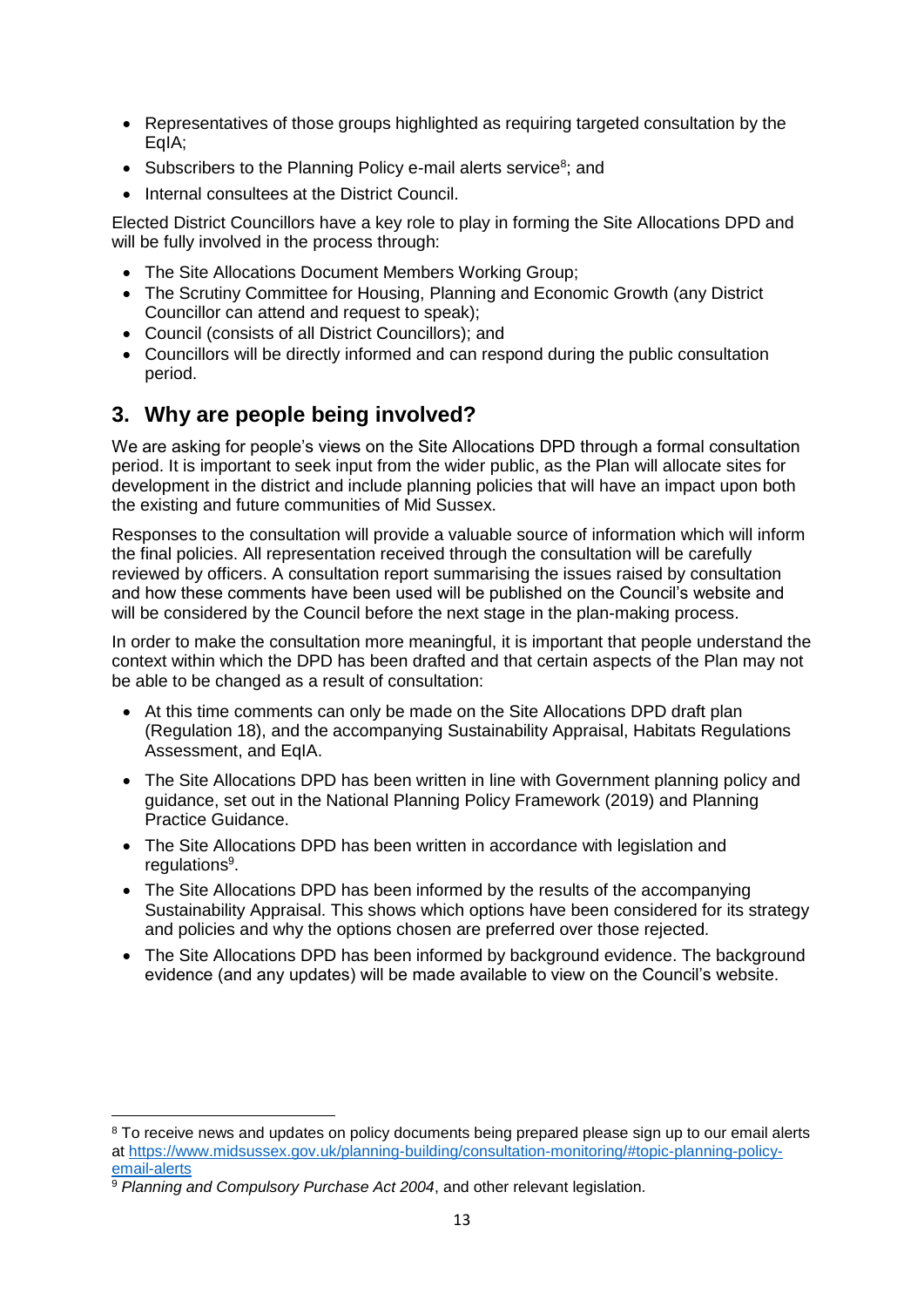## **4. When will people be involved?**

| <b>Public</b><br><b>Consultation on</b><br><b>'Preferred</b><br>Options' draft<br>plan (Regulation<br>18) | Following agreement by the Council in September 2019, the Site<br>Allocations DPD will be published for a six-week consultation<br>period from 9/10/19 to 20/11/19. During this time, the public can<br>make representations on the Site Allocations DPD.<br>Representation made during this consultation and recommend<br>changes to the DPD will be considered by the Council before the |
|-----------------------------------------------------------------------------------------------------------|--------------------------------------------------------------------------------------------------------------------------------------------------------------------------------------------------------------------------------------------------------------------------------------------------------------------------------------------------------------------------------------------|
|                                                                                                           | next stage in the plan-making process.                                                                                                                                                                                                                                                                                                                                                     |
| <b>Public</b><br><b>Consultation</b><br>prior to plan<br>submission for<br>examination                    | This stage presents another opportunity for public engagement.<br>There will be a six-week public consultation period, scheduled for<br>Spring 2020. Representations made during this consultation will be<br>considered by the Planning Inspector appointed to carry out the<br><b>Public Examination.</b>                                                                                |
| (Regulation 19)                                                                                           | Please note, the examination timetable is subject to change and<br>could be affected by a range of factors, including the availability of<br>the Planning Inspector.                                                                                                                                                                                                                       |
|                                                                                                           | Further details of the Regulation 19 consultation will be updated in<br>due course; a new Community Involvement Plan will be produced<br>to accompany this stage of the plan.                                                                                                                                                                                                              |

Further details of the timetable are available at: [https://www.midsussex.gov.uk/planning](https://www.midsussex.gov.uk/planning-building/development-plan-documents/#topic-site-allocations-document)[building/development-plan-documents/#topic-site-allocations-document](https://www.midsussex.gov.uk/planning-building/development-plan-documents/#topic-site-allocations-document)

## **5. How will people be involved?**

The consultation will be open to all and we will seek to inform and receive comment from the widest possible range of people. We will:

- Send out a press release, an email alert and utilise social media;
- Put all the details and documentation on the Council's website including an on-line response form. All on-line material will be compatible with 'BrowseAloud' for people who find it difficult to read on-line;
- Utilise electronic methods wherever possible in addition to traditional methods to make it as easy as possible to respond to the consultation;
- A translation service is available to those for whom English is a second language;
- Provide hard copies of the Site Allocations DPD to view at the District's libraries (including the mobile library); District Council, Town and Parish Council offices; help points;
- Send letters or emails to all the 'specific consultation bodies' (statutory consultees) and to all the other organisations listed in section 2 above.
- Static exhibitions will stationed at libraries in the District, as well as at Mid Sussex District Council Offices; event details will be made available at [https://www.midsussex.gov.uk/planning-building/development-plan-documents/#topic](https://www.midsussex.gov.uk/planning-building/development-plan-documents/#topic-site-allocations-document)[site-allocations-document](https://www.midsussex.gov.uk/planning-building/development-plan-documents/#topic-site-allocations-document)

Comments must be submitted in writing (physical or digital) and cannot be accepted as anonymous. All information received is public information, subject to relevant data protection legislation.<sup>10</sup>

**<sup>.</sup>** <sup>10</sup> Such as the *Data Protection Act (2018)*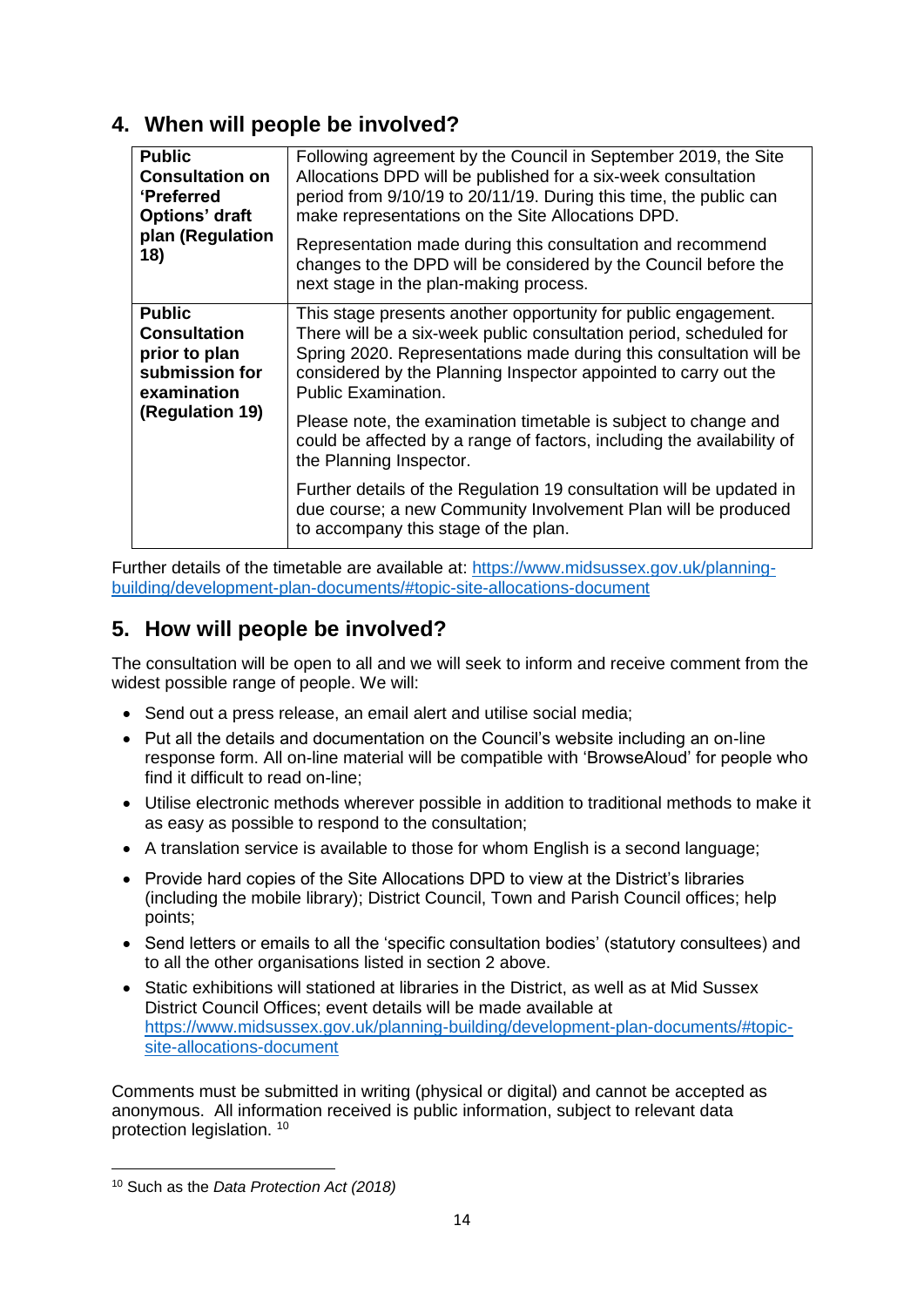Comments can be submitted via the website, email or by post. A response form will be made available which can be completed and submitted on the MSDC website. All responses can also be returned by:

Post to: Planning Policy, Mid Sussex District Council, Oaklands, Oaklands Road, Haywards Heath, West Sussex, RH16 1SS

E-mail to: [ldfconsultation@midsussex.gov.uk](mailto:ldfconsultation@midsussex.gov.uk)

## **6. What happens to the results?**

All comments will be treated equally and it will be up to the Council to balance any conflicting opinions when considering the final document.

The effectiveness of the consultation and the level of involvement by people, particularly those classified as having 'protected characteristics'<sup>11</sup> and requiring particular consideration as detailed in the EqIA, will be monitored. This information will inform future consultation work<sup>12</sup>.

A consultation report summarising the issues raised by consultation and how these comments have been used will be published on the Council's website and will be considered by the Council. An email notification that this report has been published will be sent to all statutory consultees, Planning Policy email alert subscribers and respondents who submitted a response and expressed a wish to be notified and provided a valid email address.

If you have any comments or queries on this Community Involvement Plan, please contact [...] ([...]@midsussex.gov.uk; (01444) [...]).

If you have a comment or concern with your experience of a Council-led community involvement exercise, you should in the first instance contact the officer detailed in the Community Involvement Plan. Alternatively, you can contact the Customer Services and Communications Team by phone (01444) 477478 or by writing to Customer Services and Communications, Mid Sussex District Council, Oaklands Road, Haywards Heath, West Sussex, RH16 1SS.

 $\overline{a}$ <sup>11</sup> As defined by the Equality Act 2010

<sup>&</sup>lt;sup>12</sup> This information will be used solely for this purpose. Equalities information will be kept strictly confidential. All data is subject to the Data Protection Act (2018).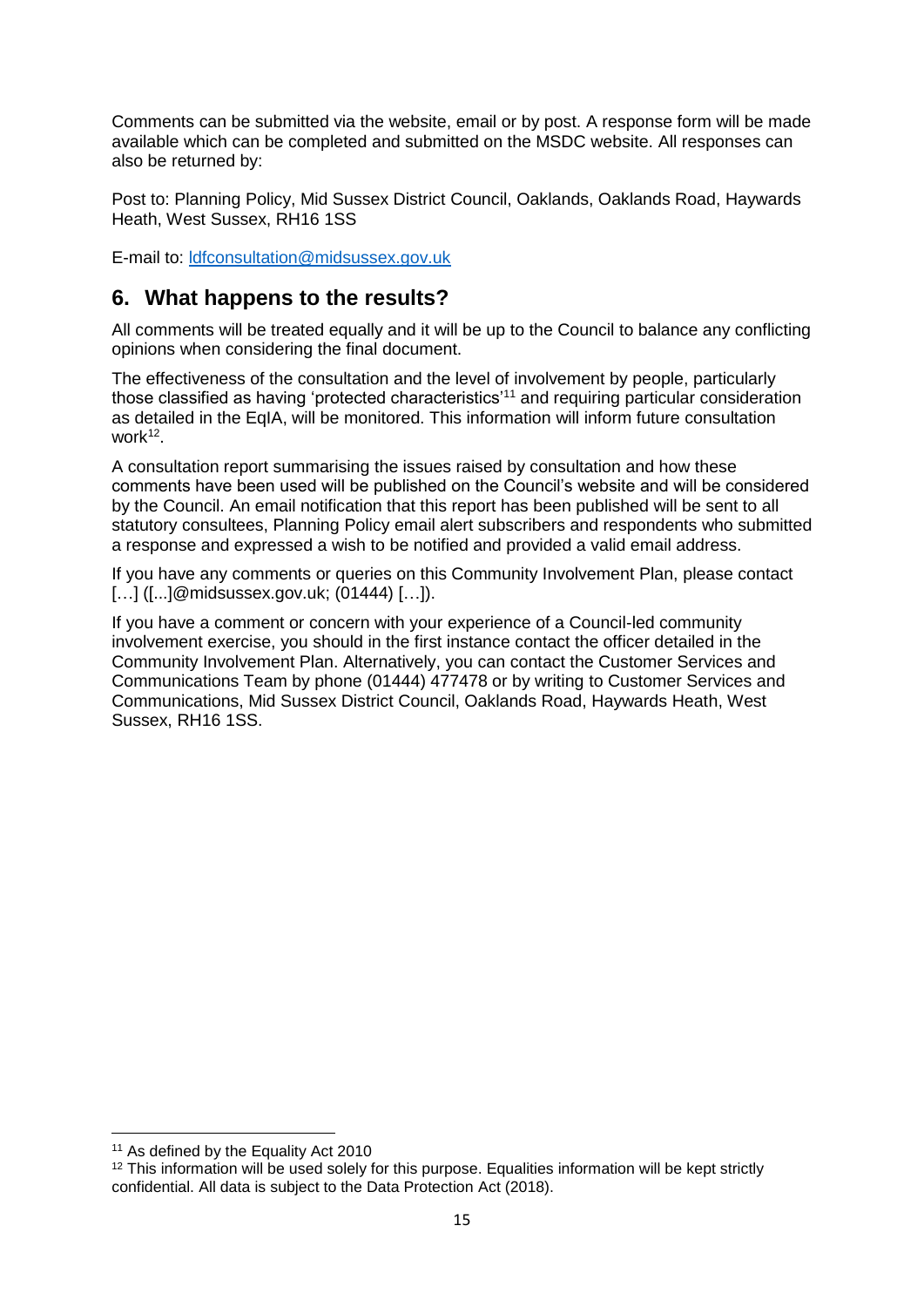### <span id="page-16-0"></span>**Appendix 3 How the requirements of the Community Involvement Plan have been met**

| <b>Action</b>                                                                                                                                                                                                                                                                                                                      | <b>Achieved?</b> | <b>Notes</b>                                                                                                                                                                                                                                                                                                                            |
|------------------------------------------------------------------------------------------------------------------------------------------------------------------------------------------------------------------------------------------------------------------------------------------------------------------------------------|------------------|-----------------------------------------------------------------------------------------------------------------------------------------------------------------------------------------------------------------------------------------------------------------------------------------------------------------------------------------|
| Press release                                                                                                                                                                                                                                                                                                                      | Yes              | 5th September 2019 <sup>15</sup>                                                                                                                                                                                                                                                                                                        |
| E-mail alert                                                                                                                                                                                                                                                                                                                       | Yes              | 9 <sup>th</sup> October 2019                                                                                                                                                                                                                                                                                                            |
| Social media                                                                                                                                                                                                                                                                                                                       | Yes              | Facebook and Twitter on<br>the 10 <sup>th</sup> October 2019                                                                                                                                                                                                                                                                            |
| Make the documents available on the<br>Council's website                                                                                                                                                                                                                                                                           | Yes              | 9 <sup>th</sup> October 2019 for the<br>duration of the<br>consultation <sup>16</sup>                                                                                                                                                                                                                                                   |
| All on-line material to be compatible with<br>'BrowseAloud'                                                                                                                                                                                                                                                                        | Yes              | Available as part of the<br>Council's website                                                                                                                                                                                                                                                                                           |
| Utilise electronic methods wherever possible                                                                                                                                                                                                                                                                                       | Yes              | E-form available for<br>consultation responses                                                                                                                                                                                                                                                                                          |
| Provide a translation service                                                                                                                                                                                                                                                                                                      | Yes              | Available but not requested                                                                                                                                                                                                                                                                                                             |
| Hard copies provided to:<br>Libraries<br><b>District Council</b><br><b>Town and Parish Councils</b><br><b>Help Points</b>                                                                                                                                                                                                          | Yes              | 9 <sup>th</sup> October 2019 for the<br>duration of the consultation                                                                                                                                                                                                                                                                    |
| Send letters or e-mails to the specific<br>consultation bodies (statutory consultees)                                                                                                                                                                                                                                              | Yes              | 9 <sup>th</sup> October 2019                                                                                                                                                                                                                                                                                                            |
| Send letters or e-mails to:<br><b>District Councillors</b><br>٠<br>Other organisations<br>Representatives of those groups<br>$\bullet$<br>highlighted as requiring targeted<br>consultation by the EqIA<br>Subscribers to the Planning Policy e-mail<br>$\bullet$<br>alerts service<br>Internal consultees at the District Council | Yes              | Letters sent to District<br>Councillors and MPs on<br>the 9 <sup>th</sup> October 2019<br>E-mail alert sent on the<br>$\bullet$<br>9 <sup>th</sup> October 2019<br>The EqIA concludes<br>that existing<br>engagement methods<br>are responding to the<br>needs of protected<br>groups<br>Ongoing engagement<br>with internal colleagues |
| Static exhibitions at the libraries and the<br><b>District Council offices</b>                                                                                                                                                                                                                                                     | Yes              | 9 <sup>th</sup> October 2019 for the<br>duration of the consultation                                                                                                                                                                                                                                                                    |

 $\overline{a}$ 

<sup>15</sup> [https://www.midsussex.gov.uk/about-us/press-releases-and-publications/site-allocation](https://www.midsussex.gov.uk/about-us/press-releases-and-publications/site-allocation-development-plan-published/)[development-plan-published/](https://www.midsussex.gov.uk/about-us/press-releases-and-publications/site-allocation-development-plan-published/)

<sup>16</sup> <https://www.midsussex.gov.uk/planning-building/development-plan-documents/>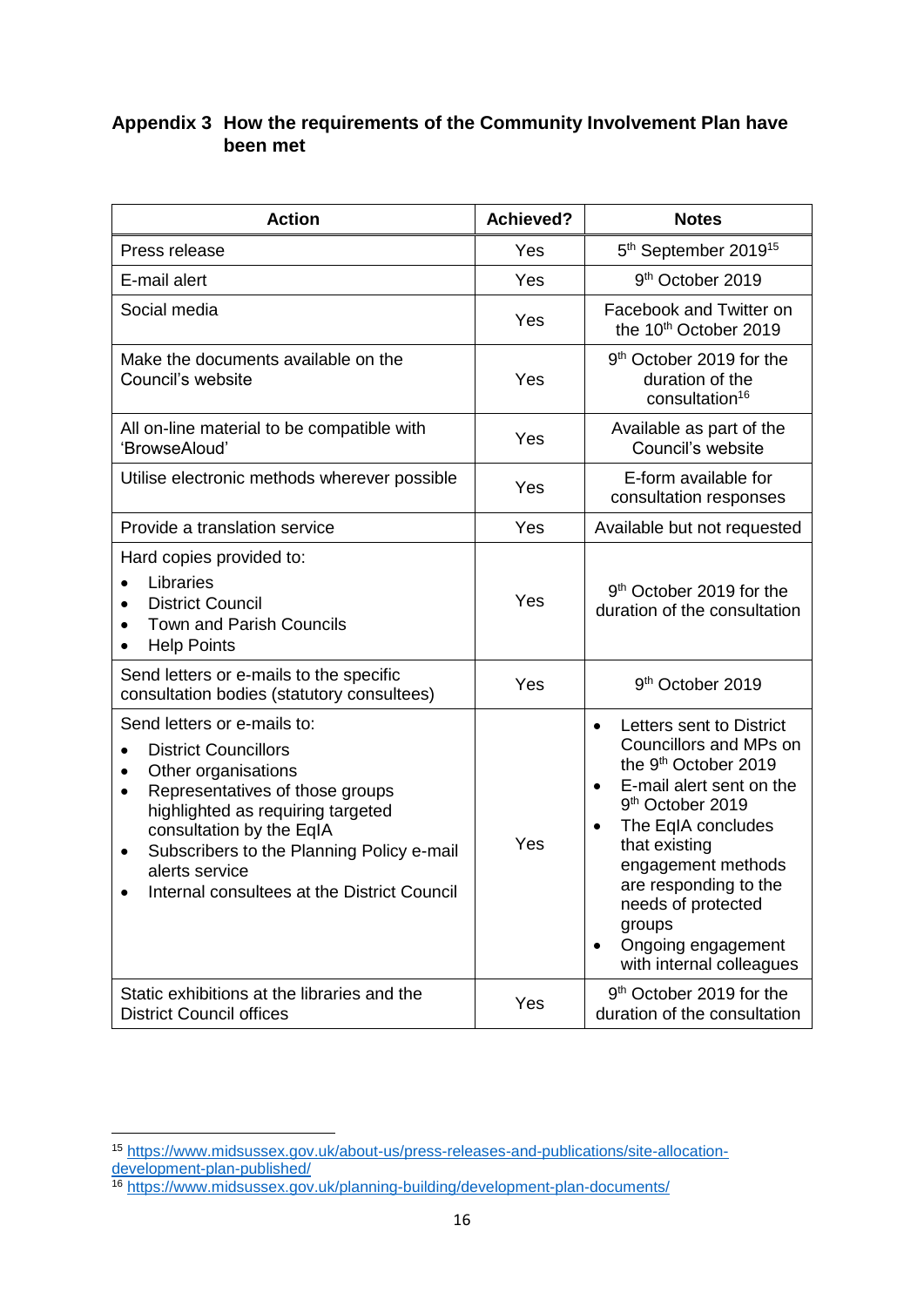#### <span id="page-17-0"></span>**Appendix 4 Equalities Impact Assessment**

#### **MID SUSSEX DISTRICT COUNCIL**

#### **Equality Impacts Assessment (EqIA) – September 2019**

#### **Title of Policy/Service/Contract:**

Draft Mid Sussex Site Allocations Development Plan Document (Regulation 18)

**Division:** Planning Policy and Economic Development

#### **Lead Officer:** Jacob Lane

#### **Date Assessment completed:** 26/9/19

#### **1. Scoping**

#### **1.1 What are the aims of the policy, service/service change or contract?**

The Mid Sussex District Plan 2014-2031, adopted in March 2018, sets out a commitment for the Council to prepare a Site Allocations Development Plan Document (DPD), which has four main aims, which are:

i) to allocate sufficient housing sites to address the residual necessary to meet the identified housing requirement for the district up to 2031 in accordance with the Spatial Strategy set out in the District Plan;

ii) to allocate sufficient employment land to meet the residual need and in line with policy requirements set out in District Plan Policy DP1: Sustainable Economic Development;

iii) to allocate a site for a Science and Technology Park west of Burgess Hill in line with policy requirements set out in District Plan Policy DP1: Sustainable Economic Development, and iv) to set out additional Strategic Policies necessary to deliver sustainable development.

The document subject to EqIA is a 'draft' of the Council's emerging Site Allocations DPD. The DPD will be published for six weeks consultation to allow interested members of the public, Town or Parish Councils and other interested stakeholders and organisations to provide any comments to assist in the preparation of the document.

Following consultation on the draft document, the comments will be considered by the Council and will help to inform the next stage of preparing the plan, which is expected to be published in May 2020 for further consultation before being submitted to Government later in 2020.

The results of this EqIA have been considered during the production of the draft plan and are used to inform a Community Involvement Plan that sets out how and when consultation of the draft DPD will be undertaken.

#### **1.2 Who does the service/policy/contract affect? Who are the main customers (internal or external)?**

The policies contained within the DPD have the potential to affect current and future residents, workers and visitors to Mid Sussex and also those nearby, who are outside the administrative boundaries of the District but may still be impacted by planning policies in Mid Sussex.

The main customers of the DPD are expected to be: - Council Officers;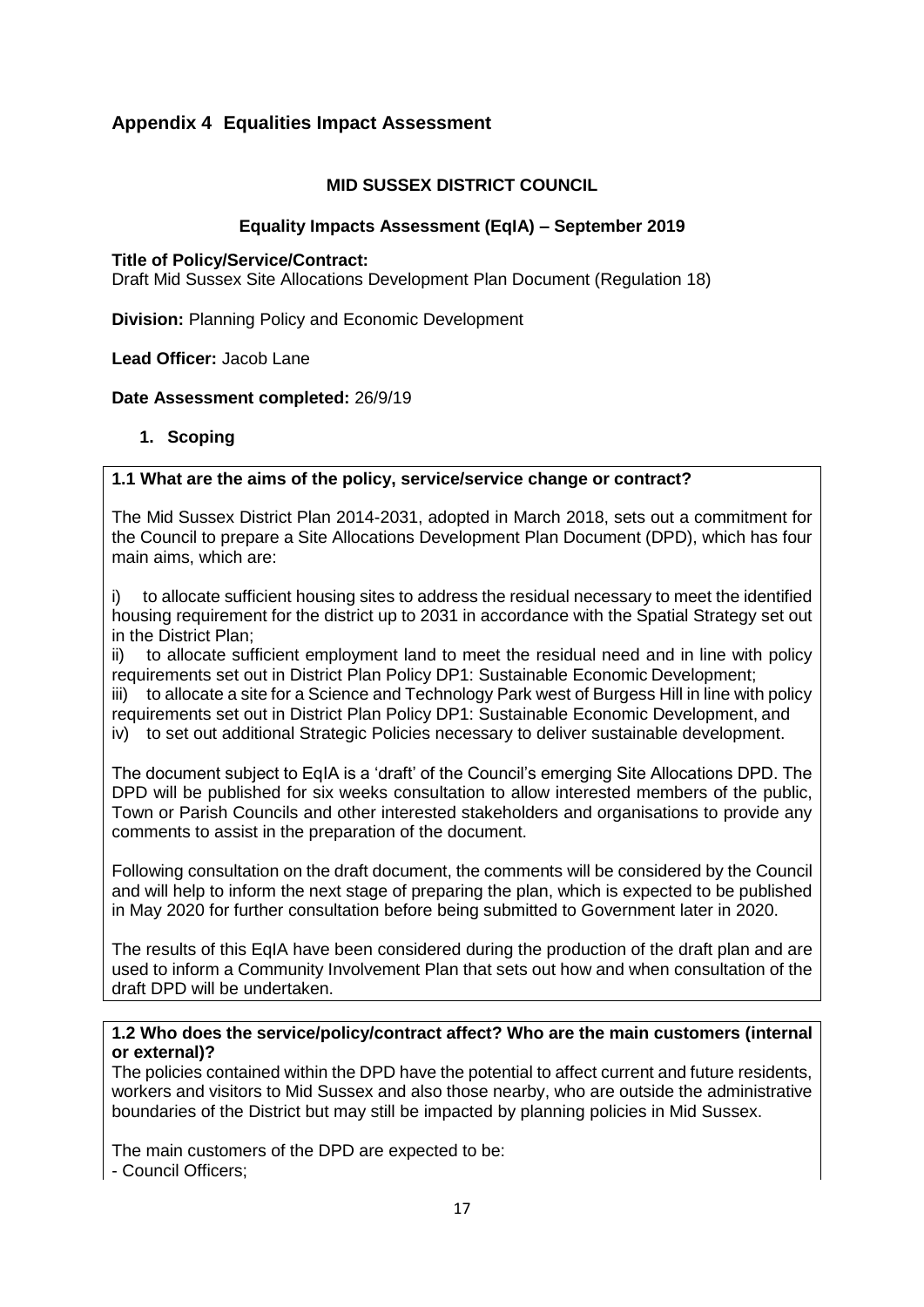- Members of the public;
- District, Town and Parish Councillors;
- Those involved in the development industry such as developers, landowners, agents;
- Organisations and individuals that provide services to residents and organisations;
- Organisations and individuals that represent groups of people.

#### **1.3 What equality information is available, including any evidence from engagement and analysis of use of services?**

In the adopted Mid Sussex District Council Statement of Community Involvement (SCI) (2019), the Council commits to 'front load' consultation activity, to identify potential issues and options. Stakeholder engagement has been sought from the very start of the process of producing the DPD. This work has assisted in the formulation of policies, and has informed and updated the evidence base.

Early engagement with stakeholders has been sought from the very start of the process of producing the Site Allocations DPD, including:

- Oversight of the DPD's preparation has been led by elected Councillors through the Site Allocations Document Members Working Group.
- Town and Parish Councils have been briefed and consulted in relation to the Strategic Housing and Employment Land Availability Assessment (SHELAA) and methodology for the site selection.
- A Developers Liaison Group, which includes representatives from across the development industry, was also established and consulted in relation to the SHELAA and methodology for site selection.
- Neighbouring Local Authorities and County Authorities; as a result, the District Council has been able to enter into Statements of Common Ground (SoCGs) with neighbouring authorities.
- External organisations, such as the High Weald AONB Unit. It is the Council's intention to invite relevant public bodies to enter into SoCGs.
- Consulting other statutory consultees, such as Historic England, the Environment Agency and Natural England.

There has also been extensive engagement with internal MSDC officers, including: Officers from both Planning Policy and Economic Development, and Development Management; Urban Designer; Sustainability Officer; Heritage Officer; Tree Officer; Housing Services; Waste and Outdoor Services; Community Services, Policy and Performance.

There has also been consultant work commissioned to support the evidence base of the DPD in relation to transport, air quality, HRA and viability.

#### **1.4 What does this information tell us about the equality issues associated with the service and implications for the protected groups?**

Consultation with these groups has ensured a broad range of opinions have input into the production of the DPD at an early stage. There have been no particular issues raised in relation to equalities impacts of the DPD.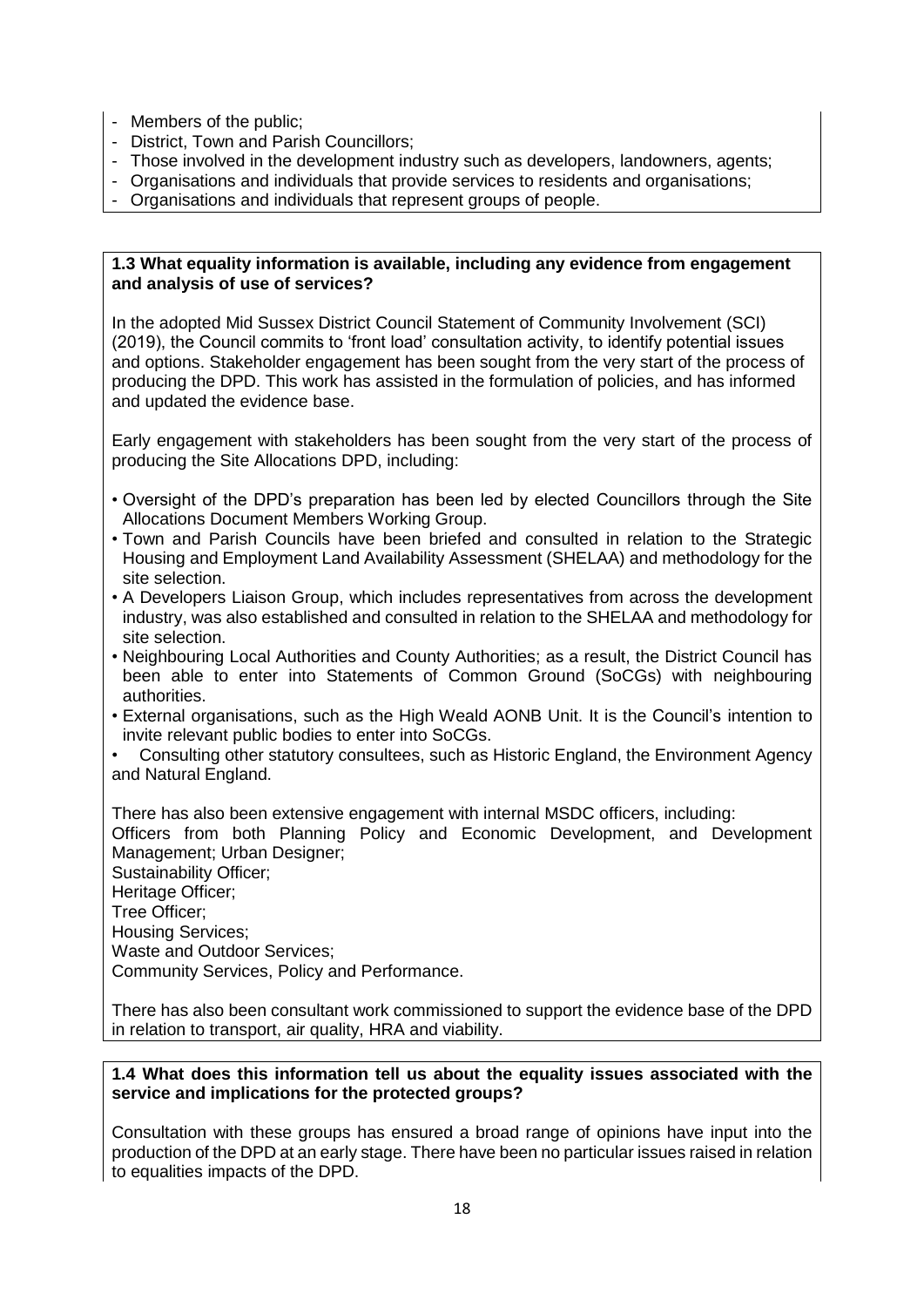The upcoming public consultation provides an excellent opportunity for wider input from a more diverse range of voices, ensuring the final document is responsive to the needs of all groups in society.

Responses to the consultation will provide a valuable source of information which will inform the final policies. All representations received through the consultation will be carefully reviewed by officers. A consultation report summarising the issues raised by consultation and how these comments have been used will be published on the Council's website and will be considered by the Council before the next stage in the plan-making process.

The consultation will be open to all and should seek to inform and receive comment from the widest possible range of people, including the protected groups, by using a variety of consultation methods.

More information on the consultation will be available in the Community Involvement Plan which accompanies the DPD. This document will detail how and when the consultation will be undertaken. Importantly, the Community Involvement Plan will be informed by the findings of the following assessment to ensure there are no barriers preventing the involvement of protected groups, and where necessary, provision is made to support involvement.

#### **1.5 Are contractors or partnerships used to deliver the service?** No

If No go to section 2.

If yes, please refer to the guidance notes, particularly Appendix One of the MSDC Guidance "Integrating Equality and Diversity into Procurement", and complete the next three questions.

**Identify the contractors/partnerships used to deliver the service.**

**What is their contribution to equality in service delivery and the promotion of equality?**

**How are equality issues addressed through contractual arrangements and service level agreements?**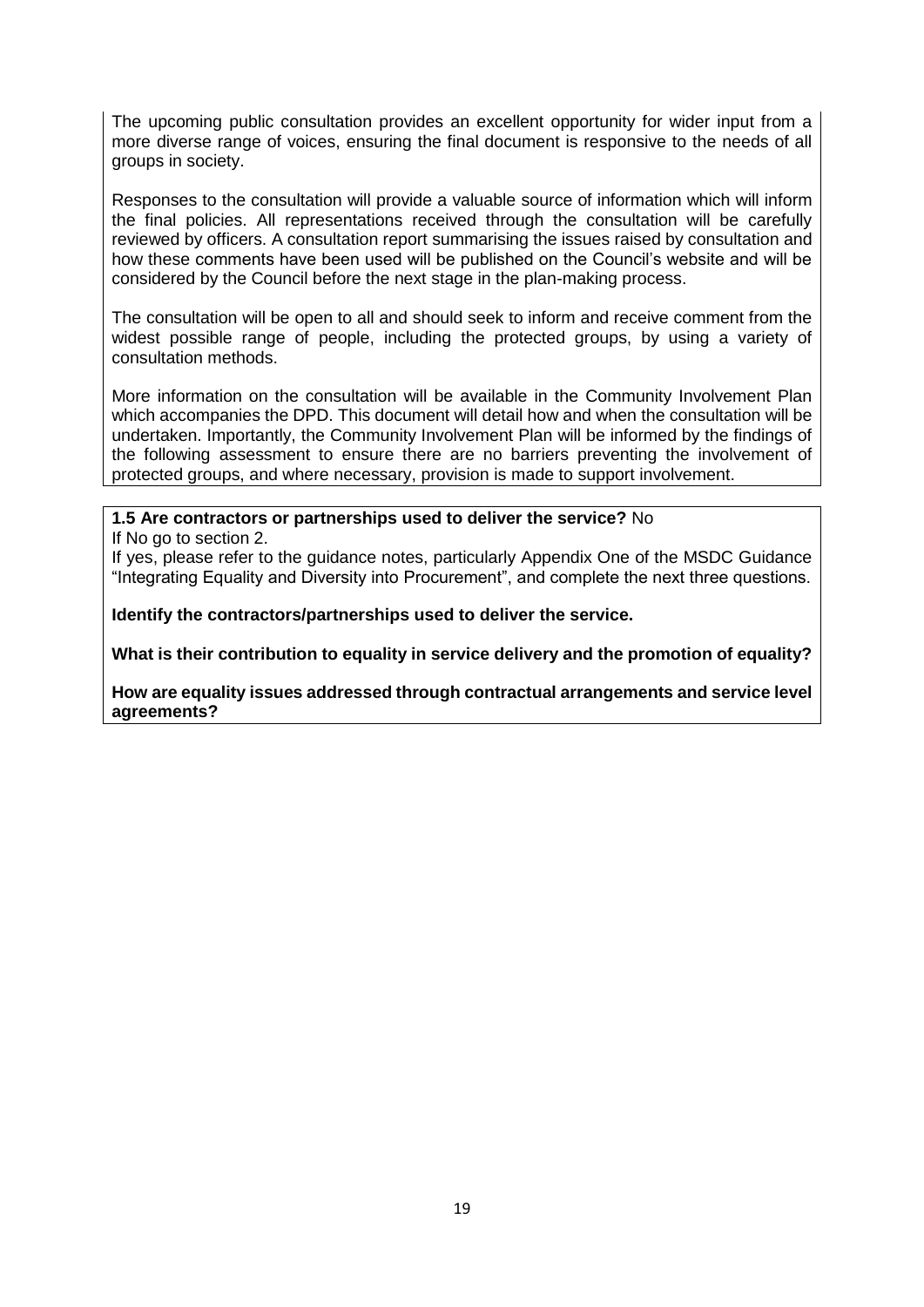#### **2. Assessment of Impacts: Analysis and Action Planning**

This assessment considers the impact of both the proposed content of the DPD and the consultation. Opportunities have been identified, where it is anticipated that the DPD may be able to promote equality, good relations and/or address barriers to service/differential impact. The current practices and resources available for addressing the opportunities are assessed, and then where necessary, further actions are identified where the DPD may be able to take action to support the identified equalities objective.

This assessment will be reviewed, and if necessary revised, for each stage of the DPD.

Further to the assessment below, it should be noted that although the Site Allocations DPD provides few specific opportunities for particular protected groups resulting in further actions, but as a whole, the document supports the promotion of equality, good relations and the removal of barriers to services for all in Mid Sussex due to intentions of the document to support the delivery of housing to meet the District's identified housing need.

Housing plays an important role in community cohesion; homes, and the communities which they belong to, directly influence our access to key social and economic opportunities and they affect our wellbeing. The implementation of the DPD should support the delivery of new homes to meet the District's identified housing need, ensuring that everyone has the opportunity to live in a home suitable for their needs and which they can afford. The realisation of this objective will benefit a variety of different people in Mid Sussex, and should have a positive impact upon the protected groups by providing housing to suit a range of needs.

The introduction of specific planning policies to address the housing needs of protected groups has been considered through the production of the Site Allocations DPD, particularly in relation to housing for older people. However, it is considered that current development plan policies are robust enough to protect the needs of such groups at this moment in time. This will be subject to on-going consideration, and will face particular scrutiny when the District Plan is next reviewed.

| Opportunity for DPD to promote equality,<br>good relations and/or address barriers to<br>service/differential impact           | Current action taken to address these,<br>including existing policies and<br>consultation best practice                                                                                                                                                            | Further actions required by the DPD Lead<br>and timescales | <b>Officer</b> | How will impact be<br>measured |
|--------------------------------------------------------------------------------------------------------------------------------|--------------------------------------------------------------------------------------------------------------------------------------------------------------------------------------------------------------------------------------------------------------------|------------------------------------------------------------|----------------|--------------------------------|
| The needs of different ethnic groups including white minorities, but also established white communities                        |                                                                                                                                                                                                                                                                    |                                                            |                |                                |
| The DPD has no identified impacts upon<br>particular needs of different ethnic groups.<br>Note that engagement methods must be | Engagement with representative<br>organisations.                                                                                                                                                                                                                   | None identified.                                           |                |                                |
| responsive of potential barriers that exist for<br>those where English is not their first language.                            | A translation service is provided by the<br>Council.                                                                                                                                                                                                               |                                                            |                |                                |
|                                                                                                                                | Implementation of existing District Plan Policy,<br>DP33: Gypsies, Travellers and Travelling<br>Showpeople, aims to ensure that a sufficient<br>amount of permanent culturally suitable<br>housing for settled Gypsies,<br>Travellers and Travelling Showpeople is |                                                            |                |                                |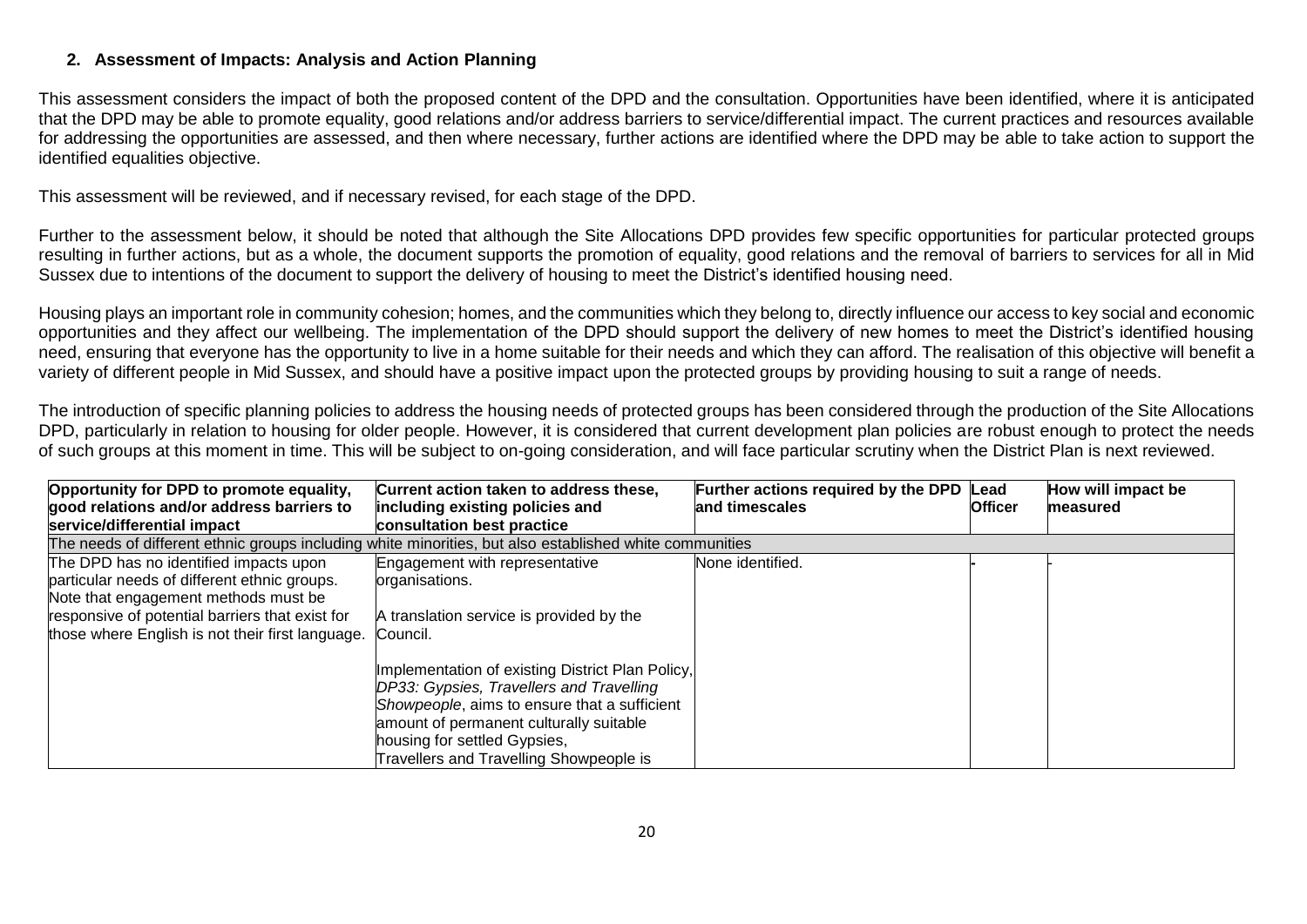|                                                                                 | delivered to meet identified needs within an                     |  |  |
|---------------------------------------------------------------------------------|------------------------------------------------------------------|--|--|
|                                                                                 | appropriate timescale.                                           |  |  |
| The needs of men and women, including taking account of pregnancy and maternity |                                                                  |  |  |
| The DPD has no identified impacts upon                                          | Implementation of existing District Plan Policy None identified. |  |  |
| particular needs of men and women.                                              | Policy, DP26: Accessibility helps meet the                       |  |  |
|                                                                                 | access needs of not only older and disabled                      |  |  |
| Note that engagement methods must be                                            | people, but of the whole community, including                    |  |  |
| accessible to those who are expecting and                                       | parents with pushchairs.                                         |  |  |
| those with very young babies to ensure that                                     |                                                                  |  |  |
| this is not a barrier to engagement and to                                      | Consultations of all planning documents aim                      |  |  |
| ensure that they can positively input into the                                  | to be open to all and accessible to pregnant                     |  |  |
| plan-making process.                                                            | women and those with young children to                           |  |  |
|                                                                                 | ensure that this is not a barrier to                             |  |  |
|                                                                                 | engagement; there are always multiple ways                       |  |  |
|                                                                                 | of viewing planning documents and                                |  |  |
|                                                                                 | responding to consultations. The document                        |  |  |
|                                                                                 | will be available to view digitally, on the Mid                  |  |  |
|                                                                                 | Sussex District Council website, and hard                        |  |  |
|                                                                                 | copies will be available to view at deposit                      |  |  |
|                                                                                 | points around the District.                                      |  |  |
|                                                                                 |                                                                  |  |  |
| The needs of disabled people                                                    |                                                                  |  |  |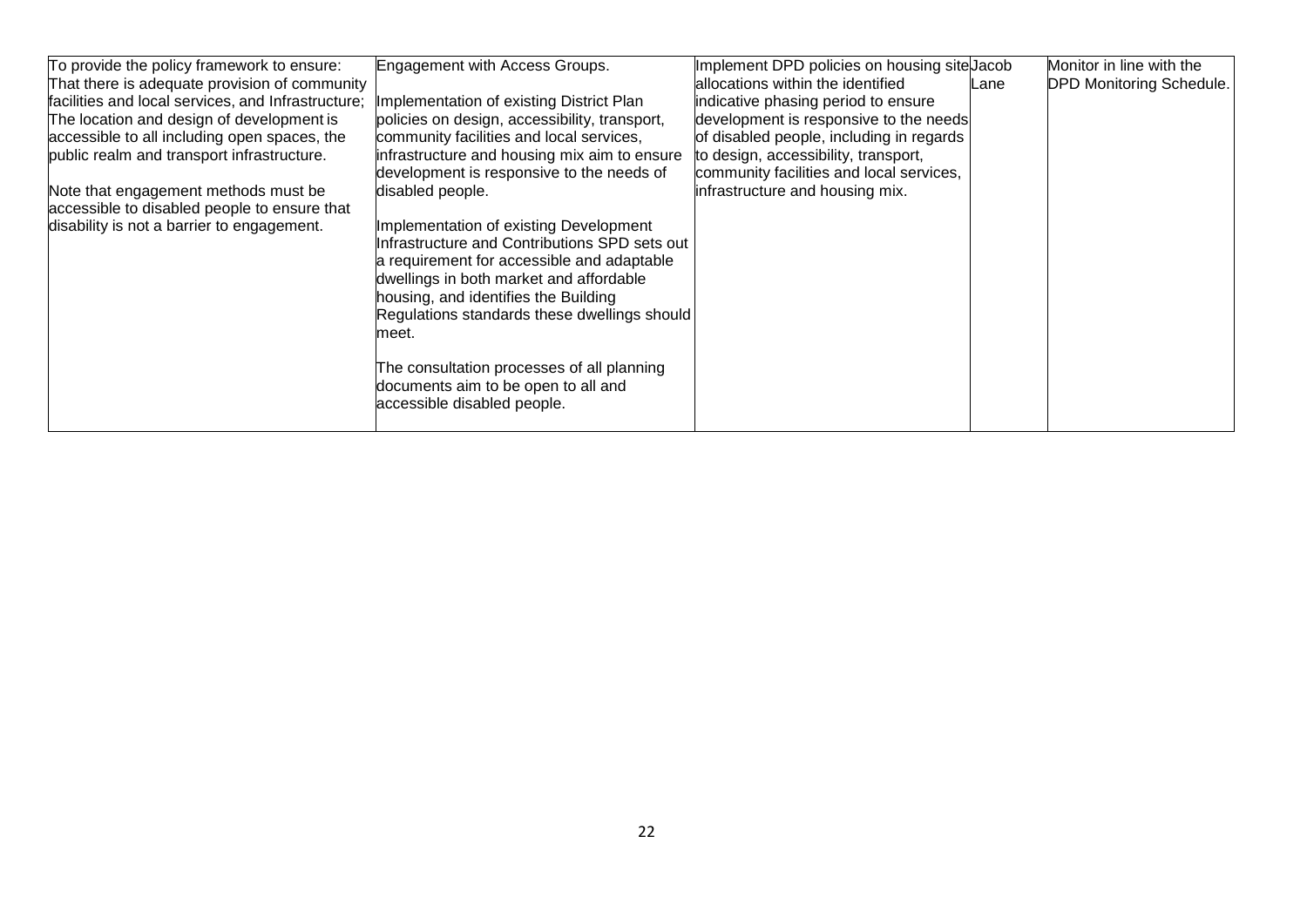|                                                                                            | Supporting material is made available on the                                             |                                              |      |                                 |
|--------------------------------------------------------------------------------------------|------------------------------------------------------------------------------------------|----------------------------------------------|------|---------------------------------|
|                                                                                            | website which is equipped with 'browse aloud'                                            |                                              |      |                                 |
|                                                                                            | for those with visual impairments.                                                       |                                              |      |                                 |
|                                                                                            | Consideration given to font size and design                                              |                                              |      |                                 |
|                                                                                            | layout.                                                                                  |                                              |      |                                 |
|                                                                                            |                                                                                          |                                              |      |                                 |
|                                                                                            | Documents written in plain English and                                                   |                                              |      |                                 |
|                                                                                            | terminology used explained in the clearest                                               |                                              |      |                                 |
|                                                                                            | possible terms.                                                                          |                                              |      |                                 |
|                                                                                            |                                                                                          |                                              |      |                                 |
|                                                                                            | Officers are available to explain the process in                                         |                                              |      |                                 |
|                                                                                            | person, over the phone and via email.                                                    |                                              |      |                                 |
| The needs of people with a religion or belief                                              |                                                                                          |                                              |      |                                 |
| None identified at this time.                                                              | Existing District Plan policies on community                                             | None identified at this time.                |      |                                 |
|                                                                                            | facilities and local services and                                                        |                                              |      |                                 |
|                                                                                            | infrastructure.                                                                          |                                              |      |                                 |
| The needs of gay men, lesbians, bisexuals and heterosexual people                          |                                                                                          |                                              |      |                                 |
| None identified at this time.                                                              | None identified at this time.                                                            | None identified at this time.                |      |                                 |
| Issues from marriage and civil partnership                                                 |                                                                                          |                                              |      |                                 |
| None identified at this time.                                                              | None identified at this time.                                                            | None identified at this time.                |      |                                 |
| The needs of different age groups, for example older and younger people                    |                                                                                          |                                              |      |                                 |
| To provide the policy framework to ensure:                                                 | Engagement with representative                                                           | Implement DPD policies on housing site Jacob |      | Monitor in line with the        |
| A suitable housing offer is provided, including                                            | organisations.                                                                           | allocations within the identified            | Lane | <b>DPD Monitoring Schedule.</b> |
| affordable housing, particularly in rural                                                  |                                                                                          | indicative phasing period to ensure          |      |                                 |
| locations, to enable people to continue to live in mplementation of existing District Plan |                                                                                          | development is responsive to the needs       |      |                                 |
| suitable accommodation in their locality. For                                              | policies on affordable housing, design,                                                  | of different age groups, including in        |      |                                 |
| instance, there are barriers to younger people                                             | accessibility, transport, community facilities                                           | regards to design, accessibility,            |      |                                 |
| getting on the housing ladder and to older                                                 | and local services, infrastructure and housing transport, community facilities and local |                                              |      |                                 |
| people who cannot 'downsize' and/or move into mix.                                         |                                                                                          | services, infrastructure and housing         |      |                                 |
| more suitable local accommodation.                                                         |                                                                                          | mix.                                         |      |                                 |
| That there is adequate provision of community                                              | Consultations of all planning documents aim                                              |                                              |      |                                 |
| facilities and local services, and infrastructure.                                         | to be open to all and accessible to people of                                            |                                              |      |                                 |
| That the location and design of development is all ages; there are always multiple ways of | viewing planning documents and responding                                                |                                              |      |                                 |
| accessible to all including open spaces, the                                               | to consultations. The document will be                                                   |                                              |      |                                 |
| public realm and transport infrastructure.<br>The provision or improvement of community    | available to view digitally, on the Mid Sussex                                           |                                              |      |                                 |
| facilities and local services.                                                             | District Council website, and hard copies will                                           |                                              |      |                                 |
|                                                                                            | be available to view at deposit points around                                            |                                              |      |                                 |
|                                                                                            | the District.                                                                            |                                              |      |                                 |
|                                                                                            |                                                                                          |                                              |      |                                 |
|                                                                                            | Supporting material is made available on                                                 |                                              |      |                                 |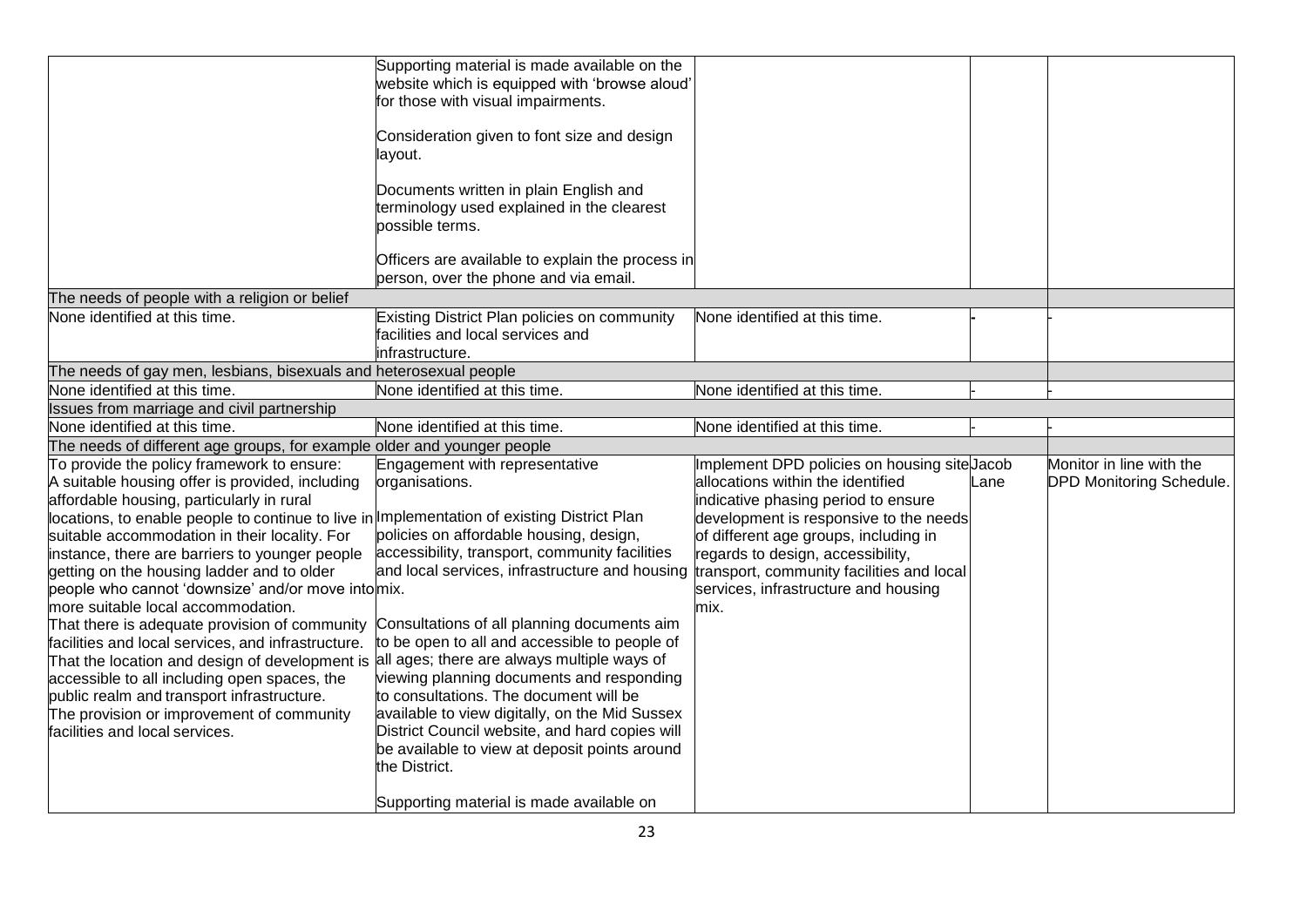| Note that different age groups may engage<br>with the consultation process in different ways.<br>Consideration should be given to engaging with<br>people of different age groups to ensure that<br>they can positively input into the plan-making<br>process. | the website which is equipped with 'browse<br>aloud' for those with visual impairments.<br>Consideration given to font size and design<br>layout.<br>Documents written in plain English and<br>terminology used explained in the clearest<br>possible terms.<br>Officers available to explain the process in<br>person, over the phone and via email. |                               |  |  |  |
|----------------------------------------------------------------------------------------------------------------------------------------------------------------------------------------------------------------------------------------------------------------|-------------------------------------------------------------------------------------------------------------------------------------------------------------------------------------------------------------------------------------------------------------------------------------------------------------------------------------------------------|-------------------------------|--|--|--|
| The needs of transgender communities                                                                                                                                                                                                                           |                                                                                                                                                                                                                                                                                                                                                       |                               |  |  |  |
| None identified at this time.                                                                                                                                                                                                                                  | None identified at this time.                                                                                                                                                                                                                                                                                                                         | None identified at this time. |  |  |  |
| The needs of people who are disadvantaged by socio-economic factors such as low incomes, skill or living in a deprived area                                                                                                                                    |                                                                                                                                                                                                                                                                                                                                                       |                               |  |  |  |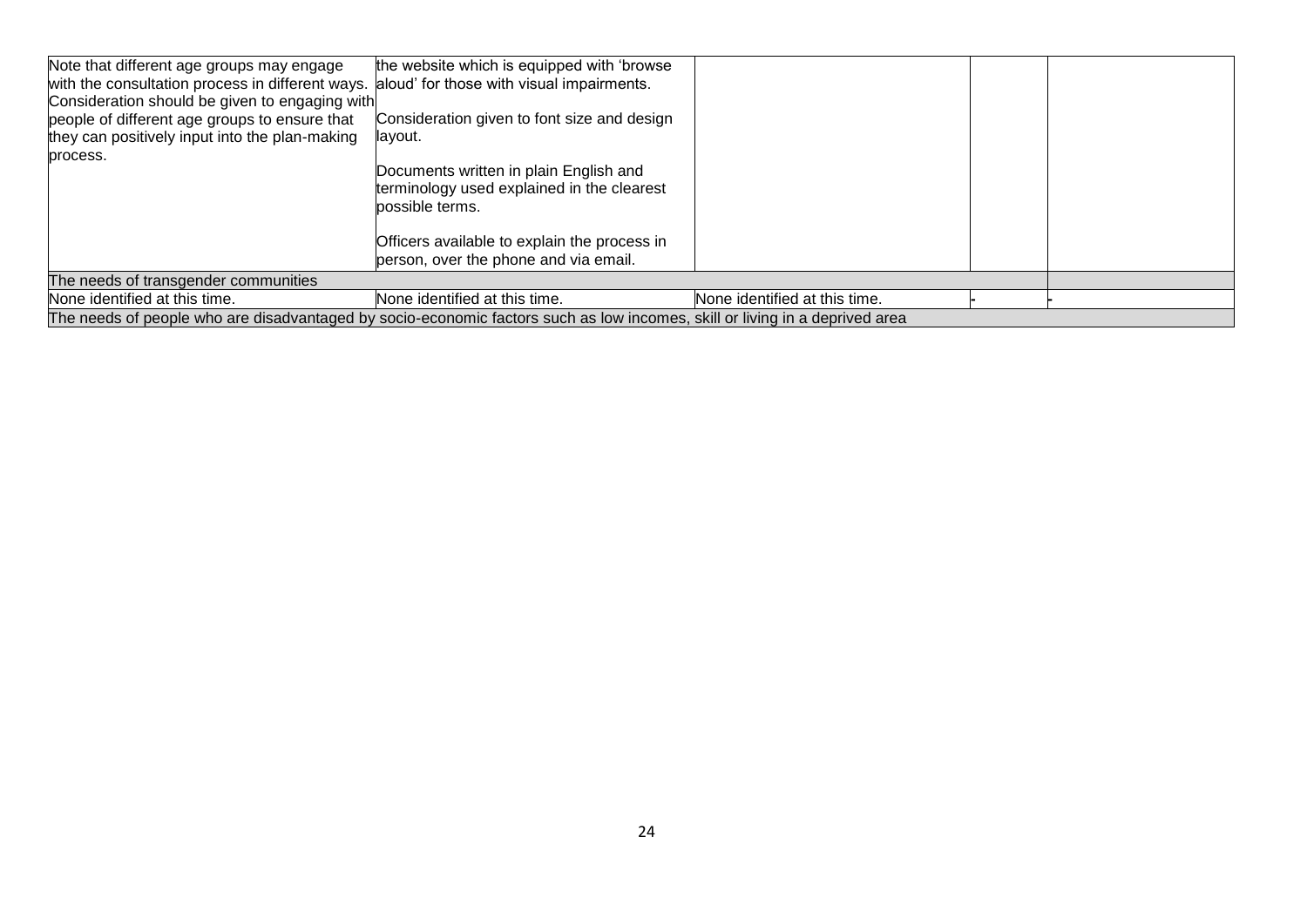| To provide the policy framework to ensure:                                                       | Engagement with voluntary services,        | Implement DPD policies on housing site Jacob |      | Monitor in line with the        |
|--------------------------------------------------------------------------------------------------|--------------------------------------------|----------------------------------------------|------|---------------------------------|
| The correct amount and distribution of housing registered social landlords and the business      |                                            | allocations within the identified            | Lane | <b>DPD Monitoring Schedule.</b> |
| and employment development to enhance the                                                        | community.                                 | indicative phasing period which aim to       |      |                                 |
| economic prosperity of all the district's towns                                                  |                                            | support the provision of homes for           |      |                                 |
| and villages.                                                                                    | Implementation of existing District Plan   | people from all backgrounds in the           |      |                                 |
| A suitable housing offer is provided, including                                                  | policies on housing, including affordable  | District, and employment site                |      |                                 |
| affordable housing, to enable people to live in                                                  | housing and housing mix, and economic      | allocations that aim to improve              |      |                                 |
| suitable accommodation and continue to live in development that provide for a range of           |                                            | employment opportunities in the district     |      |                                 |
| their locality.                                                                                  | employment types, community facilities and | and support the local economy.               |      |                                 |
| The integration of affordable housing with open local services and infrastructure, accessibility |                                            |                                              |      |                                 |
| market housing.                                                                                  | and transport.                             |                                              |      |                                 |
| That there is adequate provision of community                                                    |                                            |                                              |      |                                 |
| facilities and local services, and infrastructure.                                               |                                            |                                              |      |                                 |
| That the location and design of development is                                                   |                                            |                                              |      |                                 |
| accessible to all including open spaces, the                                                     |                                            |                                              |      |                                 |
| public realm and transport infrastructure.                                                       |                                            |                                              |      |                                 |
| The provision or improvement of community                                                        |                                            |                                              |      |                                 |
| facilities and local services.                                                                   |                                            |                                              |      |                                 |
|                                                                                                  |                                            |                                              |      |                                 |
| Note that engagement methods must be                                                             |                                            |                                              |      |                                 |
| accessible to those who are disadvantaged by                                                     |                                            |                                              |      |                                 |
| their socio-economic background to ensure                                                        |                                            |                                              |      |                                 |
| that they can positively input into plan-making                                                  |                                            |                                              |      |                                 |
| process.                                                                                         |                                            |                                              |      |                                 |
|                                                                                                  |                                            |                                              |      |                                 |
|                                                                                                  |                                            |                                              |      |                                 |
|                                                                                                  |                                            |                                              |      |                                 |
|                                                                                                  |                                            |                                              |      |                                 |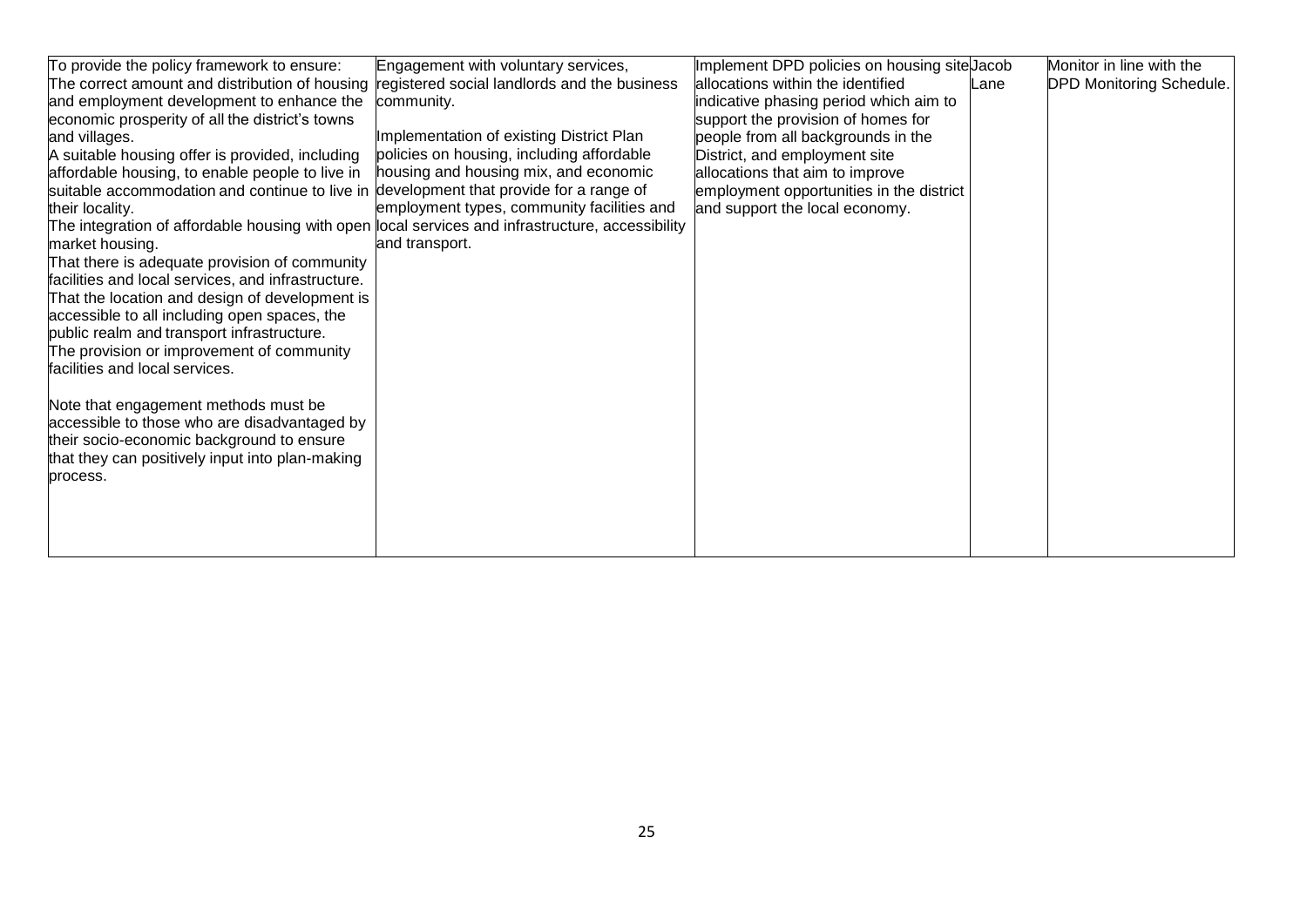| The needs of people who live in a rural area                                                                                       |                                                                                  |                                        |            |                                 |
|------------------------------------------------------------------------------------------------------------------------------------|----------------------------------------------------------------------------------|----------------------------------------|------------|---------------------------------|
| To provide the policy framework to ensure:                                                                                         | Engagement with Parish Councils,                                                 | Implement DPD policies on housing      | Jacob Lane | Monitor in line with the        |
| The correct amount and distribution of housing representative groups and local communities. site allocations within the identified |                                                                                  |                                        |            | <b>DPD Monitoring Schedule.</b> |
| development to enhance the economic                                                                                                |                                                                                  | indicative phasing period that support |            |                                 |
| prosperity of all the district's villages.                                                                                         | Implementation of existing District Plan Policy sustainable development in rural |                                        |            |                                 |
| A suitable housing offer is provided in rural                                                                                      | DP32: Rural Exception Sites allows for the                                       | llocations.                            |            |                                 |
| locations, including affordable housing, to                                                                                        | provision of rural exception sites, and DP1:                                     |                                        |            |                                 |
| enable people to live in suitable                                                                                                  | Sustainable Economic Development allows                                          |                                        |            |                                 |
| accommodation and continue to live in their                                                                                        | for new small scale economic development in                                      |                                        |            |                                 |
| locality.                                                                                                                          | the countryside.                                                                 |                                        |            |                                 |
| The integration of affordable housing with open                                                                                    |                                                                                  |                                        |            |                                 |
| market housing where possible.                                                                                                     |                                                                                  |                                        |            |                                 |
| That there is adequate provision of community                                                                                      |                                                                                  |                                        |            |                                 |
| facilities and local services, and infrastructure.                                                                                 |                                                                                  |                                        |            |                                 |
| That the location and design of development is                                                                                     |                                                                                  |                                        |            |                                 |
| accessible to all including open spaces, the                                                                                       |                                                                                  |                                        |            |                                 |
| public realm and transport infrastructure.                                                                                         |                                                                                  |                                        |            |                                 |
| The provision or improvement of community                                                                                          |                                                                                  |                                        |            |                                 |
| facilities and local services.                                                                                                     |                                                                                  |                                        |            |                                 |
|                                                                                                                                    |                                                                                  |                                        |            |                                 |
|                                                                                                                                    |                                                                                  |                                        |            |                                 |
|                                                                                                                                    |                                                                                  |                                        |            |                                 |

## **3. Mid Sussex District Council Equality Impacts Assessment Summary**

| Key findings                                                                              | <b>Future</b> actions                                                                                                                                    |
|-------------------------------------------------------------------------------------------|----------------------------------------------------------------------------------------------------------------------------------------------------------|
| Existing engagement methods are responding to needs of protected groups.                  | Continued promotion of consultation exercises that are inclusive of all, engagement<br>with representative organisations and monitoring of consultation. |
| Consultations are managed to ensure that engagement reaches as wide as possible           |                                                                                                                                                          |
| audience, including protected groups.                                                     | Continue to implement existing District Plan policies which respond to the needs of<br>protected groups.                                                 |
| The DPD has the opportunity to provide site specific policies that aim to create safe and |                                                                                                                                                          |
| attractive places that are responsive to the needs of all, including protected groups.    | Implement DPD policies which aim to support the provision of homes to meet the<br>identified housing need for Mid Sussex.                                |
| In regards to the protected groups, the consultation of and policies in the DPD have no   |                                                                                                                                                          |
| identified negative impacts that are not remedied through future actions.                 | Monitor delivery of site allocations in order to assess their effect on the needs of<br>protected groups.                                                |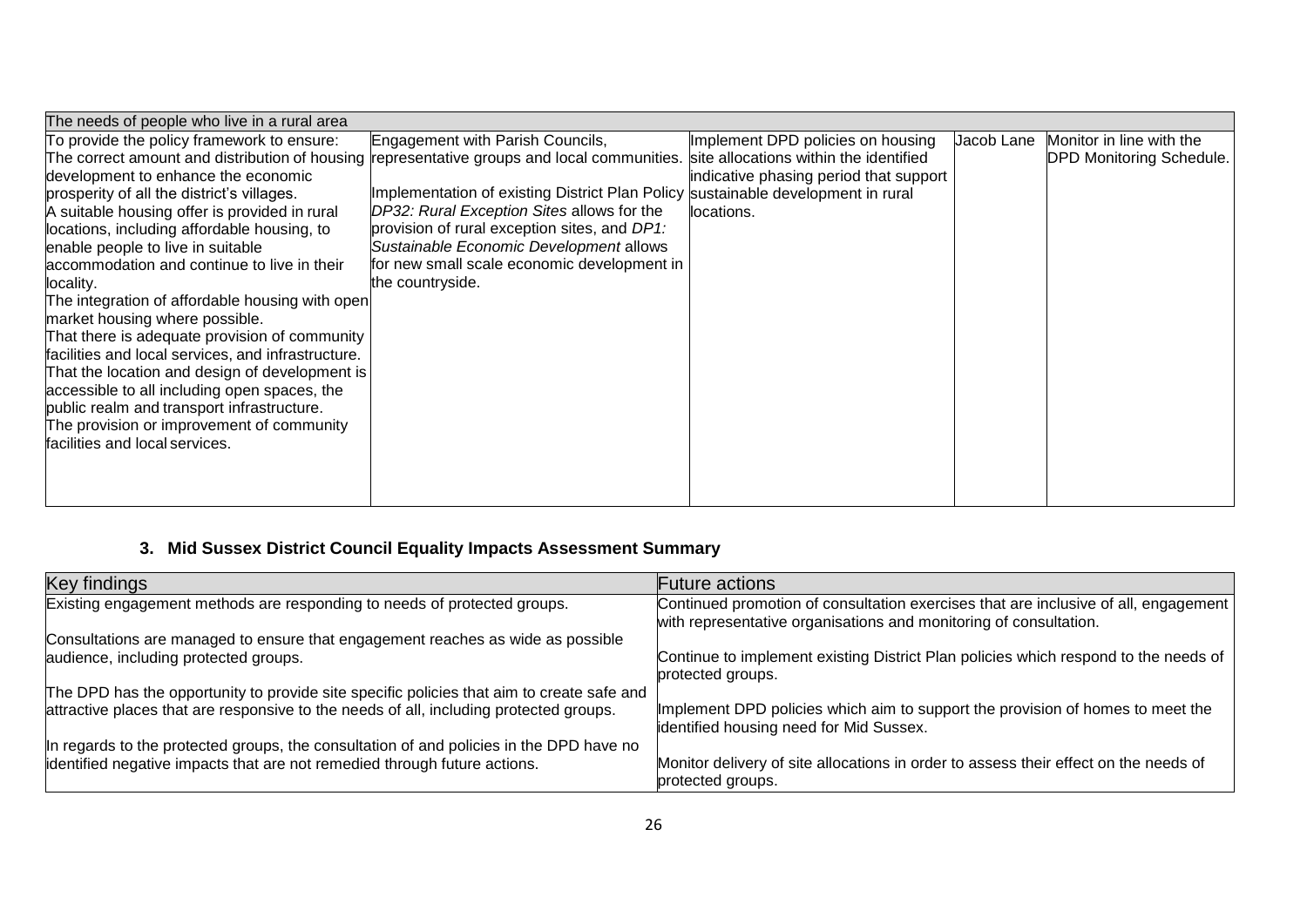## <span id="page-27-0"></span>**Employment Sites**

|                                     |                                                                                                                                                                                                                                                                                                                                                                                                                                                                | <b>Site/Policy: SA2 Burnside Centre</b> |                                                                                                                                                                |                                                                                 |  |  |  |
|-------------------------------------|----------------------------------------------------------------------------------------------------------------------------------------------------------------------------------------------------------------------------------------------------------------------------------------------------------------------------------------------------------------------------------------------------------------------------------------------------------------|-----------------------------------------|----------------------------------------------------------------------------------------------------------------------------------------------------------------|---------------------------------------------------------------------------------|--|--|--|
|                                     | <b>Number of Comments Received</b>                                                                                                                                                                                                                                                                                                                                                                                                                             |                                         |                                                                                                                                                                |                                                                                 |  |  |  |
| Total: 3                            |                                                                                                                                                                                                                                                                                                                                                                                                                                                                | Support: 0                              | Object: 2                                                                                                                                                      | <b>Neutral: 1</b>                                                               |  |  |  |
|                                     | <b>Comments from Organisations / Specific Consultation Bodies</b>                                                                                                                                                                                                                                                                                                                                                                                              |                                         |                                                                                                                                                                |                                                                                 |  |  |  |
| $\bullet$<br>$\bullet$<br>$\bullet$ | Site is adjacent to the Pook Bourne Stream, Flood Risk Assessment will be<br>required, and no development shall take place within 8m of the main river.<br>(Environment Agency)<br>Requirement for stream and open area of green space to be protected and<br>enhanced (Sussex Wildlife Trust)<br>"Burgess Hill Shed" are located at this site, this is a valuable community resource<br>and they should be found alternative accommodation. There should be a |                                         |                                                                                                                                                                |                                                                                 |  |  |  |
|                                     | (Burgess Hill Town Council)                                                                                                                                                                                                                                                                                                                                                                                                                                    |                                         |                                                                                                                                                                | comprehensive study of what is required in the town before Burnside is removed. |  |  |  |
|                                     | <b>Comments from Residents/Other</b>                                                                                                                                                                                                                                                                                                                                                                                                                           |                                         |                                                                                                                                                                |                                                                                 |  |  |  |
|                                     | None                                                                                                                                                                                                                                                                                                                                                                                                                                                           |                                         |                                                                                                                                                                |                                                                                 |  |  |  |
|                                     | <b>Actions to Address Objections</b>                                                                                                                                                                                                                                                                                                                                                                                                                           |                                         |                                                                                                                                                                |                                                                                 |  |  |  |
| $\bullet$<br>$\bullet$              | Assessment.                                                                                                                                                                                                                                                                                                                                                                                                                                                    |                                         | timeline for the site, including the policy requirement to replace existing use.<br>Amend policy wording to make clear there is a requirement for a Flood Risk | Liaise with West Sussex County Council (landowner and site promoter) regarding  |  |  |  |

|           | <b>Site/Policy: SA3 - Former KDG</b>                                                                                                                                                                                                                  |           |                   |
|-----------|-------------------------------------------------------------------------------------------------------------------------------------------------------------------------------------------------------------------------------------------------------|-----------|-------------------|
|           | <b>Number of Comments Received</b>                                                                                                                                                                                                                    |           |                   |
| Total: 2  | Support: 0                                                                                                                                                                                                                                            | Object: 2 | <b>Neutral: 0</b> |
|           | <b>Comments from Organisations / Specific Consultation Bodies</b>                                                                                                                                                                                     |           |                   |
| $\bullet$ | Adjacent to open space which should be retained, alongside protection and<br>enhancement for biodiversity on site (Sussex Wildlife Trust)                                                                                                             |           |                   |
| $\bullet$ | Site has planning permission for industrial use, the Council requests it is used for<br>housing as defined in the Neighbourhood Plan (Burgess Hill Town Council)                                                                                      |           |                   |
|           | <b>Comments from Residents/Other</b>                                                                                                                                                                                                                  |           |                   |
| $\bullet$ | <b>None</b>                                                                                                                                                                                                                                           |           |                   |
|           | <b>Actions to Address Objections</b>                                                                                                                                                                                                                  |           |                   |
| $\bullet$ | Clarify position in the policy in relation to the existing planning permission. Will still<br>contribute towards the employment need as it was not previously counted as a<br>'commitment'                                                            |           |                   |
| $\bullet$ | Neighbourhood Plan allocation relates to a mixed-use development at this location,<br>this will not be possible when the existing planning permission is implemented.<br>Amend policy wording to make clear the requirements for biodiversity on site |           |                   |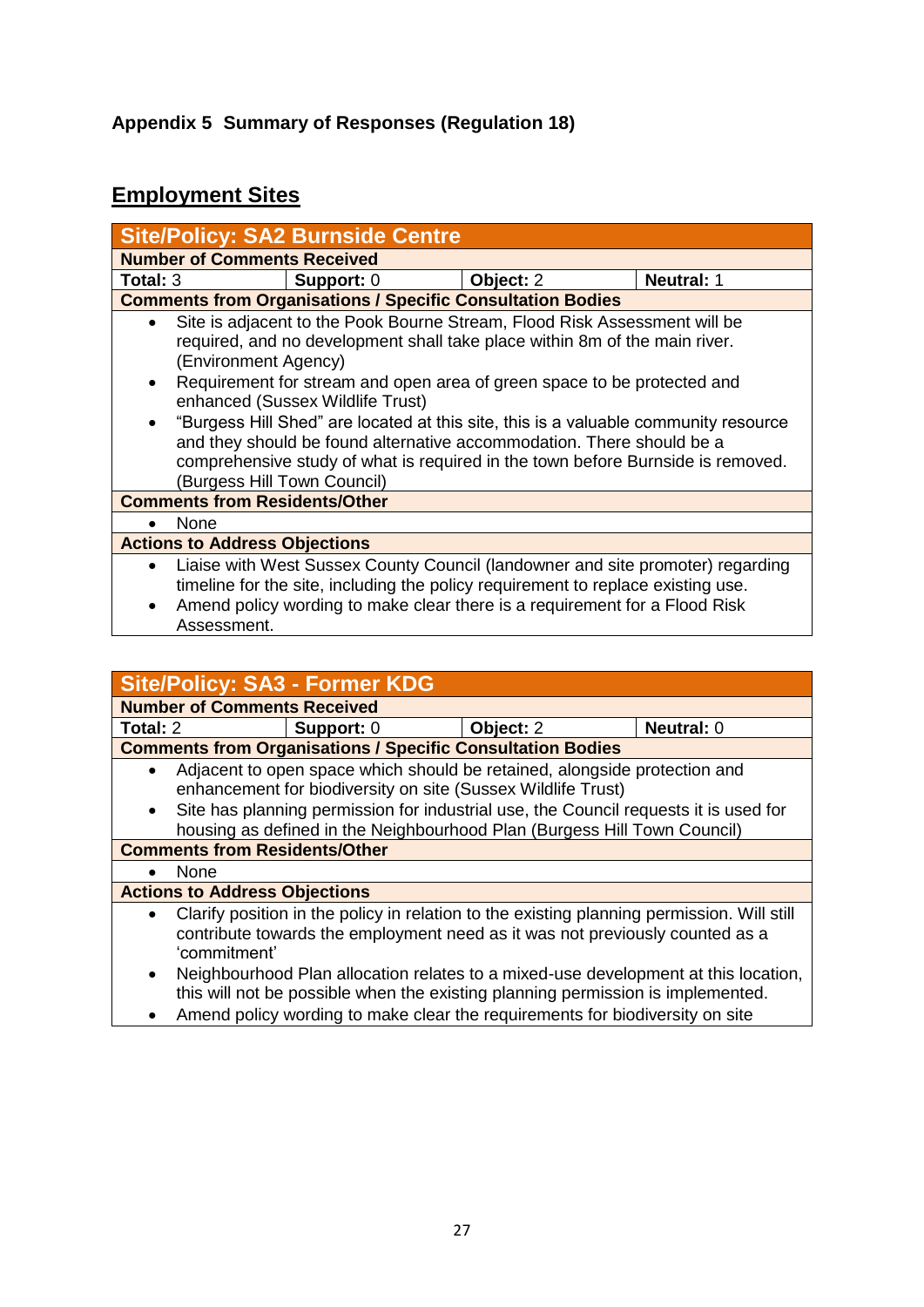| Site/Policy: SA4 - Land north of A264                                                                                                                                                                                                                                                                                                                                                                                                              |                   |                                                                   |                                                                                     |  |  |  |
|----------------------------------------------------------------------------------------------------------------------------------------------------------------------------------------------------------------------------------------------------------------------------------------------------------------------------------------------------------------------------------------------------------------------------------------------------|-------------------|-------------------------------------------------------------------|-------------------------------------------------------------------------------------|--|--|--|
| <b>Number of Comments Received</b>                                                                                                                                                                                                                                                                                                                                                                                                                 |                   |                                                                   |                                                                                     |  |  |  |
| <b>Total: 19</b>                                                                                                                                                                                                                                                                                                                                                                                                                                   | <b>Support: 1</b> | Object: 17                                                        | <b>Neutral: 1</b>                                                                   |  |  |  |
|                                                                                                                                                                                                                                                                                                                                                                                                                                                    |                   | <b>Comments from Organisations / Specific Consultation Bodies</b> |                                                                                     |  |  |  |
| This area was intended to be retained as a landscape screen between the A264<br>$\bullet$<br>and the residential development permitted to the north. This use would contradict<br>its purpose. (Worth Parish Council)<br>The site is not required to meet the residual employment need, as the Sites DPD<br>$\bullet$<br>over-allocates (Worth Parish Council)<br>No infrastructure concerns given information to date (Thames Water)<br>$\bullet$ |                   |                                                                   |                                                                                     |  |  |  |
| Trust)                                                                                                                                                                                                                                                                                                                                                                                                                                             |                   |                                                                   | Seems partially developed, would still need to retain biodiversity (Sussex Wildlife |  |  |  |
| <b>Comments from Residents/Other</b>                                                                                                                                                                                                                                                                                                                                                                                                               |                   |                                                                   |                                                                                     |  |  |  |
| Will increase traffic to the area, which is already congested<br>$\bullet$<br>B8 (Warehouse) units will inevitably mean logistics operations, therefore traffic<br>movements on a 24/7 basis<br>Was intended for landscaping as part of the St Modwen scheme to retain the<br>$\bullet$<br>strategic "gap" between Crawley and Copthorne                                                                                                           |                   |                                                                   |                                                                                     |  |  |  |
|                                                                                                                                                                                                                                                                                                                                                                                                                                                    |                   | Combination impacts with the permitted 500 homes on the same site |                                                                                     |  |  |  |
| <b>Actions to Address Objections</b>                                                                                                                                                                                                                                                                                                                                                                                                               |                   |                                                                   |                                                                                     |  |  |  |
| Site specific requirements will be amended to refer to high quality design and<br>$\bullet$<br>landscaping in order to ensure provision of a landscape screen.<br>The site was appraised favourably in Site Selection Paper 4 and Sustainability<br>$\bullet$<br>Appraisal therefore is a suitable site for allocation, its location is supported by the<br><b>NPPF</b>                                                                            |                   |                                                                   |                                                                                     |  |  |  |
|                                                                                                                                                                                                                                                                                                                                                                                                                                                    |                   |                                                                   |                                                                                     |  |  |  |

| Site/Policy: SA5 - Bolney Grange Business Park |                                                                                                                                                                                                                                                                                                                                                                                   |           |                   |  |  |  |  |
|------------------------------------------------|-----------------------------------------------------------------------------------------------------------------------------------------------------------------------------------------------------------------------------------------------------------------------------------------------------------------------------------------------------------------------------------|-----------|-------------------|--|--|--|--|
|                                                | <b>Number of Comments Received</b>                                                                                                                                                                                                                                                                                                                                                |           |                   |  |  |  |  |
| Total: 10                                      | Support: 1                                                                                                                                                                                                                                                                                                                                                                        | Object: 7 | <b>Neutral: 2</b> |  |  |  |  |
|                                                | <b>Comments from Organisations / Specific Consultation Bodies</b>                                                                                                                                                                                                                                                                                                                 |           |                   |  |  |  |  |
| $\bullet$<br>$\bullet$<br>$\bullet$            | Lies in a mineral safeguarding area, need to assess potential for mineral<br>sterilisation (West Sussex County Council)<br>No site-specific requirements related to biodiversity or green infrastructure, and no<br>assessment of these in the Sustainability Appraisal (Sussex Wildlife Trust)<br>Site extends outside the area of the Bolney Neighbourhood Plan, Parish Council |           |                   |  |  |  |  |
|                                                | requests a landscaping scheme is used to minimise the impact on views from the<br>South Downs (Bolney Parish Council)                                                                                                                                                                                                                                                             |           |                   |  |  |  |  |
|                                                | <b>Comments from Residents/Other</b>                                                                                                                                                                                                                                                                                                                                              |           |                   |  |  |  |  |
|                                                | None                                                                                                                                                                                                                                                                                                                                                                              |           |                   |  |  |  |  |
| <b>Actions to Address Objections</b>           |                                                                                                                                                                                                                                                                                                                                                                                   |           |                   |  |  |  |  |
| $\bullet$                                      | Discuss requirements with West Sussex County Council and amend policy<br>wording to address the requirements for potential mineral sterilisation                                                                                                                                                                                                                                  |           |                   |  |  |  |  |

• Include biodiversity/landscaping requirements to the policy and address this in the Regulation 19 Sustainability Appraisal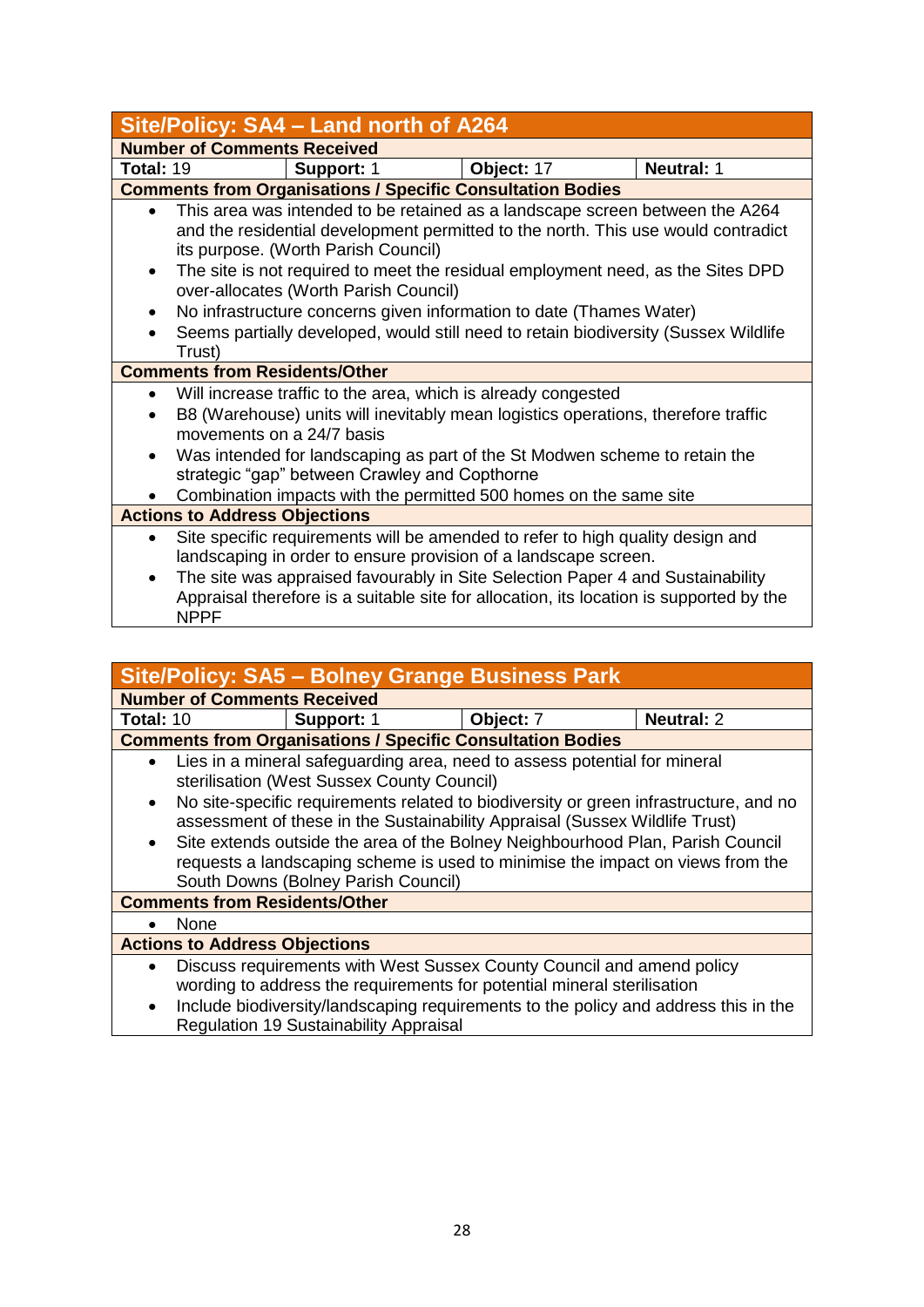### **Site/Policy: SA6 – Marylands Nursery**

**Number of Comments Received Total:** 3 **Support:** 0 **Object:** 1 **Neutral:** 2 **Comments from Organisations / Specific Consultation Bodies** • Lies in a mineral safeguarding area, need to assess potential for mineral sterilisation (West Sussex County Council) • The Parish Council would like to see a height restriction, light pollution and landscaping plan for this site. (Bolney Parish Council)

**Comments from Residents/Other**

None

#### **Actions to Address Objections**

- Discuss requirements with West Sussex County Council and amend policy wording to address the requirements for potential mineral sterilisation
- Site specific requirements will be added to refer to high quality design, height and landscaping

| <b>Site/Policy: SA7 - Cedars, Brighton Road</b>                                                                                                                                            |                                                                                                                                                                                    |           |                   |  |
|--------------------------------------------------------------------------------------------------------------------------------------------------------------------------------------------|------------------------------------------------------------------------------------------------------------------------------------------------------------------------------------|-----------|-------------------|--|
| <b>Number of Comments Received</b>                                                                                                                                                         |                                                                                                                                                                                    |           |                   |  |
| Total: 6                                                                                                                                                                                   | Support: 0                                                                                                                                                                         | Object: 4 | <b>Neutral: 2</b> |  |
|                                                                                                                                                                                            | <b>Comments from Organisations / Specific Consultation Bodies</b>                                                                                                                  |           |                   |  |
| $\bullet$                                                                                                                                                                                  | Site is adjacent to a waste management facility; development should not prevent<br>or prejudice the continued use of the waste management facility (West Sussex<br>County Council) |           |                   |  |
| In our view, would constitute major development in an Area of Outstanding Natural<br>$\bullet$<br>Beauty (AONB) (CPRE)                                                                     |                                                                                                                                                                                    |           |                   |  |
| Would require an assessment of whether this constitutes major development in the<br>$\bullet$<br>AONB and a Landscape and Visual Impact Assessment (LVIA) (High Weald<br><b>AONB Unit)</b> |                                                                                                                                                                                    |           |                   |  |
| $\bullet$                                                                                                                                                                                  | AONB site - agree that a LVIA should be carried out (Natural England)                                                                                                              |           |                   |  |
| $\bullet$                                                                                                                                                                                  | Priority habitats/woodland should be referred to in the policy text (Natural England)                                                                                              |           |                   |  |
| $\bullet$                                                                                                                                                                                  | No infrastructure concerns (Thames Water)                                                                                                                                          |           |                   |  |
| $\bullet$                                                                                                                                                                                  | No ecological information has been provided; policy should also include reference<br>to net gains in biodiversity (Sussex Wildlife Trust)                                          |           |                   |  |
| <b>Comments from Residents/Other</b>                                                                                                                                                       |                                                                                                                                                                                    |           |                   |  |
|                                                                                                                                                                                            | None                                                                                                                                                                               |           |                   |  |
|                                                                                                                                                                                            | <b>Actions to Address Objections</b>                                                                                                                                               |           |                   |  |
| $\bullet$                                                                                                                                                                                  | Assessment to be carried out to determine whether development is major<br>development in the AONB in the context of Para 172 of the NPPF                                           |           |                   |  |
| $\bullet$                                                                                                                                                                                  | Site promoter will be required to carry out a Landscape and Visual Impact<br>assessment (LVIA)                                                                                     |           |                   |  |
| $\bullet$                                                                                                                                                                                  | Amend policy text to address West Sussex County Council comments regarding<br>the waste management facility.                                                                       |           |                   |  |
|                                                                                                                                                                                            | Amend policy text to refer to priority habitats and ecology requirements                                                                                                           |           |                   |  |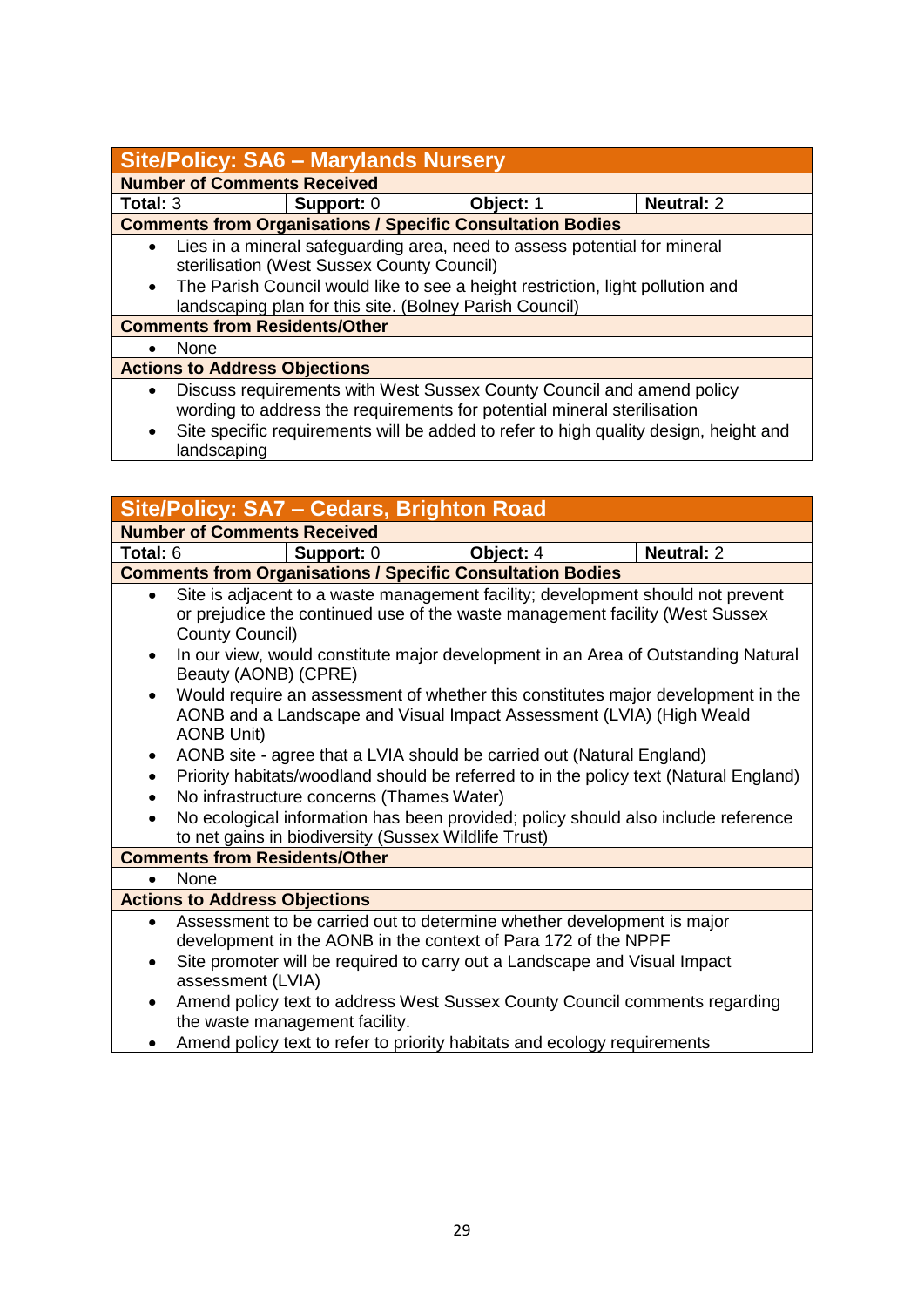| <b>Site/Policy: SA8 - Pease Pottage Nurseries</b> |                                                                                                                                                                                                                                                                                                                     |                                                                       |           |                                                                                                                                                                |  |
|---------------------------------------------------|---------------------------------------------------------------------------------------------------------------------------------------------------------------------------------------------------------------------------------------------------------------------------------------------------------------------|-----------------------------------------------------------------------|-----------|----------------------------------------------------------------------------------------------------------------------------------------------------------------|--|
|                                                   | <b>Number of Comments Received</b>                                                                                                                                                                                                                                                                                  |                                                                       |           |                                                                                                                                                                |  |
| Total: 6                                          |                                                                                                                                                                                                                                                                                                                     | Support: 0                                                            | Object: 4 | <b>Neutral: 2</b>                                                                                                                                              |  |
|                                                   |                                                                                                                                                                                                                                                                                                                     | <b>Comments from Organisations / Specific Consultation Bodies</b>     |           |                                                                                                                                                                |  |
| $\bullet$                                         | Site is adjacent to a waste management facility; development should not prevent<br>or prejudice the continued use of the waste management facility (West Sussex<br><b>County Council)</b>                                                                                                                           |                                                                       |           |                                                                                                                                                                |  |
| $\bullet$                                         | In our view, would constitute major development in an Area of Outstanding Natural<br>Beauty (AONB) (CPRE)                                                                                                                                                                                                           |                                                                       |           |                                                                                                                                                                |  |
| $\bullet$                                         | Would require an assessment of whether this constitutes major development in the<br>AONB and a Landscape and Visual Impact Assessment (LVIA) (High Weald<br><b>AONB Unit)</b>                                                                                                                                       |                                                                       |           |                                                                                                                                                                |  |
| $\bullet$                                         |                                                                                                                                                                                                                                                                                                                     | AONB site - agree that a LVIA should be carried out (Natural England) |           |                                                                                                                                                                |  |
| $\bullet$                                         | Priority habitats/woodland should be referred to in the policy text. Ancient<br>woodland present on site (Natural England)                                                                                                                                                                                          |                                                                       |           |                                                                                                                                                                |  |
| $\bullet$                                         | No infrastructure concerns (Thames Water)                                                                                                                                                                                                                                                                           |                                                                       |           |                                                                                                                                                                |  |
|                                                   | No ecological information has been provided; policy should also include reference<br>to net gains in biodiversity (Sussex Wildlife Trust)                                                                                                                                                                           |                                                                       |           |                                                                                                                                                                |  |
|                                                   | <b>Comments from Residents/Other</b>                                                                                                                                                                                                                                                                                |                                                                       |           |                                                                                                                                                                |  |
|                                                   | None                                                                                                                                                                                                                                                                                                                |                                                                       |           |                                                                                                                                                                |  |
| <b>Actions to Address Objections</b>              |                                                                                                                                                                                                                                                                                                                     |                                                                       |           |                                                                                                                                                                |  |
| $\bullet$<br>$\bullet$                            | Site has been promoted by the same landowner as the waste facility (car breakers<br>yard), will liaise with the landowner to ensure it does not prejudice continued use<br>Assessment to be carried out to determine whether development is major<br>development in the AONB in the context of Para 172 of the NPPF |                                                                       |           |                                                                                                                                                                |  |
| $\bullet$                                         | Site promoter will be required to carry out a Landscape and Visual Impact<br>assessment (LVIA)                                                                                                                                                                                                                      |                                                                       |           |                                                                                                                                                                |  |
| $\bullet$                                         | Amend policy text to refer to priority habitats, ecology and protection of ancient<br>woodland                                                                                                                                                                                                                      |                                                                       |           |                                                                                                                                                                |  |
| $\bullet$                                         |                                                                                                                                                                                                                                                                                                                     | Regulation 19 version of the Sites DPD.                               |           | Appendix C of the Sites DPD includes General Principles for development, this<br>refers to biodiversity net gain. These principles will be made clearer in the |  |

| <b>Site/Policy: SA9 - Science and Technology Park</b>                                                                                                                                                                                                                 |                                                                                                                                                                                                                                    |            |                   |  |
|-----------------------------------------------------------------------------------------------------------------------------------------------------------------------------------------------------------------------------------------------------------------------|------------------------------------------------------------------------------------------------------------------------------------------------------------------------------------------------------------------------------------|------------|-------------------|--|
| <b>Number of Comments Received</b>                                                                                                                                                                                                                                    |                                                                                                                                                                                                                                    |            |                   |  |
| Total: 19                                                                                                                                                                                                                                                             | Support: 2                                                                                                                                                                                                                         | Object: 13 | <b>Neutral: 4</b> |  |
|                                                                                                                                                                                                                                                                       | <b>Comments from Organisations / Specific Consultation Bodies</b>                                                                                                                                                                  |            |                   |  |
| Mix of B1/B2 uses, this is a similar aim to Horsham District Council who are<br>$\bullet$<br>seeking to strengthen this offer. Need to acknowledge the focus of the S&TP and<br>ensure it is complementary to Horsham's proposed offer. (Horsham District<br>Council) |                                                                                                                                                                                                                                    |            |                   |  |
| Include wording to address the eastern parcel being allocated in the West Sussex<br>$\bullet$<br>Waste Local Plan, and that uses could be complementary, plus urban design<br>principles (West Sussex County Council)                                                 |                                                                                                                                                                                                                                    |            |                   |  |
| $\bullet$                                                                                                                                                                                                                                                             | Further modelling work will be required to determine the scale of development, and<br>sustainable transport and other mitigation measures to minimise disruption and<br>delay on the highways network (West Sussex County Council) |            |                   |  |
| $\bullet$                                                                                                                                                                                                                                                             | Pleased to see inclusion of flood risk and drainage in the site-specific<br>requirements, and that the area of flood zones 2/3 will remain undeveloped<br>(Environment Agency)                                                     |            |                   |  |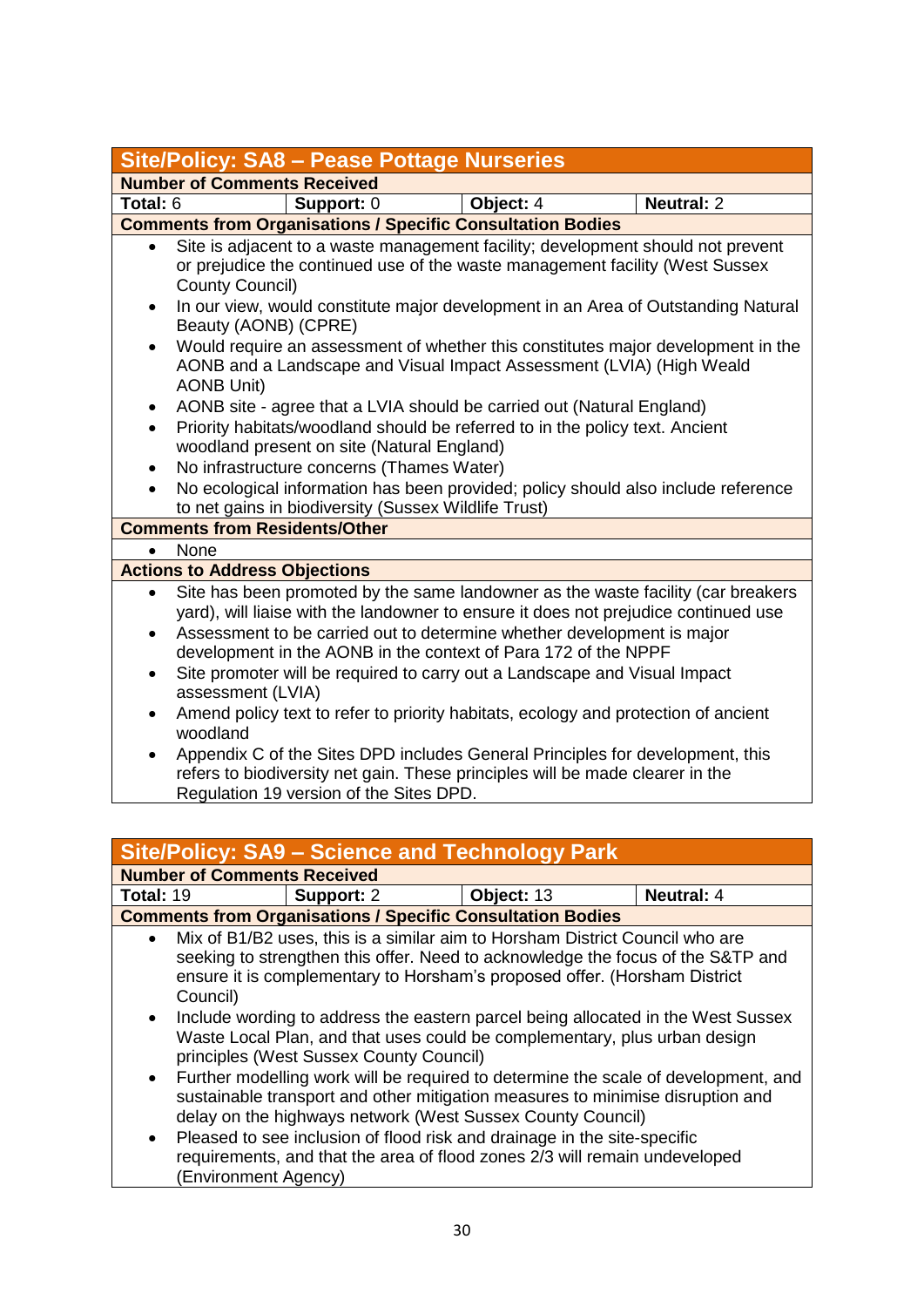- Depending on trajectory, may trigger the requirement to replace the regulator to ensure the site could connect to the gas network satisfactorily (Southern Gas Networks)
- Concerned about loss of biodiversity, need to include a requirement to deliver net gains in biodiversity (Sussex Wildlife Trust)

#### **Comments from Residents/Other**

- Impose a condition related to car parking in order to encourage sustainable travel, and impose TPOs on all significant trees (CPRE)
- Would like to understand the phasing of the project and what constitutes "science" companies
- Consider blocking off Cuckfield Road so that it is no longer a through road, to save accidents
- Object due to flooding, loss of biodiversity, woodland.

#### **Actions to Address Objections**

- Continue discussions with Horsham District Council. Note that the principles for uses at the Science and Technology Park were established in the District Plan, and that this allocation is only specifying the exact site and policy requirements
- Commission further modelling of the A23/A2300 junction and other mitigation measures, including phasing (level of development within the plan period) as part of the Regulation 19 version of the Transport Study.
- Phasing work, once completed by the promoter, will be shared with Southern Gas **Networks**
- Amend policy wording to respond to changes suggested by West Sussex County Council regarding the waste allocation, and Sussex Wildlife Trust.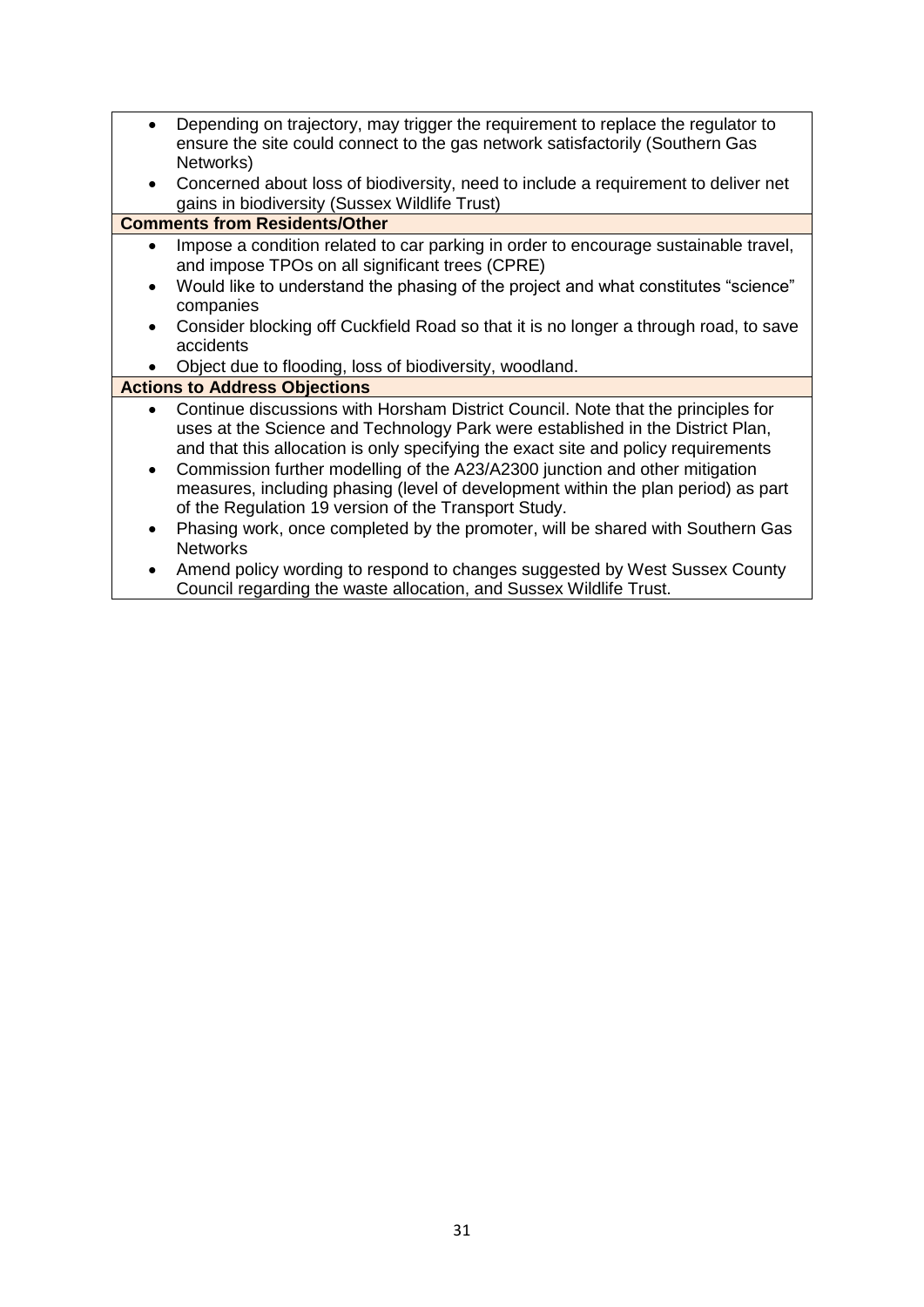## **Housing Sites**

| <b>Site/Policy:</b>                                                                                                                                                   |                                                                                            |             |                   |  |  |
|-----------------------------------------------------------------------------------------------------------------------------------------------------------------------|--------------------------------------------------------------------------------------------|-------------|-------------------|--|--|
| SA12 - 96 Folders Lane, Burgess Hill                                                                                                                                  |                                                                                            |             |                   |  |  |
|                                                                                                                                                                       | <b>SA13 - South of Folders Lane, Burgess Hill</b>                                          |             |                   |  |  |
| <b>Number of Comments Received</b>                                                                                                                                    |                                                                                            |             |                   |  |  |
| <b>Total: 830</b>                                                                                                                                                     | Support: 21                                                                                | Object: 802 | <b>Neutral: 7</b> |  |  |
|                                                                                                                                                                       | <b>Comments from Organisations / Specific Consultation Bodies</b>                          |             |                   |  |  |
|                                                                                                                                                                       | (Note: The comments for these sites have been reported together, as most comments          |             |                   |  |  |
|                                                                                                                                                                       | received were duplicate responses related to both sites. Where the comment relates to a    |             |                   |  |  |
|                                                                                                                                                                       | specific site, this is labelled as such)                                                   |             |                   |  |  |
| <b>Transport</b>                                                                                                                                                      | Reassurance sought regarding transport impacts on highway network in Lewes                 |             |                   |  |  |
|                                                                                                                                                                       | District and proposed details of all mitigation required. (Lewes & Eastbourne DC).         |             |                   |  |  |
| $\bullet$                                                                                                                                                             | Traffic issues will be compounded by the extent of additional development                  |             |                   |  |  |
|                                                                                                                                                                       | proposed in this area (Ditchling Parish Council/Burgess Hill Town                          |             |                   |  |  |
|                                                                                                                                                                       | Council/Haywards Heath Town Council/CPRE/Hassocks Parish Council).                         |             |                   |  |  |
| $\bullet$                                                                                                                                                             | Concern regarding traffic impacts on village of Ditchling, development will erode          |             |                   |  |  |
|                                                                                                                                                                       | the rural buffer between Burgess Hill and the SDNP harming its setting -                   |             |                   |  |  |
|                                                                                                                                                                       | landscape evidence required to inform capacity/mitigation - landscape                      |             |                   |  |  |
|                                                                                                                                                                       | assessment not just views and should also include setting, tranquillity and dark           |             |                   |  |  |
|                                                                                                                                                                       | skies of the park (SDNP Authority).                                                        |             |                   |  |  |
| $\bullet$                                                                                                                                                             | No transport assessment has been carried out and existing issues will be                   |             |                   |  |  |
|                                                                                                                                                                       | compounded (Hassocks Parish Council).                                                      |             |                   |  |  |
| $\bullet$                                                                                                                                                             | Contract with Metrobus needed for sustainable transport between Burgess Hill and           |             |                   |  |  |
|                                                                                                                                                                       | Haywards Heath. Haywards Heath to Burgess Hill cycle path must be delivered                |             |                   |  |  |
|                                                                                                                                                                       | and highway mitigation provided to address impact of this development on                   |             |                   |  |  |
|                                                                                                                                                                       | Haywards Heath (Haywards Heath Town Council).<br><b>Landscape / Biodiversity</b>           |             |                   |  |  |
| $\bullet$                                                                                                                                                             | Query policy requirement for central open space (SA13) – southern area of site             |             |                   |  |  |
|                                                                                                                                                                       | could better respect the settlement form and add to a landscape/ecological buffer          |             |                   |  |  |
|                                                                                                                                                                       | to the Park. (SDNP Authority, CPRE).                                                       |             |                   |  |  |
|                                                                                                                                                                       | Concern regarding the impact on the setting of SDNP, rural edge of Burgess Hill            |             |                   |  |  |
|                                                                                                                                                                       | and high-quality biodiversity (CPRE).                                                      |             |                   |  |  |
| <b>Evidence</b>                                                                                                                                                       |                                                                                            |             |                   |  |  |
|                                                                                                                                                                       | Evidence to identify appropriate assessment of the heritage assets has been                |             |                   |  |  |
|                                                                                                                                                                       | undertaken on protection of the setting of the asset or assessing archaeology has          |             |                   |  |  |
|                                                                                                                                                                       | not been provided (Historic England).                                                      |             |                   |  |  |
| $\bullet$                                                                                                                                                             | Limited capacity currently exists in the local sewerage infrastructure to                  |             |                   |  |  |
|                                                                                                                                                                       | accommodate the development. This is not a constraint to development and policy            |             |                   |  |  |
|                                                                                                                                                                       | wording should be amended to align occupation with delivery of new wastewater              |             |                   |  |  |
|                                                                                                                                                                       | infrastructure (Southern Water).                                                           |             |                   |  |  |
| $\bullet$                                                                                                                                                             | Evidence to determine the ecological value of the site has not been provided.              |             |                   |  |  |
|                                                                                                                                                                       | Biodiversity and Green Infrastructure policy requirement should be strengthened to         |             |                   |  |  |
|                                                                                                                                                                       | ensure mitigation hierarchy is adhered to - amend wording (West Sussex Wildlife<br>Trust). |             |                   |  |  |
| $\bullet$                                                                                                                                                             | The impacts of existing major development are not yet fully understood, and a              |             |                   |  |  |
|                                                                                                                                                                       |                                                                                            |             |                   |  |  |
| more strategic and cumulative assessment should be taken for future housing<br>sites. Allocation is contrary to various Development Plan Policies. Loss of trees will |                                                                                            |             |                   |  |  |
| impact on the aim of being carbon neutral by 2050. Loss of important green                                                                                            |                                                                                            |             |                   |  |  |
|                                                                                                                                                                       | corridor (Burgess Hill Town Council).                                                      |             |                   |  |  |
| $\bullet$                                                                                                                                                             | The allocation goes beyond the level of housing required in the plan period for            |             |                   |  |  |
|                                                                                                                                                                       | Burgess Hill. Lack of consultation with neighbouring authorities. Development will         |             |                   |  |  |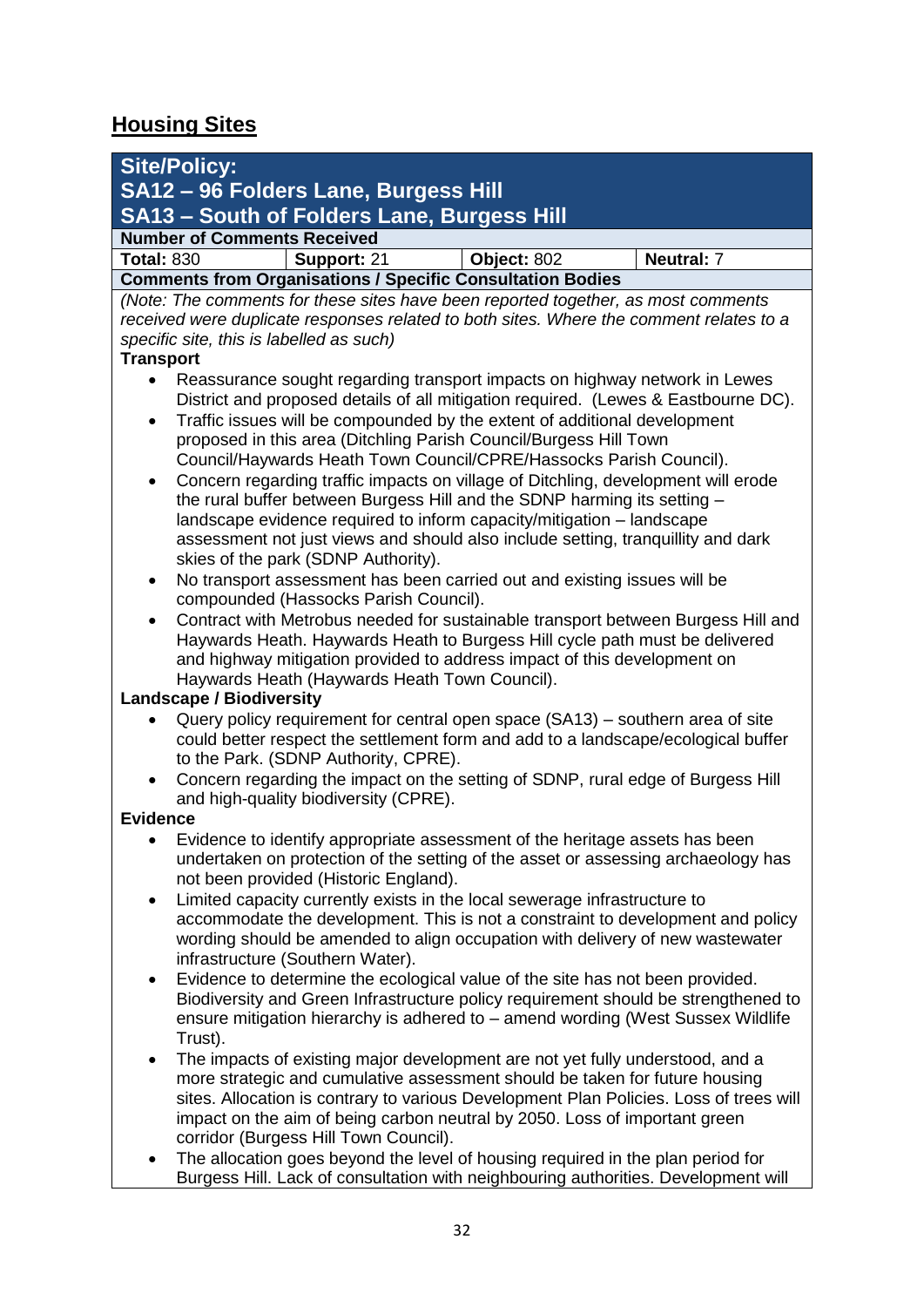harm the setting of the SDNP and biodiversity. It will erode the gap between the settlements (Ditchling Parish Council).

#### **Comments from Residents/Other**

#### **Transport**

- Unsafe vehicular access via Broadlands and lack of pavement. (SA13)
- Construction vehicles have already adversely affected the streets in the area.
- Transport assessment flawed does not include Folders Lane and Keymer Road junction. Does not include any appropriate mitigation in the vicinity of the site.

#### **Site Selection**

- Support the allocation of these sites as they are in a sustainable location and will meet the housing needs within this area. (Residents and Site Promoter)
- No justification for choosing to allocate the site when these sites have been rejected numerous times in the past and no transport study has been undertaken to assess the impacts on already congested highway network and associated air pollution.
- Housing need should be spread fairly across the district based on planning decisions – Burgess Hill has taken a disproportionate amount of housing.
- The site selection Member's working group was not representative of the elected Councillors following May 2019 elections.
- Haywards Golf Club scored higher than Folders Lane sites in the Site Selection Paper and Sustainability Appraisal yet was not allocated.

#### **Landscape / Biodiversity**

- Site contains significant ecological value including ancient hedgerows and indigenous wildlife.
- Concern regarding impact on SDNP and biodiversity.
- Will erode the natural landscape.
- Loss of green space.

#### **Infrastructure**

- No planned infrastructure schools, doctor's surgeries, water, sewerage systems, car parks.
- Negative impact on house values.
- Drainage and flood risk will be exacerbated Ockley Lane often floods.

#### **Actions to Address Objections**

#### **Transport**

- The Systra Strategic Transport Assessment identified no site-specific issues. The Site promoters are carrying out a site-specific Transport Assessment and will enter pre-application discussions with West Sussex County Council Highway Authority to assess the more detailed highway impacts and safety issues and identify any required mitigation.
- Close working with Lewes DC and East Sussex CC will continue and the next version of the Strategic Transport Assessment will include a more detailed assessment of cross-boundary transport impacts.
- The Strategic Transport Assessment will make clearer the localised impacts and associated mitigation within the next version.
- Sustainable transport infrastructure improvements are included in detail in the Infrastructure Delivery Plan (IDP) and policy wording will be amended to include requirement to detail sustainable infrastructure improvements along with broader infrastructure requirements including any necessary contributions to schools, sports facilities, community infrastructure, healthcare and education.

#### **Site Selection**

• Site was assessed in the Strategic Housing Land Availability Assessment (SHLAA) in the past, however the reasons for rejecting the site in the past have been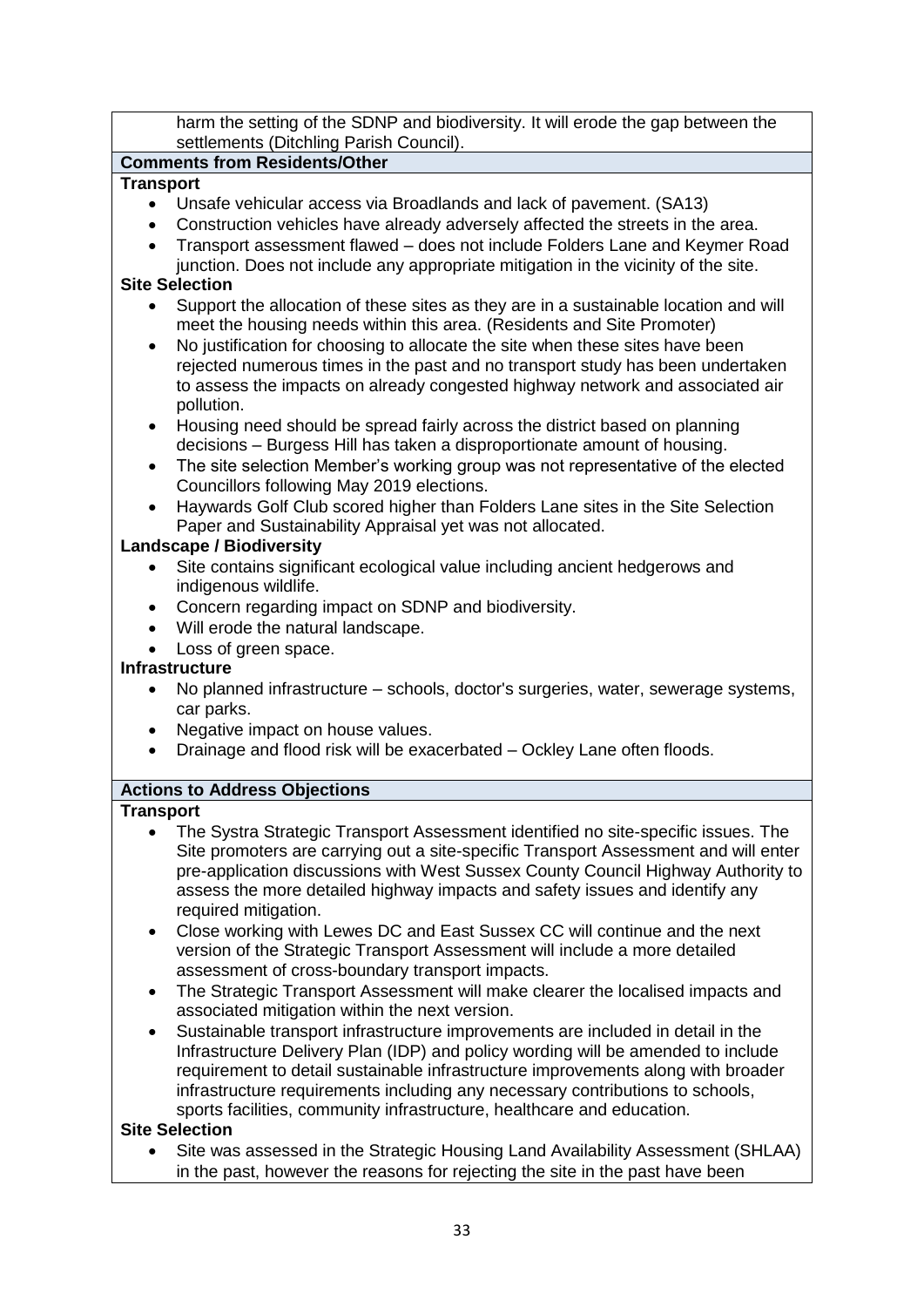addressed by the more up-to-date and site specific evidence base for the Sites DPD – particularly the Strategic Transport Assessment.

• Site Selection Paper 3: Housing and the Sustainability Appraisal contain the justification for selecting and rejecting individual sites and site options. The decision to publish the Sites DPD for consultation was made by Council which consists of Members from across the district.

#### **Evidence**

- Site promoter will be required to carry out a Landscape and Visual Impact Assessment (LVIA) which will provide evidence on yield which can be achieved and inform additional elements to consider including where open space should be located – consider amending policy wording once LVIA seen. Policy amended to refer to setting, not just views from the Park.
- Site promoter will be required to carry out a Heritage assessment in relation to archaeology and the adjacent listed building which will inform the layout and yield.

#### **Policy Wording**

- 'Utilities' policy wording to be amended to reflect comments raised.
- Biodiversity policy wording to be amended to accord with Sussex Wildlife Trust advice
- Site promoter will be required to address any potential flooding issues in accordance with the policy – policy wording will be strengthened to make this clear (SA13)
- Sites DPD will be amended to make clear the status and role of the Infrastructure Delivery Plan regarding infrastructure requirements.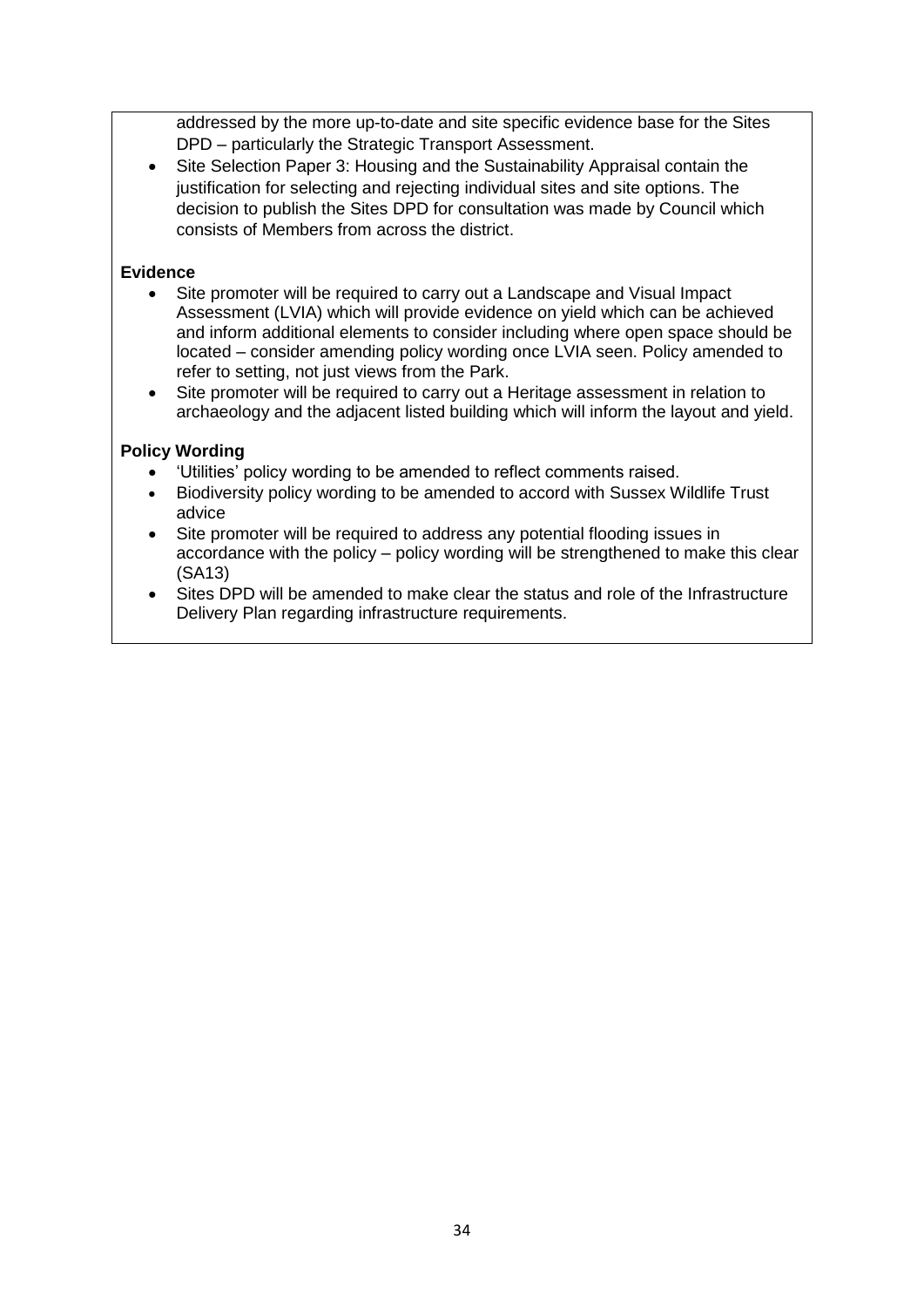|                                                                                                                                                                                                                                                                                                                                                                                                                                                                                            |                                                                                                                                                                                                                                                                                             |            | Site/Policy: SA14 - Land South of Selby Close, Burgess Hill       |                                                                             |
|--------------------------------------------------------------------------------------------------------------------------------------------------------------------------------------------------------------------------------------------------------------------------------------------------------------------------------------------------------------------------------------------------------------------------------------------------------------------------------------------|---------------------------------------------------------------------------------------------------------------------------------------------------------------------------------------------------------------------------------------------------------------------------------------------|------------|-------------------------------------------------------------------|-----------------------------------------------------------------------------|
| <b>Number of Comments Received</b>                                                                                                                                                                                                                                                                                                                                                                                                                                                         |                                                                                                                                                                                                                                                                                             |            |                                                                   |                                                                             |
| <b>Total: 12</b>                                                                                                                                                                                                                                                                                                                                                                                                                                                                           |                                                                                                                                                                                                                                                                                             | Support: 0 | Object: 8                                                         | <b>Neutral: 4</b>                                                           |
|                                                                                                                                                                                                                                                                                                                                                                                                                                                                                            |                                                                                                                                                                                                                                                                                             |            | <b>Comments from Organisations / Specific Consultation Bodies</b> |                                                                             |
| Traffic issues between Burgess Hill and Haywards Heath will be compounded and<br>therefore additional infrastructure improvements/financial support is needed to<br>mitigate the adverse effects on the Town, (Haywards Heath Town Council).<br>Remove the requirement to protect Southern Water's infrastructure as our records<br>$\bullet$<br>do not show the need for this (Southern Water)<br>Various Sustainable Transport measures are suggested to be included in the<br>$\bullet$ |                                                                                                                                                                                                                                                                                             |            |                                                                   |                                                                             |
| policy requirement for this site (West Sussex County Council)<br><b>Comments from Residents/Other</b>                                                                                                                                                                                                                                                                                                                                                                                      |                                                                                                                                                                                                                                                                                             |            |                                                                   |                                                                             |
|                                                                                                                                                                                                                                                                                                                                                                                                                                                                                            | Impacts on residential amenity in terms of views and height as a tall building would<br>be needed to accommodate 12 flats.<br>There are rumours that the community use is for temporary housing. MSDC need<br>to be more specific about the proposed plans for 'community use'.             |            |                                                                   |                                                                             |
| <b>Actions to Address Objections</b>                                                                                                                                                                                                                                                                                                                                                                                                                                                       |                                                                                                                                                                                                                                                                                             |            |                                                                   |                                                                             |
| $\bullet$                                                                                                                                                                                                                                                                                                                                                                                                                                                                                  | Site promoter is required to carry out a site-specific transport assessment and<br>obtain pre-application advice from West Sussex County Council on the suitability<br>of detailed highways arrangements.<br>Amend policy to provide clarity over community use and amend policy wording to |            |                                                                   |                                                                             |
| $\bullet$                                                                                                                                                                                                                                                                                                                                                                                                                                                                                  | provide detail regarding the height of the building.<br>Amend policy text to remove the requirement to protect Southern Water's<br>infrastructure                                                                                                                                           |            |                                                                   |                                                                             |
| $\bullet$                                                                                                                                                                                                                                                                                                                                                                                                                                                                                  |                                                                                                                                                                                                                                                                                             |            | transport infrastructure and refer to this in policy wording.     | Amend Infrastructure Delivery Plan (IDP) to include recommended sustainable |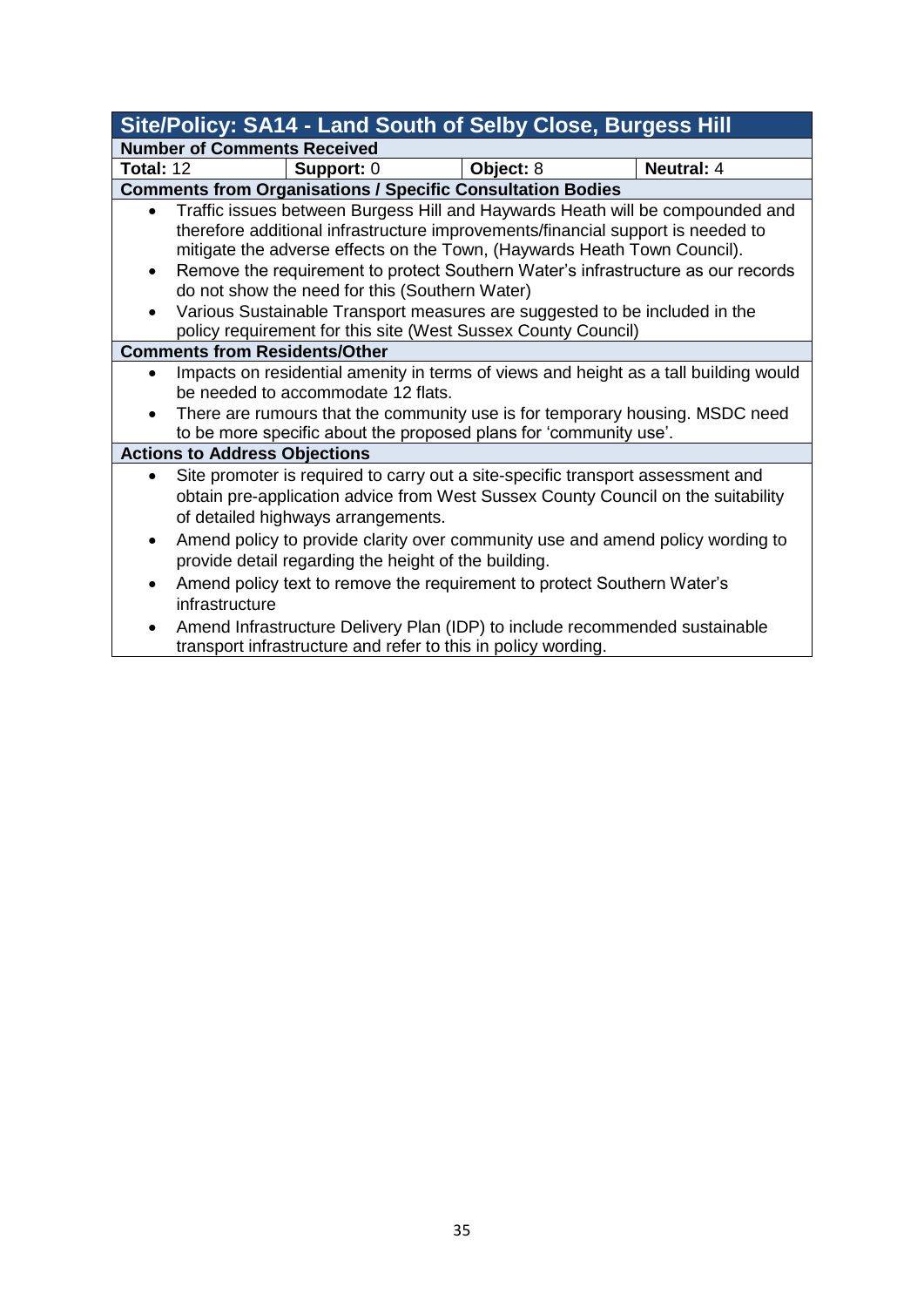|                        | Site/Policy: SA15 - Land South of Southway, Burgess Hill                                                                                                                                                                                                                                                                                                                                                                                              |            |                                                                                                                                                                                                                                                             |  |  |
|------------------------|-------------------------------------------------------------------------------------------------------------------------------------------------------------------------------------------------------------------------------------------------------------------------------------------------------------------------------------------------------------------------------------------------------------------------------------------------------|------------|-------------------------------------------------------------------------------------------------------------------------------------------------------------------------------------------------------------------------------------------------------------|--|--|
|                        | <b>Number of Comments Received</b>                                                                                                                                                                                                                                                                                                                                                                                                                    |            |                                                                                                                                                                                                                                                             |  |  |
| <b>Total: 69</b>       | Support: 2                                                                                                                                                                                                                                                                                                                                                                                                                                            | Object: 65 | <b>Neutral: 2</b>                                                                                                                                                                                                                                           |  |  |
|                        | <b>Comments from Organisations / Specific Consultation Bodies</b>                                                                                                                                                                                                                                                                                                                                                                                     |            |                                                                                                                                                                                                                                                             |  |  |
|                        | The allocation is on a Local Green Space (LGS) which is not compliant with NPPF<br>policies. The Burgess Hill Neighbourhood Plan designated this area as part of an<br>important "green lung" for the west of Burgess Hill, a function which does not<br>require accessibility (Sussex Wildlife Trust).                                                                                                                                               |            |                                                                                                                                                                                                                                                             |  |  |
| $\bullet$              | list and in danger of extinction (Burgess Hill Town Council).                                                                                                                                                                                                                                                                                                                                                                                         |            | The site is an important wildlife site including for nightingales, a species on the red                                                                                                                                                                     |  |  |
| $\bullet$<br>$\bullet$ | therefore additional financial support/infrastructure improvements are needed to<br>mitigate the adverse effects on the Town. (Haywards Heath Town Council)<br>Various Sustainable Transport measures are suggested to be included in the                                                                                                                                                                                                             |            | Traffic issues will be compounded between Haywards Heath and Burgess Hill and                                                                                                                                                                               |  |  |
|                        | policy requirement for this site (West Sussex County Council)                                                                                                                                                                                                                                                                                                                                                                                         |            |                                                                                                                                                                                                                                                             |  |  |
|                        | <b>Comments from Residents/Other</b>                                                                                                                                                                                                                                                                                                                                                                                                                  |            |                                                                                                                                                                                                                                                             |  |  |
| $\bullet$              | Conflicts with District Plan Policy DP38, which refers to enhancing biodiversity.<br>the west of Burgess Hill.                                                                                                                                                                                                                                                                                                                                        |            | There are numerous species on this site which are afforded statutory protection.<br>Burgess Hill Neighbourhood Plan designated this site as a Local Green Space on<br>the basis it is well used for recreational purposes and an important 'green lung' for |  |  |
| $\bullet$              | Concerns regarding pedestrian safety, lack of provision of sufficient vehicle<br>parking, congestion and inappropriate access roads width.                                                                                                                                                                                                                                                                                                            |            |                                                                                                                                                                                                                                                             |  |  |
| ٠                      | The proposed access from Linnet Lane is not suitable as it would be located<br>between 2 blind bends and directly opposite existing resident drives                                                                                                                                                                                                                                                                                                   |            |                                                                                                                                                                                                                                                             |  |  |
| $\bullet$              | balance of the sites Member Working Group.                                                                                                                                                                                                                                                                                                                                                                                                            |            | Concerns about due process for site selection regarding geographical and political                                                                                                                                                                          |  |  |
| $\bullet$              | The site boundary encroaches onto Croudace Homes land and a more precise<br>land ownership plan is required.                                                                                                                                                                                                                                                                                                                                          |            |                                                                                                                                                                                                                                                             |  |  |
|                        | There is a covenant on the land which means this land cannot be built on/<br>developed.                                                                                                                                                                                                                                                                                                                                                               |            |                                                                                                                                                                                                                                                             |  |  |
|                        | Burgess Hill is carrying a disproportionate share of the burden for Mid Sussex's<br>expansion plans in relation to its infrastructure.                                                                                                                                                                                                                                                                                                                |            |                                                                                                                                                                                                                                                             |  |  |
|                        | <b>Actions to Address Objections</b>                                                                                                                                                                                                                                                                                                                                                                                                                  |            |                                                                                                                                                                                                                                                             |  |  |
|                        | The NPPF allows for an LGS designation to be subsequently allocated for a<br>in LGS.                                                                                                                                                                                                                                                                                                                                                                  |            | different purpose in a subsequent Development Plan Document if this is evidenced<br>and justified. Carry out additional evidence to support justification for development                                                                                   |  |  |
| ٠                      | there is a net-gain to biodiversity                                                                                                                                                                                                                                                                                                                                                                                                                   |            | Site promoter is required to undertake an ecological survey to inform development<br>proposals and to identify measures to deliver ecological enhancements and ensure                                                                                       |  |  |
| ٠                      | parking surveys and to obtain pre-application advice from West Sussex County<br>Council Highways on suitability of the detailed highway arrangements.                                                                                                                                                                                                                                                                                                 |            | Site promoter is required to undertake a transport assessment including traffic and<br>Site promoter to provide evidence on land ownership. Site promoter has confirmed                                                                                     |  |  |
|                        | that there are no restrictive covenants relating to this site.                                                                                                                                                                                                                                                                                                                                                                                        |            |                                                                                                                                                                                                                                                             |  |  |
| $\bullet$<br>٠         | Discuss requirements with West Sussex County Council and amend policy<br>wording to address the requirements for potential mineral sterilisation<br>Site Selection Paper 3: Housing and the Sustainability Appraisal contain the<br>justification for selecting and rejecting individual sites and site options. The<br>decision to publish the Sites DPD for consultation was made by Council which<br>consists of Members from across the district. |            |                                                                                                                                                                                                                                                             |  |  |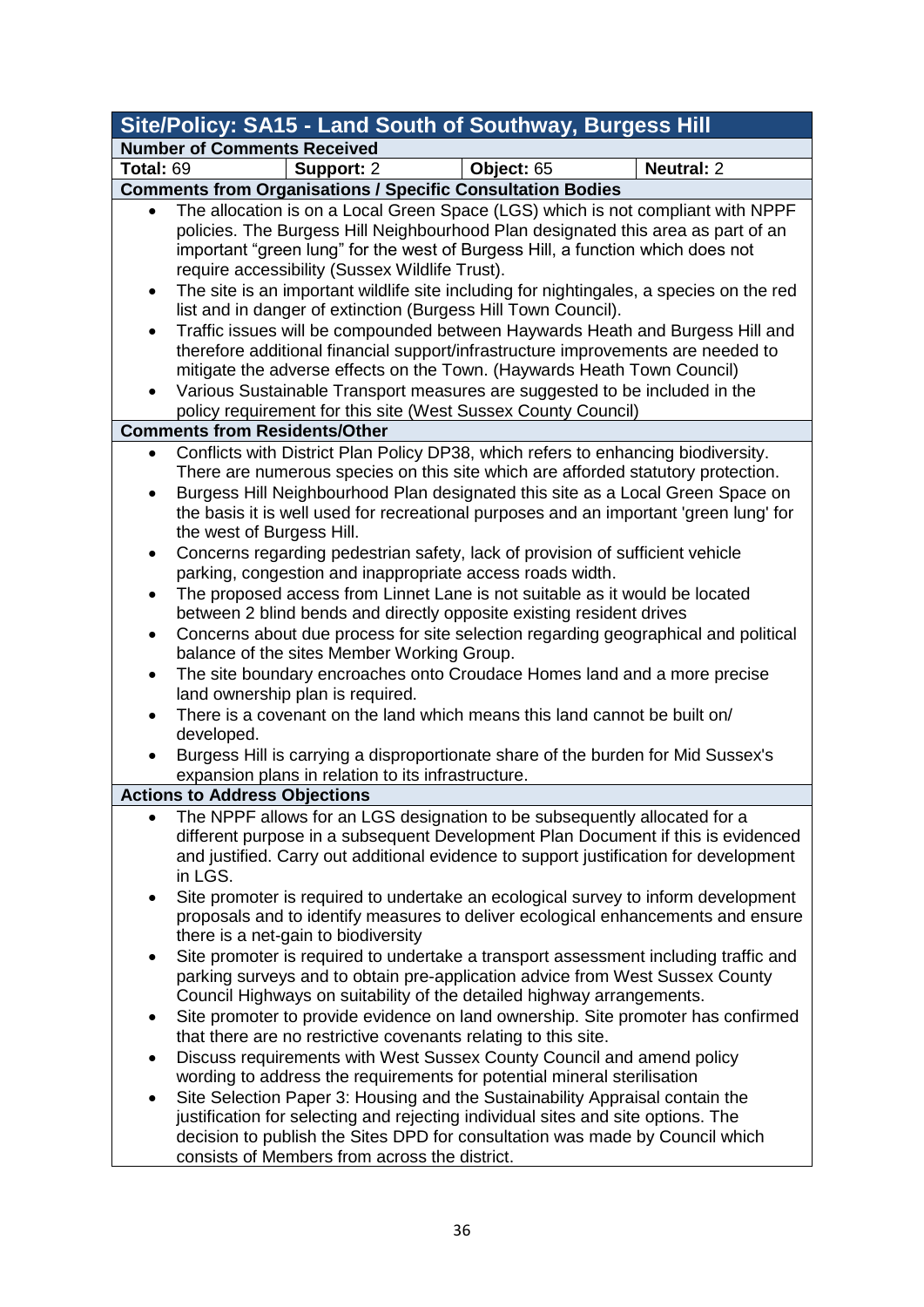• Amend Infrastructure Delivery Plan (IDP) to include recommended sustainable transport infrastructure and refer to this in policy wording.

| Site/Policy: SA16 - The Brow and St. Wilfrid's Catholic Primary |                                                                                                                                                                                                                                                                                                                                                                                                                                                                                                                                                                                                                                                                                                                                                                                                                                                                                                                                                                                                                                                                                                                                                                                                                                                                                                                                                                                     |            |                   |  |  |  |
|-----------------------------------------------------------------|-------------------------------------------------------------------------------------------------------------------------------------------------------------------------------------------------------------------------------------------------------------------------------------------------------------------------------------------------------------------------------------------------------------------------------------------------------------------------------------------------------------------------------------------------------------------------------------------------------------------------------------------------------------------------------------------------------------------------------------------------------------------------------------------------------------------------------------------------------------------------------------------------------------------------------------------------------------------------------------------------------------------------------------------------------------------------------------------------------------------------------------------------------------------------------------------------------------------------------------------------------------------------------------------------------------------------------------------------------------------------------------|------------|-------------------|--|--|--|
|                                                                 | <b>School, School Close, Burgess Hill</b>                                                                                                                                                                                                                                                                                                                                                                                                                                                                                                                                                                                                                                                                                                                                                                                                                                                                                                                                                                                                                                                                                                                                                                                                                                                                                                                                           |            |                   |  |  |  |
|                                                                 | <b>Number of Comments Received</b>                                                                                                                                                                                                                                                                                                                                                                                                                                                                                                                                                                                                                                                                                                                                                                                                                                                                                                                                                                                                                                                                                                                                                                                                                                                                                                                                                  |            |                   |  |  |  |
| Total: 18                                                       | Support: 2                                                                                                                                                                                                                                                                                                                                                                                                                                                                                                                                                                                                                                                                                                                                                                                                                                                                                                                                                                                                                                                                                                                                                                                                                                                                                                                                                                          | Object: 12 | <b>Neutral: 4</b> |  |  |  |
|                                                                 |                                                                                                                                                                                                                                                                                                                                                                                                                                                                                                                                                                                                                                                                                                                                                                                                                                                                                                                                                                                                                                                                                                                                                                                                                                                                                                                                                                                     |            |                   |  |  |  |
| $\bullet$<br>$\bullet$<br>$\bullet$                             | <b>Comments from Organisations / Specific Consultation Bodies</b><br>This allocation is supported in light of work carried out through the Mid Sussex<br>Growth Deal and the Burgess Hill Strategic Growth Programme. Various<br>Sustainable Transport measures are suggested to be included in the policy<br>requirement for this site (West Sussex County Council)<br>Confirmation from Diocese that they have put in place actions and agreements<br>which would allow St Wilfrid's Catholic Primary School to move to a new site<br>adjacent to St Paul's Catholic College in agreement with West Sussex County<br>Council (Diocese of Arundel and Brighton Education Service).<br>Object to any loss of playing field unless it was justified through the current playing<br>pitch strategy (PPS) or mitigation is provided (Sport England).<br>Traffic issues between Burgess Hill and Haywards Heath will be compounded and<br>therefore additional financial support is needed to mitigate the adverse effects on<br>the Town, by provision of financial or infrastructure improvements (Haywards<br>Heath Town Council).<br>Wish to further understand the impact on primary education in this area. Site<br>allocations should be considered in a more strategic manner. Question the<br>deliverability and timeframe as the site involves numerous stakeholders (Burgess |            |                   |  |  |  |
|                                                                 | Hill Town Council).<br><b>Comments from Residents/Other</b>                                                                                                                                                                                                                                                                                                                                                                                                                                                                                                                                                                                                                                                                                                                                                                                                                                                                                                                                                                                                                                                                                                                                                                                                                                                                                                                         |            |                   |  |  |  |
| $\bullet$                                                       | Increased traffic congestion and lack of school places in town centre.<br>Relocation of the school to the outskirts will result in further journeys for parents<br>and children across the town.                                                                                                                                                                                                                                                                                                                                                                                                                                                                                                                                                                                                                                                                                                                                                                                                                                                                                                                                                                                                                                                                                                                                                                                    |            |                   |  |  |  |
|                                                                 | <b>Actions to Address Objections</b>                                                                                                                                                                                                                                                                                                                                                                                                                                                                                                                                                                                                                                                                                                                                                                                                                                                                                                                                                                                                                                                                                                                                                                                                                                                                                                                                                |            |                   |  |  |  |
|                                                                 | Viability and masterplanning to demonstrate deliverability and the timeframe for<br>this has been commissioned as part of the One Public Estate bid. A report on<br>these aspects will be produced.                                                                                                                                                                                                                                                                                                                                                                                                                                                                                                                                                                                                                                                                                                                                                                                                                                                                                                                                                                                                                                                                                                                                                                                 |            |                   |  |  |  |
| $\bullet$<br>$\bullet$                                          | Continue ongoing consultation with West Sussex County Council (WSCC)<br>regarding pupil places and provide an evidence paper on this matter.<br>Site promoter is required to carry out a site-specific transport assessment and<br>obtain pre-application advice from West Sussex County Council on the suitability<br>of detailed highways arrangements<br>Site promoter to ensure re-provision of playing fields to satisfy Sport England                                                                                                                                                                                                                                                                                                                                                                                                                                                                                                                                                                                                                                                                                                                                                                                                                                                                                                                                         |            |                   |  |  |  |
|                                                                 | concerns<br>Amend Infrastructure Delivery Plan (IDP) to include recommended sustainable<br>transport infrastructure and refer to this in policy wording.                                                                                                                                                                                                                                                                                                                                                                                                                                                                                                                                                                                                                                                                                                                                                                                                                                                                                                                                                                                                                                                                                                                                                                                                                            |            |                   |  |  |  |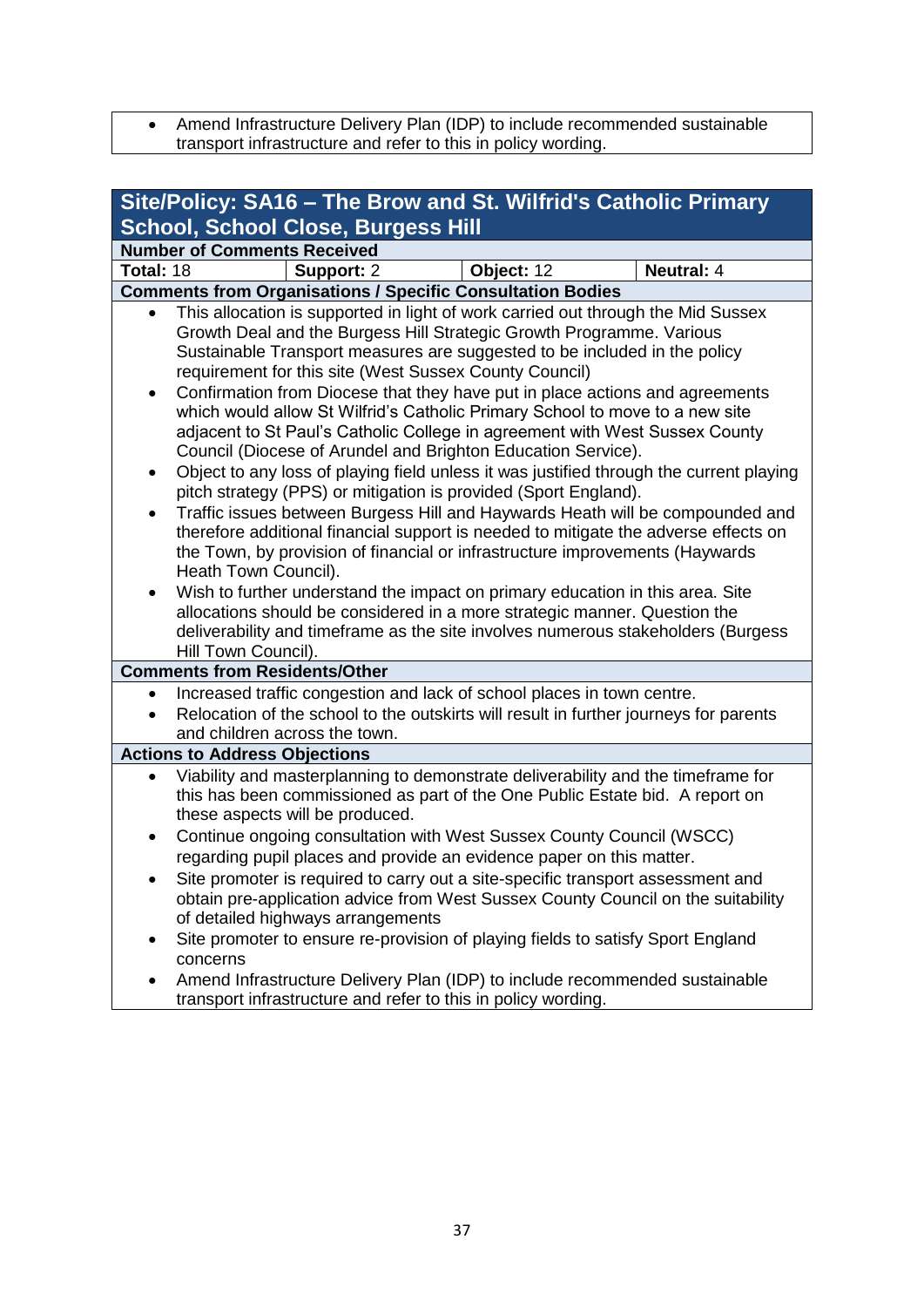| Site/Policy: SA17 - Woodfield House, Isaacs Lane, Burgess Hill                                                                                                                                                                                                                                                                                                                                                                                                                                                                                                                                               |                                           |                                                                   |                                                                                                                                                                                                                                                                                                                                         |
|--------------------------------------------------------------------------------------------------------------------------------------------------------------------------------------------------------------------------------------------------------------------------------------------------------------------------------------------------------------------------------------------------------------------------------------------------------------------------------------------------------------------------------------------------------------------------------------------------------------|-------------------------------------------|-------------------------------------------------------------------|-----------------------------------------------------------------------------------------------------------------------------------------------------------------------------------------------------------------------------------------------------------------------------------------------------------------------------------------|
|                                                                                                                                                                                                                                                                                                                                                                                                                                                                                                                                                                                                              | <b>Number of Representations Received</b> |                                                                   |                                                                                                                                                                                                                                                                                                                                         |
| Total: 8                                                                                                                                                                                                                                                                                                                                                                                                                                                                                                                                                                                                     | Support: 1                                | Object: 4                                                         | <b>Neutral: 3</b>                                                                                                                                                                                                                                                                                                                       |
|                                                                                                                                                                                                                                                                                                                                                                                                                                                                                                                                                                                                              |                                           | <b>Comments from Organisations / Specific Consultation Bodies</b> |                                                                                                                                                                                                                                                                                                                                         |
| Various Sustainable Transport measures are suggested to be included in the<br>$\bullet$<br>policy requirement for this site (West Sussex County Council)<br>Contract with Metrobus needed for sustainable transport between BH and HH. HH<br>to BH cycle path must be delivered and highway mitigation provided to address<br>impact on Haywards Heath. Direct provision of infrastructure improvements may<br>be more practical than S106. (Haywards Heath Town Council)<br>Concerns of safety and the impact for residents using Isaacs Lane and the Bolnore<br>Roundabouts. (Haywards Heath Town Council) |                                           |                                                                   |                                                                                                                                                                                                                                                                                                                                         |
| <b>Comments from Residents/Other</b>                                                                                                                                                                                                                                                                                                                                                                                                                                                                                                                                                                         |                                           |                                                                   |                                                                                                                                                                                                                                                                                                                                         |
| None.                                                                                                                                                                                                                                                                                                                                                                                                                                                                                                                                                                                                        |                                           |                                                                   |                                                                                                                                                                                                                                                                                                                                         |
| <b>Actions to Address Objections</b>                                                                                                                                                                                                                                                                                                                                                                                                                                                                                                                                                                         |                                           |                                                                   |                                                                                                                                                                                                                                                                                                                                         |
| $\bullet$                                                                                                                                                                                                                                                                                                                                                                                                                                                                                                                                                                                                    |                                           | transport infrastructure and refer to this in policy wording.     | Amend Infrastructure Delivery Plan (IDP) to include recommended sustainable<br>Site-specific Transport Assessment has been provided as part of current planning<br>application. Site promoter will be required to obtain pre-application advice from<br>West Sussex County Council on the suitability of detailed highways arrangements |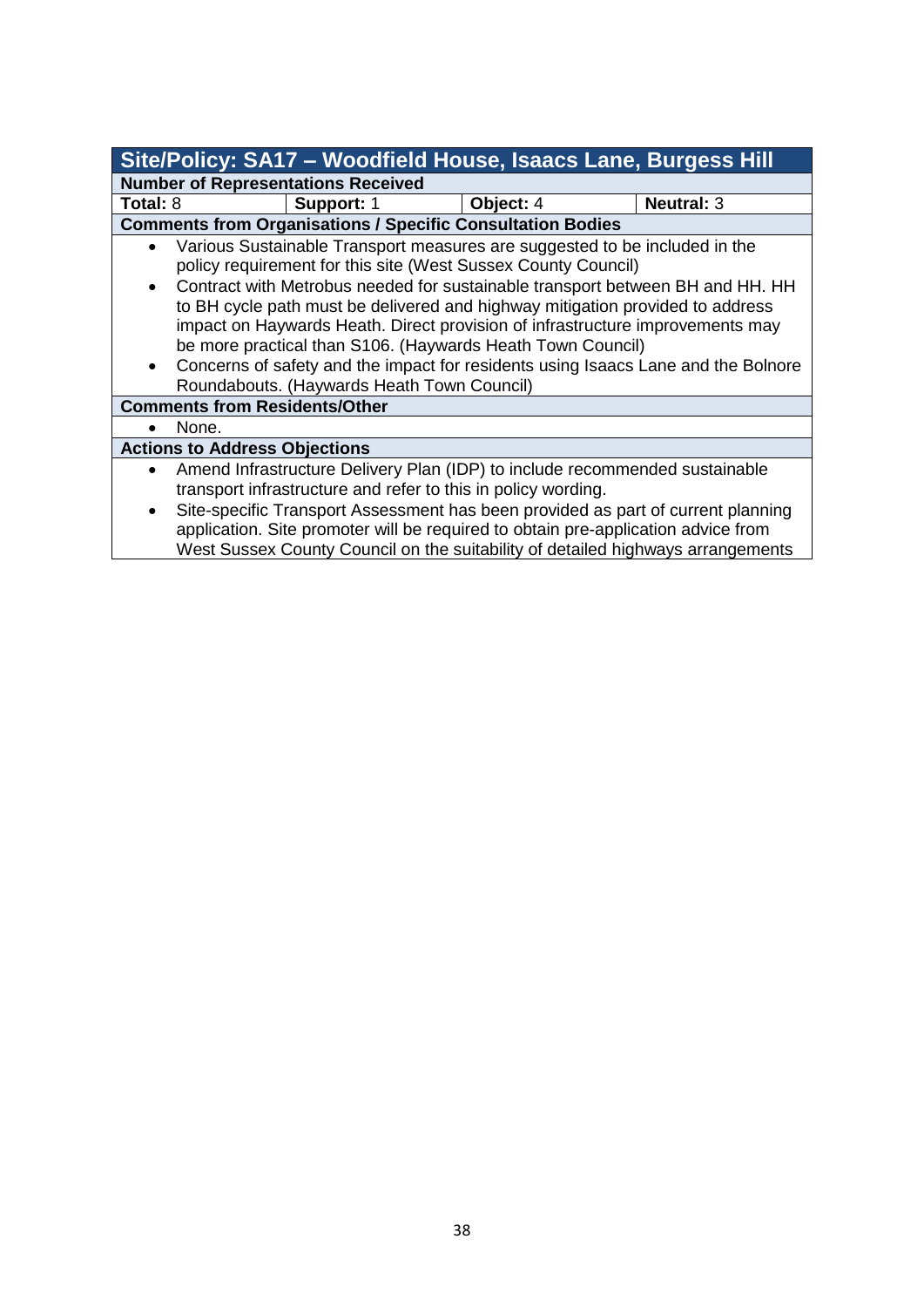| Site/Policy: SA18 - EG Police Station, East Grinstead |                                                                                                                                                                                                                                                                                                                                                                                                                                                                                                                                                                                                                                                                                                                                                                                                                                                                                                   |  |  |  |
|-------------------------------------------------------|---------------------------------------------------------------------------------------------------------------------------------------------------------------------------------------------------------------------------------------------------------------------------------------------------------------------------------------------------------------------------------------------------------------------------------------------------------------------------------------------------------------------------------------------------------------------------------------------------------------------------------------------------------------------------------------------------------------------------------------------------------------------------------------------------------------------------------------------------------------------------------------------------|--|--|--|
|                                                       | <b>Number of Comments Received</b>                                                                                                                                                                                                                                                                                                                                                                                                                                                                                                                                                                                                                                                                                                                                                                                                                                                                |  |  |  |
| Total: 31                                             | Object: 22<br>Neutral: 6<br>Support: 3                                                                                                                                                                                                                                                                                                                                                                                                                                                                                                                                                                                                                                                                                                                                                                                                                                                            |  |  |  |
|                                                       | <b>Comments from Organisations / Specific Consultation Bodies</b>                                                                                                                                                                                                                                                                                                                                                                                                                                                                                                                                                                                                                                                                                                                                                                                                                                 |  |  |  |
| $\bullet$<br>٠                                        | The site should be used for the community – sheltered housing for elderly or<br>disabled. Height should be limited to 2 storeys (East Grinstead Labour Society).<br>Evidence to determine the impact of the proposed allocation on the designated<br>heritage asset not provided (Historic England).<br>Appropriate mitigation will be necessary to protect the Ashdown Forest (Natural                                                                                                                                                                                                                                                                                                                                                                                                                                                                                                           |  |  |  |
|                                                       | England).<br>Limited capacity currently exists in the local sewerage infrastructure to<br>accommodate the development, this is not a constraint however planning policy<br>should ensure that conditions ensure occupation of development is phased to align                                                                                                                                                                                                                                                                                                                                                                                                                                                                                                                                                                                                                                      |  |  |  |
|                                                       | with delivery of new wastewater infrastructure. Policy wording should be amended<br>(Southern Water).<br>Consideration should be given to the impact on the conservation area. Community<br>infrastructure and highways improvements must be sought. Requirement of<br>adequate car parking and traffic management should be explicit in the policy and<br>the Town Council should be directly involved in the process (East Grinstead Town<br>Council).<br>Various Sustainable Transport measures are suggested to be included in the                                                                                                                                                                                                                                                                                                                                                            |  |  |  |
|                                                       | policy requirement for this site (West Sussex County Council)                                                                                                                                                                                                                                                                                                                                                                                                                                                                                                                                                                                                                                                                                                                                                                                                                                     |  |  |  |
|                                                       | <b>Comments from Residents/Other</b>                                                                                                                                                                                                                                                                                                                                                                                                                                                                                                                                                                                                                                                                                                                                                                                                                                                              |  |  |  |
| ٠<br>$\bullet$<br>$\bullet$<br>$\bullet$<br>$\bullet$ | Concern regarding traffic impacts, parking facilities, access arrangements and the<br>need for safety improvements. Lack of sustainable transport measures. Need for<br>EG Cycling and Walking Infrastructure Plan (LCWIP) with purpose-built cycle<br>routes along with wider sustainable transport measures to reduce car use.<br>Development is unsustainable.<br>Concern regarding the impact on the conservation area.<br>Harmful impact from construction phase on users of nearby facilities - air<br>quality/noise.<br>Memorial trees and existing significant trees on site should not be moved/lost.<br>Harm to neighbouring amenity.<br>Covenant on any building within the Park exists.<br>Flood risk and potential instability of the embankment adjacent to Blackwell<br>Hollow.<br>East Grinstead is saturated with flats and existing services are under significant<br>pressure. |  |  |  |
|                                                       | Three storeys is too high.                                                                                                                                                                                                                                                                                                                                                                                                                                                                                                                                                                                                                                                                                                                                                                                                                                                                        |  |  |  |
|                                                       | <b>Actions to Address Objections</b>                                                                                                                                                                                                                                                                                                                                                                                                                                                                                                                                                                                                                                                                                                                                                                                                                                                              |  |  |  |
| $\bullet$<br>٠                                        | Amend Infrastructure Delivery Plan (IDP) to include recommended sustainable<br>transport infrastructure and refer to this in policy wording.<br>No issues have been identified in the Strategic Transport Assessment however a<br>detailed transport assessment would be secured at the planning application stage<br>to ensure highway safety is maintained and safe access is achieved. Policy<br>wording updated to include requirement to make any necessary safety<br>improvements and contributions towards sustainable transport infrastructure.                                                                                                                                                                                                                                                                                                                                           |  |  |  |
| ٠                                                     | Covenants do not prohibit the ability to allocate the site or approve planning<br>permission however if they do exist the details will be explored with the site<br>promoter /landowner.<br>The Site promoter is required to carry out a preliminary assessment of ground<br>instability which will inform the yield/layout. Amend the policy wording to include a                                                                                                                                                                                                                                                                                                                                                                                                                                                                                                                                |  |  |  |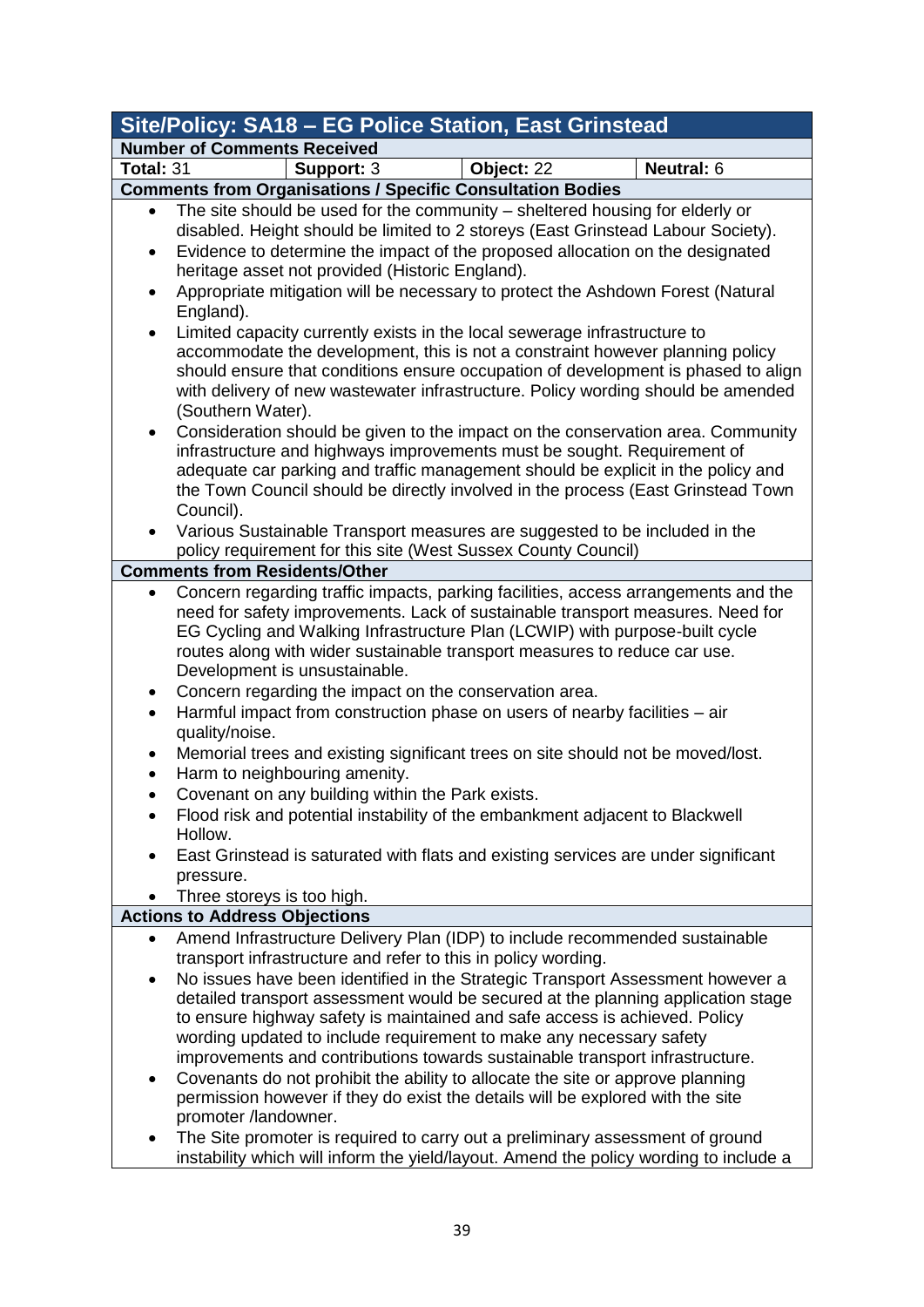slope stability risk assessment report to ensure that adequate and environmentally acceptable mitigation measures are in place/are provided.

- Amend 'Utilities' policy wording to address comments raised
- Amend policy to make clear that parking standards will be applied in accordance with the adopted standards in the Development plan and details assessed through the submission of a Transport Assessment in support of the planning application.
- Site promoter advised to engage in pre-application discussion with Historic England and undertake any work necessary.
- Amend 'Historic Environment and Cultural Heritage' policy wording to address comments raised.
- Appendix C of the Sites DPD includes General Principles for development, this refers to Ashdown Forest. These principles will be made clearer in the Regulation 19 version of the Sites DPD.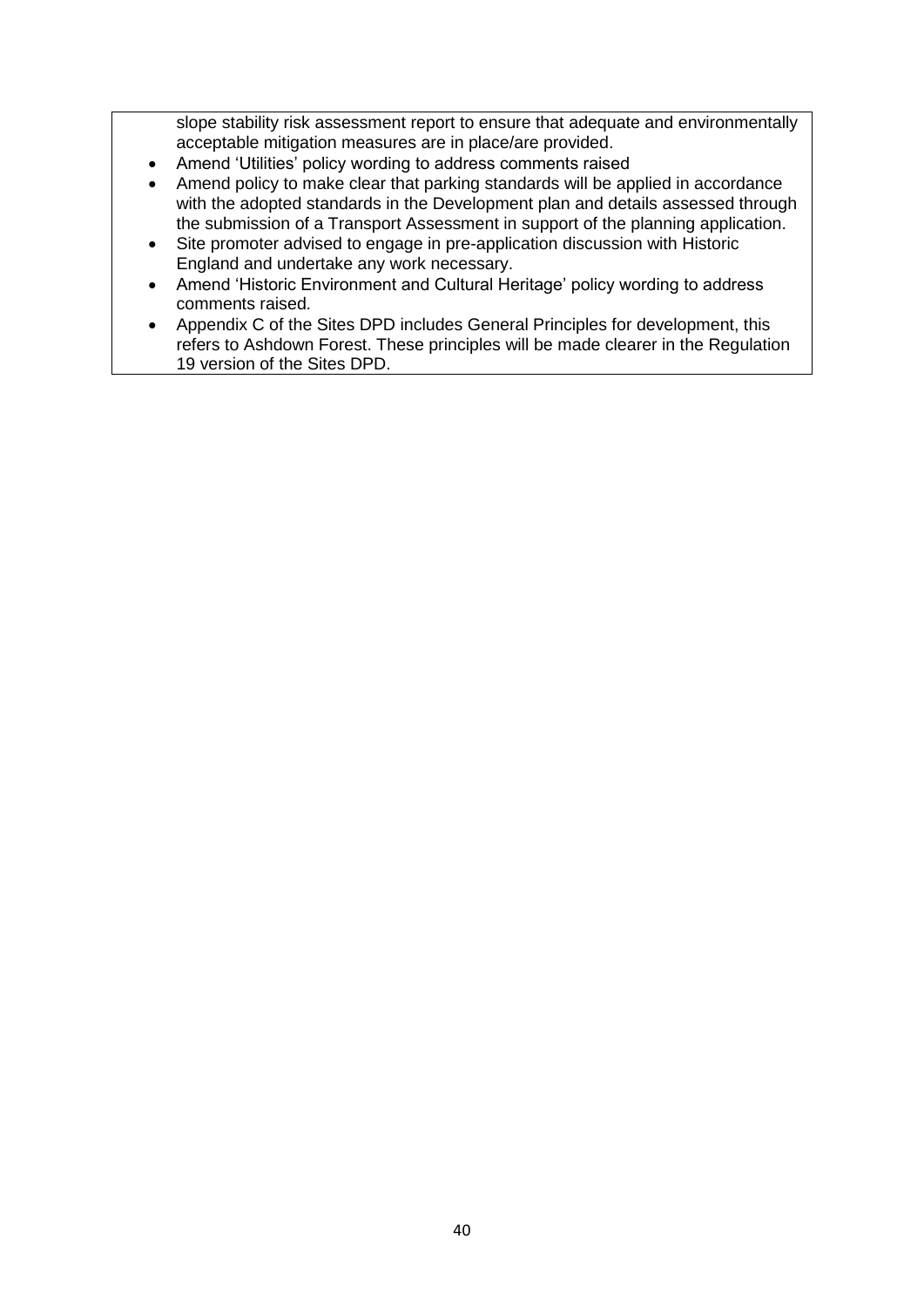|                                                                    | Site/Policy: SA19 - Crawley Down Road, East Grinstead                                                                                                                                                                                                                                                                                                                                                                                                                                                                                                                                                                                                                                                                                                                                                                                                                                                                                                                                                                                                                                                                                                                                                                                                                                                                                                                                                                                                                                                                                                                                                                                                                                                                                                                                                                                                                                                                                                                    |  |  |  |
|--------------------------------------------------------------------|--------------------------------------------------------------------------------------------------------------------------------------------------------------------------------------------------------------------------------------------------------------------------------------------------------------------------------------------------------------------------------------------------------------------------------------------------------------------------------------------------------------------------------------------------------------------------------------------------------------------------------------------------------------------------------------------------------------------------------------------------------------------------------------------------------------------------------------------------------------------------------------------------------------------------------------------------------------------------------------------------------------------------------------------------------------------------------------------------------------------------------------------------------------------------------------------------------------------------------------------------------------------------------------------------------------------------------------------------------------------------------------------------------------------------------------------------------------------------------------------------------------------------------------------------------------------------------------------------------------------------------------------------------------------------------------------------------------------------------------------------------------------------------------------------------------------------------------------------------------------------------------------------------------------------------------------------------------------------|--|--|--|
|                                                                    | <b>Number of Comments Received</b>                                                                                                                                                                                                                                                                                                                                                                                                                                                                                                                                                                                                                                                                                                                                                                                                                                                                                                                                                                                                                                                                                                                                                                                                                                                                                                                                                                                                                                                                                                                                                                                                                                                                                                                                                                                                                                                                                                                                       |  |  |  |
| Total: 38                                                          | <b>Neutral: 7</b><br>Support: 4<br>Object: 27                                                                                                                                                                                                                                                                                                                                                                                                                                                                                                                                                                                                                                                                                                                                                                                                                                                                                                                                                                                                                                                                                                                                                                                                                                                                                                                                                                                                                                                                                                                                                                                                                                                                                                                                                                                                                                                                                                                            |  |  |  |
|                                                                    | <b>Comments from Organisations / Specific Consultation Bodies</b>                                                                                                                                                                                                                                                                                                                                                                                                                                                                                                                                                                                                                                                                                                                                                                                                                                                                                                                                                                                                                                                                                                                                                                                                                                                                                                                                                                                                                                                                                                                                                                                                                                                                                                                                                                                                                                                                                                        |  |  |  |
| $\bullet$<br>$\bullet$<br>$\bullet$<br>٠<br>$\bullet$<br>$\bullet$ | Traffic impact a concern on A264 - Safeguarding land for Strategic Highway<br>Improvements (SA35) should be extended to include the Dukes Head roundabout<br>and junctions between Vicarage Road and Grange Road with Turners Hill Road<br>(Worth Parish Council).<br>Appropriate financial contributions towards delivering necessary strategic highway<br>improvements, including in Surrey, should be secured and reference to potential<br>need for cross boundary mitigation should be explicit; measures should include<br>impacts on the wider A22/A264 corridor (Surrey CC).<br>Early communication with Surrey CC is necessary regarding the access which is<br>within Surrey (Tandridge District Council).<br>Various Sustainable Transport measures are suggested to be included in the<br>policy requirement for this site (West Sussex County Council)<br>Policy wording in relation to flood risk is supported (Environment Agency).<br>Impact on Hedgecourt Site of Special Scientific Interest (SSSI) - green space on<br>site will therefore be critical. Potential harmful impact on ancient woodland -<br>substantial semi-natural buffer and woodland management plan should be<br>required. Enhanced ecological connectivity between the ancient woodland and<br>wider landscape is critical. Ashdown Forest mitigation will be necessary and the<br>proposed Suitable Alternative Natural Greenspace (SANG) needs to be in line with<br>guidance and Natural England consulted (Natural England).<br>More evidence of the baseline biodiversity data and cumulative impacts with SA20<br>(Imberhorne Farm) required. Biodiversity policy needs updating (Sussex Wildlife<br>Trust).<br>Allocation must support existing and new community infrastructure and address<br>highways and access, habitats and sustainability; the access may require 3 <sup>rd</sup> party<br>land. Concern regarding coalescence. Policy should be amended to address |  |  |  |
|                                                                    | concerns relating to highway impacts and coalescence. (East Grinstead Town                                                                                                                                                                                                                                                                                                                                                                                                                                                                                                                                                                                                                                                                                                                                                                                                                                                                                                                                                                                                                                                                                                                                                                                                                                                                                                                                                                                                                                                                                                                                                                                                                                                                                                                                                                                                                                                                                               |  |  |  |
|                                                                    | Council).                                                                                                                                                                                                                                                                                                                                                                                                                                                                                                                                                                                                                                                                                                                                                                                                                                                                                                                                                                                                                                                                                                                                                                                                                                                                                                                                                                                                                                                                                                                                                                                                                                                                                                                                                                                                                                                                                                                                                                |  |  |  |
|                                                                    |                                                                                                                                                                                                                                                                                                                                                                                                                                                                                                                                                                                                                                                                                                                                                                                                                                                                                                                                                                                                                                                                                                                                                                                                                                                                                                                                                                                                                                                                                                                                                                                                                                                                                                                                                                                                                                                                                                                                                                          |  |  |  |
|                                                                    | <b>Comments from Residents/Other</b>                                                                                                                                                                                                                                                                                                                                                                                                                                                                                                                                                                                                                                                                                                                                                                                                                                                                                                                                                                                                                                                                                                                                                                                                                                                                                                                                                                                                                                                                                                                                                                                                                                                                                                                                                                                                                                                                                                                                     |  |  |  |
| $\bullet$<br>٠<br>$\bullet$                                        | The surface of the Public Right of Way (PRoW) should be upgraded and<br>permeability for non-car users is key to delivering sustainable travel objectives.<br>Need to ensure design does not exacerbate flooding.<br>Concern regarding traffic impacts.                                                                                                                                                                                                                                                                                                                                                                                                                                                                                                                                                                                                                                                                                                                                                                                                                                                                                                                                                                                                                                                                                                                                                                                                                                                                                                                                                                                                                                                                                                                                                                                                                                                                                                                  |  |  |  |
| $\bullet$                                                          | Insufficient infrastructure and services to support the development.<br>Concern regarding traffic impacts, parking facilities, access arrangements and the<br>need for safety improvements. Lack of sustainable transport measures. Need for<br>EG Cycling and Walking Infrastructure Plan (LCWIP) with purpose-built cycle<br>routes along with wider sustainable transport measures to reduce car use.                                                                                                                                                                                                                                                                                                                                                                                                                                                                                                                                                                                                                                                                                                                                                                                                                                                                                                                                                                                                                                                                                                                                                                                                                                                                                                                                                                                                                                                                                                                                                                 |  |  |  |
|                                                                    | Development is unsustainable.                                                                                                                                                                                                                                                                                                                                                                                                                                                                                                                                                                                                                                                                                                                                                                                                                                                                                                                                                                                                                                                                                                                                                                                                                                                                                                                                                                                                                                                                                                                                                                                                                                                                                                                                                                                                                                                                                                                                            |  |  |  |
| <b>Actions to Address Objections</b>                               |                                                                                                                                                                                                                                                                                                                                                                                                                                                                                                                                                                                                                                                                                                                                                                                                                                                                                                                                                                                                                                                                                                                                                                                                                                                                                                                                                                                                                                                                                                                                                                                                                                                                                                                                                                                                                                                                                                                                                                          |  |  |  |
| $\bullet$                                                          | Amend the Sites DPD to make clear the status and role of the Infrastructure<br>Delivery Plan (IDP) regarding infrastructure requirements.<br>Amend IDP to include recommended sustainable transport infrastructure and refer                                                                                                                                                                                                                                                                                                                                                                                                                                                                                                                                                                                                                                                                                                                                                                                                                                                                                                                                                                                                                                                                                                                                                                                                                                                                                                                                                                                                                                                                                                                                                                                                                                                                                                                                             |  |  |  |
| $\bullet$                                                          | to this in policy wording.<br>Amend policy to incorporate Natural England advice.<br>Appendix C of the Sites DPD includes General Principles for development, this                                                                                                                                                                                                                                                                                                                                                                                                                                                                                                                                                                                                                                                                                                                                                                                                                                                                                                                                                                                                                                                                                                                                                                                                                                                                                                                                                                                                                                                                                                                                                                                                                                                                                                                                                                                                       |  |  |  |
|                                                                    | refers to Ashdown Forest. These principles will be made clearer in the Regulation<br>19 version of the Sites DPD.                                                                                                                                                                                                                                                                                                                                                                                                                                                                                                                                                                                                                                                                                                                                                                                                                                                                                                                                                                                                                                                                                                                                                                                                                                                                                                                                                                                                                                                                                                                                                                                                                                                                                                                                                                                                                                                        |  |  |  |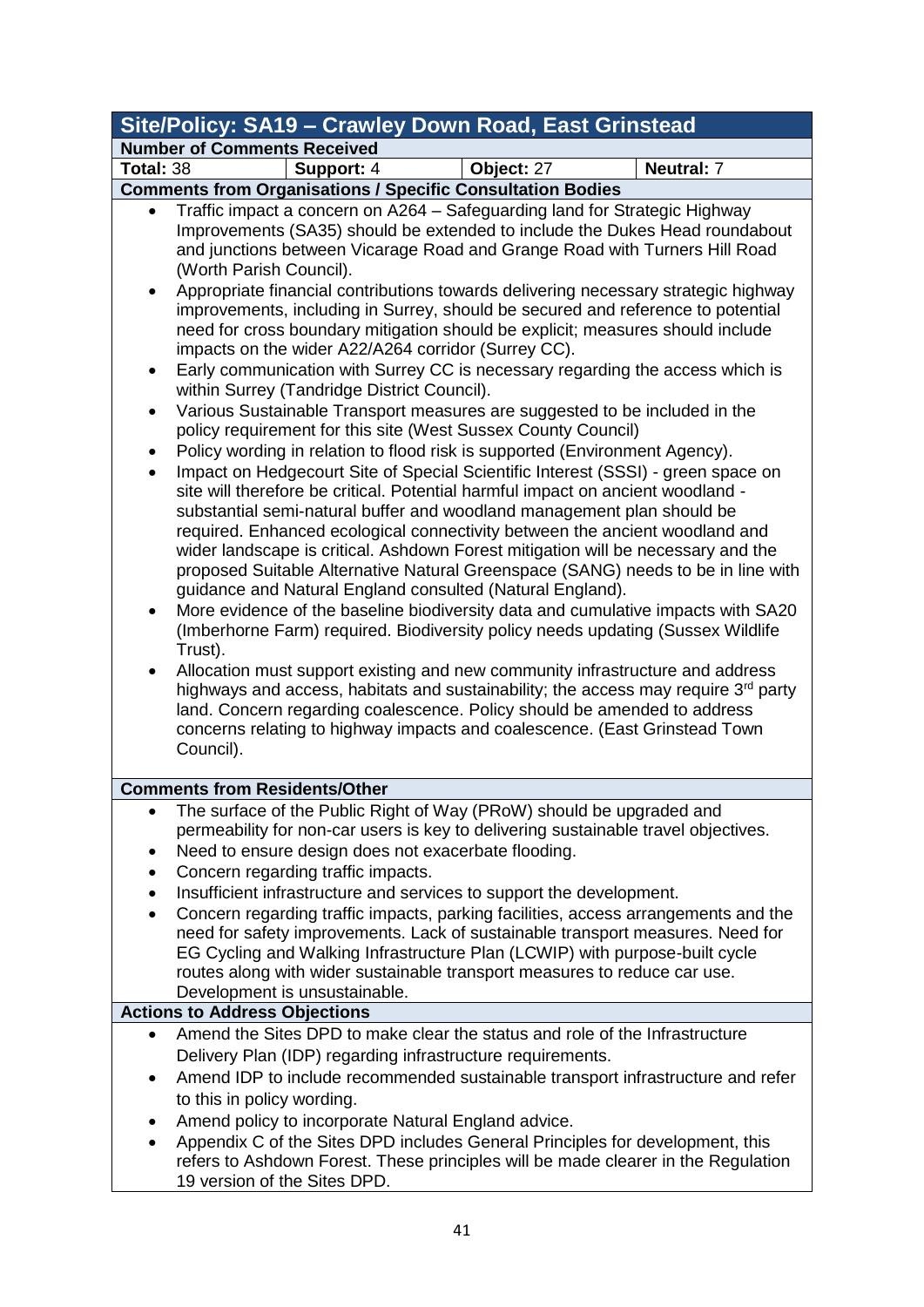- Make ecological data available for consultees, audit biodiversity data and outcomes.
- Amend biodiversity policy wording to address comments raised
- Access arrangement and land ownership will be further explored with the site promoter and Surrey CC / Tandridge DC / West Sussex County Council
- Site promoter is required to carry out a detailed site-specific Transport Assessment and enter pre-application discussions with Surrey County Council to assess the more detailed highways impacts and safety issues, and identify mitigation
- Site promoter is required to carry out an ecological survey
- Amend policy wording to make clear there is a requirement for a Flood Risk Assessment.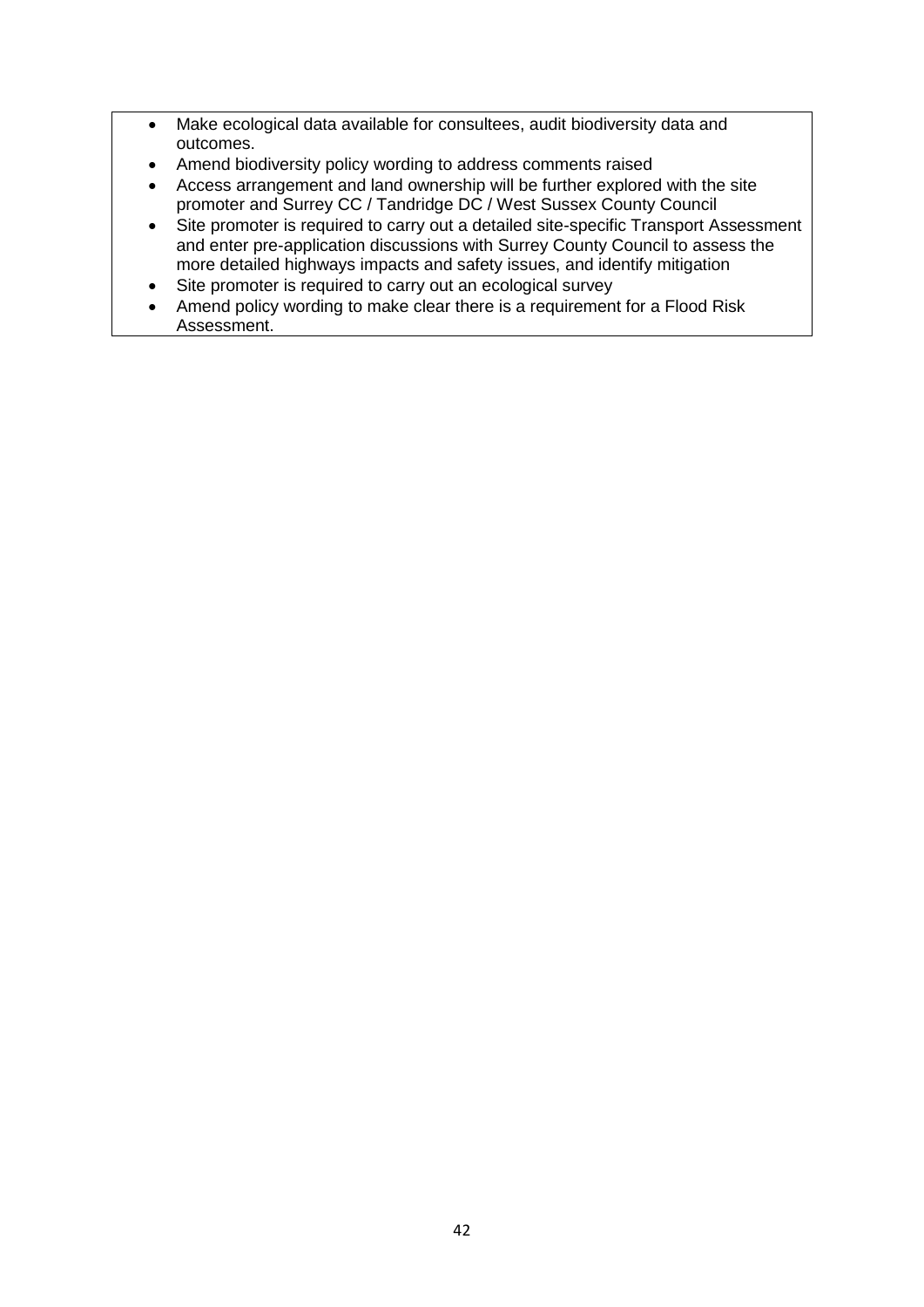| Site/Policy: SA20 - Imberhorne Lane, East Grinstead             |                                                                                                                                                                                                                                                                                                                                                                                                                                                                                                                                                                                                                                                                                                                                                                                                                                                                                                                                                                                                                                                                                                                                                                                                                                                                                                                                                                                                                                                                                                                                                                                                                                                                                                                                                                                                                                                                                                                                                                                                                                                                                                                                                                                                                                                                                                                                                                                |             |  |  |
|-----------------------------------------------------------------|--------------------------------------------------------------------------------------------------------------------------------------------------------------------------------------------------------------------------------------------------------------------------------------------------------------------------------------------------------------------------------------------------------------------------------------------------------------------------------------------------------------------------------------------------------------------------------------------------------------------------------------------------------------------------------------------------------------------------------------------------------------------------------------------------------------------------------------------------------------------------------------------------------------------------------------------------------------------------------------------------------------------------------------------------------------------------------------------------------------------------------------------------------------------------------------------------------------------------------------------------------------------------------------------------------------------------------------------------------------------------------------------------------------------------------------------------------------------------------------------------------------------------------------------------------------------------------------------------------------------------------------------------------------------------------------------------------------------------------------------------------------------------------------------------------------------------------------------------------------------------------------------------------------------------------------------------------------------------------------------------------------------------------------------------------------------------------------------------------------------------------------------------------------------------------------------------------------------------------------------------------------------------------------------------------------------------------------------------------------------------------|-------------|--|--|
| <b>Number of Comments Received</b>                              |                                                                                                                                                                                                                                                                                                                                                                                                                                                                                                                                                                                                                                                                                                                                                                                                                                                                                                                                                                                                                                                                                                                                                                                                                                                                                                                                                                                                                                                                                                                                                                                                                                                                                                                                                                                                                                                                                                                                                                                                                                                                                                                                                                                                                                                                                                                                                                                |             |  |  |
| Total: 69                                                       | Support: 6<br>Object: 50                                                                                                                                                                                                                                                                                                                                                                                                                                                                                                                                                                                                                                                                                                                                                                                                                                                                                                                                                                                                                                                                                                                                                                                                                                                                                                                                                                                                                                                                                                                                                                                                                                                                                                                                                                                                                                                                                                                                                                                                                                                                                                                                                                                                                                                                                                                                                       | Neutral: 13 |  |  |
|                                                                 |                                                                                                                                                                                                                                                                                                                                                                                                                                                                                                                                                                                                                                                                                                                                                                                                                                                                                                                                                                                                                                                                                                                                                                                                                                                                                                                                                                                                                                                                                                                                                                                                                                                                                                                                                                                                                                                                                                                                                                                                                                                                                                                                                                                                                                                                                                                                                                                |             |  |  |
| $\bullet$<br>$\bullet$<br>٠<br>$\bullet$<br>$\bullet$<br>٠<br>٠ | <b>Comments from Organisations / Specific Consultation Bodies</b><br>Appropriate financial contributions towards delivering necessary strategic highway<br>improvements, including in Surrey, should be secured and reference to potential<br>need for cross boundary mitigation should be explicit; measures should include<br>impacts on the wider A22/A264 corridor (Surrey CC).<br>Support the provision of land for early years and primary school and GP surgery.<br>Contributions towards junction improvements should be sought where design<br>identified (Tandridge).<br>Reference to location in 7km buffer for the Ashdown Forest SPA or cross<br>reference to policy DP17 should be made. Suitable Alternative Natural<br>Greenspace (SANG) provision supported in principle. Cross boundary discussion<br>with East Sussex County Council (ESCC) is necessary regarding highways and<br>education (Wealden).<br>Contaminated land policy wording does not refer to historic landfill around the farm<br>which could impact on layout. (Environment Agency).<br>Concern regarding the effects on the setting of grade II* listed assets. Heritage<br>Impact Assessment should be undertaken (Historic England).<br>Impact on Hedgecourt Site of Special Scientific Interest (SSSI) - green space on<br>site will therefore be critical. Potential harmful impact on ancient woodland -<br>substantial semi-natural buffer, beyond the 15m minimum in the policy and<br>woodland management plan should be required. Enhanced ecological connectivity<br>between the ancient woodland and wider landscape is critical. Ashdown Forest<br>mitigation will be necessary and the proposed Suitable Alternative Natural<br>Greenspace (SANG) needs to be in line with guidance and Natural England<br>consulted (Natural England).<br>Limited current capacity exists in the local sewerage infrastructure to<br>accommodate the development, not a constraint however planning policy should<br>therefore ensure that conditions ensure occupation of development is phased to<br>align with delivery of new wastewater infrastructure. Policy wording should be<br>amended (Southern Water).<br>Biodiversity policy needs updating. Ecological survey results should be provided -<br>concern regarding habitat loss and inclusion of section of the Worth Way Local |             |  |  |
| ٠                                                               | Wildlife Site (LWS) (Sussex Wildlife Trust).<br>Concern regarding coalescence. Clarity regarding the SANG required. Transport                                                                                                                                                                                                                                                                                                                                                                                                                                                                                                                                                                                                                                                                                                                                                                                                                                                                                                                                                                                                                                                                                                                                                                                                                                                                                                                                                                                                                                                                                                                                                                                                                                                                                                                                                                                                                                                                                                                                                                                                                                                                                                                                                                                                                                                  |             |  |  |
|                                                                 | impacts. (Felbridge Parish Council).<br>Allocation must support existing and new community infrastructure and address<br>highways and access, habitats and sustainability; the access may require $3rd$ party<br>land. Concern regarding coalescence. Policy should be amended to address<br>concerns relating to highway impacts and coalescence - Suitable Alternative<br>Natural Greenspace (SANG) should be used to preserve the gap between<br>settlements. (East Grinstead Town Council).                                                                                                                                                                                                                                                                                                                                                                                                                                                                                                                                                                                                                                                                                                                                                                                                                                                                                                                                                                                                                                                                                                                                                                                                                                                                                                                                                                                                                                                                                                                                                                                                                                                                                                                                                                                                                                                                                |             |  |  |
|                                                                 | <b>Comments from Residents/Other</b>                                                                                                                                                                                                                                                                                                                                                                                                                                                                                                                                                                                                                                                                                                                                                                                                                                                                                                                                                                                                                                                                                                                                                                                                                                                                                                                                                                                                                                                                                                                                                                                                                                                                                                                                                                                                                                                                                                                                                                                                                                                                                                                                                                                                                                                                                                                                           |             |  |  |
| $\bullet$                                                       | Road network is congested                                                                                                                                                                                                                                                                                                                                                                                                                                                                                                                                                                                                                                                                                                                                                                                                                                                                                                                                                                                                                                                                                                                                                                                                                                                                                                                                                                                                                                                                                                                                                                                                                                                                                                                                                                                                                                                                                                                                                                                                                                                                                                                                                                                                                                                                                                                                                      |             |  |  |
| ٠                                                               | Good quality cycle network needed in this area to remove cars from the road                                                                                                                                                                                                                                                                                                                                                                                                                                                                                                                                                                                                                                                                                                                                                                                                                                                                                                                                                                                                                                                                                                                                                                                                                                                                                                                                                                                                                                                                                                                                                                                                                                                                                                                                                                                                                                                                                                                                                                                                                                                                                                                                                                                                                                                                                                    |             |  |  |
|                                                                 | network Landscape and habitat implications from this large-scale development                                                                                                                                                                                                                                                                                                                                                                                                                                                                                                                                                                                                                                                                                                                                                                                                                                                                                                                                                                                                                                                                                                                                                                                                                                                                                                                                                                                                                                                                                                                                                                                                                                                                                                                                                                                                                                                                                                                                                                                                                                                                                                                                                                                                                                                                                                   |             |  |  |
| ٠                                                               | Excessive number of houses in the area, will impact on A22                                                                                                                                                                                                                                                                                                                                                                                                                                                                                                                                                                                                                                                                                                                                                                                                                                                                                                                                                                                                                                                                                                                                                                                                                                                                                                                                                                                                                                                                                                                                                                                                                                                                                                                                                                                                                                                                                                                                                                                                                                                                                                                                                                                                                                                                                                                     |             |  |  |
| $\bullet$                                                       | There are already suitable brownfield sites that could accommodate the required<br>amount of development                                                                                                                                                                                                                                                                                                                                                                                                                                                                                                                                                                                                                                                                                                                                                                                                                                                                                                                                                                                                                                                                                                                                                                                                                                                                                                                                                                                                                                                                                                                                                                                                                                                                                                                                                                                                                                                                                                                                                                                                                                                                                                                                                                                                                                                                       |             |  |  |
|                                                                 | Few facilities nearby, meaning residents will need to drive to services                                                                                                                                                                                                                                                                                                                                                                                                                                                                                                                                                                                                                                                                                                                                                                                                                                                                                                                                                                                                                                                                                                                                                                                                                                                                                                                                                                                                                                                                                                                                                                                                                                                                                                                                                                                                                                                                                                                                                                                                                                                                                                                                                                                                                                                                                                        |             |  |  |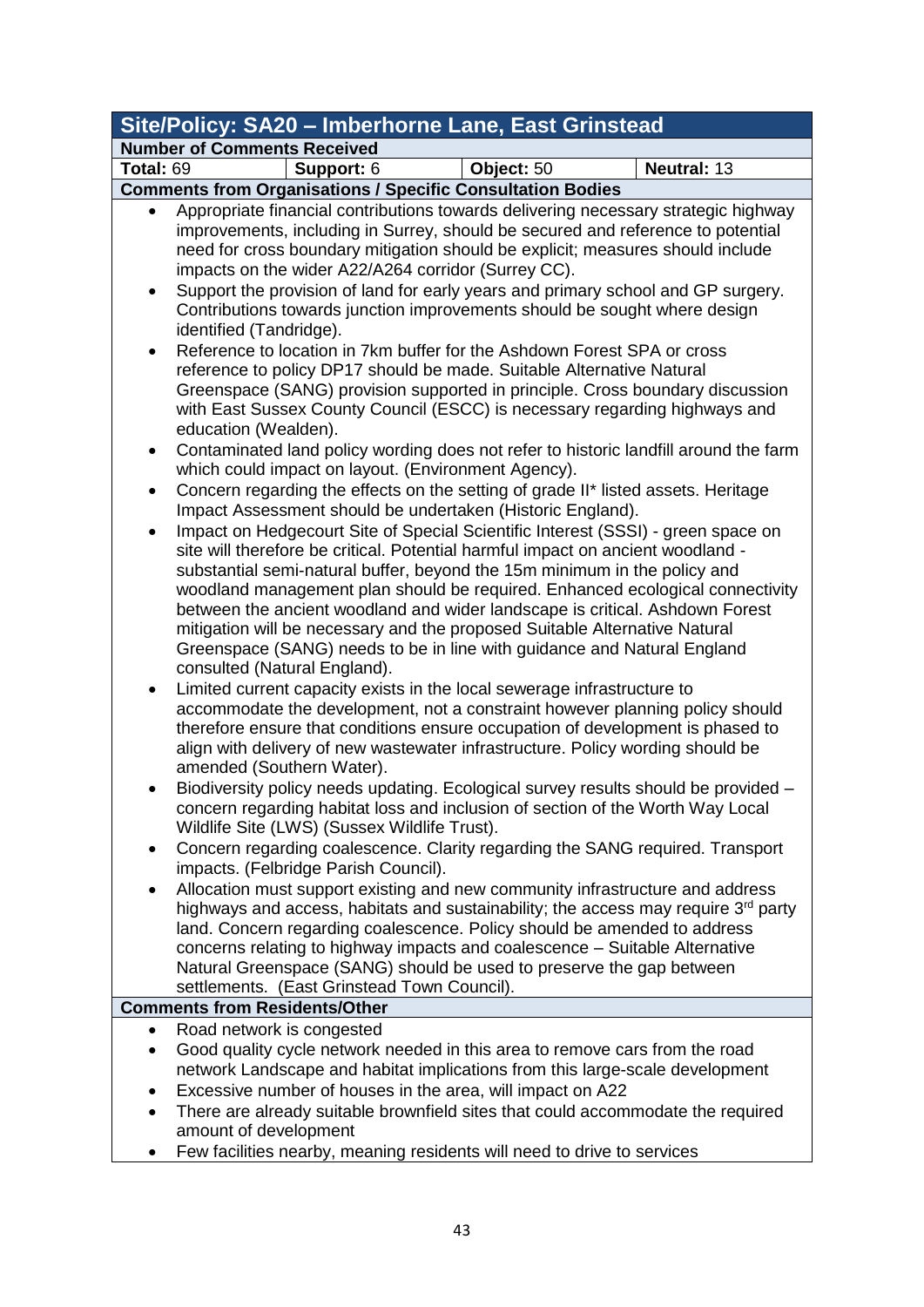- Fields and footpath are currently well used by residents, dog walkers, school children
- Important to provide adequate housing in East Grinstead but this is the wrong location

#### **Actions to Address Objections**

- Amend the Sites DPD to make clear the status and role of the Infrastructure Delivery Plan (IDP) regarding infrastructure requirements.
- Amend IDP to include recommended sustainable transport infrastructure and refer to this in policy wording.
- Jointly commission additional evidence with West Sussex County Council /Surrey/Tandridge to explore highways improvements related to the A22/A264
- Cross boundary working will continue with all affected authorities.
- Discuss requirements with West Sussex County Council and amend policy wording to address the requirements for potential mineral sterilisation
- Site promoter advised to engage in pre-application discussion with Historic England and undertake any work necessary.
- Update policy to incorporate Natural England advice.
- Appendix C of the Sites DPD includes General Principles for development, this refers to Ashdown Forest. These principles will be made clearer in the Regulation 19 version of the Sites DPD.
- Make available up to date ecological survey information and assess the potential inclusion of a Local Wildlife Site.
- Amend 'Utilities' policy wording to address Southern Water comments.
- Carry out further work with the site promoter to determine the extent of proposed SANG. Work with site promoter re SANG location to address the concerns regarding coalescence.
- Site promoter is required to carry out a detailed site-specific Transport Assessment and enter pre-application discussions with West Sussex County Council to assess the more detailed highways impacts and safety issues, and identify mitigation
- Review Contaminated Land records in relation to site and update policy requirements where necessary.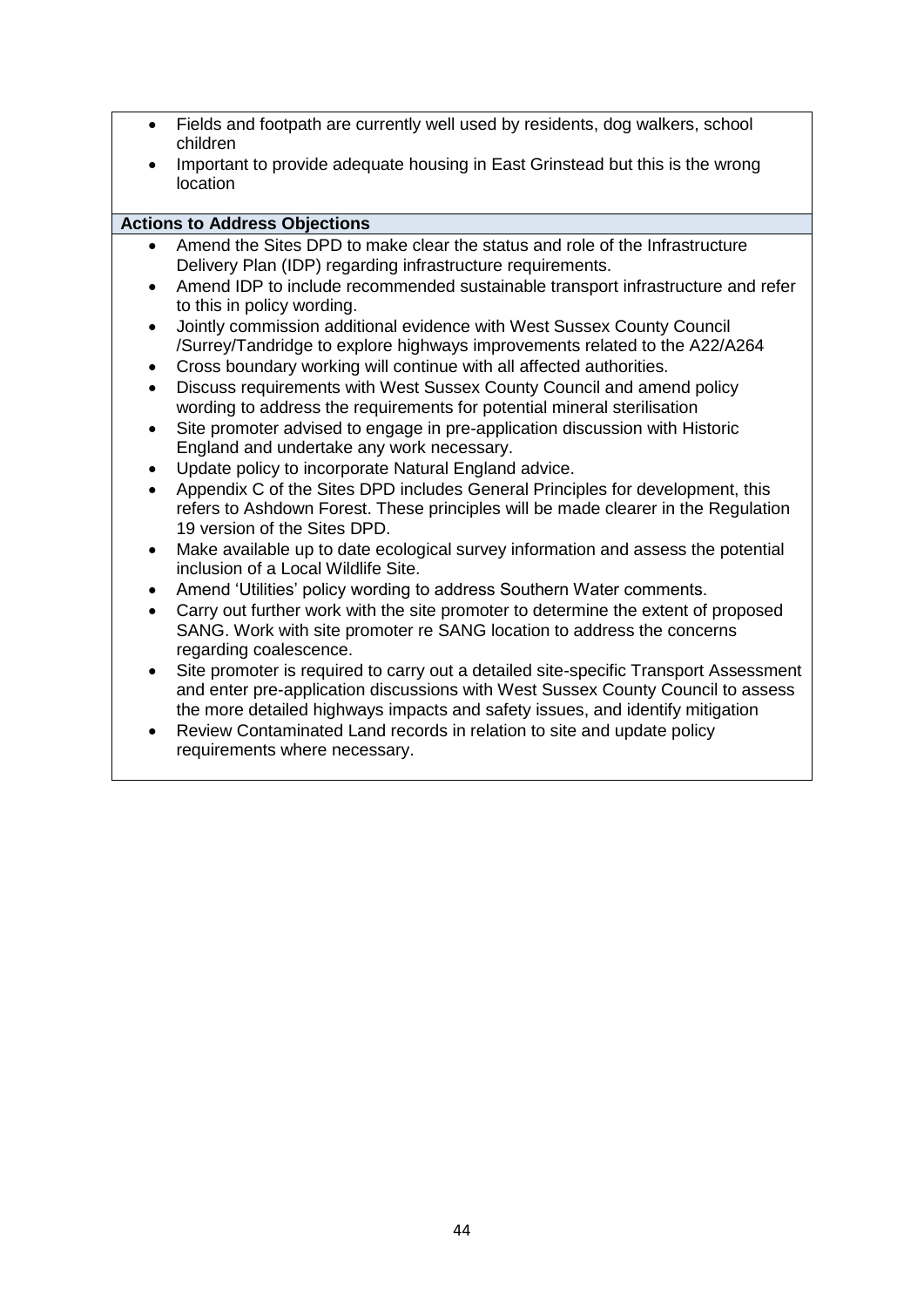|                                                         | Site/Policy: SA21 - Rogers Farm, Fox Hill, Haywards Heath                                                                                                                                                                                                                                                                                                                                                                                                                                                                                                                                                                                                                                                                                                                                                                                                                                                                                                                                                                                          |            |                   |  |  |
|---------------------------------------------------------|----------------------------------------------------------------------------------------------------------------------------------------------------------------------------------------------------------------------------------------------------------------------------------------------------------------------------------------------------------------------------------------------------------------------------------------------------------------------------------------------------------------------------------------------------------------------------------------------------------------------------------------------------------------------------------------------------------------------------------------------------------------------------------------------------------------------------------------------------------------------------------------------------------------------------------------------------------------------------------------------------------------------------------------------------|------------|-------------------|--|--|
|                                                         | <b>Number of Comments Received</b>                                                                                                                                                                                                                                                                                                                                                                                                                                                                                                                                                                                                                                                                                                                                                                                                                                                                                                                                                                                                                 |            |                   |  |  |
| Total: 16                                               | Support: 1                                                                                                                                                                                                                                                                                                                                                                                                                                                                                                                                                                                                                                                                                                                                                                                                                                                                                                                                                                                                                                         | Object: 14 | <b>Neutral: 1</b> |  |  |
|                                                         | <b>Comments from Organisations / Specific Consultation Bodies</b>                                                                                                                                                                                                                                                                                                                                                                                                                                                                                                                                                                                                                                                                                                                                                                                                                                                                                                                                                                                  |            |                   |  |  |
| $\bullet$<br>٠<br>٠<br>$\bullet$<br>٠<br>٠<br>$\bullet$ | Reassurance sought regarding transport impacts on highway network in Lewes<br>District and proposed details of all mitigation required. (Lewes & Eastbourne DC).<br>An assessment of impacts on heritage significance should be undertaken as a<br>basis for the site selection. (Historic England)<br>The requirements under Biodiversity and Green Infrastructure should be<br>strengthened. (Sussex Wildlife Trust)<br>In principle Haywards Heath Town Council (HHTC) objects to the inclusion of this<br>site. This site conflicts with Haywards Heath Neighbourhood Plan (HHNP) as it is<br>not within the approved built line. (HHTC and Wivelsfield Parish Council)<br>Serious flooding issues – need for a full drainage report detailing how this ongoing<br>problem will be rectified. Concerned with wastewater evacuation procedures<br>(HHTC)<br>Planning application in for this site previously refused and upheld at appeal.<br>(HHTC and WPC)<br>Allocation would require the provision of traffic lights at the junction of Fox |            |                   |  |  |
|                                                         | Hill/Hurstwood Lane, combined with a speed limit reduction to 30 MPH. (HHTC)<br>Various Sustainable Transport measures are suggested to be included in the                                                                                                                                                                                                                                                                                                                                                                                                                                                                                                                                                                                                                                                                                                                                                                                                                                                                                         |            |                   |  |  |
|                                                         | policy requirement for this site (West Sussex County Council)<br><b>Comments from Residents/Other</b>                                                                                                                                                                                                                                                                                                                                                                                                                                                                                                                                                                                                                                                                                                                                                                                                                                                                                                                                              |            |                   |  |  |
| ٠                                                       | Previously refused scheme (at appeal).                                                                                                                                                                                                                                                                                                                                                                                                                                                                                                                                                                                                                                                                                                                                                                                                                                                                                                                                                                                                             |            |                   |  |  |
| $\bullet$                                               | Flood risk.                                                                                                                                                                                                                                                                                                                                                                                                                                                                                                                                                                                                                                                                                                                                                                                                                                                                                                                                                                                                                                        |            |                   |  |  |
|                                                         | Road safety.                                                                                                                                                                                                                                                                                                                                                                                                                                                                                                                                                                                                                                                                                                                                                                                                                                                                                                                                                                                                                                       |            |                   |  |  |
|                                                         | Impact on the grade II listed building opposite.                                                                                                                                                                                                                                                                                                                                                                                                                                                                                                                                                                                                                                                                                                                                                                                                                                                                                                                                                                                                   |            |                   |  |  |
|                                                         | <b>Actions to Address Objections</b>                                                                                                                                                                                                                                                                                                                                                                                                                                                                                                                                                                                                                                                                                                                                                                                                                                                                                                                                                                                                               |            |                   |  |  |
| ٠                                                       | Amend policy requirements under Biodiversity and Green Infrastructure to reflect<br>Sussex Wildlife Trust requirements.                                                                                                                                                                                                                                                                                                                                                                                                                                                                                                                                                                                                                                                                                                                                                                                                                                                                                                                            |            |                   |  |  |
| ٠                                                       | Detail regarding localised impact re cross-boundary impacts to be presented in<br>forthcoming Strategic Transport report<br>Site promoter will be required to carry out a Heritage assessment and undertake                                                                                                                                                                                                                                                                                                                                                                                                                                                                                                                                                                                                                                                                                                                                                                                                                                        |            |                   |  |  |
| ٠                                                       | any work as necessary.<br>Amend Infrastructure Delivery Plan (IDP) to include recommended sustainable                                                                                                                                                                                                                                                                                                                                                                                                                                                                                                                                                                                                                                                                                                                                                                                                                                                                                                                                              |            |                   |  |  |
|                                                         | transport infrastructure and refer to this in policy wording.                                                                                                                                                                                                                                                                                                                                                                                                                                                                                                                                                                                                                                                                                                                                                                                                                                                                                                                                                                                      |            |                   |  |  |
|                                                         | Address flood risk comments within policy wording, seek additional information if<br>required                                                                                                                                                                                                                                                                                                                                                                                                                                                                                                                                                                                                                                                                                                                                                                                                                                                                                                                                                      |            |                   |  |  |
| $\bullet$                                               | Site promoter is required to carry out a detailed site-specific Transport Assessment<br>and enter pre-application discussions with West Sussex County Council to assess<br>the more detailed highways impacts and safety issues, and identify mitigation                                                                                                                                                                                                                                                                                                                                                                                                                                                                                                                                                                                                                                                                                                                                                                                           |            |                   |  |  |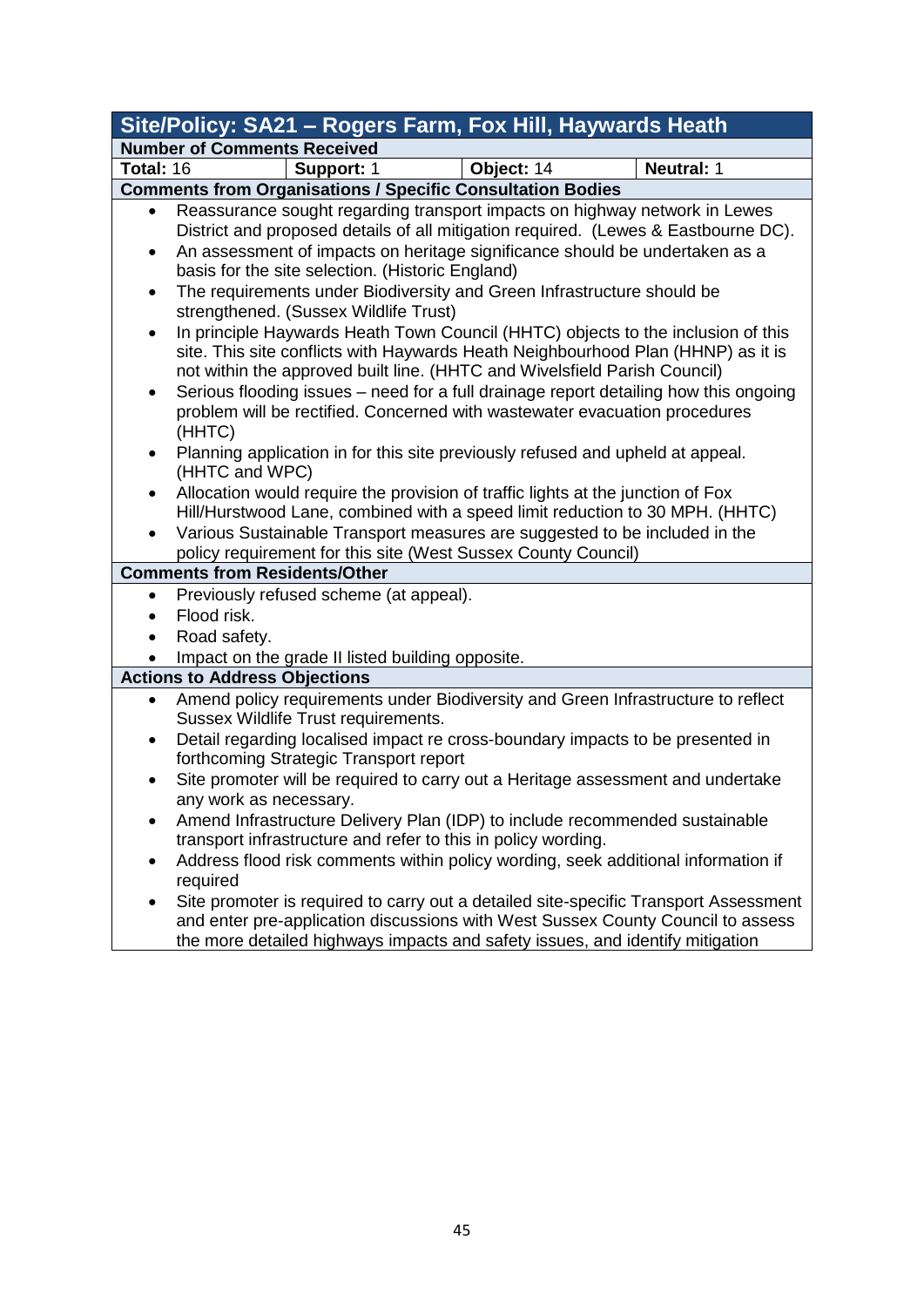|           | Site/Policy: SA22 - Land north of Burleigh Lane, Crawley Down                                                                                                                                                                           |            |                   |  |  |  |
|-----------|-----------------------------------------------------------------------------------------------------------------------------------------------------------------------------------------------------------------------------------------|------------|-------------------|--|--|--|
|           | <b>Number of Comments Received</b>                                                                                                                                                                                                      |            |                   |  |  |  |
| Total: 21 | Support: 1                                                                                                                                                                                                                              | Object: 17 | <b>Neutral: 3</b> |  |  |  |
|           | <b>Comments from Organisations / Specific Consultation Bodies</b>                                                                                                                                                                       |            |                   |  |  |  |
| $\bullet$ | Various Sustainable Transport measures are suggested to be included in the<br>policy requirement for this site (West Sussex County Council)                                                                                             |            |                   |  |  |  |
| $\bullet$ | An assessment of impacts on heritage significance should be undertaken as a<br>basis for the site selection. (Historic England)                                                                                                         |            |                   |  |  |  |
| ٠         | Appropriate mitigation necessary to address impacts on Ashdown Forest. (Natural<br>England)                                                                                                                                             |            |                   |  |  |  |
| $\bullet$ | Existing local sewerage infrastructure has limited capacity to accommodate the<br>proposed development - reinforcement of the wastewater network will be required<br>ahead of connection of new development. (Southern Water)           |            |                   |  |  |  |
| $\bullet$ | The requirements under Biodiversity and Green Infrastructure should be<br>strengthened. (Sussex Wildlife Trust)                                                                                                                         |            |                   |  |  |  |
| $\bullet$ | The assessment of access is incorrect as it will require an existing property to be<br>purchased and demolished, therefore not sustainable development. (Worth Parish<br>Council)                                                       |            |                   |  |  |  |
|           | Key Issues Raised - Residents / Other                                                                                                                                                                                                   |            |                   |  |  |  |
|           | Impact on schools, and health centre.                                                                                                                                                                                                   |            |                   |  |  |  |
| $\bullet$ | Copthorne and Crawley Down have exceeded their housing targets while other                                                                                                                                                              |            |                   |  |  |  |
|           | villages have not.                                                                                                                                                                                                                      |            |                   |  |  |  |
| $\bullet$ | Insufficient existing drainage, both in storm water and sewage.                                                                                                                                                                         |            |                   |  |  |  |
| $\bullet$ | Impact on wildlife.                                                                                                                                                                                                                     |            |                   |  |  |  |
|           | Impact on ancient woodland - Burleigh Wood.                                                                                                                                                                                             |            |                   |  |  |  |
|           | <b>Actions to Address Objections</b>                                                                                                                                                                                                    |            |                   |  |  |  |
| $\bullet$ | Site proponent to provide transport assessment and seek pre-application advice<br>from West Sussex County Council Highways. Site promoter to provide details on<br>specific access arrangements.                                        |            |                   |  |  |  |
| $\bullet$ | Amend Infrastructure Delivery Plan (IDP) to include recommended sustainable<br>transport infrastructure and refer to this in policy wording.                                                                                            |            |                   |  |  |  |
| $\bullet$ | Appendix C of the Sites DPD includes General Principles for development, this<br>refers to infrastructure, ancient woodland and Ashdown Forest. These principles<br>will be made clearer in the Regulation 19 version of the Sites DPD. |            |                   |  |  |  |
| $\bullet$ | Site promoter will be required to carry out a Heritage assessment and engage in<br>pre-application discussion with Historic England and undertake any work<br>necessary.                                                                |            |                   |  |  |  |
|           | 'Utilities' policy wording to be amended to reflect comments raised.<br>Biodiversity and Green Infrastructure policy to be amended to reflect Sussex                                                                                    |            |                   |  |  |  |
|           | Wildlife Trust.                                                                                                                                                                                                                         |            |                   |  |  |  |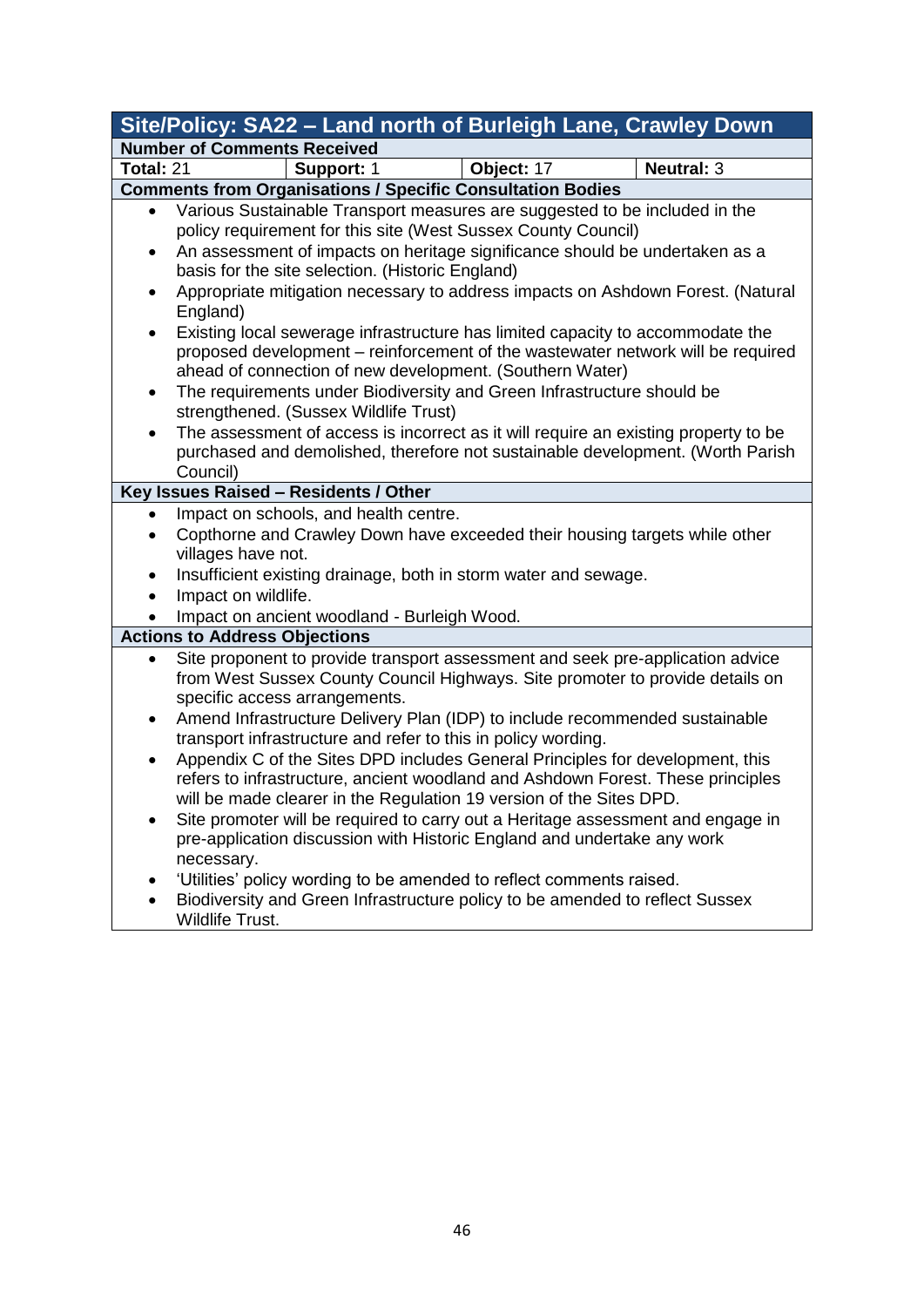## **Site/Policy: SA23 – Land at Hanlye Lane to the east of Ardingly Road, Cuckfield**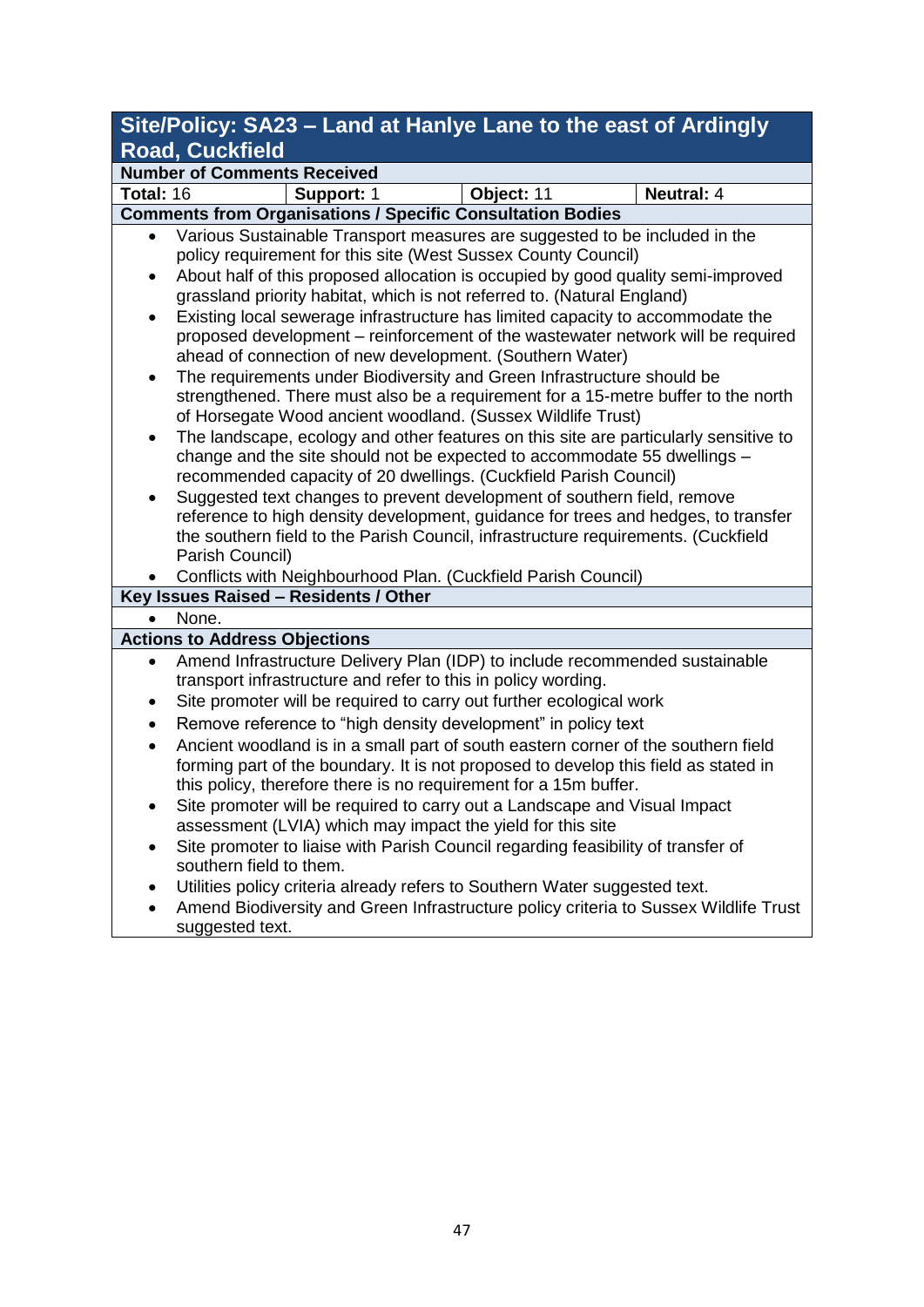## **Site/Policy: SA24 – Land to the north of Shepherd's Walk, Hassocks**

|                                      | <u> 11499065</u>                                                                                   |                                                      |                                                                                                                                |                                                                                                                                                                      |  |  |
|--------------------------------------|----------------------------------------------------------------------------------------------------|------------------------------------------------------|--------------------------------------------------------------------------------------------------------------------------------|----------------------------------------------------------------------------------------------------------------------------------------------------------------------|--|--|
|                                      | <b>Number of Comments Received</b>                                                                 |                                                      |                                                                                                                                |                                                                                                                                                                      |  |  |
| Total: 76                            |                                                                                                    | Support: 2                                           | Object: 71                                                                                                                     | <b>Neutral: 3</b>                                                                                                                                                    |  |  |
|                                      |                                                                                                    |                                                      | <b>Comments from Organisations / Specific Consultation Bodies</b>                                                              |                                                                                                                                                                      |  |  |
|                                      |                                                                                                    |                                                      | Support the provision of a tunnel as it would complement non-motorised<br>connectivity to the SDNP (South Downs National Park) | Various Sustainable Transport measures are suggested to be included in the                                                                                           |  |  |
|                                      |                                                                                                    |                                                      | policy requirement for this site (West Sussex County Council)                                                                  |                                                                                                                                                                      |  |  |
| $\bullet$                            | (Environment Agency)                                                                               |                                                      |                                                                                                                                | Pleased to see detailed site-specific requirements related to flood risk, satisfied<br>with the proposals related to the planning application therefore no objection |  |  |
|                                      |                                                                                                    |                                                      | be designated self-build (Hassocks Parish Council).                                                                            | MSDC has not made sufficient self-build plots available, therefore this site should                                                                                  |  |  |
|                                      |                                                                                                    | Key Issues Raised - Residents / Other                |                                                                                                                                |                                                                                                                                                                      |  |  |
| $\bullet$                            |                                                                                                    | Habitats, wildlife, local infrastructure will suffer | Ignores local resident wishes, undermines the Neighbourhood Plan                                                               |                                                                                                                                                                      |  |  |
| $\bullet$                            | Neighbourhood Plan                                                                                 |                                                      | Friars Oak Fields have been designated as a Local Green Space in the                                                           |                                                                                                                                                                      |  |  |
| $\bullet$                            |                                                                                                    |                                                      | Contravenes the District Plan (residual requirements in DP6)                                                                   |                                                                                                                                                                      |  |  |
| $\bullet$                            | Wasn't included in the District Plan or Neighbourhood Plan, therefore shouldn't be<br>included now |                                                      |                                                                                                                                |                                                                                                                                                                      |  |  |
| $\bullet$                            | obligations.                                                                                       |                                                      | Hassocks cannot take any more development. It has fulfilled its housing                                                        |                                                                                                                                                                      |  |  |
| $\bullet$<br>$\bullet$               | Significant flooding                                                                               |                                                      | Field is a vital community asset, much needed open space                                                                       |                                                                                                                                                                      |  |  |
| $\bullet$                            |                                                                                                    | Impact on Air Quality Management Area                |                                                                                                                                |                                                                                                                                                                      |  |  |
| $\bullet$                            |                                                                                                    |                                                      | Rydon have already received permission for this site                                                                           |                                                                                                                                                                      |  |  |
| $\bullet$                            |                                                                                                    | London Road/Stonepound Crossroads                    |                                                                                                                                | Traffic pressure, particularly on Ockley Lane in combination with other sites and on                                                                                 |  |  |
|                                      |                                                                                                    | Object to the rerouting of a footpath                |                                                                                                                                |                                                                                                                                                                      |  |  |
| <b>Actions to Address Objections</b> |                                                                                                    |                                                      |                                                                                                                                |                                                                                                                                                                      |  |  |
| $\bullet$                            |                                                                                                    |                                                      | evidence submitted as part of the planning application.                                                                        | Many issues raised have been addressed as part of the approved planning<br>application. Policy text will be amended to address the latest position and update        |  |  |
| $\bullet$                            |                                                                                                    | of this as a Local Green Space.                      |                                                                                                                                | Neighbourhood Plan is not yet "made", Examiner has submitted his report into the<br>Neighbourhood Plan and recommended the deletion of the proposed designation      |  |  |
|                                      |                                                                                                    |                                                      | transport infrastructure and refer to this in policy wording.                                                                  | Amend Infrastructure Delivery Plan (IDP) to include recommended sustainable                                                                                          |  |  |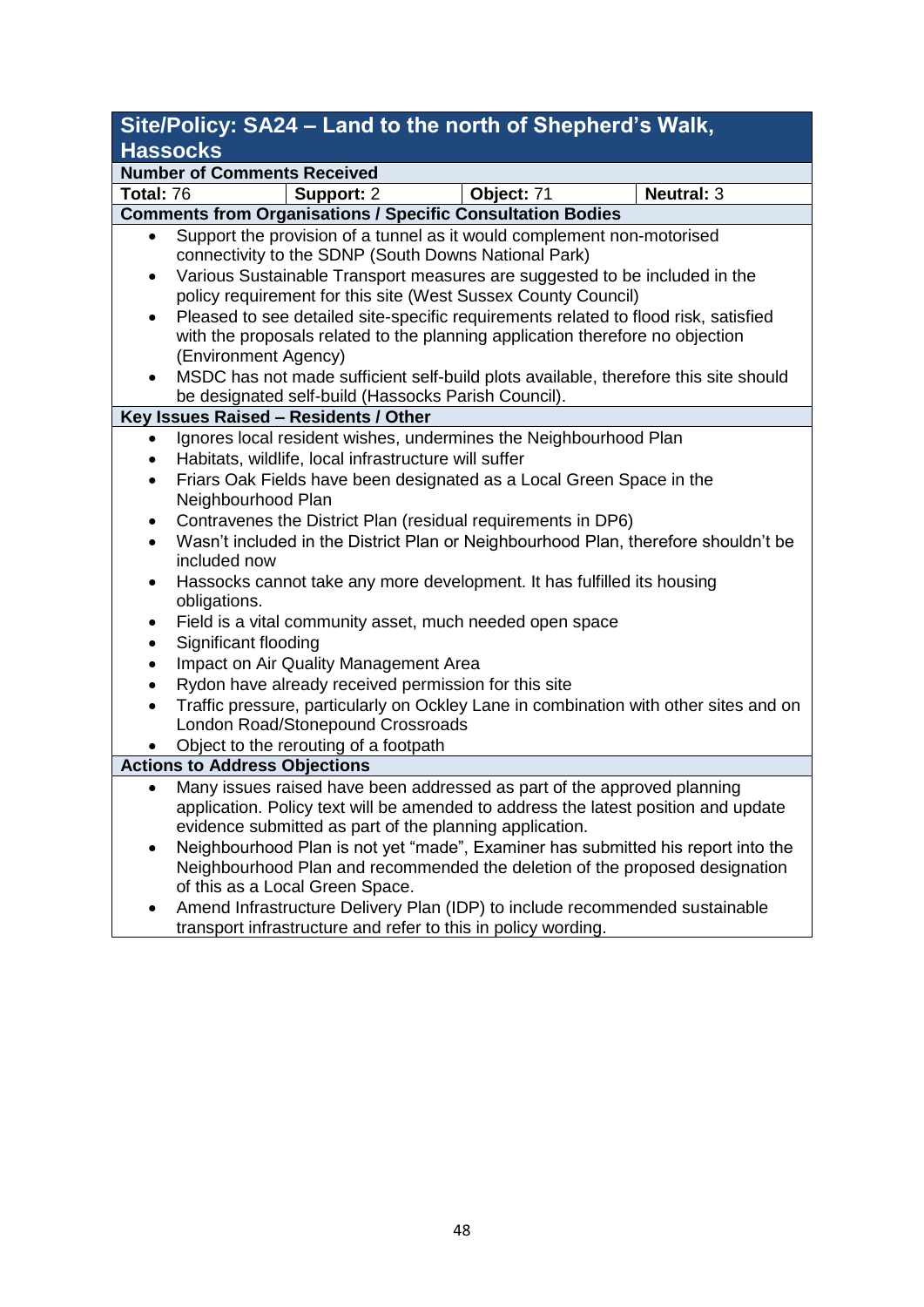| Site/Policy: SA25 - Selsfield Road, Ardingly |                                                                                                                                                                                                                                                                                                                                            |             |            |  |  |  |
|----------------------------------------------|--------------------------------------------------------------------------------------------------------------------------------------------------------------------------------------------------------------------------------------------------------------------------------------------------------------------------------------------|-------------|------------|--|--|--|
|                                              | <b>Number of Comments Received</b>                                                                                                                                                                                                                                                                                                         |             |            |  |  |  |
| <b>Total: 120</b>                            | Support: 2                                                                                                                                                                                                                                                                                                                                 | Object: 111 | Neutral: 7 |  |  |  |
|                                              | <b>Comments from Organisations / Specific Consultation Bodies</b>                                                                                                                                                                                                                                                                          |             |            |  |  |  |
|                                              | NPPF tests related to major development in the Areas of Outstanding Natural<br>Beauty apply and need to be met before the allocation can be taken forward.<br>Landscape and Visual Impact Assessment (LVIA) needs to inform if the allocation<br>is taken forward (CPRE & High Weald AONB Unit).                                           |             |            |  |  |  |
| $\bullet$                                    | Evidence is not provided to identify appropriate assessment of the heritage assets<br>has been undertaken on protection of the setting of the asset or assessing<br>archaeology (Historic England).                                                                                                                                        |             |            |  |  |  |
| $\bullet$                                    | Appropriate mitigation will be necessary to protect the Ashdown Forest. LVIA<br>should be undertaken and include impacts on historic setting. (Natural England).                                                                                                                                                                           |             |            |  |  |  |
| $\bullet$                                    | Existing sewerage infrastructure has limited capacity to deal with this development,<br>although this is not a constraint. Wastewater network improvements required,<br>which will be an infrastructure charge to developers (Southern Water)<br>Site is adjacent to a football/cricket pitch, possibility housing could suffer from 'ball |             |            |  |  |  |
| $\bullet$                                    | strike' – ball strike survey would need to be carried out (Sport England)                                                                                                                                                                                                                                                                  |             |            |  |  |  |
| $\bullet$                                    | Development is too large for the village, will increase the size of the village by<br>13%. This level of development is not required (re DP6). Within an Area of                                                                                                                                                                           |             |            |  |  |  |
|                                              | Outstanding Natural Beauty (AONB). Ardingly lacks services, site is not                                                                                                                                                                                                                                                                    |             |            |  |  |  |
|                                              | sustainable (environmentally or otherwise). Traffic and access issues within the                                                                                                                                                                                                                                                           |             |            |  |  |  |
|                                              | village. Policy wording changes suggested. Location of a replacement scout hut<br>requires consideration. (Ardingly Parish Council)                                                                                                                                                                                                        |             |            |  |  |  |
| $\bullet$                                    | Various Sustainable Transport measures are suggested to be included in the                                                                                                                                                                                                                                                                 |             |            |  |  |  |
|                                              | policy requirement for this site (West Sussex County Council)                                                                                                                                                                                                                                                                              |             |            |  |  |  |
|                                              | Key Issues Raised - Residents / Other                                                                                                                                                                                                                                                                                                      |             |            |  |  |  |
|                                              | Support the sale to support the showground, however, disagree with the site yield                                                                                                                                                                                                                                                          |             |            |  |  |  |
|                                              | as it is too high                                                                                                                                                                                                                                                                                                                          |             |            |  |  |  |
| ٠                                            | Scale of the site is too large for the village                                                                                                                                                                                                                                                                                             |             |            |  |  |  |
| $\bullet$<br>$\bullet$                       | Public transport in the village is not sufficient<br>Primary school is not large enough to support this development                                                                                                                                                                                                                        |             |            |  |  |  |
|                                              | Health services are too distant                                                                                                                                                                                                                                                                                                            |             |            |  |  |  |
|                                              | Proximity to listed buildings and conservation area adjacent                                                                                                                                                                                                                                                                               |             |            |  |  |  |
| ٠                                            | Traffic issues within the village                                                                                                                                                                                                                                                                                                          |             |            |  |  |  |
| $\bullet$                                    | Loss of Showground Car Park which may have implications in the village during<br>large-scale events                                                                                                                                                                                                                                        |             |            |  |  |  |
|                                              | Support this site over the other two sites considered within the Parish                                                                                                                                                                                                                                                                    |             |            |  |  |  |
|                                              | Would conflict with the aims and objectives of the Neighbourhood Plan                                                                                                                                                                                                                                                                      |             |            |  |  |  |
| <b>Actions to Address Objections</b>         |                                                                                                                                                                                                                                                                                                                                            |             |            |  |  |  |
| $\bullet$                                    | Amend Infrastructure Delivery Plan (IDP) to include recommended sustainable<br>transport infrastructure and refer to this in policy wording.                                                                                                                                                                                               |             |            |  |  |  |
| $\bullet$                                    | Assessment to be carried out to determine whether development is major                                                                                                                                                                                                                                                                     |             |            |  |  |  |
|                                              | development in the AONB in the context of Para 172 of the NPPF and liaising with                                                                                                                                                                                                                                                           |             |            |  |  |  |
|                                              | promotors to secure further evidence including submission of a LVIA.                                                                                                                                                                                                                                                                       |             |            |  |  |  |
| $\bullet$                                    | Appendix C of the Sites DPD includes General Principles for development, this<br>refers to Ashdown Forest. These principles will be made clearer in the Regulation<br>19 version of the Sites DPD.                                                                                                                                         |             |            |  |  |  |
| $\bullet$                                    | Site promoter will be required to carry out a Landscape and Visual Impact<br>assessment (LVIA)                                                                                                                                                                                                                                             |             |            |  |  |  |
| ٠                                            | Site promoter will be required to carry out a Heritage assessment and engage in                                                                                                                                                                                                                                                            |             |            |  |  |  |
|                                              | pre-application discussion with Historic England and undertake any work<br>necessary.                                                                                                                                                                                                                                                      |             |            |  |  |  |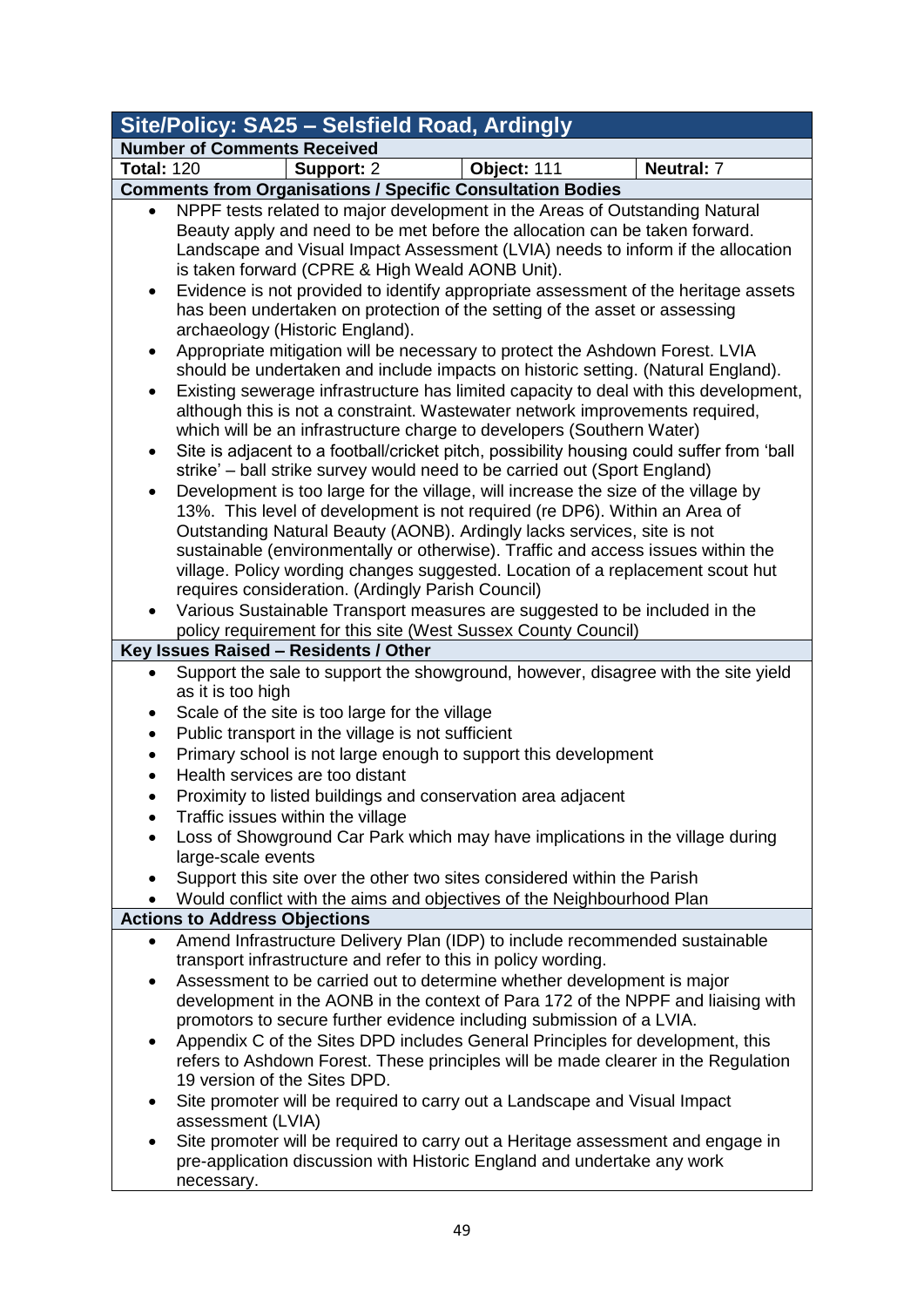- Site promoter will be required to assess potential for 'Ball strike' and take necessary actions in consultation with Sport England.
- Update policy wording to incorporate Natural England advice.
- Site Selection Paper 3: Housing and the Sustainability Appraisal contain the justification for selecting and rejecting individual sites and site options. The decision to publish the Sites DPD for consultation was made by Council which consists of Members from across the district.

|                                                                                                                                                                                                                                                                                                                                                                                                                                                                                                                                                                                                                                                                                                                                                                                                                                 | Site/Policy: SA26 - Hammerwood Road, Ashurst Wood                                                                                                                                                                                                                                                                                                                                                                                                                                                                                                                                                                                                                                                                                                                                                                                                                                                                                                                                                                                                                                                                                                                                                                                                                                                                                       |            |                   |  |  |
|---------------------------------------------------------------------------------------------------------------------------------------------------------------------------------------------------------------------------------------------------------------------------------------------------------------------------------------------------------------------------------------------------------------------------------------------------------------------------------------------------------------------------------------------------------------------------------------------------------------------------------------------------------------------------------------------------------------------------------------------------------------------------------------------------------------------------------|-----------------------------------------------------------------------------------------------------------------------------------------------------------------------------------------------------------------------------------------------------------------------------------------------------------------------------------------------------------------------------------------------------------------------------------------------------------------------------------------------------------------------------------------------------------------------------------------------------------------------------------------------------------------------------------------------------------------------------------------------------------------------------------------------------------------------------------------------------------------------------------------------------------------------------------------------------------------------------------------------------------------------------------------------------------------------------------------------------------------------------------------------------------------------------------------------------------------------------------------------------------------------------------------------------------------------------------------|------------|-------------------|--|--|
|                                                                                                                                                                                                                                                                                                                                                                                                                                                                                                                                                                                                                                                                                                                                                                                                                                 | <b>Number of Comments Received</b>                                                                                                                                                                                                                                                                                                                                                                                                                                                                                                                                                                                                                                                                                                                                                                                                                                                                                                                                                                                                                                                                                                                                                                                                                                                                                                      |            |                   |  |  |
| Total: $24$                                                                                                                                                                                                                                                                                                                                                                                                                                                                                                                                                                                                                                                                                                                                                                                                                     | Support: 2                                                                                                                                                                                                                                                                                                                                                                                                                                                                                                                                                                                                                                                                                                                                                                                                                                                                                                                                                                                                                                                                                                                                                                                                                                                                                                                              | Object: 20 | <b>Neutral: 2</b> |  |  |
|                                                                                                                                                                                                                                                                                                                                                                                                                                                                                                                                                                                                                                                                                                                                                                                                                                 | <b>Comments from Organisations / Specific Consultation Bodies</b>                                                                                                                                                                                                                                                                                                                                                                                                                                                                                                                                                                                                                                                                                                                                                                                                                                                                                                                                                                                                                                                                                                                                                                                                                                                                       |            |                   |  |  |
| $\bullet$<br>$\bullet$<br>$\bullet$<br>$\bullet$<br>$\bullet$<br>$\bullet$<br>$\bullet$<br>٠                                                                                                                                                                                                                                                                                                                                                                                                                                                                                                                                                                                                                                                                                                                                    | Not clear how potential for cross-boundary impacts (e.g traffic and education) and<br>the setting of the Area of Outstanding Natural Beauty (AONB) have been<br>addressed. Site is within the 7km zone. Policy requirements could be added to<br>address these issues (Wealden District Council)<br>Lies within a mineral safeguarding area, consider potential for mineral sterilisation<br>(West Sussex County Council)<br>Various Sustainable Transport measures are suggested to be included in the<br>policy requirement for this site (West Sussex County Council)<br>Pleased to see requirements related to contamination are fully considered, as the<br>site is located on a secondary aquifer (Environment Agency)<br>AONB - absence of a Landscape and Visual Impact Assessment and assessment<br>of whether the development is "major" (High Weald AONB Unit & Natural England)<br>Priority habitat woodland is present on part of the site, this needs to be referred to<br>in the policy text(Natural England)<br>Appropriate mitigation will be required as the site is within 7km of the Ashdown<br>Forest (Natural England)<br>Need to conserve and enhance areas of wildlife value, net gain in biodiversity<br>(Sussex Wildlife Trust)<br>Site appears to be predominantly woodland, not a workshop (Sussex Wildlife |            |                   |  |  |
|                                                                                                                                                                                                                                                                                                                                                                                                                                                                                                                                                                                                                                                                                                                                                                                                                                 | Trust)                                                                                                                                                                                                                                                                                                                                                                                                                                                                                                                                                                                                                                                                                                                                                                                                                                                                                                                                                                                                                                                                                                                                                                                                                                                                                                                                  |            |                   |  |  |
|                                                                                                                                                                                                                                                                                                                                                                                                                                                                                                                                                                                                                                                                                                                                                                                                                                 | Key Issues Raised - Residents / Other                                                                                                                                                                                                                                                                                                                                                                                                                                                                                                                                                                                                                                                                                                                                                                                                                                                                                                                                                                                                                                                                                                                                                                                                                                                                                                   |            |                   |  |  |
| Village is being bombarded with larger developments<br>$\bullet$<br>Village infrastructure is stretched to capacity<br>٠<br>Should not be including sites that are within the AONB<br>$\bullet$<br>Ashurst Wood has already identified sufficient sites to meet its housing needs<br>$\bullet$<br>Twelve houses does not sound like it would contribute affordable housing which is<br>$\bullet$<br>much needed<br>Landowners disagree about the provision of allotments on the site<br>٠<br>Creeping development/infill/outside the built-up area<br>$\bullet$<br>Adjacent development was agreed on the proviso there would be no more<br>development south of the road<br>SHELAA is out of date as it was published over a year ago<br>There are other, better sites in Ashurst Wood<br><b>Actions to Address Objections</b> |                                                                                                                                                                                                                                                                                                                                                                                                                                                                                                                                                                                                                                                                                                                                                                                                                                                                                                                                                                                                                                                                                                                                                                                                                                                                                                                                         |            |                   |  |  |
|                                                                                                                                                                                                                                                                                                                                                                                                                                                                                                                                                                                                                                                                                                                                                                                                                                 | Assessment to be carried out to determine whether development is major                                                                                                                                                                                                                                                                                                                                                                                                                                                                                                                                                                                                                                                                                                                                                                                                                                                                                                                                                                                                                                                                                                                                                                                                                                                                  |            |                   |  |  |
|                                                                                                                                                                                                                                                                                                                                                                                                                                                                                                                                                                                                                                                                                                                                                                                                                                 | development in the AONB in the context of Para 172 of the NPPF<br>Discuss requirements with West Sussex County Council and amend policy                                                                                                                                                                                                                                                                                                                                                                                                                                                                                                                                                                                                                                                                                                                                                                                                                                                                                                                                                                                                                                                                                                                                                                                                 |            |                   |  |  |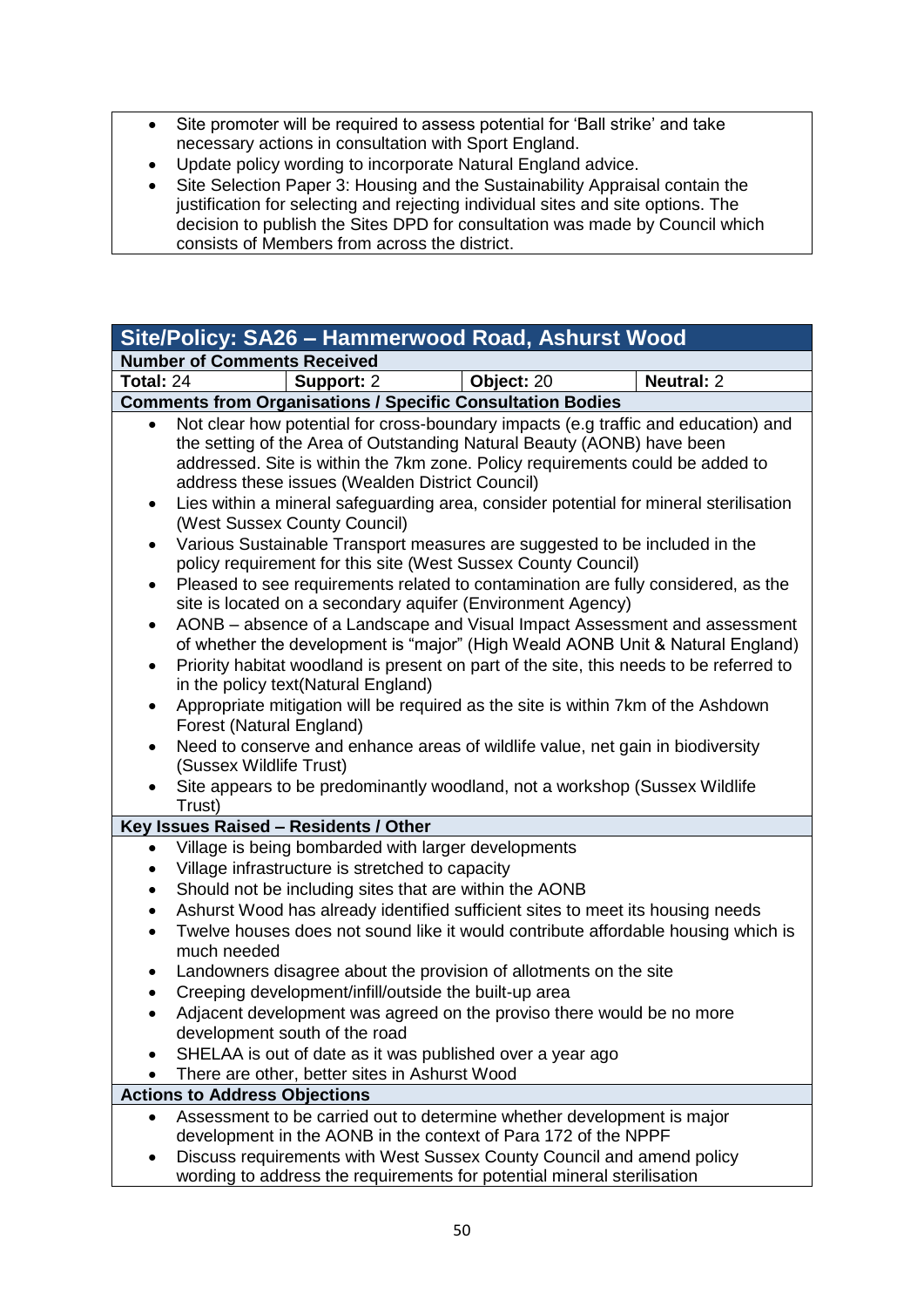- Site promoter will be required to carry out a Landscape and Visual Impact assessment (LVIA)
- Appendix C of the Sites DPD includes General Principles for development, this refers to Ashdown Forest. These principles will be made clearer in the Regulation 19 version of the Sites DPD.
- Amend Infrastructure Delivery Plan (IDP) to include recommended sustainable transport infrastructure and refer to this in policy wording.
- Cross boundary working will continue with all affected authorities.
- Update policy wording to incorporate Natural England advice.
- Amend Biodiversity criteria to Sussex Wildlife Trust suggested text.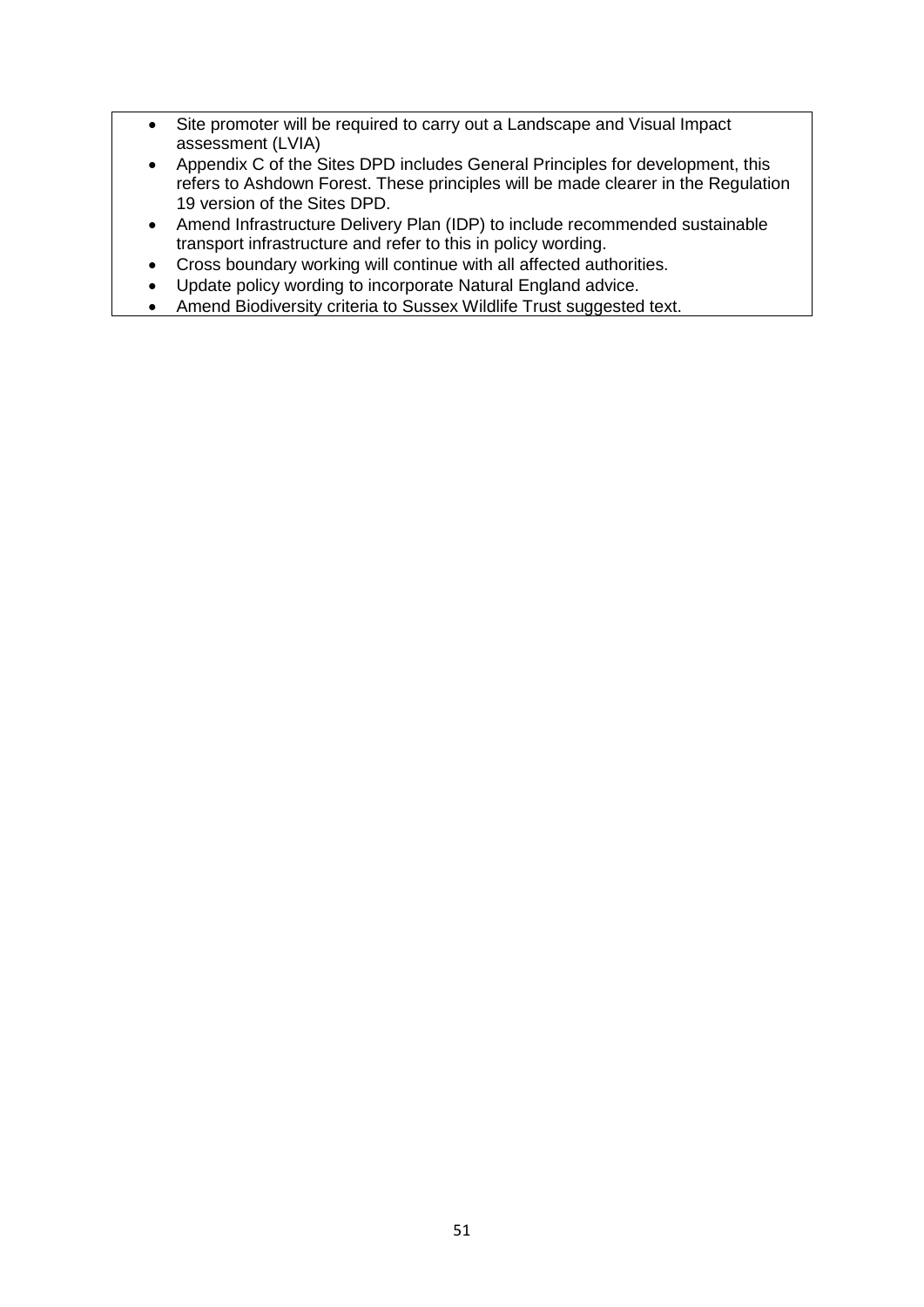|                                                                                                                                                                                                                                                                                                                                                                                                                                                                                                                                                                                                                                                                                                                                                                                                                                                       | Site/Policy: SA27 - Land at St Martin Close, Handcross                                                                                                                                                                                                          |           |                   |  |  |  |
|-------------------------------------------------------------------------------------------------------------------------------------------------------------------------------------------------------------------------------------------------------------------------------------------------------------------------------------------------------------------------------------------------------------------------------------------------------------------------------------------------------------------------------------------------------------------------------------------------------------------------------------------------------------------------------------------------------------------------------------------------------------------------------------------------------------------------------------------------------|-----------------------------------------------------------------------------------------------------------------------------------------------------------------------------------------------------------------------------------------------------------------|-----------|-------------------|--|--|--|
|                                                                                                                                                                                                                                                                                                                                                                                                                                                                                                                                                                                                                                                                                                                                                                                                                                                       | <b>Number of Comments Received</b>                                                                                                                                                                                                                              |           |                   |  |  |  |
| Total: 10                                                                                                                                                                                                                                                                                                                                                                                                                                                                                                                                                                                                                                                                                                                                                                                                                                             | Support: 3                                                                                                                                                                                                                                                      | Object: 5 | <b>Neutral: 2</b> |  |  |  |
|                                                                                                                                                                                                                                                                                                                                                                                                                                                                                                                                                                                                                                                                                                                                                                                                                                                       | <b>Comments from Organisations / Specific Consultation Bodies</b>                                                                                                                                                                                               |           |                   |  |  |  |
| Require a Landscape and Visual Impact Assessment and assessment as to<br>whether this constitutes 'major' development in the Area of Outstanding Natural<br>Beauty (AONB) (High Weald AONB Unit and CPRE).<br>Various Sustainable Transport measures are suggested to be included in the<br>٠<br>policy requirement for this site (West Sussex County Council)<br>Southern Water's underground infrastructure crosses this site. This needs to be<br>$\bullet$<br>taken into account when designing the site layout (Southern Water).<br>Clarity is required in table 2.5 that this site is to deliver only 35 units and the<br>adjacent site allocated in the Slaugham Neighbourhood Plan would deliver the<br>other 30 units. The trigger points for the release of this site should also be<br>mentioned in this policy (Slaugham Parish Council). |                                                                                                                                                                                                                                                                 |           |                   |  |  |  |
|                                                                                                                                                                                                                                                                                                                                                                                                                                                                                                                                                                                                                                                                                                                                                                                                                                                       | Key Issues Raised - Residents / Other                                                                                                                                                                                                                           |           |                   |  |  |  |
| $\bullet$                                                                                                                                                                                                                                                                                                                                                                                                                                                                                                                                                                                                                                                                                                                                                                                                                                             | The Mid Sussex District Plan has identified that there is no need for additional<br>development in Handcross.<br>There is abundance of wildlife on the site.<br>Impact of volume of additional traffic on local access roads.                                   |           |                   |  |  |  |
|                                                                                                                                                                                                                                                                                                                                                                                                                                                                                                                                                                                                                                                                                                                                                                                                                                                       | <b>Actions to Address Objections</b>                                                                                                                                                                                                                            |           |                   |  |  |  |
| ٠                                                                                                                                                                                                                                                                                                                                                                                                                                                                                                                                                                                                                                                                                                                                                                                                                                                     | Assessment to be carried out to determine whether development is major<br>development in the AONB in the context of Para 172 of the NPPF<br>Site promoter will be required to carry out a Landscape and Visual Impact<br>assessment (LVIA)                      |           |                   |  |  |  |
| ٠<br>$\bullet$<br>$\bullet$                                                                                                                                                                                                                                                                                                                                                                                                                                                                                                                                                                                                                                                                                                                                                                                                                           | Include a criterion regarding protection of Southern Water's infrastructure.<br>Amend Infrastructure Delivery Plan (IDP) to include recommended infrastructure<br>contributions.<br>Site promoter is required to carry out a site-specific transport assessment |           |                   |  |  |  |
| $\bullet$                                                                                                                                                                                                                                                                                                                                                                                                                                                                                                                                                                                                                                                                                                                                                                                                                                             | Clarify the quantity of development allocated by the Neighbourhood Plan and<br>application of the trigger point<br>Amend Infrastructure Delivery Plan (IDP) to include recommended sustainable<br>transport infrastructure and refer to this in policy wording. |           |                   |  |  |  |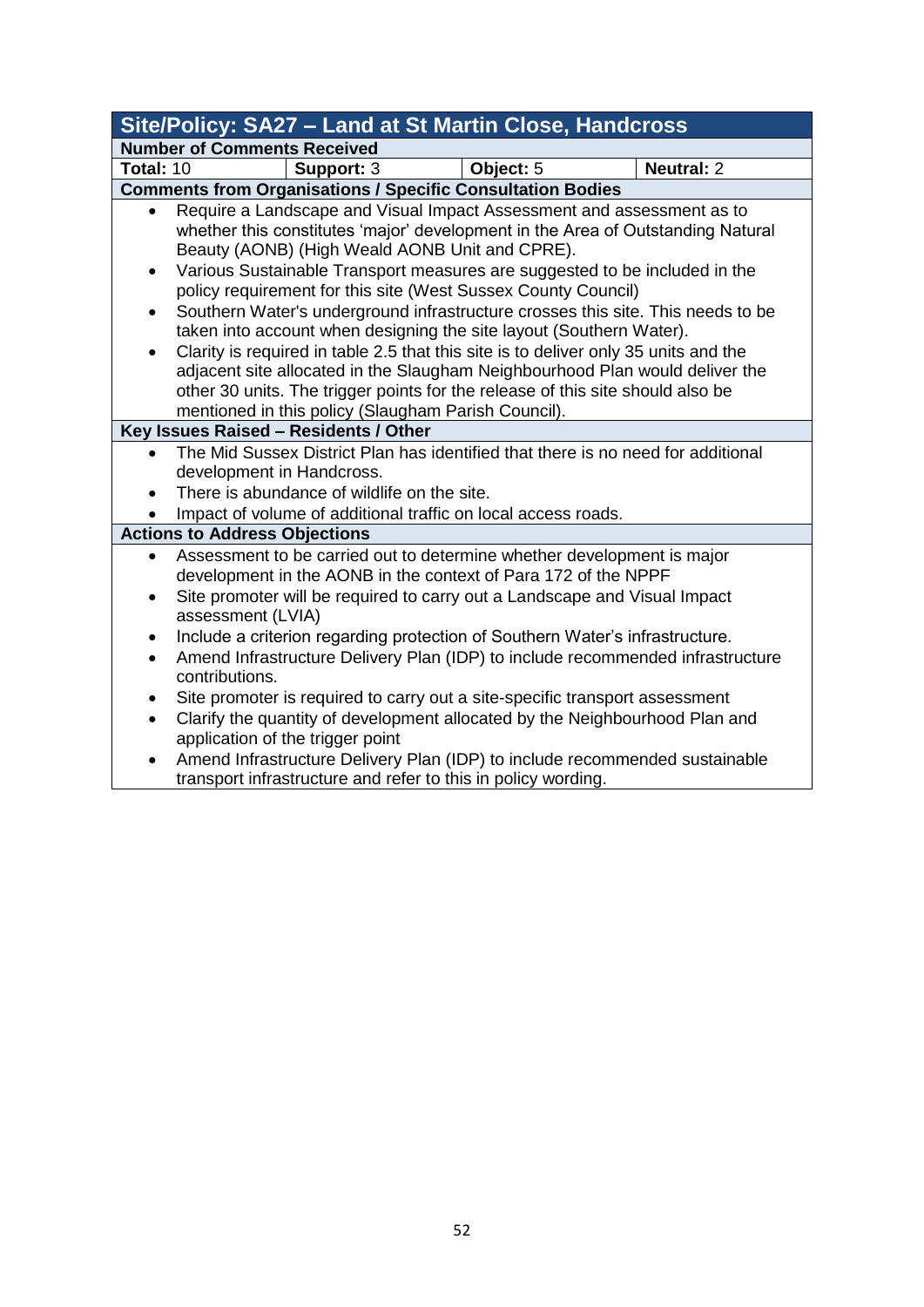| Site/Policy: SA28 - Land South of The Old Police House, |                                                                                                                                                                     |            |                   |  |  |  |  |
|---------------------------------------------------------|---------------------------------------------------------------------------------------------------------------------------------------------------------------------|------------|-------------------|--|--|--|--|
|                                                         | <b>Birchgrove Road, Horsted Keynes</b>                                                                                                                              |            |                   |  |  |  |  |
|                                                         | <b>Number of Representations Received</b>                                                                                                                           |            |                   |  |  |  |  |
| <b>Total: 25</b>                                        | Support: 3                                                                                                                                                          | Object: 19 | <b>Neutral: 3</b> |  |  |  |  |
|                                                         | <b>Comments from Organisations / Specific Consultation Bodies</b>                                                                                                   |            |                   |  |  |  |  |
| $\bullet$                                               | Various Sustainable Transport measures are suggested to be included in the                                                                                          |            |                   |  |  |  |  |
|                                                         | policy requirement for this site (West Sussex County Council)                                                                                                       |            |                   |  |  |  |  |
| $\bullet$                                               | Potential cross boundary impacts on infrastructure should be addressed in policy.                                                                                   |            |                   |  |  |  |  |
|                                                         | Site located within Ashdown Forest 7km buffer and should therefore incorporate<br>this issue within the policy or cross reference to policy DP17. (Wealden District |            |                   |  |  |  |  |
|                                                         | Council)                                                                                                                                                            |            |                   |  |  |  |  |
| $\bullet$                                               | Incorrect identification of Source Protection Zone (should be 3, not 1).                                                                                            |            |                   |  |  |  |  |
|                                                         | (Environment Agency)                                                                                                                                                |            |                   |  |  |  |  |
| $\bullet$                                               | Absence of LVIA and need to address whether this is 'major' development. (High                                                                                      |            |                   |  |  |  |  |
|                                                         | Weald AONB Unit)                                                                                                                                                    |            |                   |  |  |  |  |
| ٠                                                       | An assessment of impacts on heritage significance should be undertaken as a                                                                                         |            |                   |  |  |  |  |
|                                                         | basis for the site selection. (Historic England)                                                                                                                    |            |                   |  |  |  |  |
| $\bullet$                                               | Mitigation will be necessary to address impacts on Ashdown Forest. (Natural                                                                                         |            |                   |  |  |  |  |
|                                                         | England)                                                                                                                                                            |            |                   |  |  |  |  |
|                                                         | The requirements under Biodiversity and Green Infrastructure should be                                                                                              |            |                   |  |  |  |  |
|                                                         | strengthened. (Sussex Wildlife Trust)                                                                                                                               |            |                   |  |  |  |  |
|                                                         | Key Issues Raised - Residents / Other<br>Impact on medieval field system, AONB, Ashdown Forest, habitats, wildlife, mature                                          |            |                   |  |  |  |  |
|                                                         | trees, rural public footpath, highways and access, infrastructure and amenities.                                                                                    |            |                   |  |  |  |  |
|                                                         | <b>Actions to Address Objections</b>                                                                                                                                |            |                   |  |  |  |  |
| $\bullet$                                               | Amend Infrastructure Delivery Plan (IDP) to include West Sussex County Council                                                                                      |            |                   |  |  |  |  |
|                                                         | recommended sustainable transport infrastructure.                                                                                                                   |            |                   |  |  |  |  |
| $\bullet$                                               | Appendix C of the Sites DPD includes General Principles for development, this                                                                                       |            |                   |  |  |  |  |
|                                                         | refers to Ashdown Forest. These principles will be made clearer in the Regulation                                                                                   |            |                   |  |  |  |  |
|                                                         | 19 version of the Sites DPD.                                                                                                                                        |            |                   |  |  |  |  |
| $\bullet$                                               | Site promoter will be required to carry out a Heritage Assessment and undertake                                                                                     |            |                   |  |  |  |  |
|                                                         | any work as necessary.                                                                                                                                              |            |                   |  |  |  |  |
| ٠                                                       | Amend inaccuracy of Flood Risk and Drainage policy criteria noted by                                                                                                |            |                   |  |  |  |  |
|                                                         | Environment Agency.                                                                                                                                                 |            |                   |  |  |  |  |
|                                                         | Amend Biodiversity and Green Infrastructure policy criteria to Sussex Wildlife Trust<br>suggested text.                                                             |            |                   |  |  |  |  |
|                                                         | Assessment to be carried out to determine whether development is major                                                                                              |            |                   |  |  |  |  |
|                                                         | development in the AONB in the context of Para 172 of the NPPF                                                                                                      |            |                   |  |  |  |  |
|                                                         | Site promoter will be required to carry out a Landscape and Visual Impact                                                                                           |            |                   |  |  |  |  |
|                                                         | assessment (LVIA)                                                                                                                                                   |            |                   |  |  |  |  |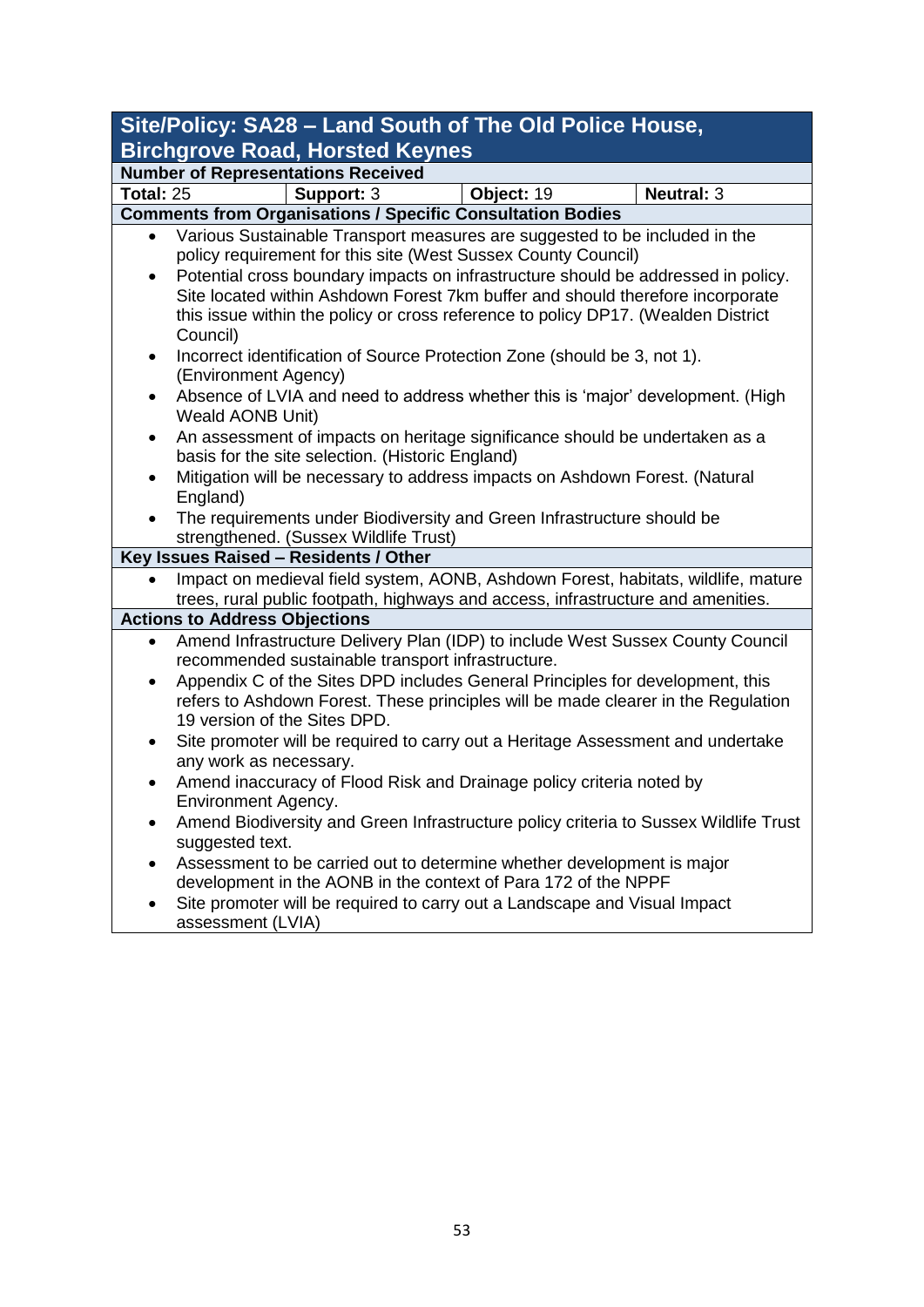## **Site/Policy: SA29 – Land south of St Stephens Church, Hamsland, Horsted Keynes**

|                        | <b>Number of Comments Received</b>                                                                                                                                                                                                                                                                                                         |            |                   |  |  |  |
|------------------------|--------------------------------------------------------------------------------------------------------------------------------------------------------------------------------------------------------------------------------------------------------------------------------------------------------------------------------------------|------------|-------------------|--|--|--|
| Total: 89              | Support: 3                                                                                                                                                                                                                                                                                                                                 | Object: 82 | <b>Neutral: 4</b> |  |  |  |
|                        | <b>Comments from Organisations / Specific Consultation Bodies</b>                                                                                                                                                                                                                                                                          |            |                   |  |  |  |
| $\bullet$<br>$\bullet$ | Support this allocation subject to continued discussions regarding detailed policy<br>criteria and any future planning applications (Horsted Keynes Parish Council)<br>Site is close to the boundary of Wealden District and it is not clear what the cross-                                                                               |            |                   |  |  |  |
|                        | boundary infrastructure impacts would be (Wealden District Council).                                                                                                                                                                                                                                                                       |            |                   |  |  |  |
| $\bullet$              | Appropriate mitigation required as the site is within 7km of the Ashdown Forest<br>(Natural England and Wealden District Council).                                                                                                                                                                                                         |            |                   |  |  |  |
| $\bullet$              | Require a Landscape and Visual Impact Assessment and assessment as to<br>whether this constitutes 'major' development in the AONB (High Weald AONB Unit<br>& Natural England)                                                                                                                                                              |            |                   |  |  |  |
| $\bullet$              | Green field site, ecological assessment required. Achieve a net gain in biodiversity<br>(Sussex Wildlife Trust).                                                                                                                                                                                                                           |            |                   |  |  |  |
|                        | Various Sustainable Transport measures are suggested to be included in the<br>policy requirement for this site (West Sussex County Council)                                                                                                                                                                                                |            |                   |  |  |  |
|                        | Key Issues Raised - Residents / Other                                                                                                                                                                                                                                                                                                      |            |                   |  |  |  |
| $\bullet$              | Disruption in terms of increased traffic, congestion and impacts on existing<br>infrastructure.                                                                                                                                                                                                                                            |            |                   |  |  |  |
|                        | The road width of Hamsland is insufficient which already serves 125 dwellings,<br>extensive work would be required to widen access, this is unrealistic because of<br>the steep slope, impact on pavement width affecting pedestrian safety, difficulties                                                                                  |            |                   |  |  |  |
| $\bullet$              | for emergency vehicles.<br>The Challoners/Hamsland area already has long standing parking difficulties which<br>this development will exacerbate                                                                                                                                                                                           |            |                   |  |  |  |
|                        | The AONB Units' assessment of the site should be re-examined.                                                                                                                                                                                                                                                                              |            |                   |  |  |  |
|                        | The access would affect a large number of mature trees.                                                                                                                                                                                                                                                                                    |            |                   |  |  |  |
|                        | Impacts on wildlife, views from footpaths                                                                                                                                                                                                                                                                                                  |            |                   |  |  |  |
| $\bullet$              | There is an alternative site available which would not have access problems,<br>namely Jeffreys Farm.                                                                                                                                                                                                                                      |            |                   |  |  |  |
|                        | A petition has been signed by 350 residents objecting to the allocation of this site.                                                                                                                                                                                                                                                      |            |                   |  |  |  |
|                        | <b>Actions to Address Objections</b>                                                                                                                                                                                                                                                                                                       |            |                   |  |  |  |
| $\bullet$              | Promoter has carried out parking and traffic surveys, transport assessment and<br>obtained pre-application advice from West Sussex County Council to demonstrate<br>access arrangements are suitable and safe. Have agreed also to improve local<br>traffic conditions by setting back existing on street parking into the adjacent verge. |            |                   |  |  |  |
| $\bullet$              | Assessment to be carried out to determine whether development is major<br>development in the AONB in the context of Para 172 of the NPPF                                                                                                                                                                                                   |            |                   |  |  |  |
| ٠                      | Site promoter will be required to carry out a Landscape and Visual Impact<br>assessment (LVIA)                                                                                                                                                                                                                                             |            |                   |  |  |  |
|                        | Site promoter will be required to carry out ecological assessment.                                                                                                                                                                                                                                                                         |            |                   |  |  |  |
|                        | Site promoter will be required to carry out a Tree Survey to confirm access<br>arrangements are achievable.                                                                                                                                                                                                                                |            |                   |  |  |  |
| $\bullet$              | Appendix C of the Sites DPD includes General Principles for development, this<br>refers to Ashdown Forest. These principles will be made clearer in the Regulation<br>19 version of the Sites DPD.                                                                                                                                         |            |                   |  |  |  |
| $\bullet$              | Amend Infrastructure Delivery Plan (IDP) to include recommended sustainable<br>transport infrastructure and refer to this in policy wording.                                                                                                                                                                                               |            |                   |  |  |  |
|                        | Cross boundary working will continue with all affected authorities.                                                                                                                                                                                                                                                                        |            |                   |  |  |  |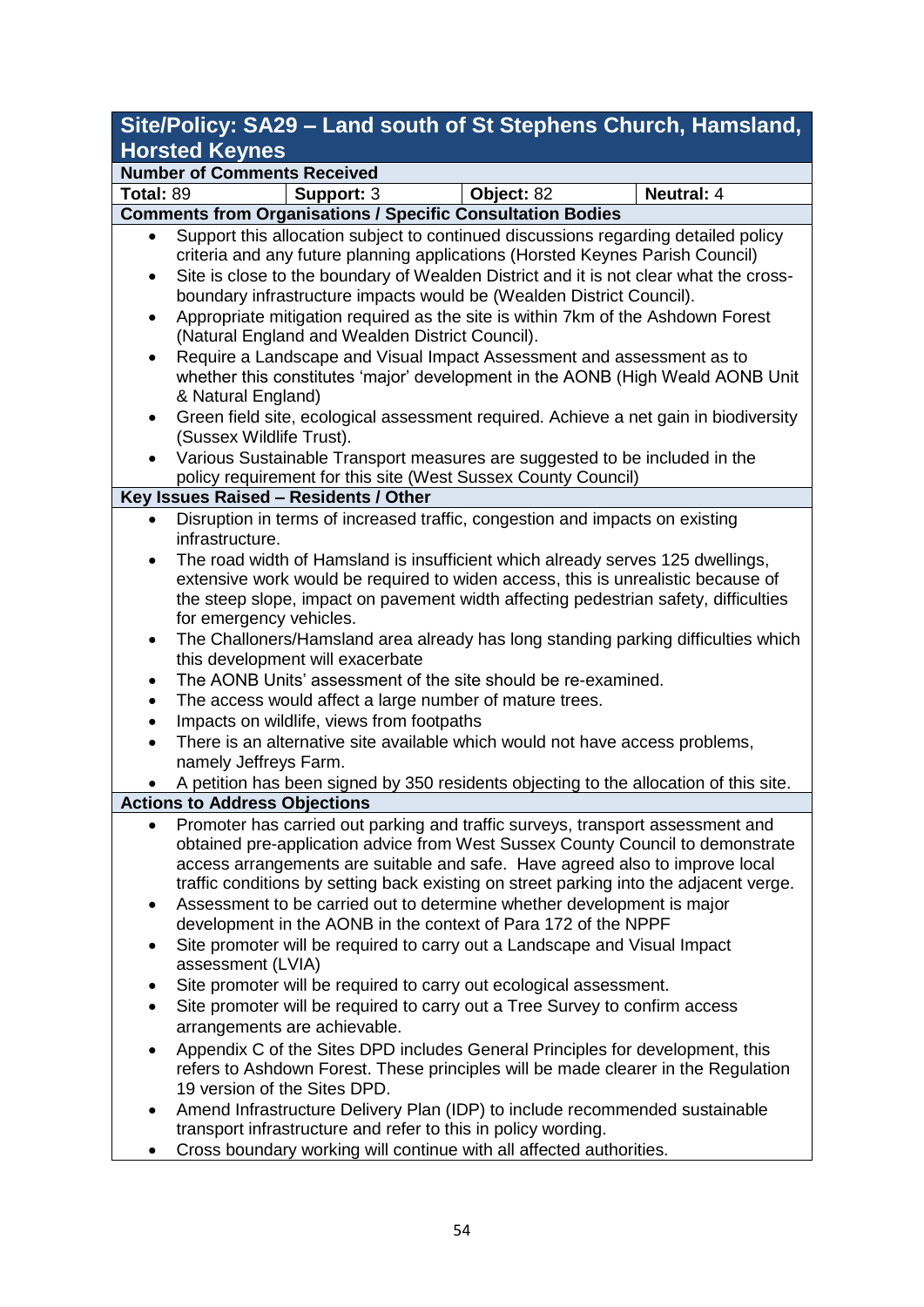## **Site/Policy: SA30 – Land to the north of Lyndon, Reeds Lane, Sayers Common**

|           | ________<br><b>Number of Comments Received</b>                                                                         |  |  |  |  |  |
|-----------|------------------------------------------------------------------------------------------------------------------------|--|--|--|--|--|
|           | <b>Total: 13</b><br>Object: 10<br><b>Neutral: 2</b><br>Support: 1                                                      |  |  |  |  |  |
|           | <b>Comments from Organisations / Specific Consultation Bodies</b>                                                      |  |  |  |  |  |
| $\bullet$ | Various Sustainable Transport measures are suggested to be included in the                                             |  |  |  |  |  |
|           | policy requirement for this site (West Sussex County Council)                                                          |  |  |  |  |  |
| $\bullet$ | Contrary to Hurstpierpoint and Sayers Common Neighbourhood Plan. Sayers                                                |  |  |  |  |  |
|           | Common lacks necessary infrastructure to support additional development.                                               |  |  |  |  |  |
|           | Transport impacts on Reeds Lane need to be assessed, as well as flood risk                                             |  |  |  |  |  |
|           | (Hurstpierpoint and Sayers Common Parish Council)                                                                      |  |  |  |  |  |
| $\bullet$ | The requirements under Biodiversity and Green Infrastructure should be                                                 |  |  |  |  |  |
|           | strengthened to make it clear that avoidance is always the first requirement as per                                    |  |  |  |  |  |
|           | the mitigation hierarchy. Further ecological assessment is required to be able to                                      |  |  |  |  |  |
|           | assess impacts on ecology (Sussex Wildlife Trust)                                                                      |  |  |  |  |  |
|           | Key Issues Raised - Residents / Other<br>The allocation is not in accordance with the Hurstpierpoint and Sayers Common |  |  |  |  |  |
|           |                                                                                                                        |  |  |  |  |  |
|           | Neighbourhood Plan                                                                                                     |  |  |  |  |  |
|           | Infrastructure in the village is insufficient                                                                          |  |  |  |  |  |
|           | There is no need for additional housing in Sayers Common                                                               |  |  |  |  |  |
|           | <b>Actions to Address Objections</b>                                                                                   |  |  |  |  |  |
|           | Site promoter is required to carry out a site-specific transport assessment and                                        |  |  |  |  |  |
|           | obtain pre-application advice from West Sussex County Council on the suitability                                       |  |  |  |  |  |
|           | of detailed highways arrangements                                                                                      |  |  |  |  |  |
|           | Site promoter will be required to carry out further ecological work                                                    |  |  |  |  |  |
| $\bullet$ | Site promoter is required to carry out a site-specific flood risk assessment                                           |  |  |  |  |  |
| $\bullet$ | Amend the Sites DPD to make clear the status and role of the Infrastructure                                            |  |  |  |  |  |
|           | Delivery Plan (IDP) regarding infrastructure requirements.                                                             |  |  |  |  |  |
|           | Amend IDP to include recommended sustainable transport infrastructure and refer                                        |  |  |  |  |  |
|           | to this in policy wording.                                                                                             |  |  |  |  |  |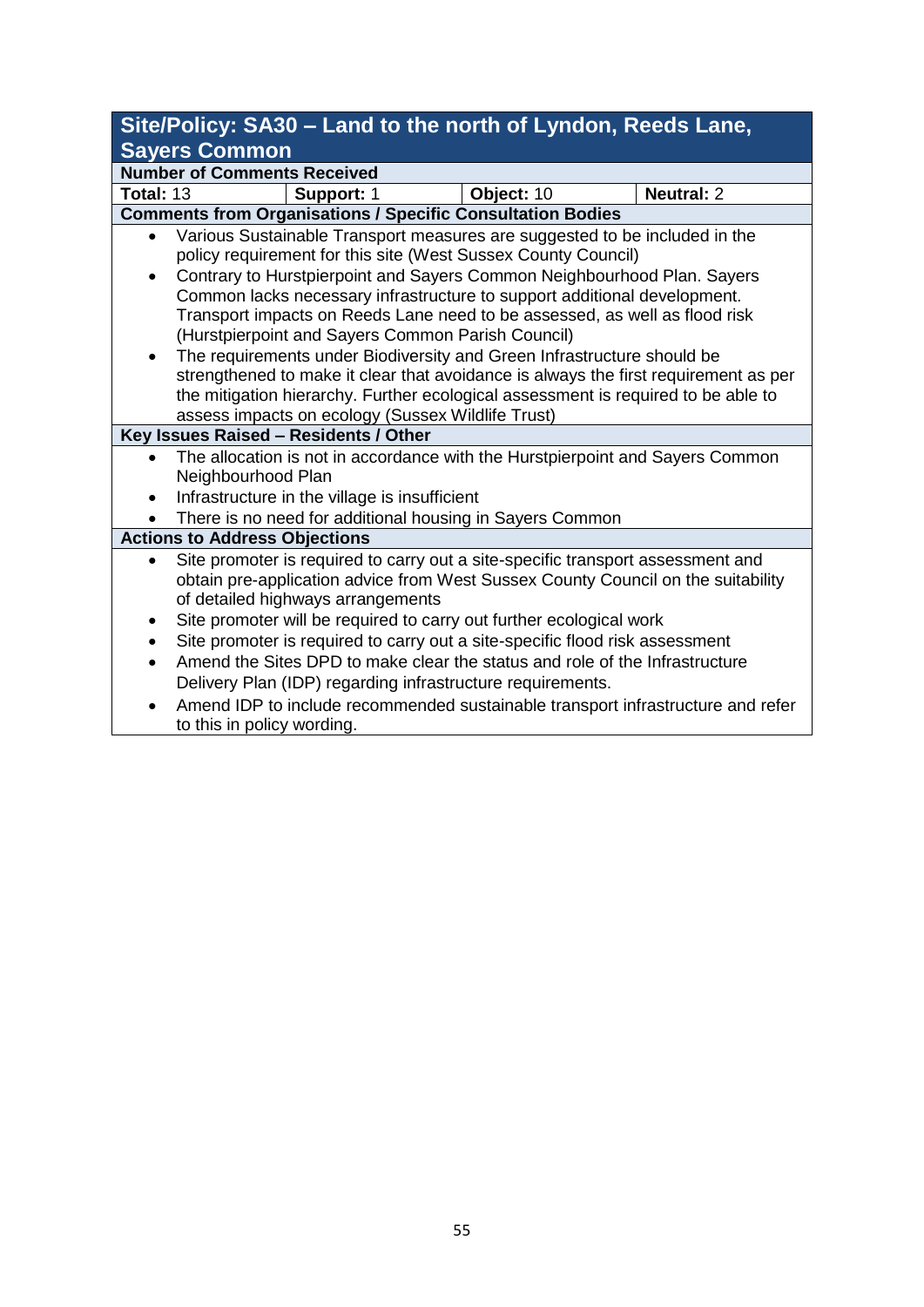## **Site/Policy: SA31 – Land to the rear Firlands, Church Road, Scaynes Hill**

**Number of Representations Received Total:** 29 **Support:** 4 **Object:** 23 **Neutral:** 2 **Comments from Organisations / Specific Consultation Bodies** • Various Sustainable Transport measures are suggested to be included in the policy requirement for this site (West Sussex County Council) **Key Issues Raised – Residents / Other**

- Departure from ribbon development pattern.
- Restrictive covenant with the owners of properties in Downs View Close which prevents any development of a significant part of the land the subject of SA31.
- Impact on countryside, parking, highways, Scaynes Hill Common, and has a dangerous access.
- Scaynes Hill is an unsustainable location.
- Junction of Church Road and A272 would be affected
- Houses along Nash Lane have outfalls from their septic tanks which drain onto the site.

#### **Actions to Address Objections**

- Amend Infrastructure Delivery Plan (IDP) to include recommended sustainable transport infrastructure and refer to this in policy wording.
- Covenants do not prohibit the ability to allocate the site or approve planning permission however if they do exist the details will be explored with the site promoter /landowner.
- Site promoter is required to carry out a site-specific transport assessment and obtain pre-application advice from West Sussex County Council on the suitability of detailed highways arrangements
- No objections received from water companies related to foul water drainage however issues re septic tanks to be explored further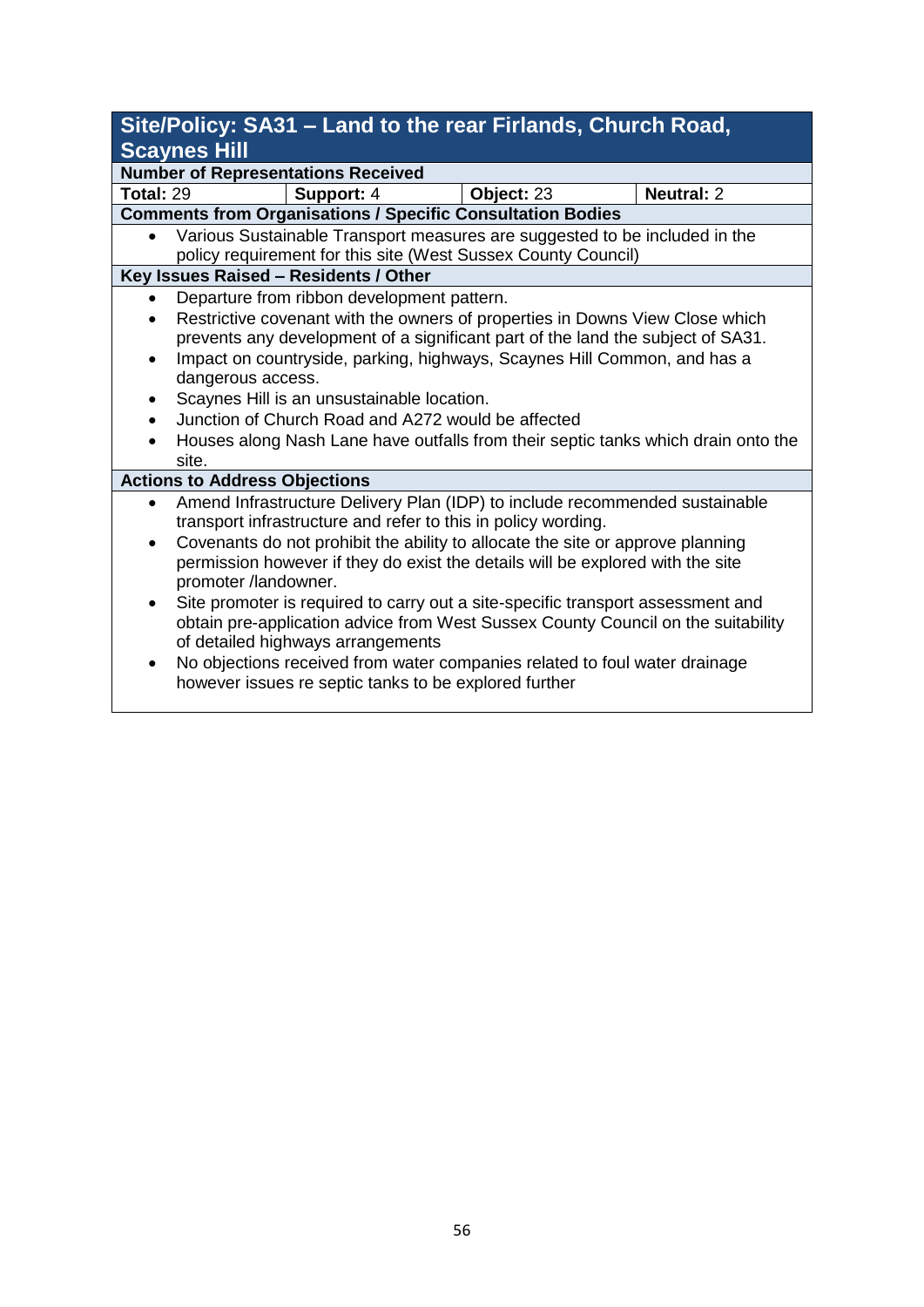|                                                                                                                                                                                                                                                                                                                                                                                                                                                                                                                                                                                                                                                                                                                                                                                                                                                                                                                                                                                                                                                                                             | <b>Site/Policy: SA32 - Withypitts Farm, Turners Hill</b>                                                                                                                                                                                                                                                                                           |            |                   |  |  |  |
|---------------------------------------------------------------------------------------------------------------------------------------------------------------------------------------------------------------------------------------------------------------------------------------------------------------------------------------------------------------------------------------------------------------------------------------------------------------------------------------------------------------------------------------------------------------------------------------------------------------------------------------------------------------------------------------------------------------------------------------------------------------------------------------------------------------------------------------------------------------------------------------------------------------------------------------------------------------------------------------------------------------------------------------------------------------------------------------------|----------------------------------------------------------------------------------------------------------------------------------------------------------------------------------------------------------------------------------------------------------------------------------------------------------------------------------------------------|------------|-------------------|--|--|--|
|                                                                                                                                                                                                                                                                                                                                                                                                                                                                                                                                                                                                                                                                                                                                                                                                                                                                                                                                                                                                                                                                                             | <b>Number of Comments Received</b>                                                                                                                                                                                                                                                                                                                 |            |                   |  |  |  |
| <b>Total: 30</b>                                                                                                                                                                                                                                                                                                                                                                                                                                                                                                                                                                                                                                                                                                                                                                                                                                                                                                                                                                                                                                                                            | Support: 2                                                                                                                                                                                                                                                                                                                                         | Object: 24 | <b>Neutral: 4</b> |  |  |  |
|                                                                                                                                                                                                                                                                                                                                                                                                                                                                                                                                                                                                                                                                                                                                                                                                                                                                                                                                                                                                                                                                                             |                                                                                                                                                                                                                                                                                                                                                    |            |                   |  |  |  |
| <b>Comments from Organisations / Specific Consultation Bodies</b><br>Various Sustainable Transport measures are suggested to be included in the<br>$\bullet$<br>policy requirement for this site (West Sussex County Council)<br>Small-scale Area of Outstanding Natural Beauty (AONB) site, incongruous with the<br>$\bullet$<br>countryside. Not a rural exception site. Council's housing target doesn't require its<br>allocation (CPRE)<br>Require a Landscape and Visual Impact Assessment and assessment as to<br>$\bullet$<br>whether this constitutes 'major' development in the AONB (High Weald AONB Unit<br>& Natural England)<br>Heritage Assessment required (Historic England)<br>Appropriate mitigation required as the site is within 7km of Ashdown Forest<br>$\bullet$<br>(Natural England)<br>No infrastructure concerns based on information provided to date (Thames Water)<br>Turners Hill Parish Council strongly object as it brings no benefits to the village,<br>$\bullet$<br>public transport is poor, no health provision in the village, walk to the primary |                                                                                                                                                                                                                                                                                                                                                    |            |                   |  |  |  |
|                                                                                                                                                                                                                                                                                                                                                                                                                                                                                                                                                                                                                                                                                                                                                                                                                                                                                                                                                                                                                                                                                             | school is unsafe, access is dangerous, visual impact, last working farm in the<br>Parish, AONB (Turners Hill Parish Council)                                                                                                                                                                                                                       |            |                   |  |  |  |
| Key Issues Raised - Residents / Other                                                                                                                                                                                                                                                                                                                                                                                                                                                                                                                                                                                                                                                                                                                                                                                                                                                                                                                                                                                                                                                       |                                                                                                                                                                                                                                                                                                                                                    |            |                   |  |  |  |
| None                                                                                                                                                                                                                                                                                                                                                                                                                                                                                                                                                                                                                                                                                                                                                                                                                                                                                                                                                                                                                                                                                        |                                                                                                                                                                                                                                                                                                                                                    |            |                   |  |  |  |
|                                                                                                                                                                                                                                                                                                                                                                                                                                                                                                                                                                                                                                                                                                                                                                                                                                                                                                                                                                                                                                                                                             | <b>Actions to Address Objections</b>                                                                                                                                                                                                                                                                                                               |            |                   |  |  |  |
| $\bullet$                                                                                                                                                                                                                                                                                                                                                                                                                                                                                                                                                                                                                                                                                                                                                                                                                                                                                                                                                                                                                                                                                   | Assessment to be carried out to determine whether development is major<br>development in the AONB in the context of Para 172 of the NPPF<br>Site promoter will be required to carry out a Landscape and Visual Impact<br>assessment (LVIA)                                                                                                         |            |                   |  |  |  |
| $\bullet$                                                                                                                                                                                                                                                                                                                                                                                                                                                                                                                                                                                                                                                                                                                                                                                                                                                                                                                                                                                                                                                                                   | Site promoter will be required to carry out a Heritage assessment and engage in<br>pre-application discussion with Historic England and undertake any work<br>necessary.                                                                                                                                                                           |            |                   |  |  |  |
| $\bullet$<br>$\bullet$                                                                                                                                                                                                                                                                                                                                                                                                                                                                                                                                                                                                                                                                                                                                                                                                                                                                                                                                                                                                                                                                      | Amend Infrastructure Delivery Plan (IDP) to include recommended sustainable<br>transport infrastructure and refer to this in policy wording.<br>Appendix C of the Sites DPD includes General Principles for development, this<br>refers to Ashdown Forest. These principles will be made clearer in the Regulation<br>19 version of the Sites DPD. |            |                   |  |  |  |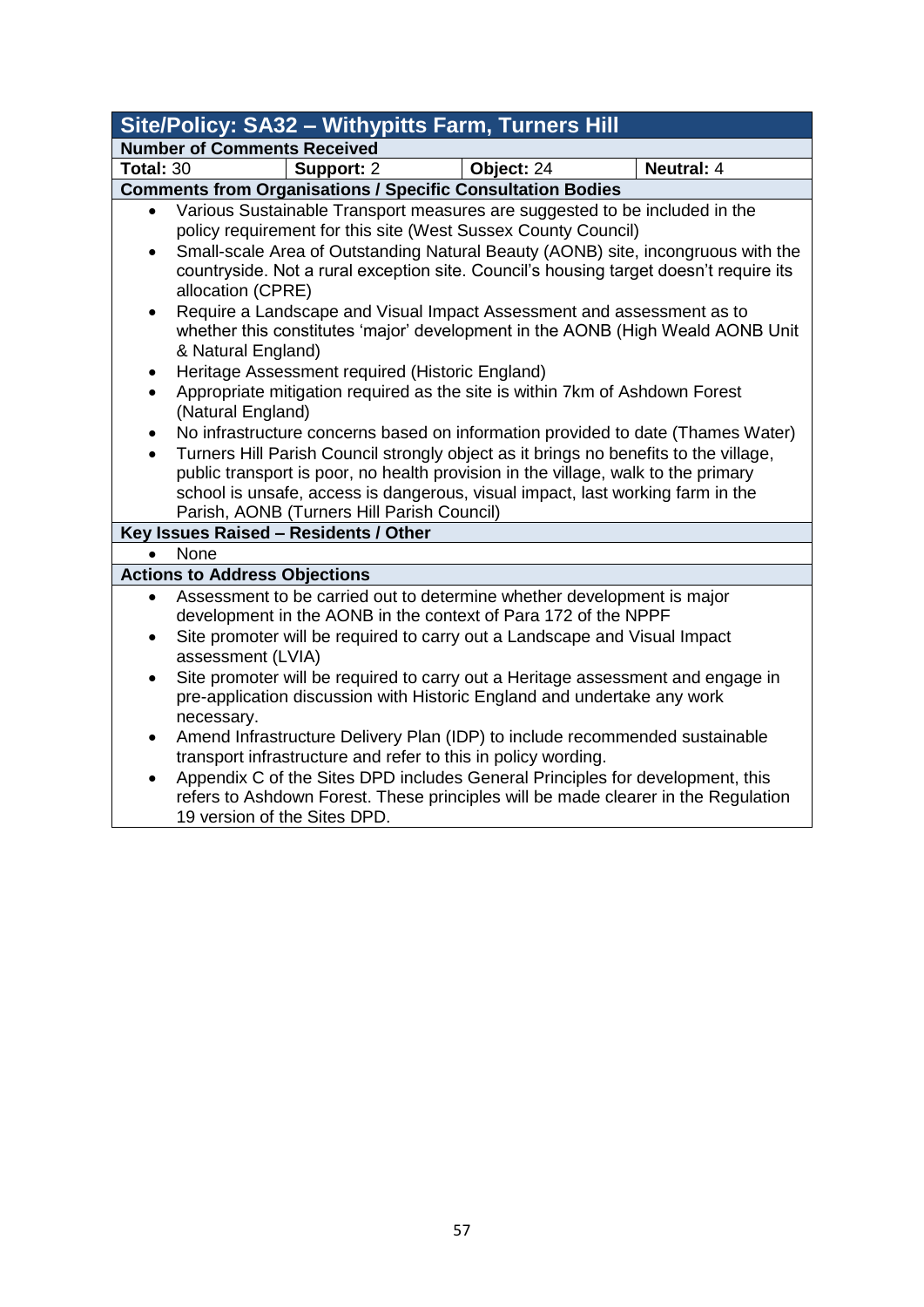| Site/Policy: SA33 - Ansty Cross Garage, Ansty                                                                                                                                                                                                                                                                                                                                                                                                                                                                                                                                                                                                                                                                                              |                                                                                                                                                                                              |           |                   |  |  |
|--------------------------------------------------------------------------------------------------------------------------------------------------------------------------------------------------------------------------------------------------------------------------------------------------------------------------------------------------------------------------------------------------------------------------------------------------------------------------------------------------------------------------------------------------------------------------------------------------------------------------------------------------------------------------------------------------------------------------------------------|----------------------------------------------------------------------------------------------------------------------------------------------------------------------------------------------|-----------|-------------------|--|--|
|                                                                                                                                                                                                                                                                                                                                                                                                                                                                                                                                                                                                                                                                                                                                            | <b>Number of Comments Received</b>                                                                                                                                                           |           |                   |  |  |
| Total: 11                                                                                                                                                                                                                                                                                                                                                                                                                                                                                                                                                                                                                                                                                                                                  | Support: 4                                                                                                                                                                                   | Object: 5 | <b>Neutral: 2</b> |  |  |
|                                                                                                                                                                                                                                                                                                                                                                                                                                                                                                                                                                                                                                                                                                                                            | <b>Comments from Organisations / Specific Consultation Bodies</b>                                                                                                                            |           |                   |  |  |
| Various Sustainable Transport measures are suggested to be included in the<br>policy requirement for this site (West Sussex County Council)<br>Due to current sites use as a commercial filling station, consideration of potential<br>$\bullet$<br>contamination is required prior to redevelopment – site specific requirements could<br>be strengthened to reflect this (Environment Agency)<br>Heritage Assessment required (Historic England)<br>$\bullet$<br>Strongly object to the allocation as Ansty has already seen numerous<br>$\bullet$<br>developments in recent years. Traffic concerns (particularly regarding the<br>roundabout). No infrastructure to support this development (Ansty and Staplefield<br>Parish Council) |                                                                                                                                                                                              |           |                   |  |  |
| Key Issues Raised - Residents / Other                                                                                                                                                                                                                                                                                                                                                                                                                                                                                                                                                                                                                                                                                                      |                                                                                                                                                                                              |           |                   |  |  |
| <b>None</b>                                                                                                                                                                                                                                                                                                                                                                                                                                                                                                                                                                                                                                                                                                                                |                                                                                                                                                                                              |           |                   |  |  |
|                                                                                                                                                                                                                                                                                                                                                                                                                                                                                                                                                                                                                                                                                                                                            | <b>Actions to Address Objections</b>                                                                                                                                                         |           |                   |  |  |
| $\bullet$                                                                                                                                                                                                                                                                                                                                                                                                                                                                                                                                                                                                                                                                                                                                  | Site is not located on the filling station itself; it is located to the north (car<br>showroom) – seek clarification from the Environment Agency and amend policy<br>requirements if needed. |           |                   |  |  |
| $\bullet$                                                                                                                                                                                                                                                                                                                                                                                                                                                                                                                                                                                                                                                                                                                                  | Amend Infrastructure Delivery Plan (IDP) to include recommended sustainable<br>transport infrastructure and refer to this in policy wording.                                                 |           |                   |  |  |
| $\bullet$                                                                                                                                                                                                                                                                                                                                                                                                                                                                                                                                                                                                                                                                                                                                  | Developer will be required to carry out a Heritage assessment and undertake any<br>work as necessary to assist.                                                                              |           |                   |  |  |

## **General Policies**

| <b>Policy: SA34 - Existing Employment Sites</b> |                                                                                                                                                                                                   |           |                   |  |  |  |
|-------------------------------------------------|---------------------------------------------------------------------------------------------------------------------------------------------------------------------------------------------------|-----------|-------------------|--|--|--|
|                                                 | <b>Number of Comments Received</b>                                                                                                                                                                |           |                   |  |  |  |
| Total: 11                                       | <b>Support: 2</b>                                                                                                                                                                                 | Object: 6 | <b>Neutral: 3</b> |  |  |  |
|                                                 | <b>Comments from Organisations / Specific Consultation Bodies</b>                                                                                                                                 |           |                   |  |  |  |
| $\bullet$                                       | Object to the inclusion of Old Court House, East Grinstead – it is not in B1/B2/B8<br>use (Site Promoter & East Grinstead Town Council)                                                           |           |                   |  |  |  |
| $\bullet$                                       | Protection of existing employment sites is supported in principle (Wealdent District<br>Council)                                                                                                  |           |                   |  |  |  |
| $\bullet$                                       | Query why Philpots Quarry, West Hoathly, is not included within this list (West<br>Hoathly Parish Council)                                                                                        |           |                   |  |  |  |
| $\bullet$                                       | Amend final criterion to include reference to conforming with other plan policies<br>(CPRE)                                                                                                       |           |                   |  |  |  |
| $\bullet$                                       | Remove/amend Barns Court and First Farm as this is not solely in commercial use<br>(Site promoter)                                                                                                |           |                   |  |  |  |
| $\bullet$                                       | Remove Benfell (Hurstpierpoint) as the site is promoted for residential use                                                                                                                       |           |                   |  |  |  |
| $\bullet$                                       | Remove Ivy Dene Industrial Estate (East Grinstead) as the viability of continued<br>use on this site is uncertain, and employment needs can be met without requiring<br>this site (Site promoter) |           |                   |  |  |  |
|                                                 | Amend site boundaries (Site promoters - various)                                                                                                                                                  |           |                   |  |  |  |
| Key Issues Raised - Residents / Other           |                                                                                                                                                                                                   |           |                   |  |  |  |
| None                                            |                                                                                                                                                                                                   |           |                   |  |  |  |
| <b>Actions to Address Objections</b>            |                                                                                                                                                                                                   |           |                   |  |  |  |
| $\bullet$                                       | Investigate objections relating to sites not in B1/B2/B8 uses and remove where<br>appropriate                                                                                                     |           |                   |  |  |  |
|                                                 | Include additional sites where they meet the use clas (B1/B2/B8) criteria                                                                                                                         |           |                   |  |  |  |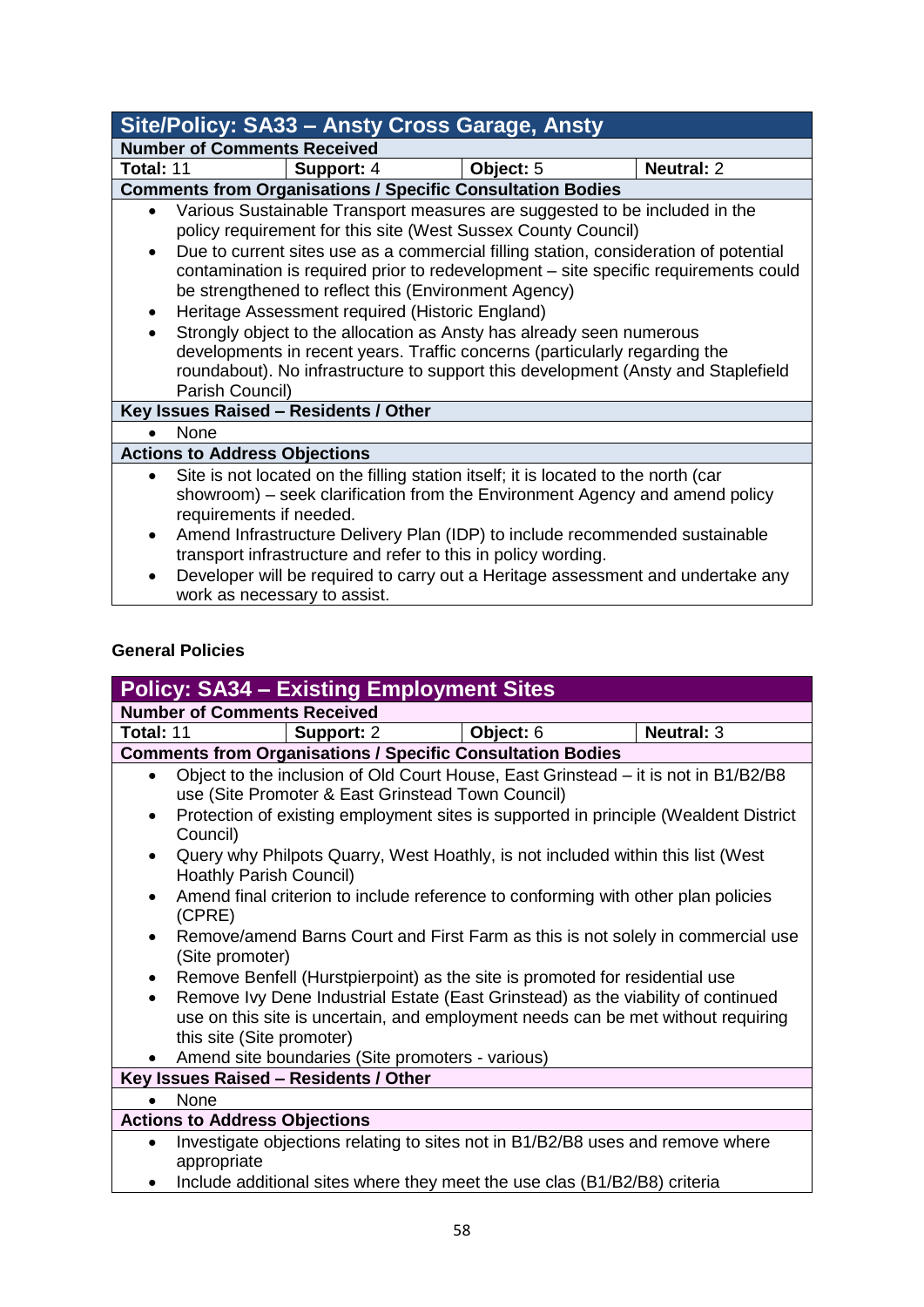- Review proposed boundary changes and amend where necessary
- Review proposed wording changes and amend policy wording where appropriate.
- Amend paragraph 3.16 in consultation with West Sussex Councty Council

| Policy: SA35 – Safeguarding of Land for Strategic Highway Improvements                                                                                                                                                                                                                                                                                                                                                                                                                                                                                                                                                                                                                                                                                                                                                                                                                                                                                                                                                                                                                                                                                                                                                                                                                                                                                                                                                                                                                                                                                                                                                                                                                                                                       |                                                                                                                                                                                                                                                                                                                                                                                                                                                                                                                 |  |  |  |
|----------------------------------------------------------------------------------------------------------------------------------------------------------------------------------------------------------------------------------------------------------------------------------------------------------------------------------------------------------------------------------------------------------------------------------------------------------------------------------------------------------------------------------------------------------------------------------------------------------------------------------------------------------------------------------------------------------------------------------------------------------------------------------------------------------------------------------------------------------------------------------------------------------------------------------------------------------------------------------------------------------------------------------------------------------------------------------------------------------------------------------------------------------------------------------------------------------------------------------------------------------------------------------------------------------------------------------------------------------------------------------------------------------------------------------------------------------------------------------------------------------------------------------------------------------------------------------------------------------------------------------------------------------------------------------------------------------------------------------------------|-----------------------------------------------------------------------------------------------------------------------------------------------------------------------------------------------------------------------------------------------------------------------------------------------------------------------------------------------------------------------------------------------------------------------------------------------------------------------------------------------------------------|--|--|--|
| <b>Number of Comments Received</b>                                                                                                                                                                                                                                                                                                                                                                                                                                                                                                                                                                                                                                                                                                                                                                                                                                                                                                                                                                                                                                                                                                                                                                                                                                                                                                                                                                                                                                                                                                                                                                                                                                                                                                           |                                                                                                                                                                                                                                                                                                                                                                                                                                                                                                                 |  |  |  |
| Total: 12                                                                                                                                                                                                                                                                                                                                                                                                                                                                                                                                                                                                                                                                                                                                                                                                                                                                                                                                                                                                                                                                                                                                                                                                                                                                                                                                                                                                                                                                                                                                                                                                                                                                                                                                    | <b>Neutral: 5</b><br>Support: 3<br>Object: 4                                                                                                                                                                                                                                                                                                                                                                                                                                                                    |  |  |  |
|                                                                                                                                                                                                                                                                                                                                                                                                                                                                                                                                                                                                                                                                                                                                                                                                                                                                                                                                                                                                                                                                                                                                                                                                                                                                                                                                                                                                                                                                                                                                                                                                                                                                                                                                              | <b>Comments from Organisations / Specific Consultation Bodies</b>                                                                                                                                                                                                                                                                                                                                                                                                                                               |  |  |  |
| Support the policy in order to set a framework for future housing/employment<br>$\bullet$<br>needs - accords with NPPF (DMH Stallard - promoter of SA20 Imberhorne Farm)<br>Support the safeguarding of land for the A23/A2300 as this is included within the<br>$\bullet$<br>Growth Deal (West Sussex County Council)<br>Support delivery of the schemes to improve strategic highways which serve the<br>airport such as the A23, A264 and A22. Improvements to the A23 Junction at<br>Hickstead could assist in improving the flow of traffic on this key transport artery to<br>the M23 and to Brighton. (Gatwick Airport Limited)<br>Concern that the policy is general in nature and that specific areas of land will<br>٠<br>need to be identified. Although this will be kept to a minimum, this should be<br>reflected in the policy wording. Include reference to Biodiversity net gain (Sussex<br>Wildlife Trust).<br>The A22/A264 is already congested in peak hours, there is a need for Tandridge<br>٠<br>District Council, Surrey County Council, MSDC and West Sussex County Council<br>to continue to work together to bring forward A22 upgrades. The DPD should<br>acknowledge the possibility that improvements may not be deliverable at the<br>Felbridge junction, amend para 3.16 to acknowledge that alternative strategy<br>approaches may need to be introduced (West Sussex County Council)<br>Junction of A272/London Road should be safeguarded to enable delivery of SA6:<br>Marylands Nursery (Bolney Parish Council)<br>Policy should include the safeguarding of Dukes Head Roundabout and junctions<br>of, and between, Vicarage Road and Grange Road with the Turners Hill Road<br>(Worth Parish Council) |                                                                                                                                                                                                                                                                                                                                                                                                                                                                                                                 |  |  |  |
|                                                                                                                                                                                                                                                                                                                                                                                                                                                                                                                                                                                                                                                                                                                                                                                                                                                                                                                                                                                                                                                                                                                                                                                                                                                                                                                                                                                                                                                                                                                                                                                                                                                                                                                                              | Key Issues Raised - Residents / Other                                                                                                                                                                                                                                                                                                                                                                                                                                                                           |  |  |  |
| ٠<br>$\bullet$                                                                                                                                                                                                                                                                                                                                                                                                                                                                                                                                                                                                                                                                                                                                                                                                                                                                                                                                                                                                                                                                                                                                                                                                                                                                                                                                                                                                                                                                                                                                                                                                                                                                                                                               | The assessment criteria for predicting the financial gain that is used in identifying<br>the need to provide Safeguarding of Land for Strategic Highway Improvements<br>needs explaining<br>Existing congestion on A22 and A264 needs addressing<br>Many of the proposed individual development schemes indicate only sketchy<br>proposals for dealing with the increase in traffic which will (and has been)<br>generated by continuing development in East Grinstead.                                         |  |  |  |
| <b>Actions to Address Objections</b>                                                                                                                                                                                                                                                                                                                                                                                                                                                                                                                                                                                                                                                                                                                                                                                                                                                                                                                                                                                                                                                                                                                                                                                                                                                                                                                                                                                                                                                                                                                                                                                                                                                                                                         |                                                                                                                                                                                                                                                                                                                                                                                                                                                                                                                 |  |  |  |
| $\bullet$                                                                                                                                                                                                                                                                                                                                                                                                                                                                                                                                                                                                                                                                                                                                                                                                                                                                                                                                                                                                                                                                                                                                                                                                                                                                                                                                                                                                                                                                                                                                                                                                                                                                                                                                    | Safeguarding areas to be kept under review as forthcoming evidence (particularly<br>related to the A22/A264) emerges<br>More specific site-specific Transport Assessments to be carried out<br>Jointly commission additional evidence with West Sussex County Council<br>/Surrey/Tandridge to explore highways improvements related to the A22/A264<br>Cross boundary working will continue with all affected authorities.<br>Potential for including additional safeguarded areas will need to be supported by |  |  |  |
|                                                                                                                                                                                                                                                                                                                                                                                                                                                                                                                                                                                                                                                                                                                                                                                                                                                                                                                                                                                                                                                                                                                                                                                                                                                                                                                                                                                                                                                                                                                                                                                                                                                                                                                                              | the Transport Study, impacts arising and any proposed mitigation                                                                                                                                                                                                                                                                                                                                                                                                                                                |  |  |  |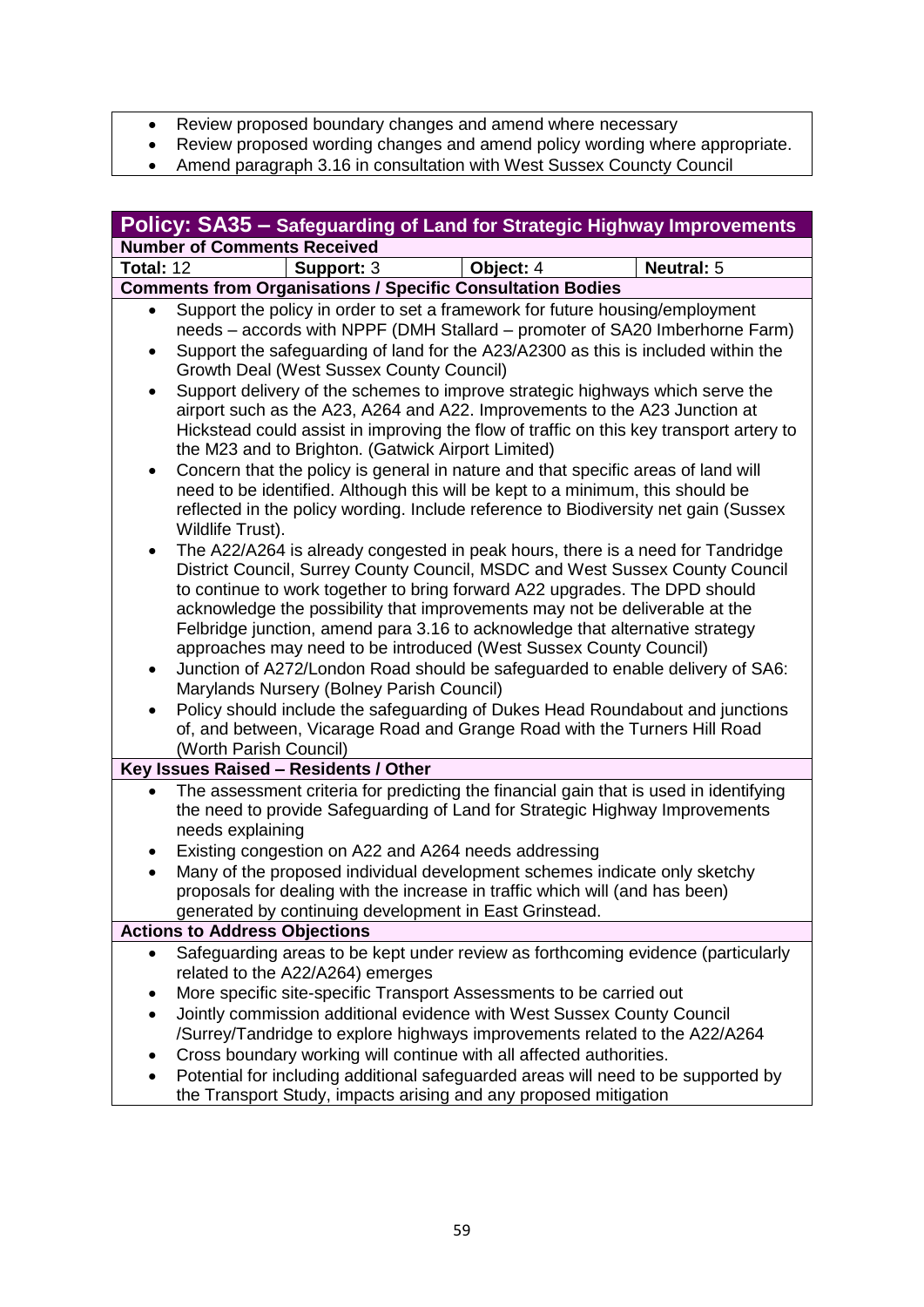| <b>Policy: SA36 - Wivelsfield Railway Station</b>                                                                                                                                                                                                                                                                                                                                                                                                                                                                                                                                                                                                                                                                                                                                                                                                                                                                                                                                                                                                                         |                                                                                      |           |                                                                                                                                                                           |  |  |  |
|---------------------------------------------------------------------------------------------------------------------------------------------------------------------------------------------------------------------------------------------------------------------------------------------------------------------------------------------------------------------------------------------------------------------------------------------------------------------------------------------------------------------------------------------------------------------------------------------------------------------------------------------------------------------------------------------------------------------------------------------------------------------------------------------------------------------------------------------------------------------------------------------------------------------------------------------------------------------------------------------------------------------------------------------------------------------------|--------------------------------------------------------------------------------------|-----------|---------------------------------------------------------------------------------------------------------------------------------------------------------------------------|--|--|--|
|                                                                                                                                                                                                                                                                                                                                                                                                                                                                                                                                                                                                                                                                                                                                                                                                                                                                                                                                                                                                                                                                           | <b>Number of Comments Received</b>                                                   |           |                                                                                                                                                                           |  |  |  |
| Total: 6                                                                                                                                                                                                                                                                                                                                                                                                                                                                                                                                                                                                                                                                                                                                                                                                                                                                                                                                                                                                                                                                  | Support: 2                                                                           | Object: 2 | <b>Neutral: 2</b>                                                                                                                                                         |  |  |  |
|                                                                                                                                                                                                                                                                                                                                                                                                                                                                                                                                                                                                                                                                                                                                                                                                                                                                                                                                                                                                                                                                           | <b>Comments from Organisations / Specific Consultation Bodies</b>                    |           |                                                                                                                                                                           |  |  |  |
| Suport the integrated use of sustainable transport however disappointing that an<br>$\bullet$<br>area allocated as Local Green Space in the Burgess Hill Neighbourhood Plan will<br>be developed (Sussex Wildlife Trust)<br>The Growth Deal includes the Burgess Hill Place and Connectivity Programme, a<br>$\bullet$<br>coordinated investment in public realm improvements and sustainable transport<br>infrastructure that are integral to unlock planned growth at Burgess Hill. It is<br>supported (West Sussex County Council)<br>Support the proposals to expand and upgrade Wivesfield Railway Station (Policy<br>$\bullet$<br>SA 36) as it would complement the Airport Access Strategy which aims at<br>improving sustainable transport access routes and options for travel to the airport.<br>As GAL is the largest employer in the south east, it is likely that this route will be<br>utilised by current and potential employees therefore increasing the modal<br>transport share and the possible alternatives to the use of private cars for travel to |                                                                                      |           |                                                                                                                                                                           |  |  |  |
| the airport. (Gatwick Airport Limited)<br>Key Issues Raised - Residents / Other                                                                                                                                                                                                                                                                                                                                                                                                                                                                                                                                                                                                                                                                                                                                                                                                                                                                                                                                                                                           |                                                                                      |           |                                                                                                                                                                           |  |  |  |
| $\bullet$                                                                                                                                                                                                                                                                                                                                                                                                                                                                                                                                                                                                                                                                                                                                                                                                                                                                                                                                                                                                                                                                 | Transport Assessment to be carried out.                                              |           | Any expansion must take into account the nearby junction of Valebridge Road and<br>Janes Lane to avoid further traffic congestion in the Worlds End area and beyond.      |  |  |  |
| <b>Actions to Address Objections</b>                                                                                                                                                                                                                                                                                                                                                                                                                                                                                                                                                                                                                                                                                                                                                                                                                                                                                                                                                                                                                                      |                                                                                      |           |                                                                                                                                                                           |  |  |  |
| $\bullet$                                                                                                                                                                                                                                                                                                                                                                                                                                                                                                                                                                                                                                                                                                                                                                                                                                                                                                                                                                                                                                                                 | The NPPF allows for an LGS designation to be subsequently allocated for a<br>in LGS. |           | different purpose in a subsequent Development Plan Document if this is evidenced<br>and justified. Carry out additional evidence to support justification for development |  |  |  |

## **Policy: SA37 – Burgess Hill / Haywards Heath Multifunctional Network**

|  | <b>Number of Comments Received</b> |  |
|--|------------------------------------|--|

|  | <b>Total: 81</b> | <b>Support: 6</b> | $\blacksquare$ Object: $7^4$ | <b>Neutral:</b> |
|--|------------------|-------------------|------------------------------|-----------------|
|--|------------------|-------------------|------------------------------|-----------------|

#### **Comments from Organisations / Specific Consultation Bodies**

- Concerned at the level of uncertainty from this policy. We would welcome acknowledgement that multifunctional networks would have the benefits to deliver benefits to biodiversity. The creation of a network could aid or hinder connection and function in the natural environment. (Sussex Wildlife Trust)
- Agree in principles to support provision of more sustainable transport opportunities in the area. Wish to work with Mid Sussex on the appropriate implementation of this policy – the policy should reference cross boundary working (East Sussex County Council).
- Lewes District Council support the principle of the safeguarded routes, the principle is consistent with the District Council's own adopted objectives to reduce the causes of climate change and promote alternative modes (Lewes District Council)
- Supported insofar as they relate to the Mid Sussex Growth Deal The Growth Deal includes the Burgess Hill Place and Connectivity Programme. The Place and Connectivity Programme includes proposals to deliver a comprehensive pedestrian / cycle link between Burgess Hill and Haywards Heath (West Sussex County Council)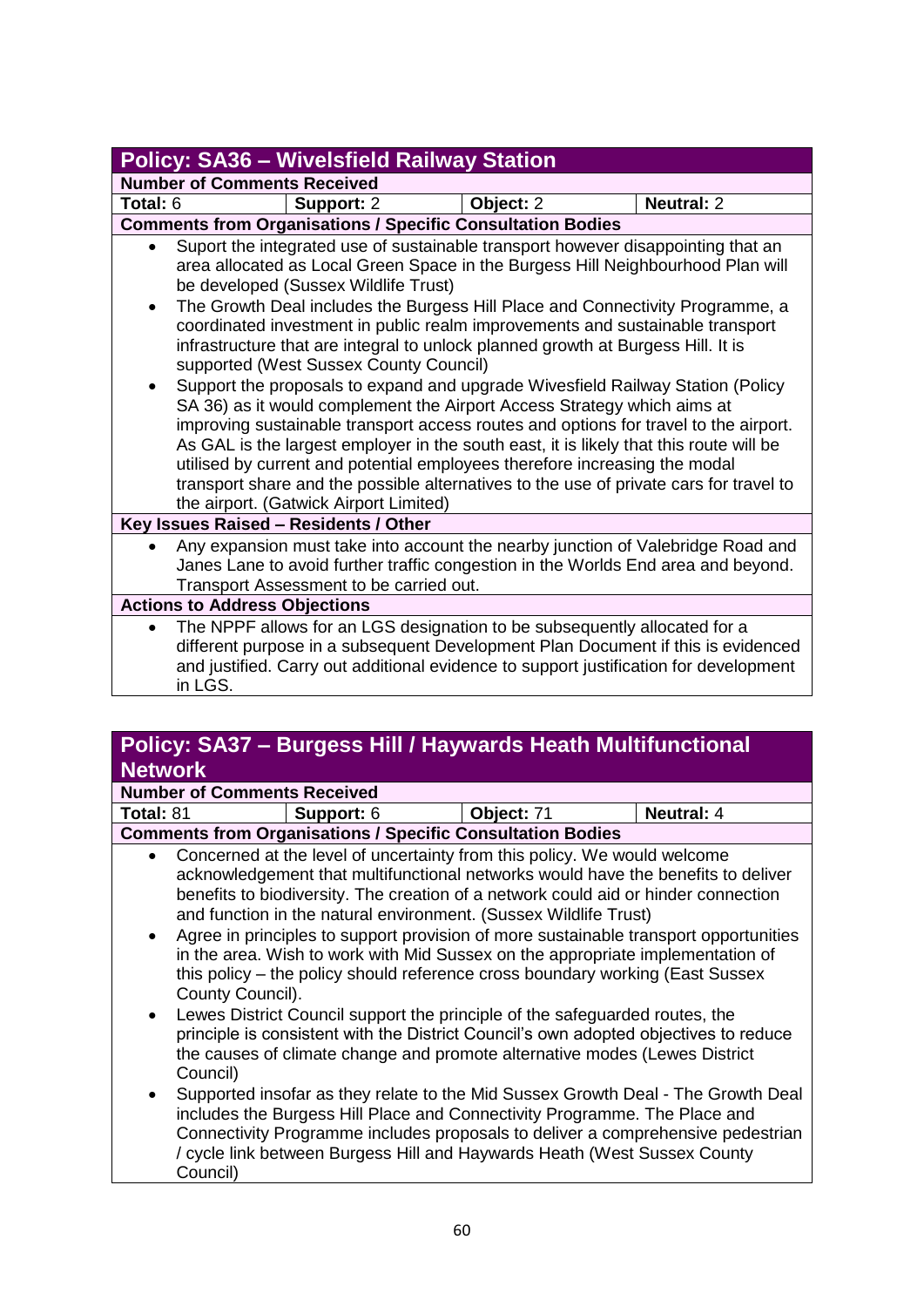- Wivelsfield Parish Council supports the objections cited by the Theobalds Road Residents' Association (Wivelsfield Parish Council)
- Welcome the inclusion of this policy and policy wording (British Horse Society)
- Need for non-vehicular links between Burgess Hill and Haywards Heath has long been obvious and should be extended south to Hassocks. (CPRE)
- Theobalds Road is a private road and bridleway which is unsuitable for a Mid Sussex cycle highway. Pedestrians and equestrians will have to give way to cyclists (Mid Sussex Area Bridleways Group)
- Theobalds Road is a public ancient bridleway with priorities for pedestrians, metalled as an equestrian pathway. It is a private road. The route will be a commuter route, pavements on Valebridge Road will be too narrow. The route would need to conform with design requirements. How would the route be managed and maintained during construction and onwards? (Theobalds Road Residents' Association)
- In order to be deliverable and comply with design requirements, it is implied that Compulsory Purchase Orders would need to be used to purchase the road from residents and adjoining farmers. (Theobalds Road Residents' Association)
- Strongly support the route and MSDC's strong commitment to delivering the scheme (West Sussex Access Forum)
- Should be a cycle path connecting the Northern Arc to Wivelsfield Station, and Wivelsfield Station / Worlds End to the Town Centre (Worlds End Association)

#### **Key Issues Raised – Residents / Other**

- Object to the use of Compulsory Purchase Orders (CPOs) would lead to the loss of private land (frontage of properties, front gardens) and possible blight
- Many established trees, hedges, verges, biodiversity on this route, their loss would impact on the historic character of the area
- Residents had not been made formally aware of the proposals, particularly as CPOs are required. Lack of public consultation.
- No objection to cycle path as long as it is within the existing highway boundary
- Disagree with the route chosen, particularly the eastern route
- Would make access from/to Foxhole Close dangerous
- There are few benefits as the route does not connect to any established cycleways
- Cyclists would be able to use the roads safely if speed limits were reduced
- No consideration of the safety of cyclists, pedestrians and equestrians
- No evidence of need from cyclists for this route

## **Actions to Address Objections**

- The safeguarded areas shown in the map accompanying SA37 are indicative and a number of options are being investigated. The final route option is still to be determined; detailed designed work will be carried out to inform this.
- Detailed design work will be carried out to determine the exact specification of the proposed routes.
- Consultation was carried out in accordance with the District Council's adopted Statement of Community Involvement (SCI) – including publicising through social media, libraries & help points, press release and email alert to subscribers and statutory consultees. The provision of exhibitions and displays goes beyond this requirement.
- The Council does not consider the use of Compulsory Purchase of private property appropriate to facilitate any route. Policy wording will be amended in the next draft of the Sites DPD to make this clear.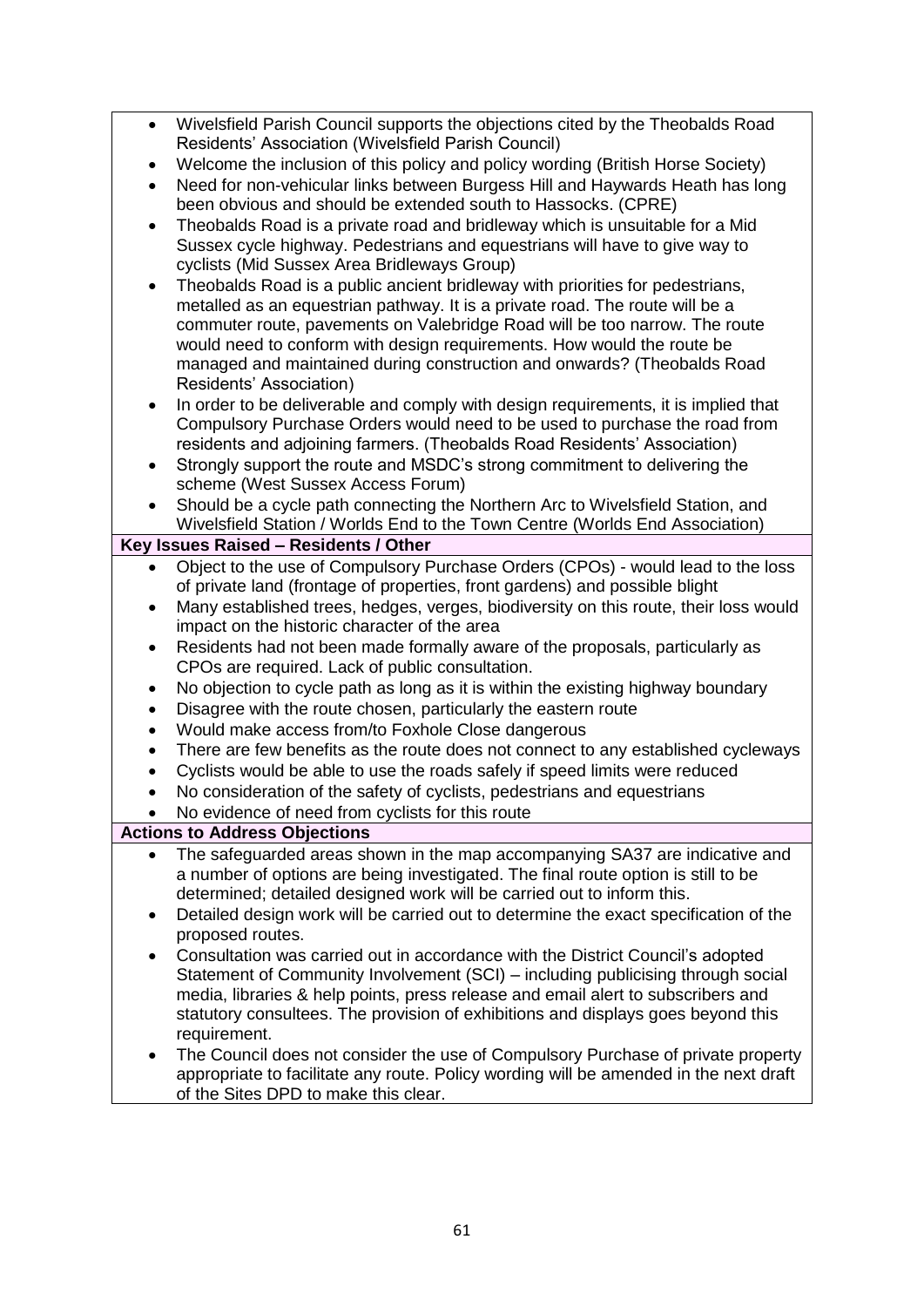|                                                                                                                                                                                                                                                                                                                                                                                                                                                                                                                                         | <b>Policy: SA38 - Air Quality</b>                                          |           |                   |  |  |  |
|-----------------------------------------------------------------------------------------------------------------------------------------------------------------------------------------------------------------------------------------------------------------------------------------------------------------------------------------------------------------------------------------------------------------------------------------------------------------------------------------------------------------------------------------|----------------------------------------------------------------------------|-----------|-------------------|--|--|--|
|                                                                                                                                                                                                                                                                                                                                                                                                                                                                                                                                         | <b>Number of Comments Received</b>                                         |           |                   |  |  |  |
| Total: 6                                                                                                                                                                                                                                                                                                                                                                                                                                                                                                                                | Support: 1                                                                 | Object: 4 | <b>Neutral: 1</b> |  |  |  |
|                                                                                                                                                                                                                                                                                                                                                                                                                                                                                                                                         | <b>Comments from Organisations / Specific Consultation Bodies</b>          |           |                   |  |  |  |
| Concur with the requirement for air quality assessments to be provided in relation<br>$\bullet$<br>to impacts on Ashdown Forest (Natural England)<br>Council notes the HRA and certain considerations which are key to the conclusion<br>$\bullet$<br>of "no adverse impact" on the Ashdown Forest. The Council reserves the right for<br>further comment upon receipt of its own inspector's report on this matter (Wealden<br>District Council)<br>Call for a policy that is clear, objective, fair, flexible and legally compliant – |                                                                            |           |                   |  |  |  |
|                                                                                                                                                                                                                                                                                                                                                                                                                                                                                                                                         | changes to SA38 are needed (CPRE)<br>Key Issues Raised - Residents / Other |           |                   |  |  |  |
| The NPPF has been clear on air quality guidance and potential impacts of air<br>$\bullet$<br>quality since 2012, however this policy has only been drafted seven years later.<br>Reference to the 2019 version should be replaced by latest version of the NPPF.<br>This consultation requires latest air quality statistics in order to assess the air<br>$\bullet$<br>quality of proposals before the go ahead.                                                                                                                       |                                                                            |           |                   |  |  |  |
| <b>Actions to Address Objections</b>                                                                                                                                                                                                                                                                                                                                                                                                                                                                                                    |                                                                            |           |                   |  |  |  |
| Air quality/HRA/Ashdown Forest matters to be addressed within the Statement of<br>$\bullet$<br><b>Common Ground with Wealden District Council</b><br>Review references to NPPF and revise/update where appropriate                                                                                                                                                                                                                                                                                                                      |                                                                            |           |                   |  |  |  |
|                                                                                                                                                                                                                                                                                                                                                                                                                                                                                                                                         |                                                                            |           |                   |  |  |  |

## **General Comments**

# **Site Allocations DPD – General Issues / Principles**

### **General**

Comments Received: 18

- Overpopulation of the South East (Resident).
- Lack of supporting infrastructure for housing and employment growth missing from 'four main aims' of the DPD (Resident).
- Jargon could be simplified/explained, e.g. Northern West Sussex Housing Market Area (Resident)
- Copthorne taking greater levels of growth than other villages in the District lack of infrastructure to support this (Resident).
- Overdevelopment of East Grinstead insufficient infrastructure (Residents multiple).
- Burgess Hill regeneration is inappropriate in terms of building heights, parking provision, and impact on highways and blue light services (Resident).
- Insufficient infrastructure in Burgess Hill (Residents multiple).

#### Actions to Address Comments:

- Amend the Sites DPD to make clear the status and role of the Infrastructure Delivery Plan (IDP) regarding infrastructure requirements.
- Review the text of the DPD to amend for clarity/remove jargon.

## **Conflict with Neighbourhood Plans**

Comments Received: 1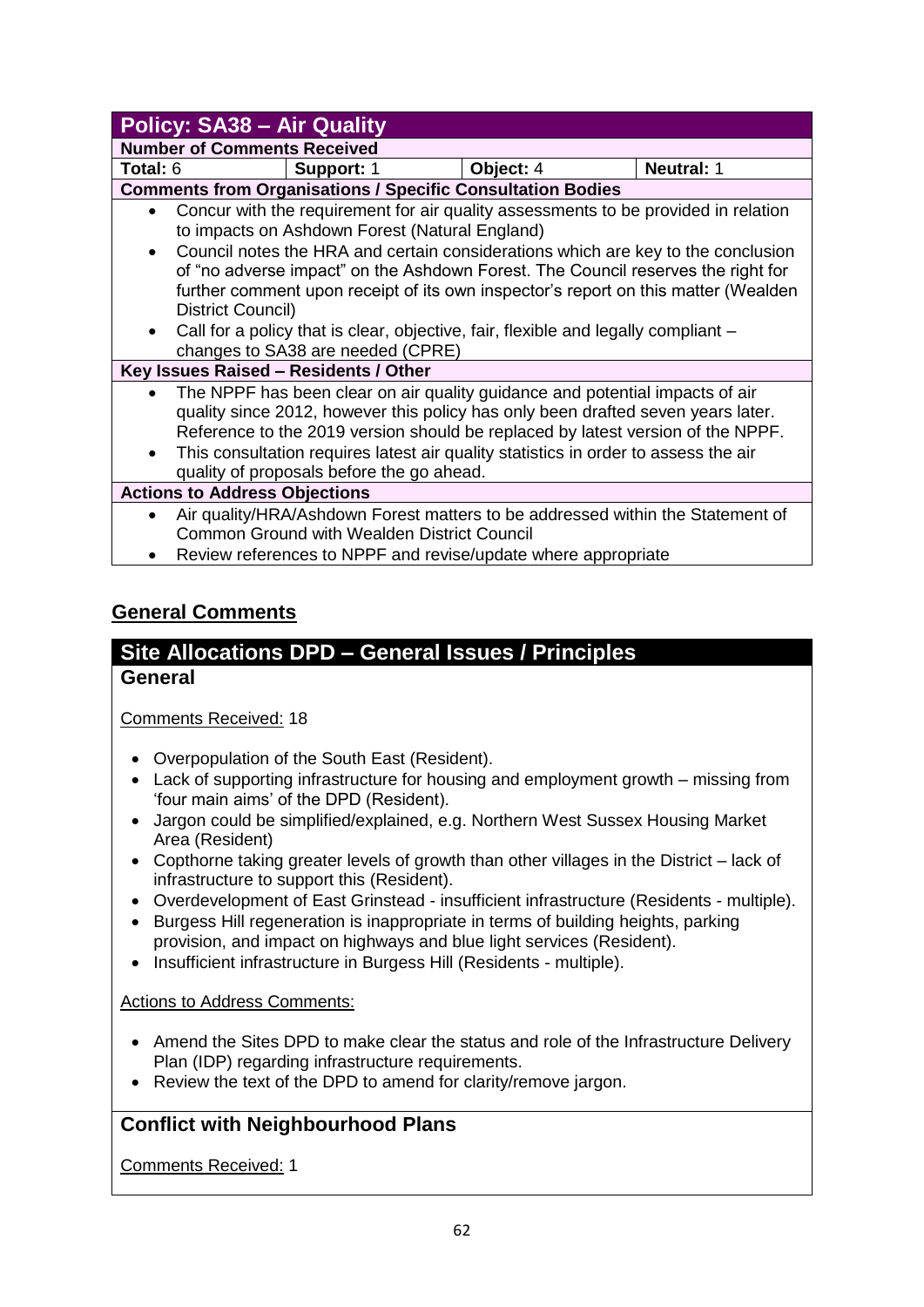• Neighbourhood Plans must be protected, and reference in the document to their position in the Development Plan requires clarification (Resident).

#### Actions to Address Comments:

• Amend the Sites DPD to explain the Development Plan and status of Neighbourhood Plans.

### **Consultation**

#### Comments Received: 2

- Worth Parish Council regrets that Mid Sussex did not discuss with it either the outcome of the Site Selection process or the possible use of Developer Contributions prior to the publication of the results. The Parish Council considers that it is better placed than Mid Sussex to determine how Developer Contributions can best be used to the benefit of the local community and requests that Mid Sussex implement a policy for Community Infrastructure Levy (CIL) as set In District Plan para 3.34 as matter of urgency (Worth Parish Council).
- Publicity of the consultation has been minimal, particularly in terms of the insufficient display at East Grinstead Library. The display was not well publicised or informative (Sussex Ramblers and Resident).

#### Actions to Address Comments:

- Amend the Sites DPD to explain the Development Plan and status of Neighbourhood Plans.
- Have liaised with Town and Parish Councils throughout the process of preparing the Sites DPD, this will continue
- The draft Infrastructure Delivery Plan (IDP) sets out requirements in line with the adopted Development Infrastructure and Contributions SPD and was prepared in consultation with infrastructure providers. It has been prepared to provide guidance on the scope of possible infrastructure, its status will be made clearer in the Regulation 19 Sites DPD.
- Consultation was carried out in accordance with the District Council's adopted Statement of Community Involvement (SCI) – including publicising through social media, libraries & help points, press release and email alert to subscribers and statutory consultees. The provision of exhibitions and displays goes beyond this requirement.

## **Duty to Co-Operate**

#### Comments Received: 4

• Horsham District Council welcomes that our authorities have a close joint working relationship, which is important given that, together with Crawley Borough, our authorities make up the Northern West Sussex Housing Market Area (NWS HMA). It is helpful that we are working together on joint projects such as the Economic Growth Assessment update and have worked closely on matters relating to strategic and affordable housing needs across the HMA. HDC is committed to working with our neighbouring partner authorities to achieve the best outcomes for our wider area. Welcome also that work is progressing on a bilateral Statement of Common Ground (SOCG) between our authorities, to update the Northern West Sussex Position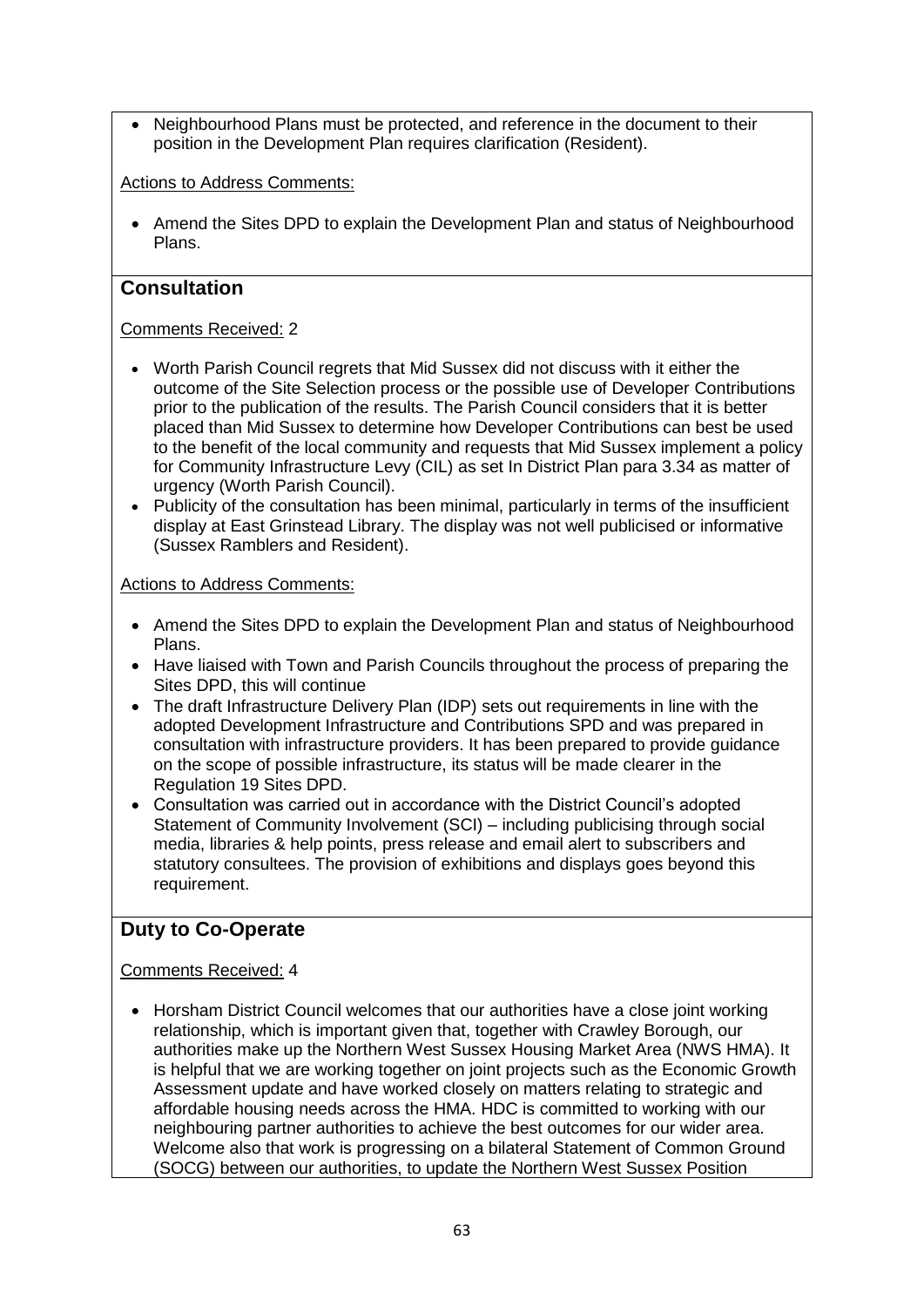Statement dated March 2016. We support Mid Sussex's continuing liaison with neighbouring authorities, including the SDNPA, to ensure cross-boundary strategic priorities are fully addressed.

- Support Mid Sussex's continuing liaison with neighbouring authorities, including the SDNPA, to ensure cross-boundary strategic priorities are fully addressed. (South Downs National Park).
- Tandridge has noted that it is proposed to include SANG to the west of SA20. Tandridge currently does not have any SANG but as noted in the SOCG, the proposed Garden Community could include SANG as part of its open space provision. The emerging LP is undergoing its examination, and in line with the Statement of Common Ground, Tandridge will continue to liaise with and work with MSDC on the provision of SANG.
- Gladman has concerns relating to strategic cross boundary issues, notably unmet housing needs, and what arrangements are in place to ensure housing needs of the HMA are met in full. (Developer).

#### Actions to Address Comments:

- To continue to work with Tandridge District to explore options for the provision on a strategic SANG.
- The strategic issues, such as unmet housing need were dealt with during the District Plan Examination. As the 'daughter' document, the Site Allocations DPD does not need to revisit this issue. Strategic issues with be revisited through the planned District Plan Review.

### **Typos/Errors**

Comments Received: 1

- Description of the Development Plan in para. 1.4 should refer to Supplementary Planning Documents (CPRE Sussex).
- Glossary definitions of "Section 278 Agreement" and "Sites of Nature Conservation Importance" have become subsumed into a single definition (CPRE Sussex).

Actions to Address Comments:

• Review the Sites DPD and make suggested amendments.

### **Diagrams/Maps**

#### Comments Received: 12

- SA5 map includes only one of the four sites being allocated (Developer)
- The full extent of the addition to the built-up area is not possible to discern from the drawing provided in SA4. SMD consider that the full extent of the proposed addition to the built-up area to the west of Copthorne should be shown in the plan so that it can be commented upon in full. SMD suggests that it should encompass the area covered by the outline planning permission 13/04127/OUTES, as shown on the accompanying drawing TOR-185004-DPD-001 (Developer)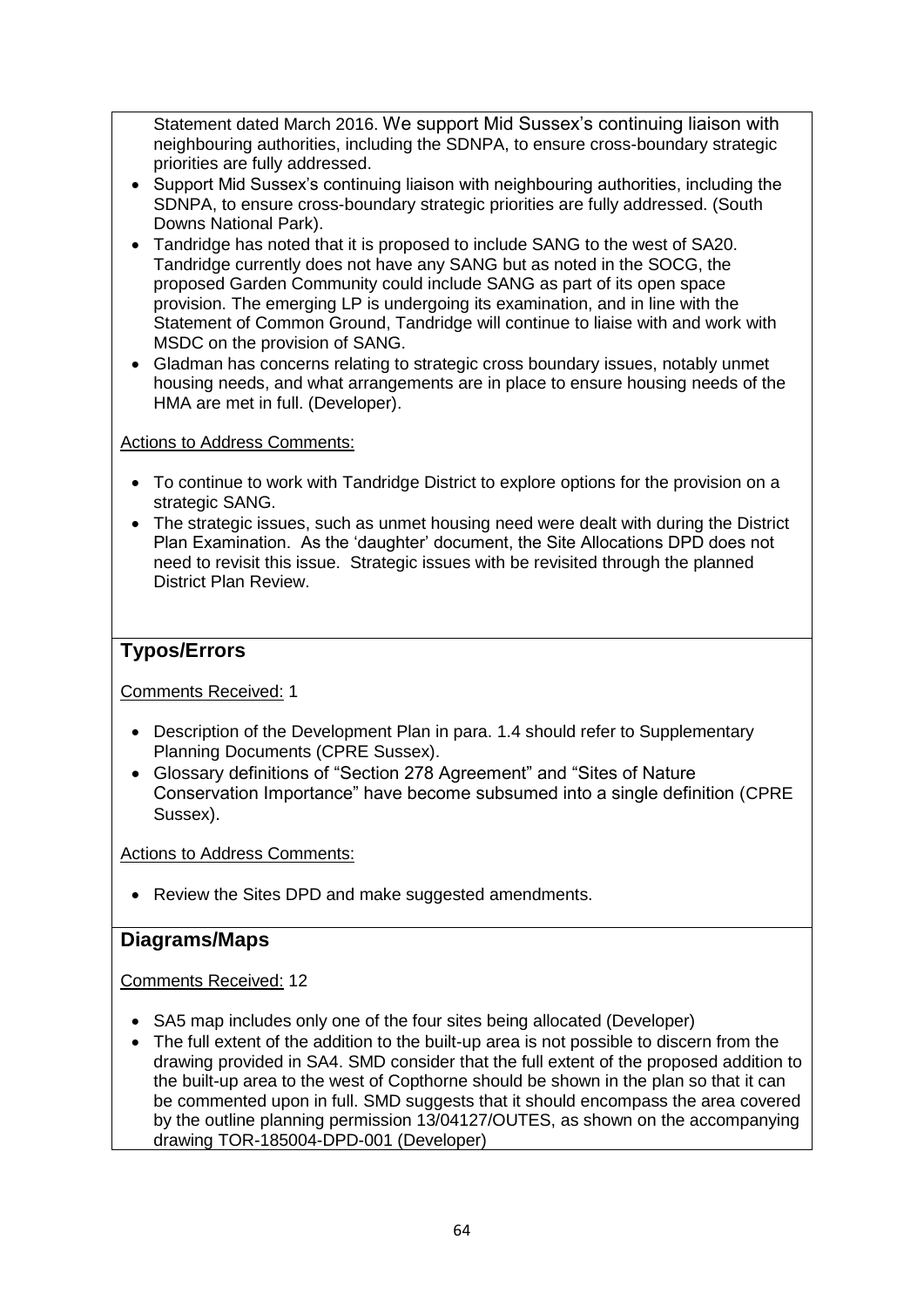- We are pleased to note that the SDNP boundary is shown on the proposed site allocation maps; a somewhat minor point, but we note that boundary is difficult to clearly recognise (South Downs National Park).
- Figure 1.1 (page 9) refers to the West Sussex County Council Local Plan, there is not one Local Plan for West Sussex County Council and the reference should be amended to read Joint Minerals Local Plan and the West Sussex Waste Local Plan (West Sussex County Council).
- In regard to SHELAA site 818 in SSP3, the Built-Up Area Boundary does not reflect the current built development adjacent the site, the boundary needs revision to reflect the true built form (Developer)
- In regard to SHELAA site 219 in SSP3, the Built-Up Area Boundary does not reflect the current built development adjacent the site, the boundary needs revision to reflect the true built form (Developer)
- To ensure a consistent approach to the location of BUA boundaries revisions should be made as proposed (Developer)
- Having objectively assessed the proposed 'Built-up Area Additions' as shown on the proposal map for Scaynes Hill we consider that a revision should be made to include the land to the north of Firlands to provide a consistent approach (Developer)
- Given that the site (Land to the rear of 1 11A Crawley Down Road, Felbridge) benefits from a resolution to grant permission for its redevelopment and is identified in some evidence base documents as an existing housing commitment of the Council's, we support the Council's proposal to re-align the settlement boundary to include the site (Developer)
- Crest Nicholson considers that the proposed Site (Land north of Old Wickham Lane, Haywards Heath) adjoins the actual built up area of Haywards Heath and that the Policies Map should be updated to reflect recent developments at the settlement (Developer)
- A2D consider the settlement boundary defined on the adopted Policies Map to be outof-date, as it fails to take account of permitted developments which have subsequently been built out. This includes development to the West of Old Brighton Road North approved under planning ref. 12/02128/FUL and land north of Horsham Road, approved under planning consent DM/17/0747 and DM/15/3772 respectively (Developer)
- The document: https://www.midsussex.gov.uk/media/2690/map-of-foldersmeadow-folders-lane-burgess-hill.pdf is very out of date (Resident).

### Actions to Address Comments:

- Maps to be reviewed ahead of the Regulation 19 stage and amended to correct errors.
- Regulation 19 stage will be accompanied by a draft Policies Map
- Amendments to Built-Up Area boundaries will be addressed ahead of Regulation 19 stage and made clearer.

## **Saved Policies**

Comments Received: 1

• Should Clock Field be deleted from this list, as this development is almost completed? (Resident)

Actions to Address Comments: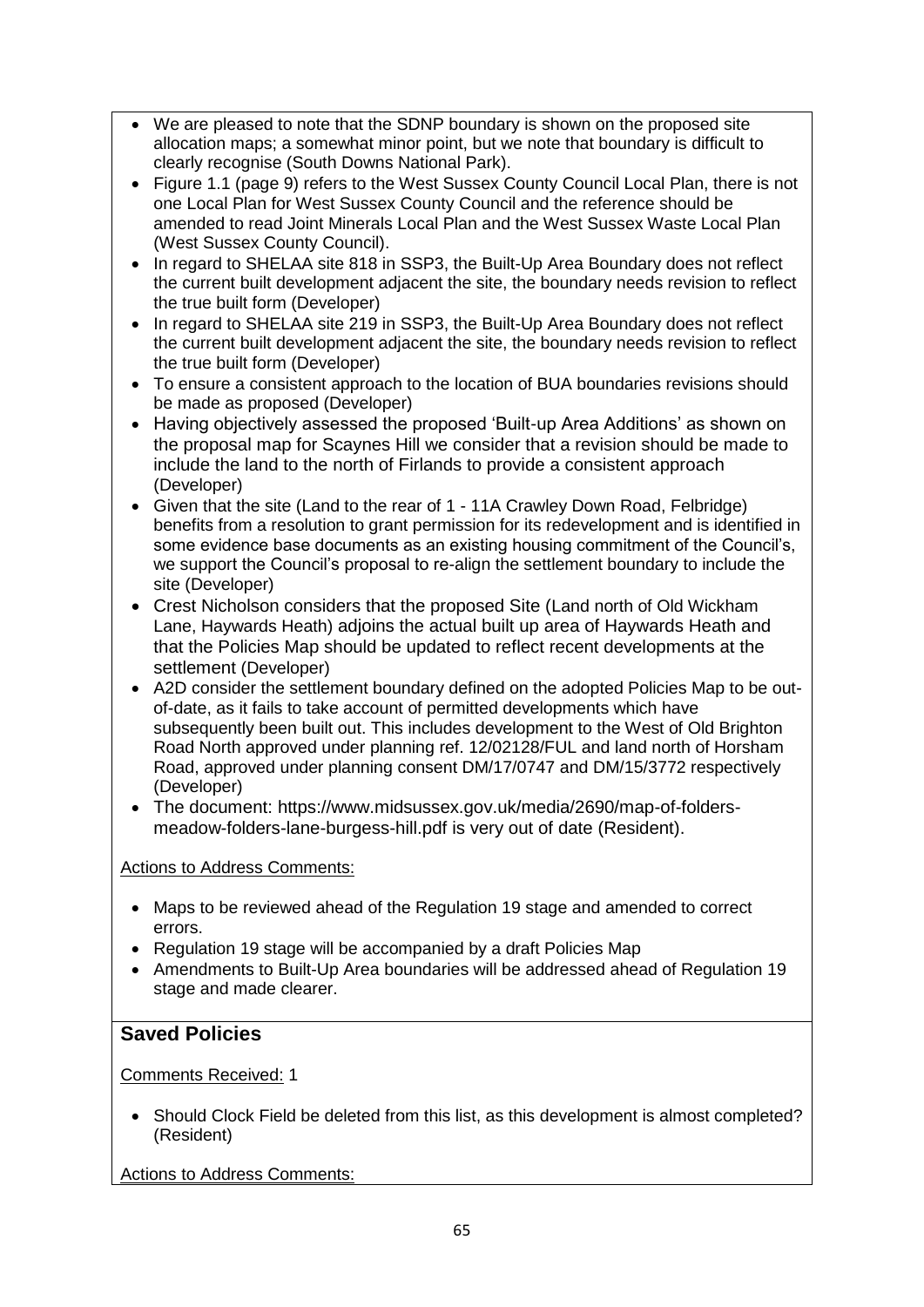• This policy can now be deleted.

## **Evidence Base**

#### Comments Received: 10

- Highways England have no in principle objections to the Council's proposals. However, this position is subject to robust transport assessment of the individual and cumulative transport impacts of the council's proposals (Highways England)
- The DPD/Local Plan should include a specific policy on the key issue of the provision of sewerage/wastewater [and water supply] infrastructure to service development. This is necessary because it will not be possible to identify all of the water/sewerage infrastructure required over the plan period due to the way water companies are regulated and plan in 5-year periods. (Thames Water)
- It is currently unclear from the published Transport Study documents how proposed development in the Plan will impact on the East Sussex road network particularly around Ditchling. Further clarification is needed on the outputs from the transport modelling work on the East Sussex road network (East Sussex County Council).
- Tandridge would be concerned at any worsening of the situation at the A264/A22 junction which operates over capacity and welcomes the policy requirement requiring a Sustainable Transport Strategy (Tandridge District Council).
- There appears to be a discrepancy between the additional allocated employment sites shown in table 2.1 of the DPD and the transport modelling assumptions from the Mid Sussex Transport Study (MSTS) scenarios 7and 8. (West Sussex County Council).
- The Mid Sussex Transport Study report provided is not sufficiently detailed to demonstrate that the traffic congestion at East Grinstead can be mitigated (Felbridge Protection Group).
- Whilst it is acknowledged that the IDP focuses on the infrastructure and community facilities required to support the proposed site allocations. It fails to acknowledge the need to provide for specialist accommodation, such as extra care accommodation. The need to deliver specialist accommodation must therefore also be addressed in the IDP (Developer).
- In preparation of the SA DPD, the Council has not looked to update its assessment of need for specialist accommodation, now 3 nearly 4 years out of date. The HEDNA 2016 Addendum is therefore the only available evidence base, although the DPD does not rely on it and is in need of updating (Developer).
- The call for sites used to produce the SHELAA document on which the council basis its information can already be considered out of date. The Site Selection Paper 3 and its associated documents is based on a cut off point for site submission of 31st July 2018. This is already 15 months out of date as of October 2019 (the end of the DPD consultation period) and there has been no inclusion of new potential sites and no reassessment of sites which have been discounted for reasons where situations may have changed such as ownership/availability/marketability of sites (Developer).

#### Actions to Address Comments:

- To continue to work with WSCC and Highways England to ensure a robust transport assessment is undertaken. Site promoters are required to carry out site specific Transport Assessments and engage in pre-application discussions with WSCC.
- To review and revise wording of Plan in relation to the provision of sewerage/wastewater infrastructure.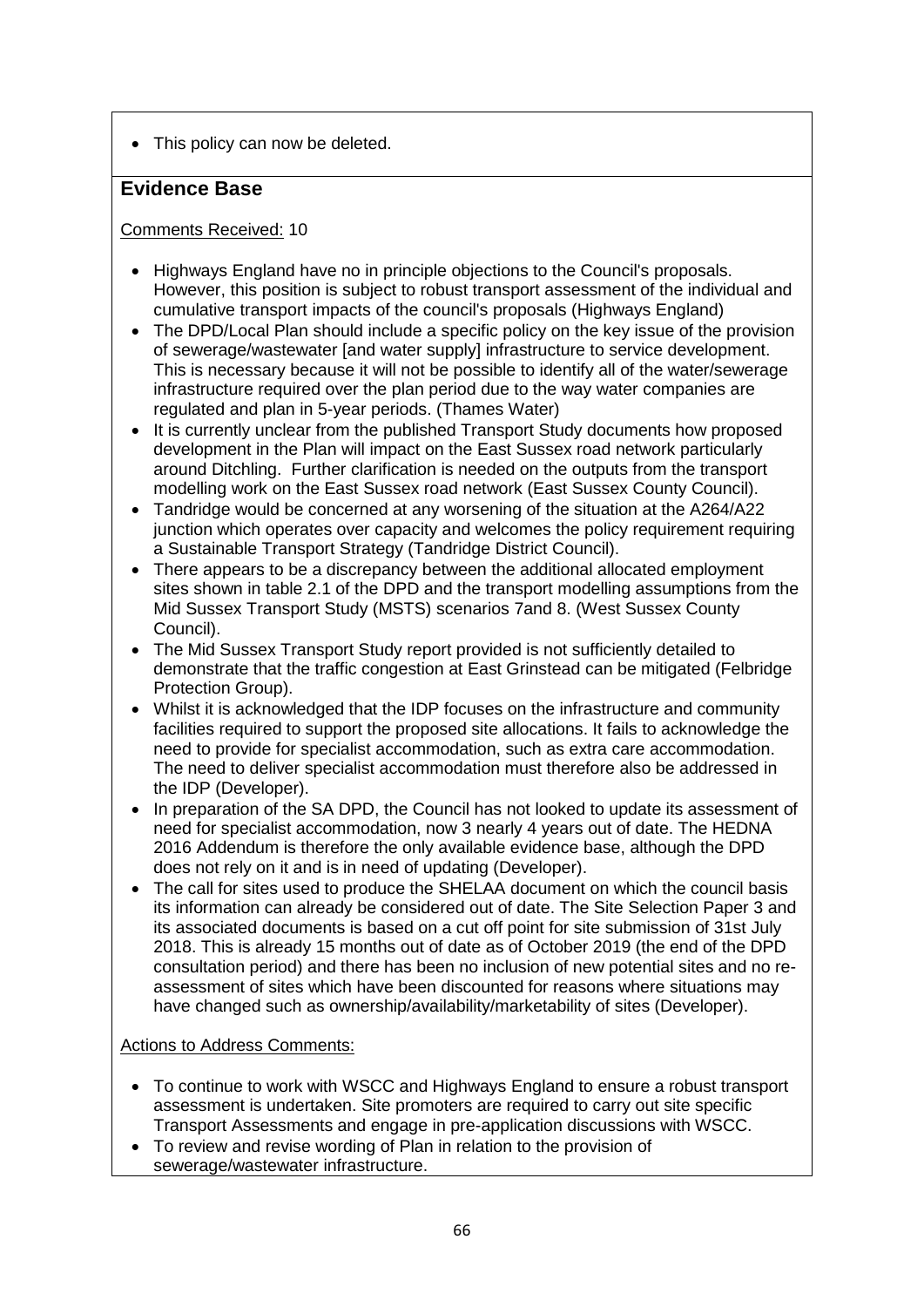- In the updated Transport Assessment specifically identify and provide analysis of impacts of development generated by the Site Allocations within the East Sussex area.
- The updated Transport Assessment will review the impacts of development on the A264/A22 junction. The outcome of this work will be shared with the relevant highway authorities (West Sussex and Surrey) to ensure they are satisfied that the impact of development on the highway network at East Grinstead can be mitigated.
- The Transport model scenarios will be updated to ensure the correct mix of sites is tested.
- It is not considered necessary to identify specialist accommodation in the IDP as it cannot be considered infrastructure.
- The evidence relating to the need for specialist accommodation will be updated as part of the District Plan review, along with the wider housing need. The supply of specialist accommodation will be monitored through Authority Monitoring Reports.
- The Council have always maintained that the SHELAA is a live document and sites can be submitted to it at any time. The SHELAA will be updated as at 1 April 2020. This version will include new sites submitted during the Reg 18 consultation and those submitted to the Council outside the 'call for site' period.

## **Climate Change**

#### Comments Received: 1

• We do not consider that the Council can any longer avoid having a specific, robust, policy as an integral part of its Local Plan to address its own commitments to reduce climate change impacts via the planning process, and its expectations of those who become involved in the planning process to do so. A robust climate change policy would feed directly into your Local Plan objectives, particularly those addressing environmental protection, healthy lifestyles and economic vitality (CPRE Sussex).

#### Actions to Address Comments:

- The strategic issues, such as climate change, were dealt with during the District Plan Examination. As the 'daughter' document, the purpose of the Sites DPD is to allocate sufficient sites to meet the residual housing requirement. The Sites DPD does not need to revisit this issue. The correct time to revisit these strategic issues with be through the District Plan Review.
- Appendix C of the Sites DPD includes General Principles for development, this refers to sustainability and references District Plan policies DP39-42. These principles will be made clearer in the Regulation 19 version of the Sites DPD.
- The Council is preparing a Design Guide SPD which will contain principles for sustainable development related to design.

## **Site Selection**

### **General Objection**

Comments Received: 29

• Note that for a number of sites there are specific requirements for addressing surface water flood risk. We support this detail, however, for clarity where a site-specific Flood Risk Assessment is required on this basis the Environment Agency would not provide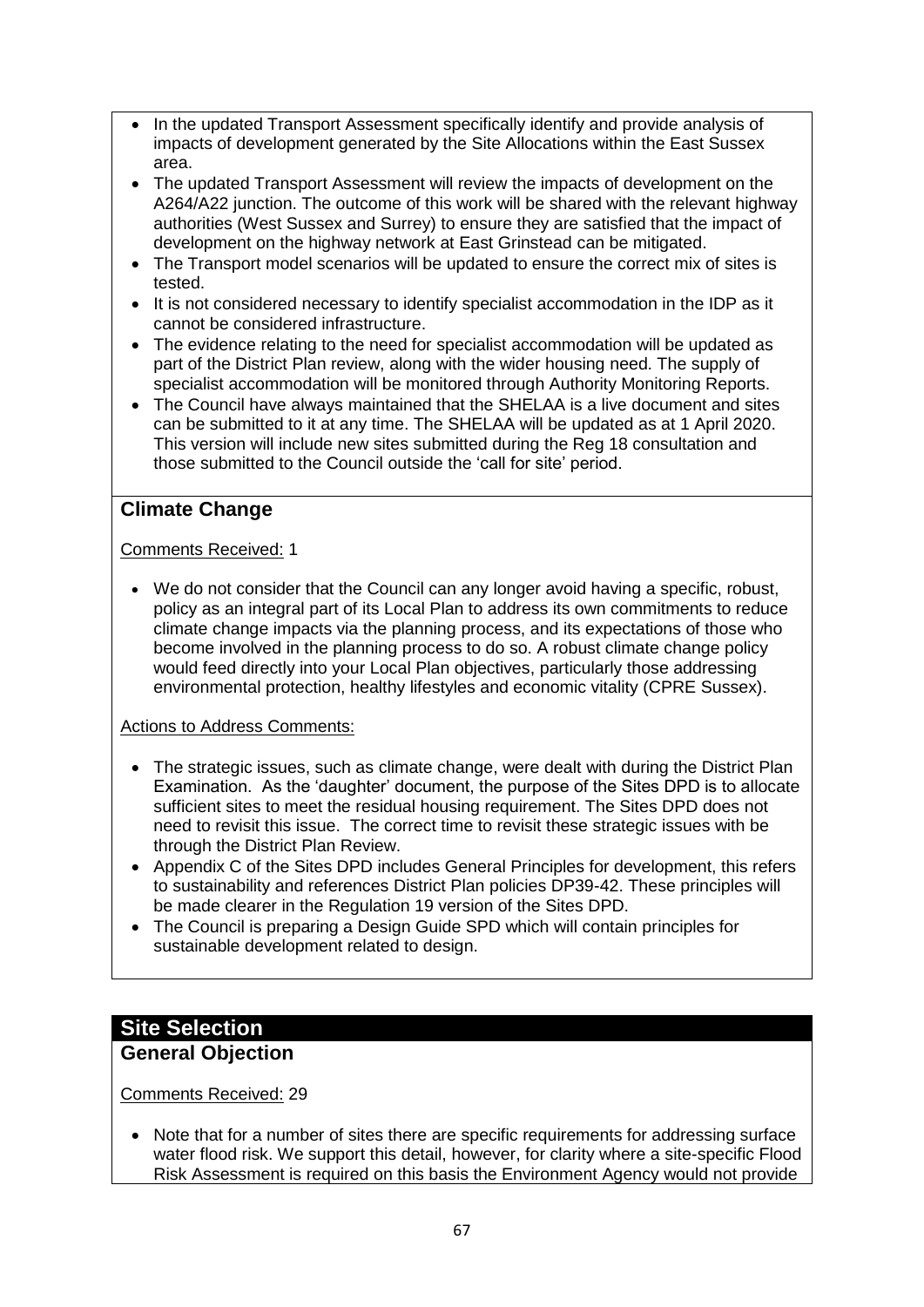comment. We would look to West Sussex County Council as Lead Local Flood Authority alongside your own drainage engineer to assess the content (Environment Agency).

- An assessment of impacts on heritage significance should be undertaken as a basis for the selection of each site for allocation. We are unable to identify the evidence that supported such assessments in the draft Site Allocation DPD, and cannot discern the measures that may be necessary to conserve and enhance heritage assets that may be affected within the draft DPD beyond generic statements on protection setting or assessing archaeology. (Historic England).
- The scope for archaeological significance of allocated sites should be determined prior to allocation. Where there may be archaeology of possible national significance more detailed investigative work will be necessary. This may affect the developable area of sites or their capacity to deliver the floorspace or units proposed (Historic England).
- We note that the Site-Specific Requirements for each of the employment sites allocated under policy SA1 include much less than those for housing under policy SA11. It is not clear why this is when employment sites should also deliver a net gain in biodiversity as required by NPPF paragraph 170 and could contribute to a coherent network of green infrastructure as required in the majority of the housing allocations (Sussex Wildlife Trust).
- Waste management facilities may need future improvements/ expansion to accommodate this requirement, but it is unknown at this time what this would be, and the timescales for this (West Sussex County Council – Waste management).
- Future development should have regard for, and contribute to, the aspirations for new walking and cycling infrastructure listed in the West Sussex Walking and Cycling Strategy 2016-2026. (West Sussex County Council).
- The developments should also seek to support the aspirations of the government's Cycling and Walking Investment Strategy, which advocates the development of Local Cycling and Walking Infrastructure Plans (LCWIP). MSDC may wish to consider developing LCWIPs in the three main towns and perhaps also some of the larger villages. This may help to secure new walking and cycling infrastructure associated with future development (West Sussex County Council).
- All sustainable infrastructure is required to be designed and provided at an appropriate scale to the development and surrounding environment to enable travel by sustainable modes that meet local and national objectives on sustainable travel and air quality (West Sussex County Council).
- • The failure to allocate sufficient sites to meet the need for extra care housing is contrary to Adopted Local Plan Policies DP25 and DP30 and therefore fails to be "Justified" and "Effective" (Developer).
- At present, the necessary evidence to demonstrate why these sites are deliverable has not been published. It is ultimately unclear as and when they will deliver and whether they could be considered 'deliverable' to contribute to the Council's 5YHLS. We are also unable to undertake a review as to whether the delivery rates and lead-in times for these sites are realistic given no trajectory has been published (Developer).
- None of the new plans Northern Arc in particular, and now these new proposals, make any mention of the provision of new relief roads for the centre of Burgess Hill. Land and funds MUST be set aside, at the very least to provide a southern link from Jane Murray Way to Keymer Road and thence Ditching Road. More and more traffic being fed into Folders lane and Keymer Road are particular potential problems (Resident).

Actions to Address Comments: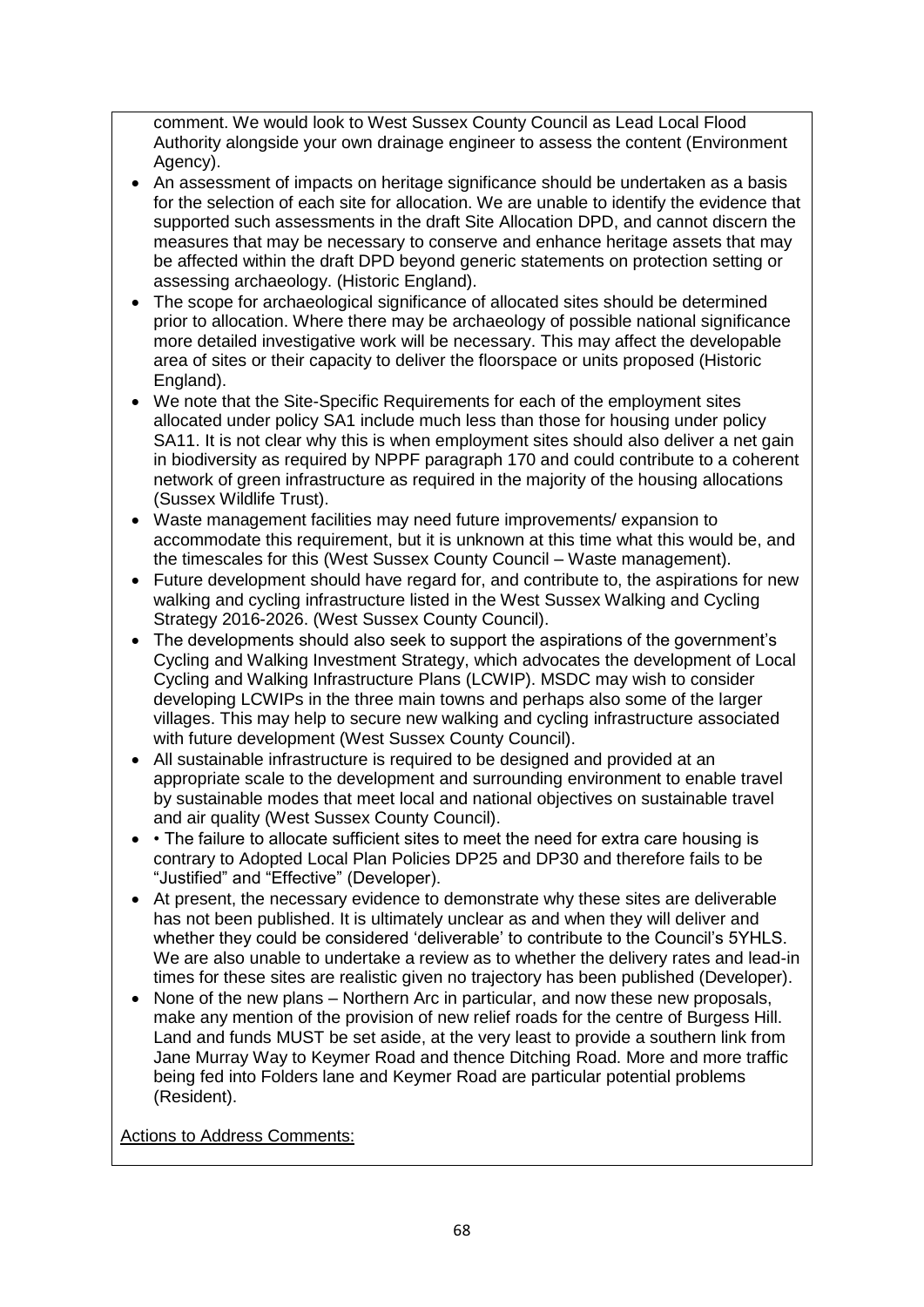- Amend text clarify that Local Authority Drainage engineers that would assess information submitted in relation to flood risk.
- As set out in the Site Selection methodology, the Council's Conservation Officers have undertaken assessment of impacts on heritage significance during the site selection process and informed the policy criteria. These assessments can be shared with Historic England for review. Planning policy officers will continue to work with Conservation Officers and Historic England (where appropriate) to ensure heritage assets are not harmed.
- The County Archaeologist has been consulted during the site selection process and informed the site selected for allocation. The need for investigative work has been identified in the policy where required.
- Appendix C of the Sites DPD includes General Principles for development, this refers to biodiversity net gain. These principles will be made clearer in the Regulation 19 version of the Sites DPD.
- Continue to liaise with WSCC waste management team.
- To liaise with WSCC on update to IDP to ensure walking and cycling infrastructure is included.
- The development of Local Cycling and Walking Infrastructure Plans (LCWIP) is not a matter for the Site Allocations DPD to consider.
- To continue to liaise with WSCC and site developers to ensure sustainable transport requirements are provided as part of the development of strategic sites
- Prepare an AONB topic paper to further explain the site selection of sites in the AONB and how this conforms to the District Plan strategy and intentions of the NPPF.
- Prepare a topic paper setting out how the demand for specialist accommodation (in the form of elderly persons accommodation) has been met.
- An updated housing land supply position and further evidence of the deliverability of sites will be prepared to support the Reg19/submission versions of the Plan.
- The strategic transport matters at Burgess Hill are being addressed through other Council projects. Policy requirements of sites in Burgess Hill will require contributions to these strategic transport projects. The Strategic Transport Study does not require such mitigation.

## **Site Selection Paper 1: Assessment against District Plan Strategy**

Comments Received: 5

- No specific justification is provided within the "High Level Assessment" document as to why it did not pass the above criteria. (Developer)
- The latter section of this criterion states that "sites that deliver levels of growth, significantly beyond that required by the District Plan strategy, are not considered to be compliant with the strategy." Crest Nicholson have significant concerns over the use of this criterion to identify additional development sites across the remainder of the plan period. In part this concern arises due to the fact that the requirements for specific settlements are expressed in the MSDP as being "minimum requirements", rather than absolute requirements. (Developer).
- This criterion seeks to differentiate between sites which are connected to or remote from existing settlements. We agree with the Council that this is a reasonable exercise in principle; however, the application in this case is flawed. In particular the Council's approach appears to consider the relationship of sites to the built-up area boundary as defined on the out of date Policies Map. (Developer).

Actions to Address Comments: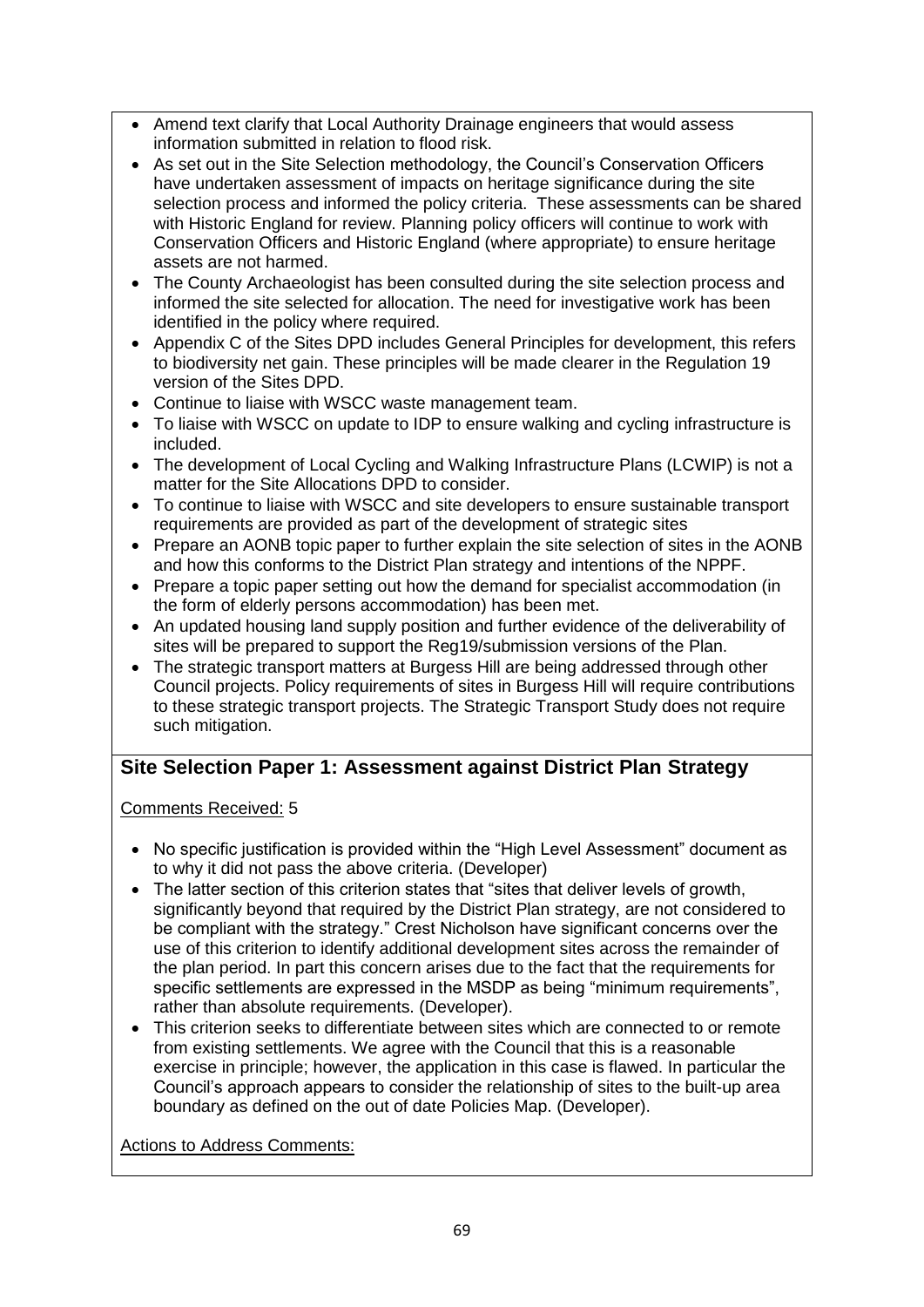- Review SSP1 to ensure methodology is clear; sites have been assessed in accordance with methodology and the currently adopted built-up area boundaries.
- A review of a Built-up Area boundaries is taking place alongside the DPD and a Topic Paper will be produced.

## **Site Selection Paper 2: Site Selection Methodology**

Comments Received: 0

No comments were received that objected to the Site Selection Methodology

## **Site Selection Paper 3: Housing**

Comments Received: 72

- Object to the findings of individual site assessments (Developers multiple)
- Factual errors identified in the findings of individual site assessments (Developers multiple)
- An assessment of each proposed allocation should be undertaken to determine whether it comprises major development in the AONB; if determined to be major development the allocation should be deleted (High Weald AONB Unit)
- The site selection process should identify sites with potential to result in an unacceptable impact on a heritage asset; these sites should then be sifted out or assessed in greater detail (Historic England).
- Support rejection of sites with potential for adverse effects on designated sites: concern in relation to proportion of greenfield sites proposed for allocation and absence of detailed ecological survey data (Sussex Wildlife Trust).
- Support for the rejection of sites 495: Butchers Field and 691: Land east of High Street, Ardingly (Ardingly Parish Council and multiple residents)
- Support for the rejection of site 688: Land to west of Turners Hill Road, Crawley Down (Rowfant Society and multiple residents)
- Support for the rejection of site 727: Overshaw Cottage, Lewes Road, East Grinstead (multiple residents)
- Object to the rejection of the strategic site at Crabbet Park (Site 18) the site should have been tested further and could meet Crawley's agreed unmet housing needs if allocated; the potential to meet a proportion of Mid Sussex's housing need at a new settlement should also be tested further (Felbridge Protection Group).
- Object to site selection methodology on the basis that sufficient weight is not assigned to different criteria of the assessment; object to conclusions reached in relation to Jeffreys Farm (Site 69) (Developer)

#### Actions to Address Comments:

• Evidence provided for sites will be reviewed. Site Selection Paper 3: Housing will be revised where appropriate to account for additional information where it is in accordance with the site selection methodology. Reported factual errors will be reviewed and addressed.

## **Site Selection Paper 4: Employment**

Comments Received: 1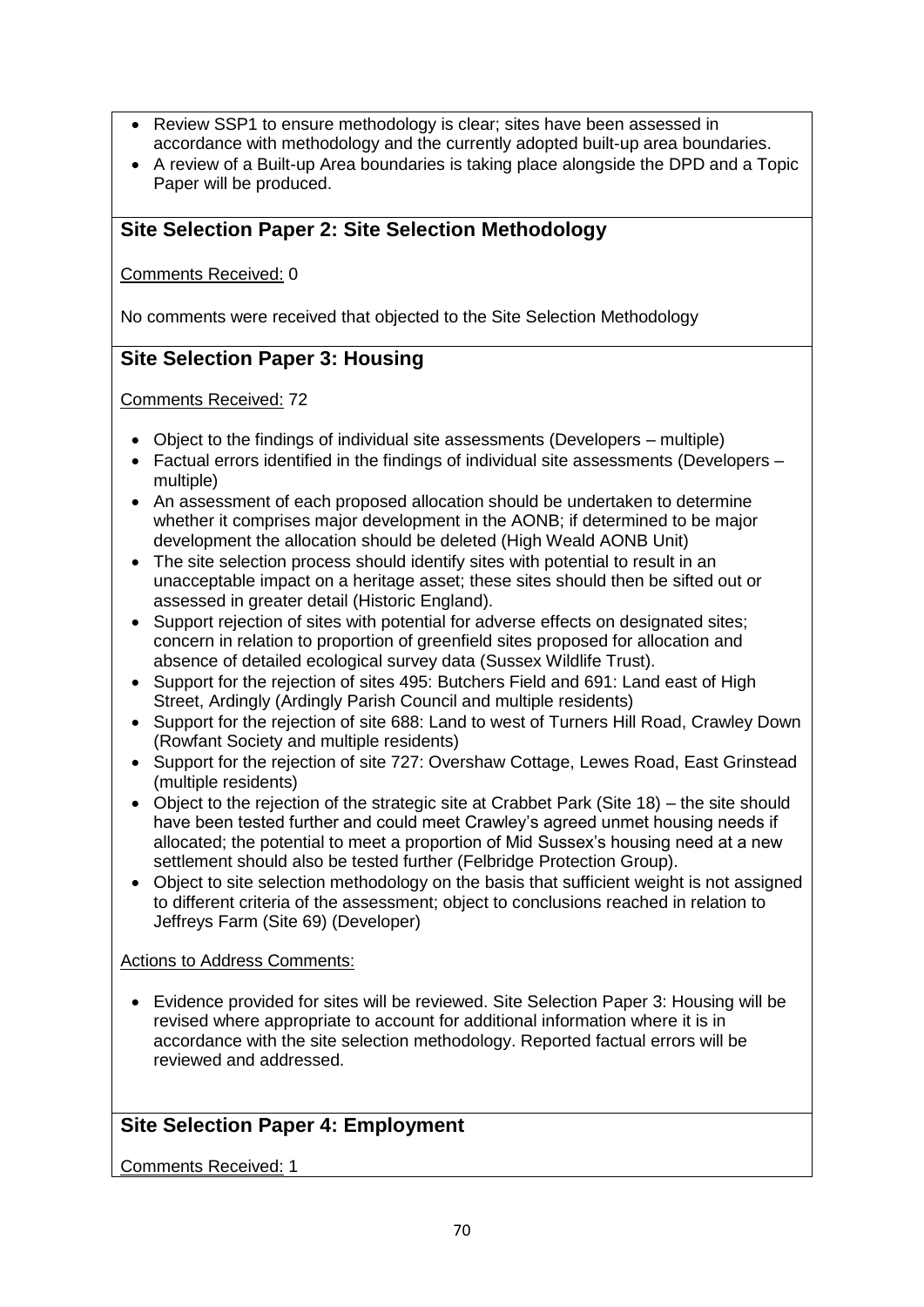• Site Selection Paper 4 concludes there is little difference between the two Science and Technology Park options. Evidence is provided to address the differences on Flood Risk, Ancient Woodland and Highways criteria. Additional evidence is provided related to highways and access arrangements for the option of a Science and Technology Park south of the A2300. The benefits and disadvantages of each site should have been considered more thoroughly (Developer)

#### Actions to Address Comments:

• Evidence provided for sites will be reviewed. Site Selection Paper 4: Employment will be revised where appropriate to account for additional information where it is in accordance with the site selection methodology. Reported factual errors will be reviewed and addressed.

## **Housing Requirement / Supply General Objection**

#### Comments Received: 29

- Support the aim of the DPD to allocate sufficient housing to address the residual necessary to meet the identified housing requirement for the district up to 2031. It is to be welcomed that the DPD meets in full the agreed quantum of unmet housing need for the Northern West Sussex Housing Market Area, to be addressed in Mid Sussex, of 1,498 dwellings. (Horsham District Council).
- The distribution of housing across the settlement categories is felt to be proportionate and is therefore supported (Developer).
- Fails to identify a sufficient number of sites in order to be likely to deliver the residual housing requirement established under District Plan DP4. The limited number of sites places the overall level of delivery at risk, given that the relationship with the District Plan is not effectively balanced. Nor is there evidence that the approach established under DP6 to support the release of small sites is helping to re-address that balance. (Developer)
- We welcome the aim of the document to allocate sufficient sites to ensure that the housing requirement in Mid Sussex is met in full (Wealden District Council).
- MSDC is struggling to meet the substantial housing requirement as agreed in the adopted local plan. This issue will be compounded by the increase in housing requirement, as a result of the stepped housing trajectory, which increases to 1,090 dpa between 2024/25 and 2030/31 (Developer).
- In order to rectify this issue of soundness prior to next stages of consultation of the Sites DPD it is suggested that the Site Selection process is revisited to consider sites which fall outside of the AONB (Developer)
- We submit that the Site Allocations DPD as currently drafted, is unsound, on the basis that it doesn't identify sufficient sites for development to meet the need, particularly those already identified as suitable for housing development (through the development control process) (Developer).
- Concerned that the housing requirement will not be sufficient to meet the needs of the district over the plan period. Whilst it is noted that the policy allocates a number of sites from a variety of sources, we believe further allocations are needed to ensure a flexible and responsive supply of housing land is available over the course of the plan period, as a contingency (Developer).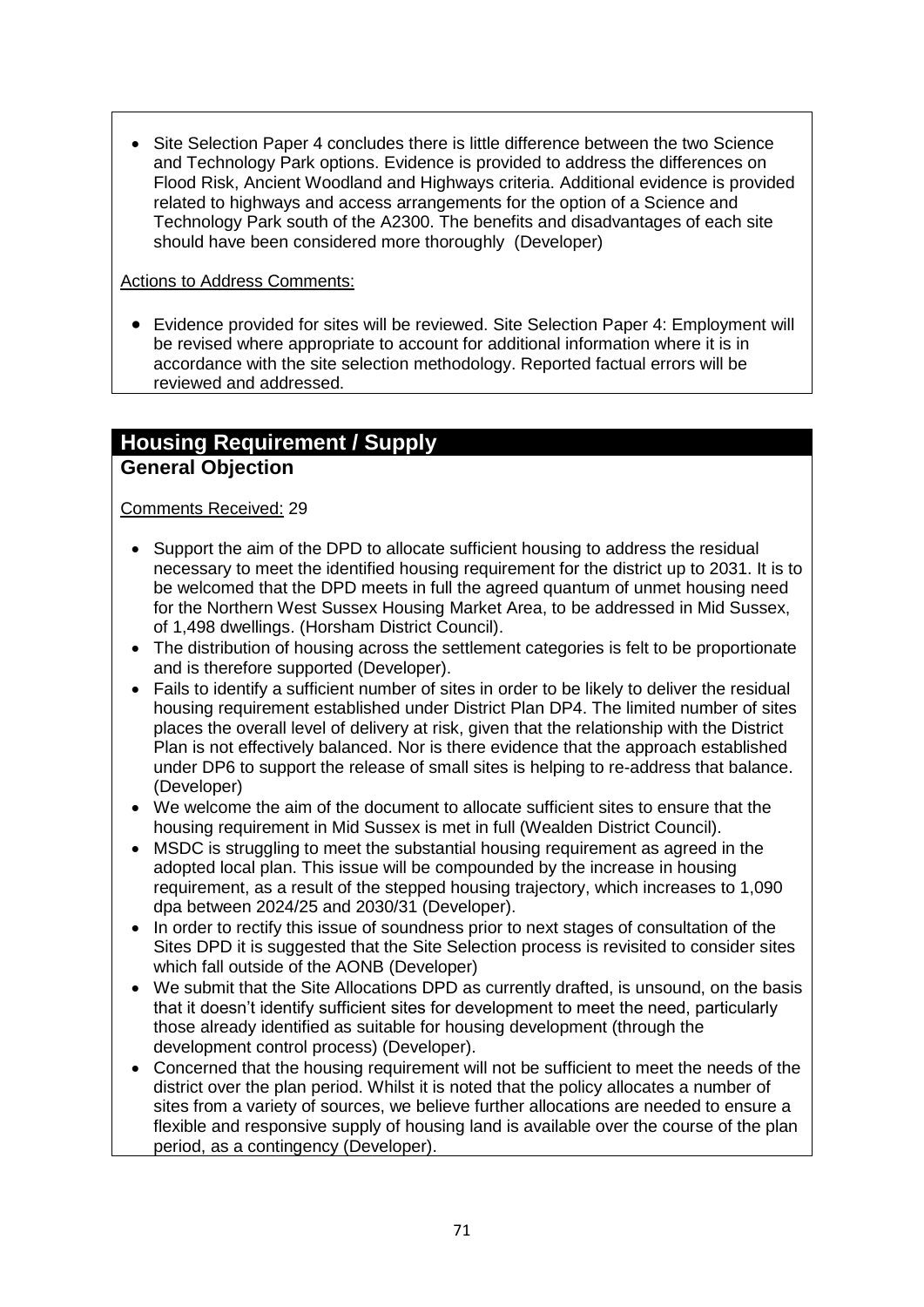- The Council should take into consideration potential future unmet need (beyond what was considered in the District Plan) from neighbouring authorities at this stage, instead of waiting for the District Plan Review starting in 2021 (Policy DP5 – Planning to Meet Future Housing Need) to ensure the Plan is robust and addresses the OAHN across the Housing Market Area (HMA). (Developer)
- It is our contention that the SADPD will not meet the minimum requirements for housing delivery as envisaged by the District Plan. Therefore, the SADPD is unsound (Developer)
- The scale of growth proposed in policy SA10 of the Reg 18 Plan provides for limited flexibility and does not reflect the spatial strategy set out in the adopted Local Plan. The level of growth directed to category 2 settlements in policy SA11 of the Reg 18 Plan is significantly short of that proposed in the adopted Local Pan, and there is a clear miss-match between what is said to be the minimum residual requirement for each settlement category in policy SA10 and what is actually allocated in policy SA11. (Developer)
- The Council has only identified a surplus of 445 units that equates to 2.8% of the overall supply. The supply position is therefore more susceptible to rapid change if delivery from key sites stalls or slows. (Developer)
- Policy SA10 (Table 2.3) is inconsistent with the NPPF and has not been correctly based on the evidence available. This has serious consequences for selecting an appropriate strategy for the future provision of housing in Mid Sussex District. The most obvious conclusion is that many more greenfield sites are allocated in the Draft Plan than are required (CPRE)
- It is not apparent that resilience to the effects of global warming has been considered as part of the assessment of individual site sustainability (CPRE).
- It is also not apparent that the Council search for suitable housing development sites has given sufficient attention to maximising opportunities to increase housing within the major town centres as part of town centre regeneration opportunities and as an alternative to such extensive greenfield site allocations, some of them within or affecting important designated areas (CPRE)

### Actions to Address Comments:

- The approach towards site selection is clearly set out in Site Selection Papers 1, 2, 3 and 4. The Sustainability Appraisal sets out the assessment of reasonable alternatives. The assessment of omission sites and results will be set out in revised versions of Site Selection Paper 3: Housing, and 4: Employment.
- The strategic issues, such as unmet housing need were dealt with during the District Plan Examination. As the 'daughter' document, the Site Allocations DPD does not need to revisit this issue. Strategic issues with be revisited through the planned District Plan Review.
- Prepare an AONB topic paper to further explain the site selection of sites in the AONB and how this conforms to the District Plan strategy and intentions of the NPPF.

### **Commitments**

Comments Received: 2

• The Council have applied an optimistic trajectory for the delivery of development associated with Burgess Hill (Developer).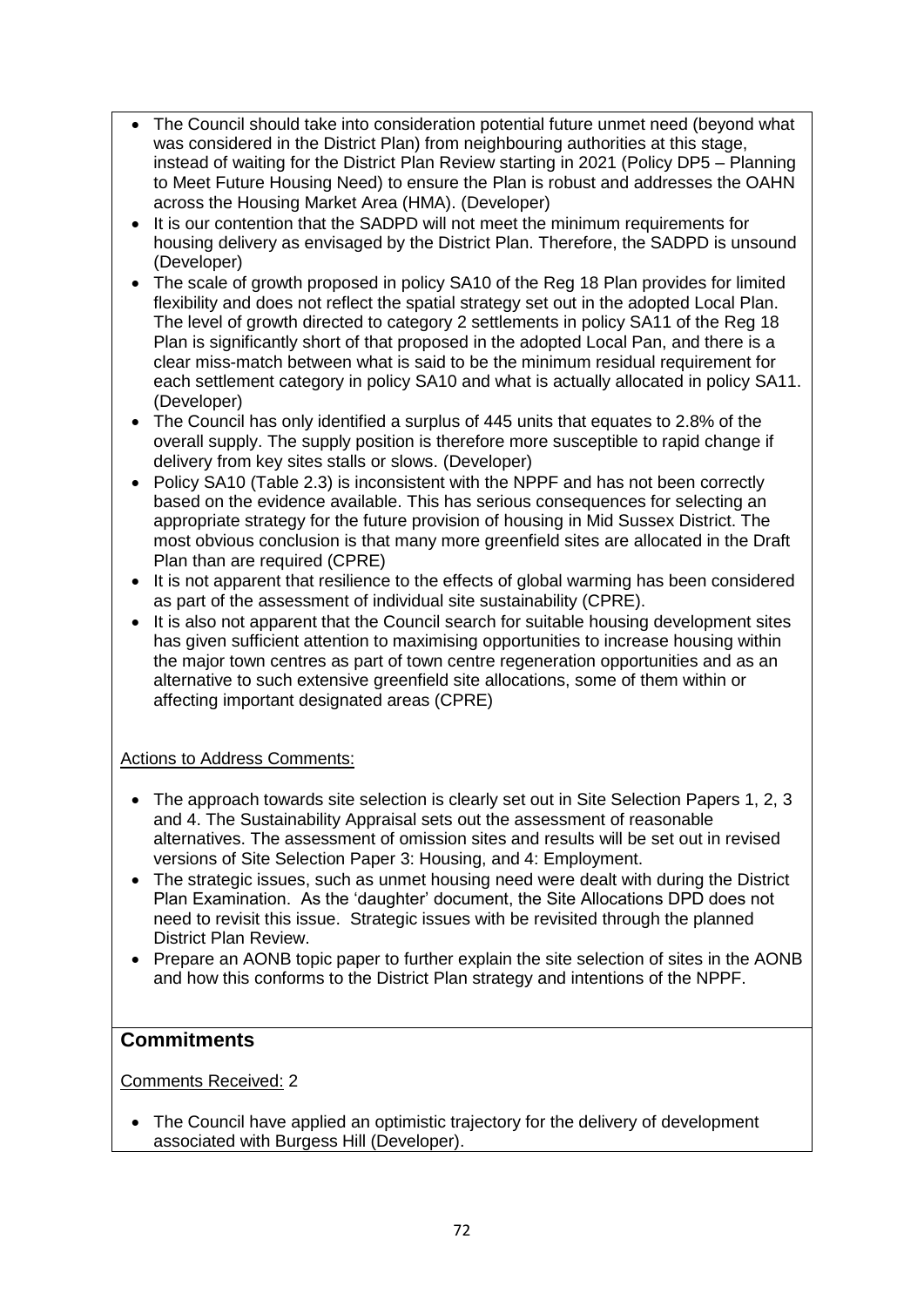- Hardriding Farm, Pease Pottage Phase 3 (SHLAA ID: 666) (200 units in phase), and absent clear evidence to explain its advanced trajectory - the development may deliver at a slower rate (Developer)
- Land north of Clayton Mills, Hassocks (SHLAA ID: 753) (500 units): based on Start to Finish averages, the development may deliver later and at a slower rate than envisaged. (Developer)
- From this review, the delivery from these four sites, in particular, appears to be based on overly optimistic lead-in times and delivery rates than that which would be expected from similarly sized sites as detailed in 'Start to Finish'. Our review does not claim that these sites will not come forward in the plan-period, but if delivery was delayed and/or came forward at a slower rate, additional sites would be required to make up the shortfall. These examples serve to highlight that achieving the Council's requirement for a rolling five-year supply is fragile. (Developer)

### Actions to Address Comments:

- A revised Housing Trajectory will be prepared to support the Reg19/submission version of the Plan.
- There will be continued dialogue with house builders to delivery trajectory are realistic and supported by evidence.

## **Windfall Allowance**

- The number of additional dwellings attributed to windfalls is inconsistent with evidence. The windfalls contribution of 588 dwellings shown in Table 2.3 significantly under-represents the supply of housing which is likely to be derived from this source over the plan period. It is therefore clear that the windfall allowance shown in Policy SA10 (Table 2.3) is not justified. A contribution of 972 dwellings from small windfall sites (up to 9 dwellings) and 500 from large windfall sites is entirely justified by the evidence (Worth Parish Council).
- The consequence of underestimating the windfall contribution is to overstate the residual housing requirement for the district by 884 dwellings (Worth Parish Council).
- The Sites DPD places significantly greater reliance on windfall sites than the District Plan, without providing suitable evidence to support the assumptions made. The Council is therefore encouraged to rely less on non-identified sources of housing growth (which by their nature are unpredictable in relation to the realisation of the spatial strategy) and to plan more effectively by identifying additional sites for allocation in the Regulation 19 version of the Sites DPD (Developer)
- The Council's now proposed approach doubles the windfall allowance, only a year on from the adoption of the Local Plan when a higher figure was not considered justified and the planning policy background has not materially changed. The Council's approach, also potentially double counts housing already planned for in Neighbourhood Plans and is already accounted for in terms of overall housing numbers (Developer).
- The Council currently place too heavy a reliance of windfall development, also allocating sites which could come forwards as windfall development (Developer).
- Policy SA11 and SA33 identify the land at Ansty Cross garage (Ansty) for residential development of 12 dwellings. This is a brownfield site, the majority of which is within the development boundary and as such development of the site would already be supported by existing District Plan policy and would be considered a 'windfall' site. The Council cannot have it both ways, the reliance on windfall development cannot be increased whilst also seeking to allocate those sites which would be categorised as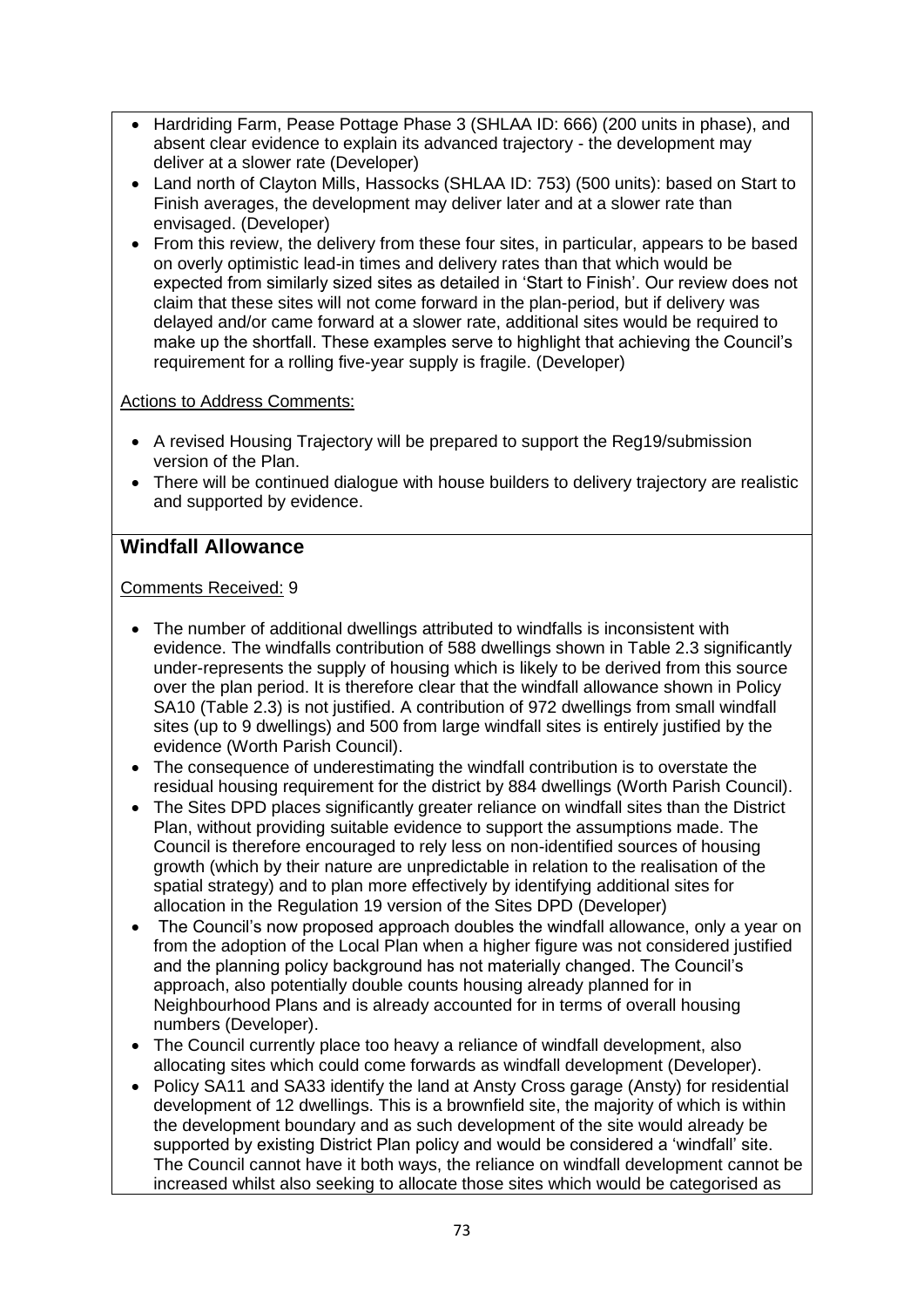windfall, this results in double counting which would be unjustified and therefore unsound. (Developer).

• Paragraph 2.24 of the Site Allocations DPD indicates that this increase is to "reflect" changes in national policy and District Plan Policy DP6 that supports development of up to 9 dwellings that are contiguous to existing Settlement Boundaries and based on past performance". However, the wording of Policy DP6 of the District Plan was of course known at the time of agreeing the current windfall allowance and therefore a change could only be justified through the availability of new evidence since the adoption of the District Plan. (Developer).

#### Actions to Address Comments:

• The Windfall Topic Paper will be reviewed and updated in light of any additional evidence and the passing of time since its preparation.

#### **Housing Requirement – Under/Over Supply**

- The addition of these two 'marginal' sites takes the number of units allocated within Category 1 settlements to 1412, this is 572 units above the minimum residual housing figure. This oversupply is not justified within the DPD or supporting evidence base. Removing these 'marginal' sites will still result in the DPD that delivers more than the minimum housing requirement in the lifetime of the local plan (Sussex Wildlife Trust)
- It is agreed that the Council applying a buffer to the residual requirement was entirely appropriate and necessary in order to ensure delivery of the Council's housing requirement. Without this buffer then any non-delivery, or even delay in delivery, of individual sites, which is inevitable to some extent over the Plan period, would have the potential to result in the Council not being able to achieve its housing requirements (Developer)
- The overall supply from Table 2.3 is 16,845 dwellings which aims to exceed the District Housing requirement by 455 dwellings by the end of the Plan period, but there is bound to be slippage and the flexibility of a 2.7% over-provision is supported in principle. However, the figures are not precise, and it is considered that this is still a fragile margin to compensate for non-delivery, particularly in the strategic housing allocations. The margin should be greater and a 10% non-delivery margin to extant planning consents and outstanding allocations is standard practice and should be applied (Developer)
- The Parish Council notes that the superior performance of Option B over Option A arises from its ability to deliver significantly more new homes that the District Plan Minimum Requirement. The Parish Council believes that it is unnecessary to deliver significantly more new homes than the District Plan Minimum Requirement. The Parish Council proposes that the size of the 'buffer' should be reduced in part by the elimination of the Site 519 to address the points made in points 8 and 9 above. (Worth Parish Council)
- Additional land should be identified and the inclusion of an appropriate buffer to be included on top of the housing requirement as it is unlikely that all of the sites in the Council's housing land supply will come forward as anticipated due to the complex nature of schemes as stated above. (Developer)
- We note that the total supply is only 3% above the minimum requirement. This leaves very little flexibility to address any delays in sites coming forward or a reduced level of development being achieved on the strategic sites during the plan period (as evidenced by the Burgess Hill reduction). Para 11a of the NPPF is clear in the need for local planning authorities to 'positively seek opportunities to meet the development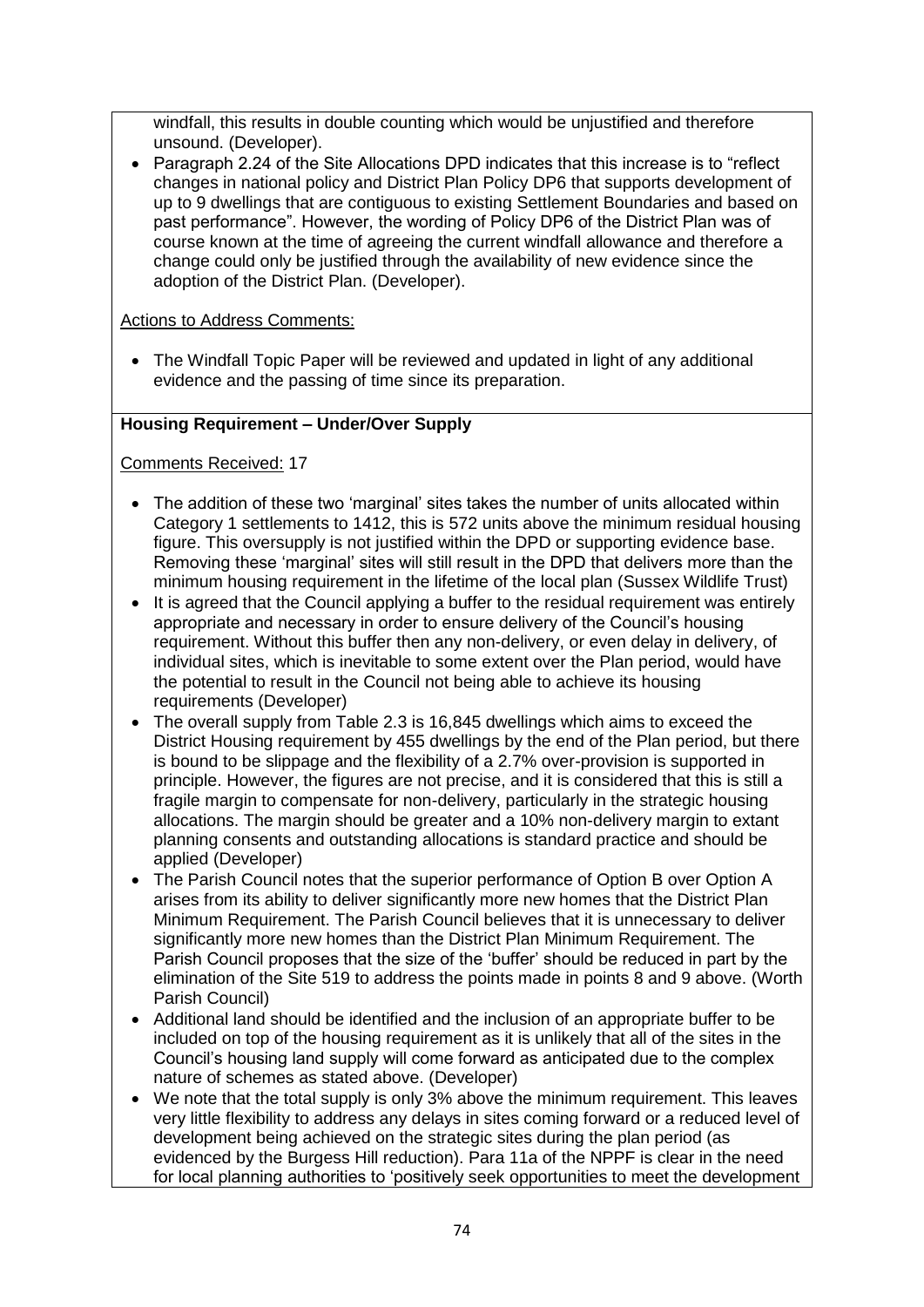needs of their area' and to 'be sufficiently flexible to adapt to rapid change'. The lack of flexibility in the housing supply leads us to question whether the Reg 18 Plan complies with national policy (Developer).

Actions to Address Comments:

• The under/over supply against the District Plan requirement will be finalised in the Reg 19/submission version of the Plan. Table 2.3 will be updated following this.

## **Five Year Housing Land Supply**

### Comments Received: 2

- It is unclear how the Council will seek to maintain a 5-year housing land supply over the plan period as there does not appear to be any policy trigger to bring forward corrective action. Owing to the fact that the authority is encircled by Green Belt to the north it is recommended that the Local Plan Review mechanism is included within the policy wording which includes appropriate triggers in the event that the Council and/or neighbouring authorities are not meeting their full identified housing needs (Developer).
- In the absence of a Planning Inspectorate review (either by appeal or through the formal APS examination) we have undertaken our own deliverability assessment of the supply to determine whether there is sufficient evidence to demonstrate a 5YHLS. From this review (informed by the latest relevant policy and guidance) we have amended the delivery from nine sites. From these amends we consider that in fact the Council can at best only demonstrate 4.80 years (i.e. a shortfall of 192-units) (Developer).

Actions to Address Comments:

• There will be continued dialogue with site promoters/house builders regarding delivery trajectories, supported by evidence. A revised Housing Trajectory will be prepared to support the Reg19/submission version of the Plan.

### **Settlement Hierarchy (DP4/DP6)**

- There is an error in Appendix B of the DPD with regards to the figures at West Hoathly and Sharpthorne (West Hoathly Parish Council)
- The Parish Council believes there are inaccuracies in commitments/completions figures for Crawley Down and Copthorne; therefore, the residual requirement at these settlements should be zero meaning no sites should have made it past the first stage of the site selection process. (Worth Parish Council)
- There is a deficit at Category 3 settlements of 136. The DPD seeks to increase development at Category 1, however this approach does not meet the development needs at Cat3 and there are opportunities for additional sites to be allocated in this category (Developer)
- There are limited or no allocations at Category 2 settlements, particularly Cuckfield and Hurstpierpoint. There are sites in these areas which are less constrained than those chosen at Category 3. (Developer)
- It is not clear what the purpose of Appendix B is given the residual requirements are 'met' within the DPD (Developer)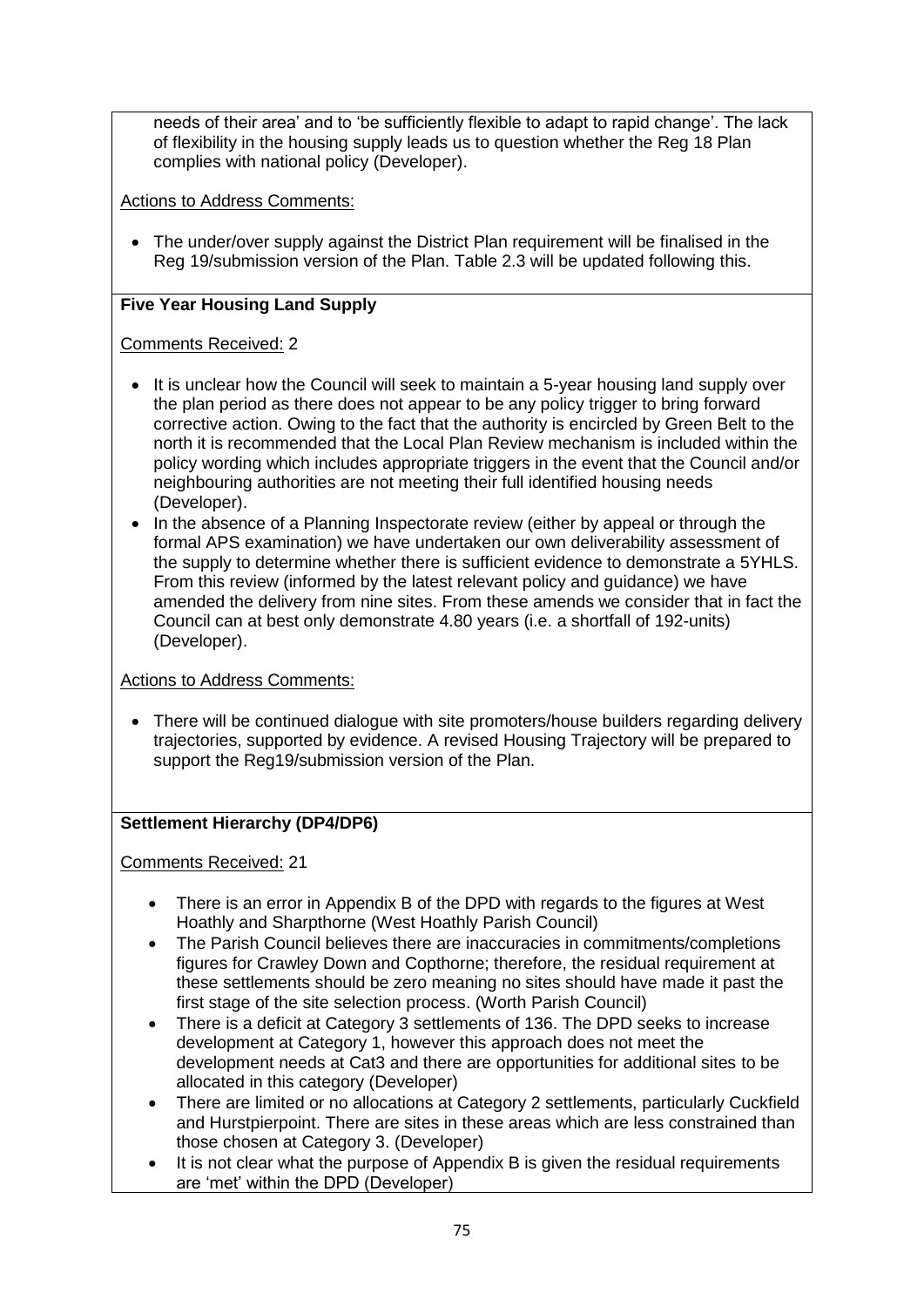- The distribution is not in accordance with DP4/DP6 as more homes are directed to category 3 than category 2. (Developer)
- There are insufficient allocations to meet the need at Bolney, the Council has rejected all site options at this settlement which appears unsound. (Developer)
- Hurstpierpoint should not have a residual need of zero as it is a category 2 settlement, the DPD presents the best opportunity to allocate additional sites at this location to meet needs. It is unclear whether Hurstpierpoint has met its need. (Developer)
- Although DP4/DP6 were approved in the District Plan, the Sites DPD should reassess whether this is fit for purpose. (Developer)
- Additional development should be directed to Haywards Heath given it is a Category 1 settlement (Developer)
- Handcross, as a Category 3 settlement, is well placed to accept additional housing growth (Developer)
- No rationale is given in the Sites DPD to explain the difference between the figures set out in the District Plan (DP4/DP6) and the revised figures. (CPRE)

### Actions to Address Comments:

- Individual sites are assessed in Site Selection Papers 1, 3, 4 and the Sustainability Appraisal, giving reasons for why they were rejected at each stage. The site selection process accounts for the Settlement Category (DP4) as well as individual settlements (DP6) - the sites chosen were those that were most consistent with this strategy.
- Review Appendix B, amend where required to address any errors in the figures or for clarity.
- The approach towards site selection is clearly set out in Site Selection Papers 1, 2, 3 and 4. The Sustainability Appraisal sets out the assessment of reasonable alternatives.

## **C2 Need / Requirement / Supply**

- It is generally welcomed that the Council has acknowledged a need for Extra Care accommodation. It is strongly contested that the HEDNA significantly underestimates the actual need which is not being met. The actual unmet need now is calculated as at least 462 units, of which 75% need to be for sale (367 units), with the undersupply of for sale units increasing to 604 units by 2030 (Developer).
- It is therefore evident that the sites on which the Local Plan is wholly reliant in delivering specialist accommodation for older people will not address the identified need for specialist older persons accommodation or need for extra care accommodation specifically. In short, the problem will continue to worsen (Developer).
- There are only 88 potential extra care units identified, against a need now for 492 units (as identified in the Need Assessment), leaving a residual shortfall of at least 404 units now (72%) which will increase to at least 516 units by 2032 (Developer).
- The Adopted Local Plan is wholly reliant on the Sites DPD to identify and address any shortfall (Developer).
- The need to deliver extra care housing (and other forms of specialist accommodation) should have therefore been an essential consideration at the outset to accord with the Adopted Local Plan, the NPPF (para 61) and the PPG guidance that specifically supports the provision of and allocation of sites for specialist accommodation where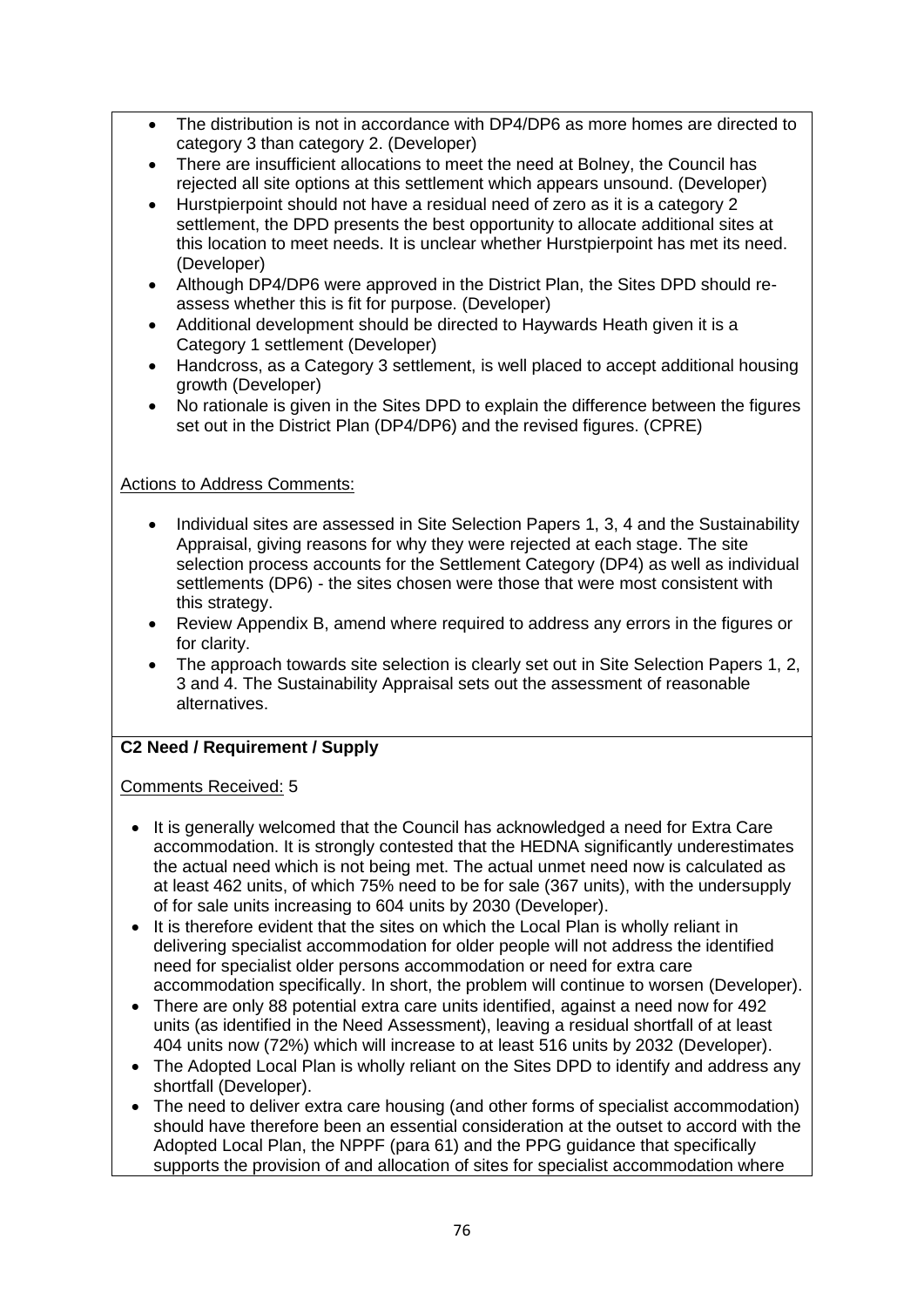there is an identified unmet need (reference 006 Ref ID: 63-0013-20190626) (Developer).

- In summary our representations on the Draft Plan relate specifically to the failure to address the need for housing for elderly people within the plan. This is against a background of a number of evidence documents produced in respect of the District Plan (adopted 2018) which demonstrate an ageing population in Mid Sussex, a shortage in provision of specialist accommodation and, fundamentally, a need for policy intervention to deliver specialist housing. The Site Allocation DPD fails to achieve this (Developer).
- There is no specific policy in the DP which allows for the delivery of specialist accommodation or care homes, albeit it is recognised that policy DP6 does allow for development within towns and villages with defined built-up area boundaries. The Site Allocations Document and its relationship with the DP and its supporting housing evidence is therefore fundamentally flawed. The Site Allocations Document fails to grapple with housing requirements of a significant specialist sector in the face of evidence of demonstrating clear need (Developer).
- The consultation on the Site Allocations DPD does not include any additional evidence-based documents in respect of housing for older people or specialist accommodation. No mention is made in the Site Selection Paper 3: Housing Sites as to whether the need for care homes has been assessed (Developer)
- It is necessary for the Council to allocate additional sites for Care Home developments to meet the need identified in the District. If land is not allocated then, as identified in the PPG, there is no certainty over the delivery of this type of development and the Plan will fail in a key objective (Developer).
- There is clear and immediate need to allocate specific sites for C2 uses and that the failure to do so renders the SADPD unsound. (Developer)

### Actions to Address Comments:

- Prepare a topic paper setting out how the demand for specialist accommodation (in the form of elderly persons accommodation) has been met.
- Consider if the Sites DPD requires additional policy relating to provision of specialist accommodation in light of this.

### **Residual Housing Figure**

- Delivery assumptions are optimistic and do not form a credible baseline. If a more realistic trajectory were applied, it would leave the Council short of their target by circa 2,000 new homes (Developer)
- We commend the Council for seeking to meet their residual housing requirement in full, however the proposed housing supply components do not represent a credible baseline from which to calculate residual need. In this respect, we have some concerns regarding the balance between strategic and non-strategic scale allocations and the anticipated delivery trajectory. We would encourage the Council to allocate additional sites to deliver this increased residual need. Further, we would urge them to prioritise medium sized sites that can delivery quickly and require minimal intervention to supporting infrastructure, but still make a meaningful contribution to affordable housing needs. (Developer)
- The actual 'Updated Minimum Residual Requirement' does not, at 1,507 reflect the target set out in the table 2.3 in policy SA10 (1,962); and that the associated commentary on the overall housing requirement in section 2.3 of SSP3 (Oct 2019) also contradicts table 2.3 in policy SA10, such that clarification needs to be provided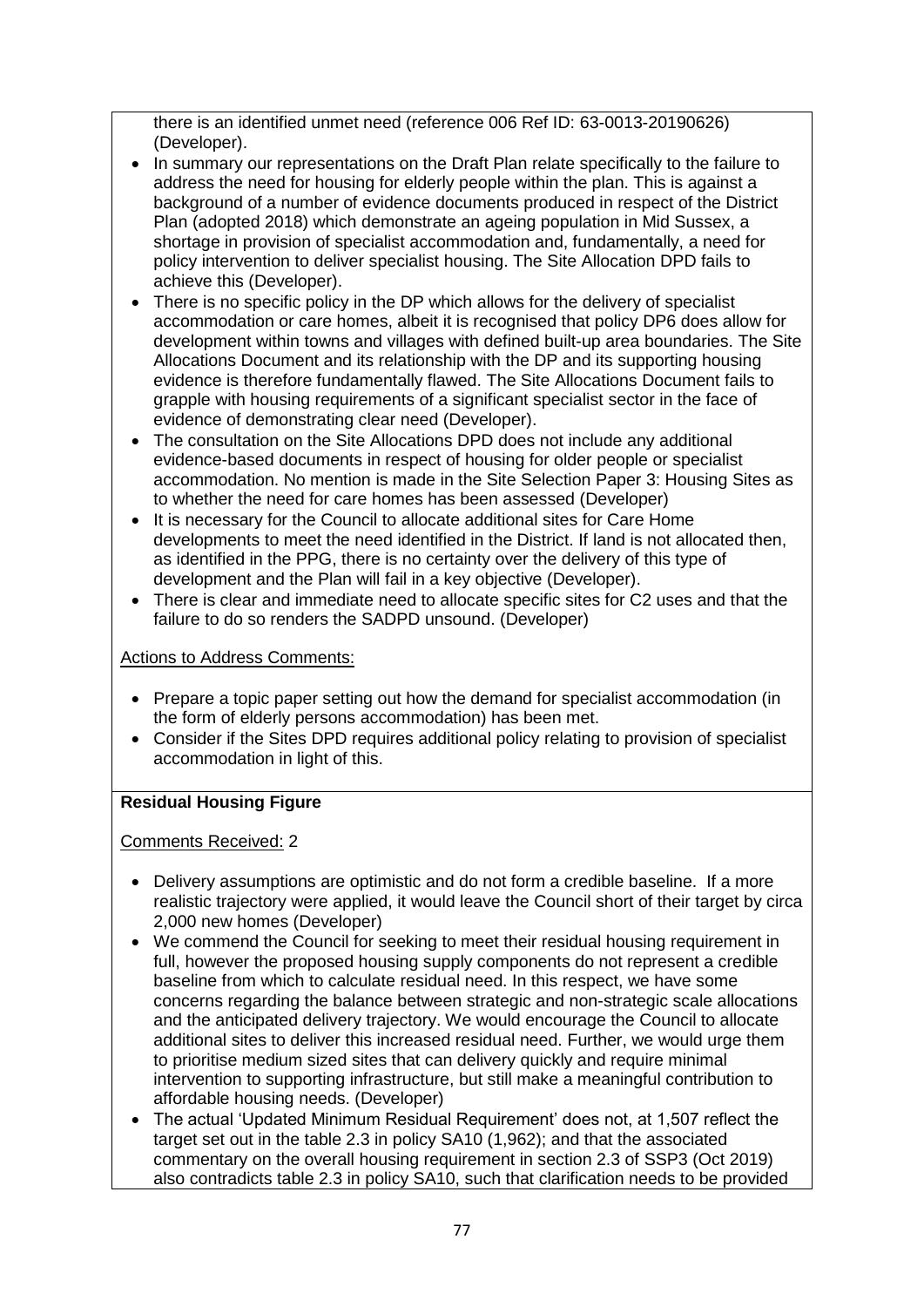as to what the correct residual requirement is. Reading between the lines it would appear that the Minimum Residual Requirement is 1,507, but that 1,962 is being allocated to provide some flexibility. In addition to the above, table 2.4 of Policy SA10 does not then reflect what is actually proposed in policy SA11 and table 2.5 (Developer)

Actions to Address Comments:

• There will be continued dialogue with site promoters/house builders regarding delivery trajectories, supported by evidence. A revised Housing Trajectory will be prepared to support the Reg19/submission version of the Plan.

## **Self-Build / Custom Build**

Comments Received: 1

• None of the allocations set out in the Site Allocations DPD make any reference to self-build. It is considered that MSDC has failed in their duty under the self-build act and consideration towards the provision of self-build within the district must be given within the DPD (Developer)

Actions to Address Comments:

• A topic paper setting out how the self-build duty is being for filled will be prepared to support to Reg 19/submission version of the Plan.

## **Employment Requirement / Supply General Objection**

Comments Received: 6

- Notes that the employment figures have been updated in accordance with the method used for the District Plan, that additional need has been identified, and that there is an excess in supply identified to provide a buffer. This is supported. (Developer)
- Development for additional employment would be best sought from brownfield sites (Developer)
- Note that additional sites are located close to the Horsham boundary, therefore await further information in the emerging evidence base to assess any impacts (Horsham District Council)
- A broader spread of sites across the district would have been preffered as a strategy (Developer)

## Actions to Address Comments:

- Additional sites put forward during the consultation period will be reviewed in a revised Site Selection Paper 4: Employment, subsequently appraised in the Sustainability Appraisal to assess their suitability for allocation.
- Continued liaison with neighbouring authorities regarding any potential crossboundary impacts (none identified in the evidence to date).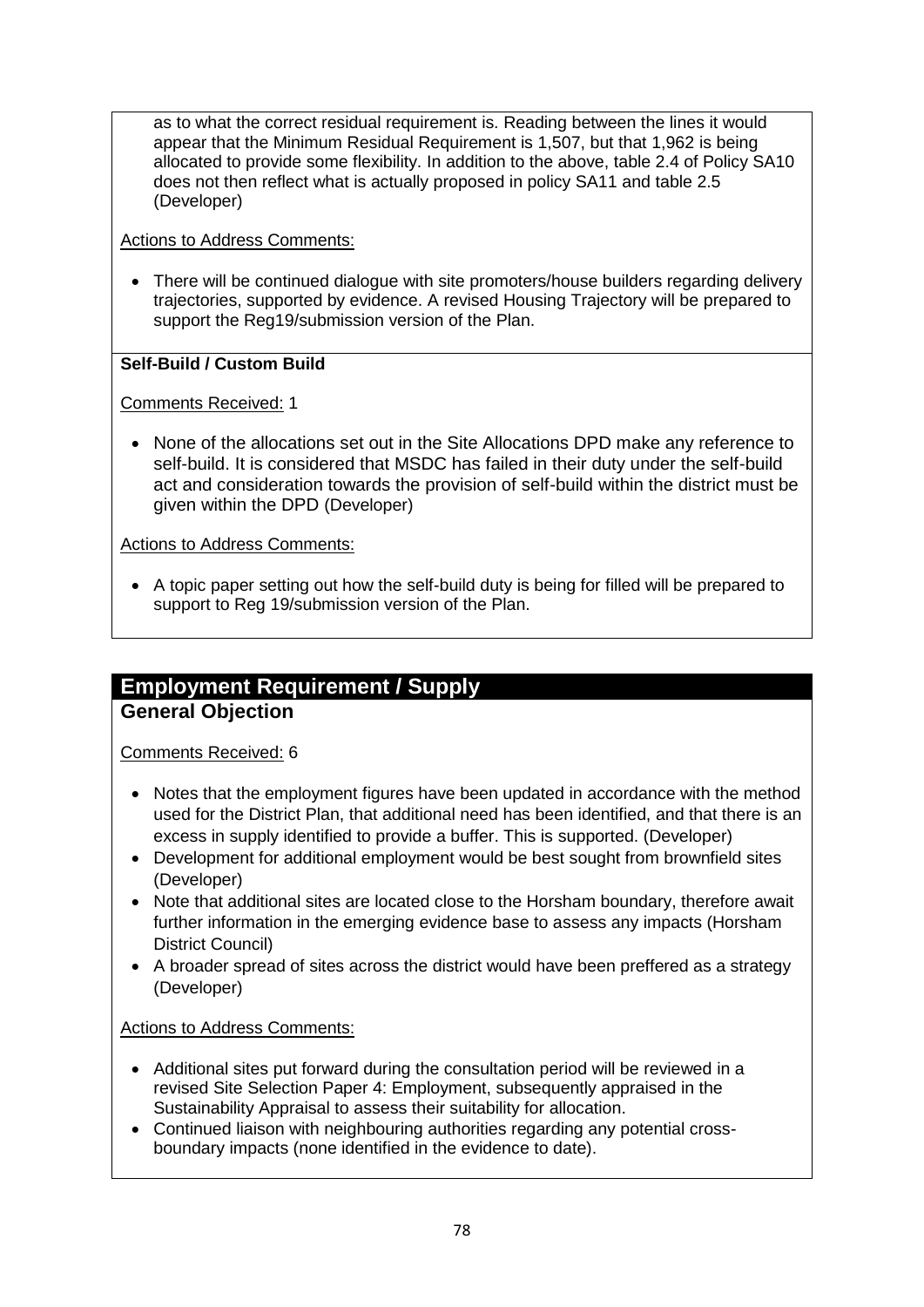# **Development Policies**

## **Additional Policy Area Suggested**

## Comments Received: 3

- We strongly advise the Site Allocations DPD should include clearer and stronger policy wording upfront on requiring biodiversity net gain, for individual employment and housing allocations, and strategic allocations (Natural England).
- In order to achieve a robust 'plan-led' approach, we request that: 1. Substantial efforts are made to maximise the number of allocations for residential development on sites within town centres – presently there are no allocations for residential development within Burgess Hill town centre in the DPD and we would request the Council undertakes a thorough review of sites within the town centre and their potential to deliver residential development; and
	- 2. Minimum densities should then be set for those sites (Developer).
- A policy in the DPD should be included confirming a presumption in favour of supporting residential land uses on town centre sites such as the Shopping Centre in order to support brownfield residential delivery (Developer).

## Actions to Address Comments:

• Appendix C of the Sites DPD includes General Principles for development, this refers to biodiversity net gain. These principles will be made clearer in the Regulation 19 version of the Sites DPD.

## **General Principles (Appendix C)**

## Comments Received: 4

- We would ask that mention is made of aerodrome safeguarding considerations (Gatwick Airport).
- Landscape and Visual Impact Assessments (of an appropriate level of detail for planmaking stage) should be carried out of those sites proposed in the AONB to better inform the decision on whether they should be allocated and to inform the criteria that accompanies the allocations (High Weald AONB Unit).
- Under 'Landscape considerations', we welcome the third bullet point which sets out requirements with regard to the SDNP, however, we request that this requirement is integrated within the development criteria of the relevant allocation policies for allocations within the setting of the National Park. Under 'Historic environment and cultural heritage' we suggest reference is also made to historic landscape (South Downs National Park).
- Amend wording in Appendix C to include reference to waste safeguarding (West Sussex County Council).

### Actions to Address Comments:

• Appendix C to be reviewed and additional requirement added where necessary.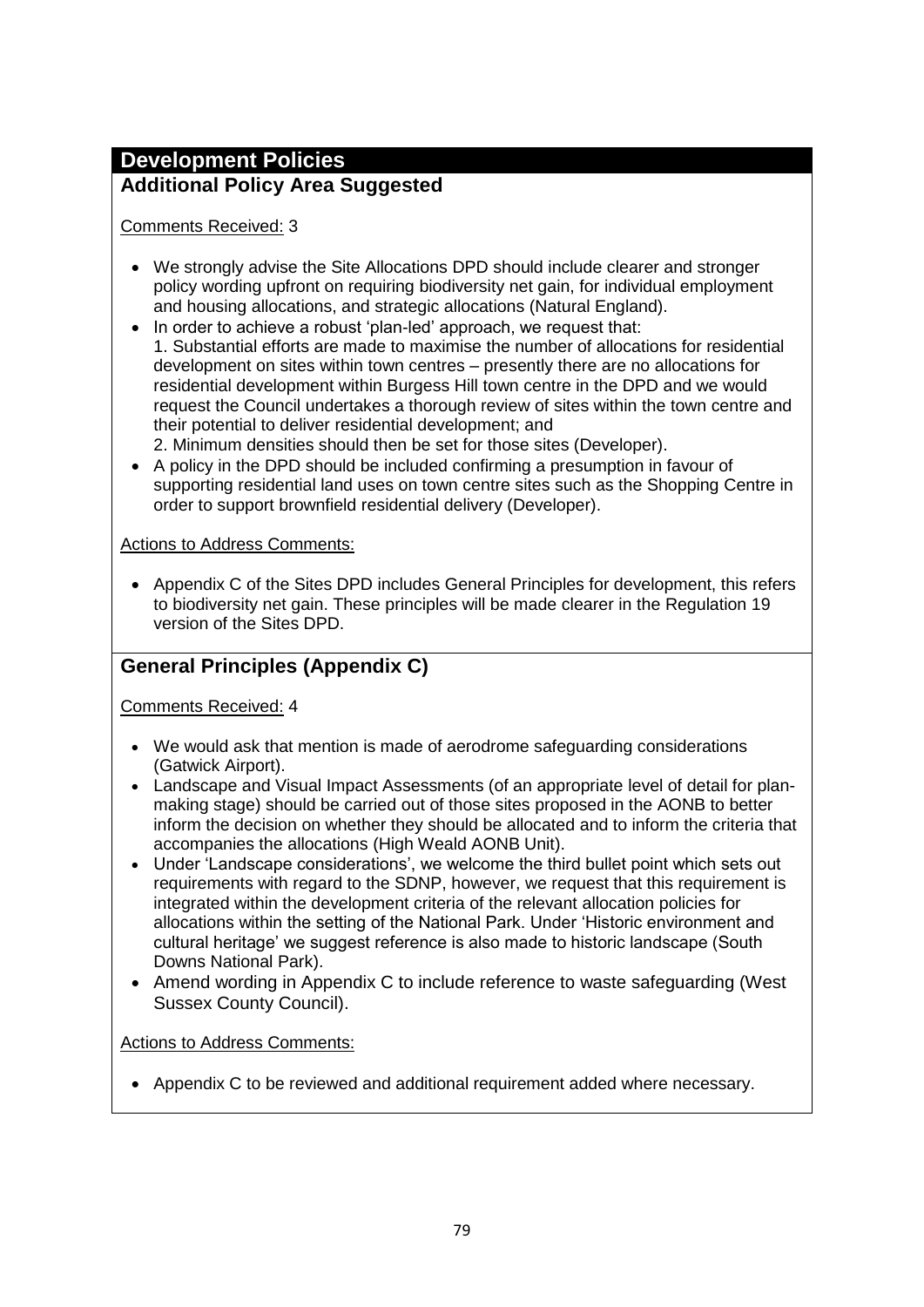# **Supporting Documents**

## **Sustainability Appraisal – General Comments**

Comments Received: 20

- Although we wholly support the SA process and assessment of land east and south of Imberhorne Upper School, it does not appear to identify the additional positive contributions the proposal will make towards education and health through the delivery of a 2FE primary school, land for Imberhorne Secondary School, a care village and GP surgery. (Developer)
- The SA/SEA has not considered/assessed all reasonable alternatives which suggests that the Draft SA DPD has not been Positively prepared as it does not meet the objectively assessed needs of the Category 3 Settlements or is Justified by not having the most appropriate strategy when considered against the reasonable alternatives (Developer)
- The Options presented were not sufficiently different in terms of addressing the approved spatial strategy. The choice around options was solely a choice around the overall number of units to be delivered in excess of the minimum residual requirement. There was no reasonable alternative presented in relation to the spatial strategy and the distribution of development between the settlement categories. (Developer)
- Support the conclusions reached in the SA with regard to the inclusion of a supplement policy for existing employment sites in the draft Site Allocation DPD, however concern with the conclusion reached regarding the preferred strategy for meeting the 10-15ha of employment need over the plan period. (Developer)
- All of the options contain the '20 Constant Site' with no derivation of alternative options such as those which seek to divert housing growth away from the AONB or designated heritage assets (Developer)
- Whilst the SA concludes that Option A is the most suitable approach for meeting employment need, need for B8 accommodation could be met through further provision of B8 at the existing Hub site (Developer)
- The Sustainability Appraisal (SA) does not identify the need for specialist accommodation (beyond residential nursing care) as a sustainability issue or problem to be addressed (Developer)
- The SA should consider a pallet of non-AONB sites first, to ensure the protection of designations of a national importance, and only when the most appropriate sites have been considered, move towards the identification of AONB sites (Developer)
- Land opposite Stanford Avenue, London Road, Hassock has been excluded through the Sustainability Appraisal based on a flawed assessment of the other site at Shepherds Walk in Hassocks (Site 221). Concern that the Council have not rigorously considered the reasonable alternative of allocating more of, or all of, the remaining 47 sites (that meet the Council's own suitability criteria) (Developer)
- The SA supporting the Site Allocations DPD must consider a reasonable alternative of removing any prospect of impacts upon the Ashdown Forest. (Developer)
- We support the council's decision to prefer option A (for existing employment sites), as we believe that option A would present greater certainty in regard to environmental, economic and social sustainability objectives for the delivery of development on existing employment sites. (Developer)

Actions to Address Comments:

• Site appraisals will be reviewed following any updates to site assessments in the revised Site Selection Paper 3: Housing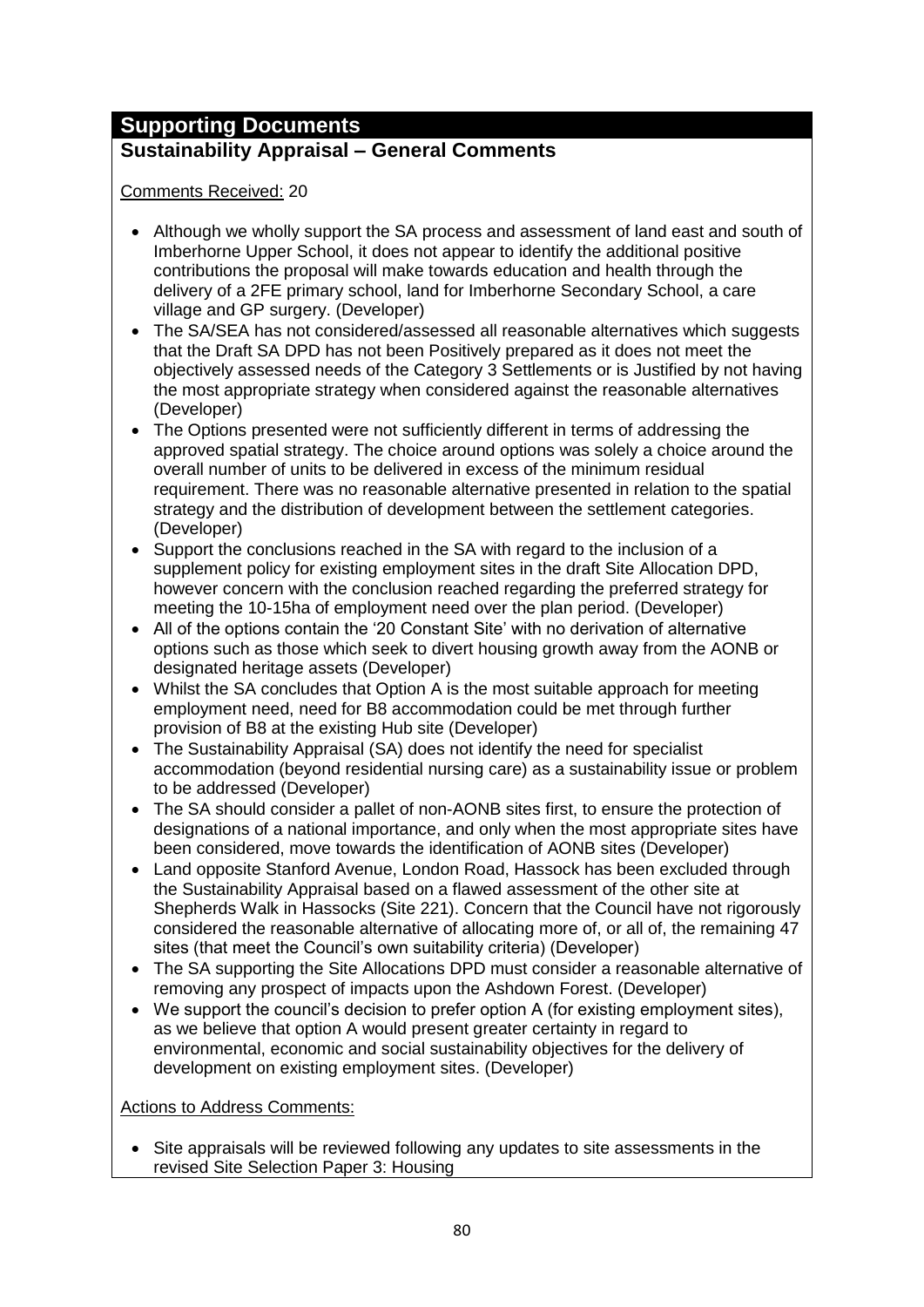- Assessments related to AONB sites will be reviewed following the additional work on AONB sites requested by the High Weald AONB Unit (assessment of 'Major' development and production of Landscape and Visual Impact Assessment)
- A revised Sustainability Appraisal, addressing any additional site options, policy options and necessary amendments, will be published at Regulation 19 stage.

## **Habitats Regulations Assessment – General Comments**

- Concur with the findings of the HRA report for both the air quality impact pathway and recreational pressure (Natural England).
- For the air quality impact pathway, Natural England agrees with the conclusions drawn, at this stage, that proposed growth through the Mid Sussex draft Site Allocations DPD is unlikely to have an adverse effect on integrity of the Ashdown Forest SPA/SAC. This is given the context of longer-term projections in emissions improvements along with proposed highway improvements as part of the District Plan and Site Allocations DPD, to minimise retardation of improvement in air quality in Ashdown Forest (Natural England).
- Similarly, for recreational pressure, Natural England agrees with the conclusions drawn, at this stage, that proposed growth through the Mid Sussex draft Site Allocations DPD is unlikely to have an adverse effect on integrity of the Ashdown Forest SPA/SAC. This is given the requirement for residential developments to contribute to the Strategic Access Management and Monitoring (SAMM) Strategy as agreed with Natural England and other affected local authorities, as well as the provision of strategic SANG to provide for the target housing growth through the DPD (as in line with District Plan Policy DP17) (Natural England).
- The proposed SANG associated with SA20 will need to be carefully and sensitively designed, in line with agreed SANG guidance, but also to address potential impacts on the nearby ancient woodland at this location (Natural England).
- Wealden District Council notes the direction of the HRA and certain considerations, which are key to the conclusion made of 'no adverse impact' as a result of air pollution on Ashdown Forest, diverge from the approach taken and the overall conclusion made in respect to the HRA Submission Wealden Local Plan. Wealden District Council wishes to reserve the right to further comment on the HRA, when it has had the opportunity to consider the Inspector's letter in detail (Wealden District Council).
- Welcomes the detail of the draft HRA, however, considers that further evidence will be required for the next version of the HRA to support the current recommendations and to conclude that the Site Allocations DPD will not adversely affect the integrity of the Ashdown Forest SPA and SAC (CPRE Sussex).
- Requests that the next version of the HRA includes the number of new dwellings and employment places that are being assessed. It should also state whether the step-up in the housing trajectory as outlined in District Plan Policy DP4 has been taken into account. The HRA should include details of the highways improvements (CPRE Sussex).
- The Council's evidence fails to show that development of the proposed sites at East Grinstead will have no adverse effect on the Ashdown Forest SPA and SAC. No monitoring available for the East Court & Ashplats Wood SANG and the SAMM Strategy to assess its effectiveness (Felbridge Protection Group).
- There is a difference in approach to air quality impacts between Mid Sussex District Council and Wealden District Council (Felbridge Protection Group).